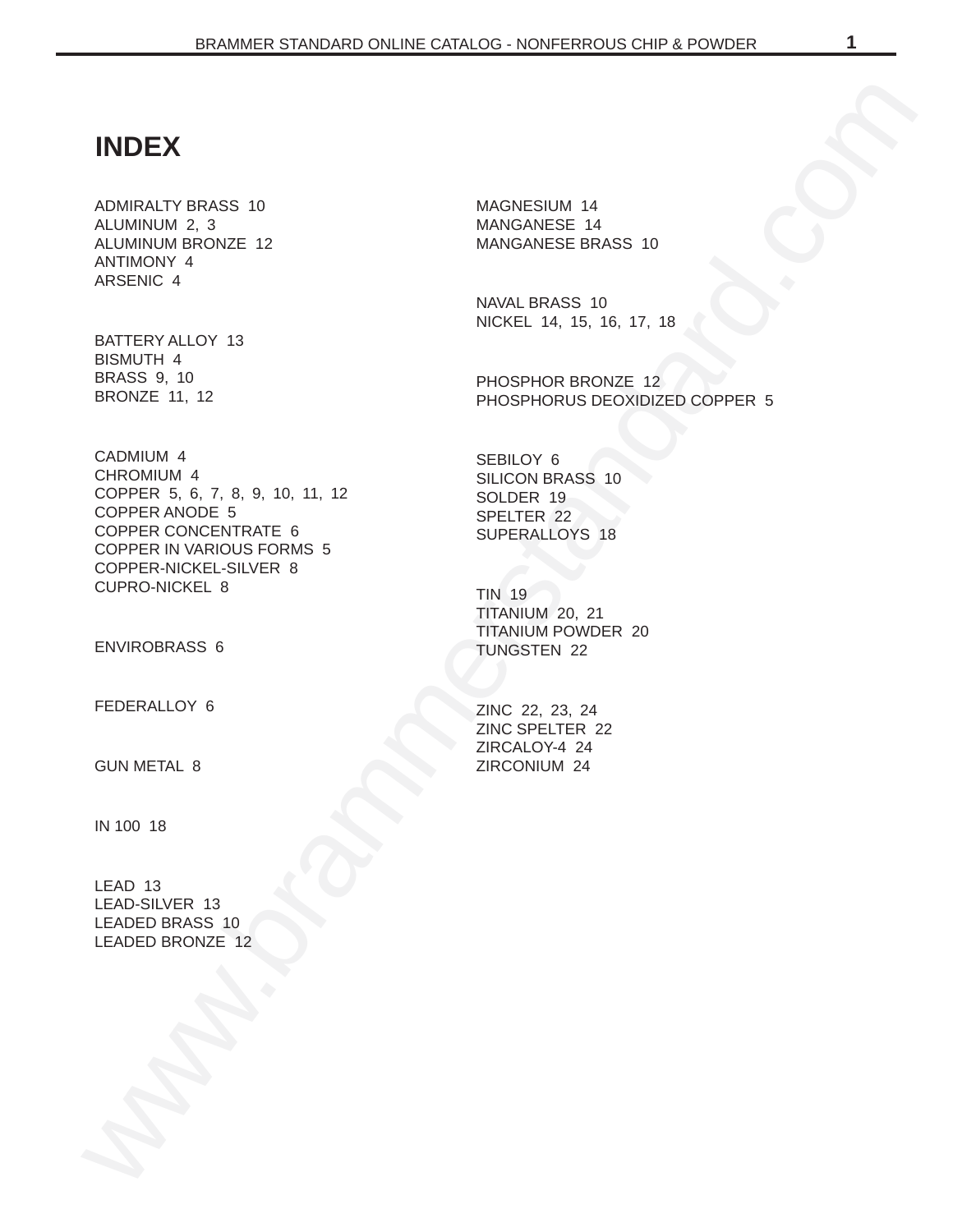|                         | Units          |                                                                                 | ਨ<br>75<br>100                                               | 1114<br>0004                                   | o moo<br>Omoo<br>H                                                                               | $\begin{matrix} 100 \\ 100 \end{matrix}$<br>100                              | 100<br>40<br>100                                                                                                                                                                                                                                                                                                                                                                                               | $\begin{array}{c}\n 0.0000 \\  0.0000 \\  0.0000\n \end{array}$   | 0000<br>0000<br>0000                                                                                                                                                                                                                                                                                                                                                                                           | তা<br>100  | Units          |
|-------------------------|----------------|---------------------------------------------------------------------------------|--------------------------------------------------------------|------------------------------------------------|--------------------------------------------------------------------------------------------------|------------------------------------------------------------------------------|----------------------------------------------------------------------------------------------------------------------------------------------------------------------------------------------------------------------------------------------------------------------------------------------------------------------------------------------------------------------------------------------------------------|-------------------------------------------------------------------|----------------------------------------------------------------------------------------------------------------------------------------------------------------------------------------------------------------------------------------------------------------------------------------------------------------------------------------------------------------------------------------------------------------|------------|----------------|
|                         | ජී             |                                                                                 | 0.020                                                        |                                                |                                                                                                  | $0.008$<br>$0.0176$                                                          | 0.0185                                                                                                                                                                                                                                                                                                                                                                                                         | $0.013$<br>$0.009$                                                | $\begin{array}{c} 0.011 \\ (0.015) \\ 0.012 \end{array}$                                                                                                                                                                                                                                                                                                                                                       | last       | යී             |
|                         | ष्ठ            |                                                                                 |                                                              |                                                |                                                                                                  | 0.00087(0.00003)                                                             | (0.0006)                                                                                                                                                                                                                                                                                                                                                                                                       | (0.001) (0.0003)                                                  | 0.0002                                                                                                                                                                                                                                                                                                                                                                                                         | Na<br>cd,  | g              |
|                         | Be             | Ca: (0.002)                                                                     | Ca:(0.001)                                                   |                                                | 0.0001                                                                                           |                                                                              | 0.01                                                                                                                                                                                                                                                                                                                                                                                                           | (0.01)                                                            | 0.00021                                                                                                                                                                                                                                                                                                                                                                                                        | As, Ca     | Be             |
|                         | $_{\rm m}^*$   |                                                                                 |                                                              |                                                |                                                                                                  | (0.8)                                                                        |                                                                                                                                                                                                                                                                                                                                                                                                                | (12)                                                              | 1.98<br>$(16)$<br>0.84%                                                                                                                                                                                                                                                                                                                                                                                        | Trace      | Å              |
|                         | է              |                                                                                 |                                                              | 58.18                                          |                                                                                                  |                                                                              |                                                                                                                                                                                                                                                                                                                                                                                                                | last<br>99.85                                                     | $\ddot{c}$<br>$\ddot{c}$                                                                                                                                                                                                                                                                                                                                                                                       | 99.999     | է              |
|                         | $Z\mathcal{L}$ | 0.003)                                                                          | 0.003                                                        |                                                | 0.086                                                                                            | 0.0023<br>0.0132                                                             | 0.18                                                                                                                                                                                                                                                                                                                                                                                                           | 0.0018                                                            | 0.000202<br>$\begin{array}{c} (0.0010) \\ 0.32 \\ 0.152 \end{array}$                                                                                                                                                                                                                                                                                                                                           |            | $Z\mathcal{L}$ |
|                         | Zn.            | $0.128$<br>$0.96$<br>0.038<br>0.24                                              | $0.385$<br>$0.385$<br>$0.16$                                 | 0.0785<br>0.0028<br>0.002<br>28.98             | $0.299$<br>$1.044$<br>$0.214$<br>$0.028$                                                         | $0.0514$<br>$0.10$<br>$2.52$<br>5.70                                         |                                                                                                                                                                                                                                                                                                                                                                                                                | 0.056<br>0.0121<br>0.015                                          | $\begin{smallmatrix} 8 & 15 \\ 0 & 000203 \end{smallmatrix}$<br>$0.065$<br>$0.0073$                                                                                                                                                                                                                                                                                                                            | 0.0005     | Zn             |
|                         | ⊳              | 0.014)                                                                          | (0.012)<br>$-0.01$                                           |                                                | 0.0030                                                                                           | $0.0035$<br>$0.01842$                                                        | 0.0174                                                                                                                                                                                                                                                                                                                                                                                                         | $0.0018$<br>$0.009$<br>$0.004$                                    | $\begin{array}{c} 0.006 \\ (0.0093) \\ 0.0058 \end{array}$                                                                                                                                                                                                                                                                                                                                                     | $-0.0001$  |                |
|                         | Ë              | $0.107$<br>$0.065$<br>.011<br>0.3                                               | $0.15$<br>$0.005$<br>0.18                                    | $(0.008)$<br>0.024                             | 0.034<br>$0.042$<br>$0.204$<br>$0.024$                                                           | $0.0427$<br>$0.0205$<br>$0.036$<br>0.058                                     | $\begin{array}{@{}c@{\hspace{1em}}c@{\hspace{1em}}c@{\hspace{1em}}c@{\hspace{1em}}c@{\hspace{1em}}c@{\hspace{1em}}c@{\hspace{1em}}c@{\hspace{1em}}c@{\hspace{1em}}c@{\hspace{1em}}c@{\hspace{1em}}c@{\hspace{1em}}c@{\hspace{1em}}c@{\hspace{1em}}c@{\hspace{1em}}c@{\hspace{1em}}c@{\hspace{1em}}c@{\hspace{1em}}c@{\hspace{1em}}c@{\hspace{1em}}c@{\hspace{1em}}c@{\hspace{1em}}c@{\hspace{1em}}c@{\hspace{$ | $0.022$<br>$0.0046$<br>$0.0176$                                   | $0.056$<br>$0.0030$<br>$0.0175$<br>$0.000196$                                                                                                                                                                                                                                                                                                                                                                  |            | Ë              |
|                         | යි             | 0.018                                                                           | 0.018                                                        |                                                |                                                                                                  | $(0.0004)$<br>(<0.0004)                                                      | (0.0002)                                                                                                                                                                                                                                                                                                                                                                                                       |                                                                   | (0.0003)<br>(0.0003)                                                                                                                                                                                                                                                                                                                                                                                           |            | RS<br>R        |
|                         | Sn             | $0.027$<br>$0.10$                                                               | 0.010<br>0.057                                               | $0.016$<br>$0.031$                             | 0.052<br>0.074                                                                                   | $(0.002)$<br>$(0.0003)$                                                      | (0.04)                                                                                                                                                                                                                                                                                                                                                                                                         |                                                                   | (0.003)                                                                                                                                                                                                                                                                                                                                                                                                        | 0.0001     | Sn             |
|                         | 움              | $0.096$<br>$0.056$                                                              | 0.019<br>0.093                                               | $0.055$<br>$0.028$                             | 0.052<br>0.077                                                                                   | $\begin{smallmatrix} 0.101 \\ 0.0063 \\ -0.0033 \\ -0.032 \end{smallmatrix}$ | (0.05)<br>0.014                                                                                                                                                                                                                                                                                                                                                                                                | 0.0072(0.004)                                                     | $\begin{array}{c} 0.014 \\ -0.001 \\ 0.0012 \end{array}$                                                                                                                                                                                                                                                                                                                                                       | 0.0001     | Вb             |
|                         | ź              | $0.046$<br>$0.37$                                                               | $0.016$<br>$0.048$<br>$0.57$                                 | $0.017$<br>$0.16$<br>$0.94$                    | $0.0006$<br>$0.24$                                                                               | $\begin{array}{c} 2.00 \\ 0.0098 \\ 0.00429 \\ 0.013 \end{array}$            | $0.071$<br>$0.0195$                                                                                                                                                                                                                                                                                                                                                                                            | 0.0123                                                            | $(0.0053$<br>$(0.0037)$<br>$(0.005)$                                                                                                                                                                                                                                                                                                                                                                           | 0.0001     | z.             |
|                         | g              | $\begin{array}{c} 0.7 \\ 0.7 \\ 0.7 \\ 0.7 \\ 0.0 \\ 0.0 \\ 0.0 \\ \end{array}$ | $0.060$<br>$0.062$<br>$0.26$<br>$0.195$                      | 0.094<br>$0.22$<br>$0.24$                      | 0.111<br>0.48<br>$0.76$<br>$0.69$                                                                | 0.093<br>$1.251$<br>$1.38$<br>1.10                                           | $\begin{array}{c} 0.3753 \\ 0.33 \\ 0.018 \end{array}$<br>0.084                                                                                                                                                                                                                                                                                                                                                | (0.001)<br>$0.108$<br>$0.001$<br>0.36                             | 73<br>$\begin{array}{c} 0.645 \\ 0.371 \\ (0.002) \\ 0.0001 \end{array}$                                                                                                                                                                                                                                                                                                                                       |            | £              |
|                         | 문              | $0.0024$<br>0.05<br>0.063<br>0.063                                              | $0.37$<br>$0.071$<br>$0.37$                                  | $0.49$<br>$0.49$<br>$0.24$                     | 0.024<br>$\begin{array}{c} 1.01 \\ 0.76 \\ 0.70 \end{array}$                                     | $\begin{array}{c} 1.57 \\ 2.20 \\ 1.092 \\ 0.021 \end{array}$                | $10.75$<br>$4.74$<br>$2.74$<br>$2.68$                                                                                                                                                                                                                                                                                                                                                                          | $\infty$<br>$\begin{array}{c} 4.67 \\ 0.0008 \\ 0.83 \end{array}$ | $1.56$<br>$4.96$<br>$2.04$<br>0.000282                                                                                                                                                                                                                                                                                                                                                                         | 00005      | ξ              |
|                         | $\mathbb{E}^0$ | $0.30$<br>$0.51$<br>$0.55$                                                      | $0.14$<br>$0.51$<br>$0.790$<br>$0.790$                       | $0.75$<br>$0.47$<br>$1.24$<br>$0.454$          | $\begin{array}{c} 0.154 \\ 0.078 \\ 0.778 \\ 0.39 \end{array}$                                   | $\begin{array}{c} 0.72 \\ 0.225 \\ 0.504 \\ 0.38 \end{array}$                | 0.1990<br>$0.24$<br>$0.198$<br>0.20                                                                                                                                                                                                                                                                                                                                                                            | $\begin{array}{c} 0.766 \\ 0.0108 \\ 0.0000 \\ 0.000 \end{array}$ | $\begin{array}{@{}c@{\hspace{1em}}c@{\hspace{1em}}c@{\hspace{1em}}c@{\hspace{1em}}c@{\hspace{1em}}c@{\hspace{1em}}c@{\hspace{1em}}c@{\hspace{1em}}c@{\hspace{1em}}c@{\hspace{1em}}c@{\hspace{1em}}c@{\hspace{1em}}c@{\hspace{1em}}c@{\hspace{1em}}c@{\hspace{1em}}c@{\hspace{1em}}c@{\hspace{1em}}c@{\hspace{1em}}c@{\hspace{1em}}c@{\hspace{1em}}c@{\hspace{1em}}c@{\hspace{1em}}c@{\hspace{1em}}c@{\hspace{$ | 0.0005     | $\mathbb{E}^0$ |
| except * which is mg/kg | 3              | $0.05$<br>$0.037$<br>$3.50$<br>000.                                             | $\begin{array}{c} 0.13 \\ 7.73 \\ 0.30 \\ 0.295 \end{array}$ | $0.28$<br>$1.35$<br>$0.91$                     | $\begin{array}{c}\n 0 \\  4 \\  0 \\  4 \\  0 \\  4 \\  0 \\  0 \\  0 \\  0 \\  0\n \end{array}$ | $\begin{array}{cccc}\n 2.48 \\  1.38 \\  0.1504 \\  0.095\n \end{array}$     | $\begin{array}{c} 0.039 \\ 0.0494 \\ 1.274 \\ 0.040 \end{array}$                                                                                                                                                                                                                                                                                                                                               | $0.019$<br>$0.0102$<br>$0.002$<br>$0.001$                         | $\begin{array}{c} 4.63 \\ 0.0015 \\ 2.39 \\ 0.00348 \end{array}$                                                                                                                                                                                                                                                                                                                                               | 0.0001     | 5              |
| olo                     | ð              | 0.060                                                                           | 0.013<br>0.11                                                |                                                | $(-0.001)$<br>0.0011<br>0.110<br>0.110                                                           | $0.04$<br>$0.205$<br>$(<0.0005)$                                             | $(0.002)$<br>0.0340<br>0.1340<br>0.1316                                                                                                                                                                                                                                                                                                                                                                        | 0.074<br>0.102                                                    |                                                                                                                                                                                                                                                                                                                                                                                                                | 0.0001     | č              |
| analysis listed in mass | 51             | $\begin{array}{c} 13.20 \\ 12.03 \\ 1.03 \end{array}$                           | $6.24$<br>$6.150$<br>7.03                                    | $6.1$<br>$5.49$<br>$1.925$<br>$1.925$          | $1.79$<br>$0.74$<br>$0.52$                                                                       | $\begin{array}{c} 0.30 \\ 0.192 \\ 0.1810 \\ 0.18 \end{array}$               | $0.16$<br>$0.14$<br>$0.14$<br>$0.14$                                                                                                                                                                                                                                                                                                                                                                           | 0.142<br>0.062<br>0.035<br>0.035                                  | $\begin{array}{c} 0.150 \\ 0.104 \\ 0.050 \\ 0.00110 \end{array}$                                                                                                                                                                                                                                                                                                                                              | 0.0001     | 岀              |
|                         | Jumber         | $182/3$<br>$856a$<br>505<br>201<br>aco<br>S<br>MAS<br><b>SRM</b><br>3           | RM 855a<br>VCS HC28974-Al<br>SRM 87a<br>MM 511               | NM 251.1<br>3CS 268/1<br>3CS 380/1<br>3RM 2426 | 3CS 349<br>SRM 858<br>3CS 216/3<br>3CS 343                                                       | 3CS 181/3<br>LARM 111B<br>SRM 853a<br>SBW 02202                              | 3CS 262/1<br>3RM 854a<br>3CS 300/1<br>3AM 300                                                                                                                                                                                                                                                                                                                                                                  | 3CS 263/2<br>3AM 301<br>IARM 109C<br>3CS 195g                     | IARM 343A<br>JSAC 0121-C<br><b>LARM 104B</b><br>BAM M319                                                                                                                                                                                                                                                                                                                                                       | (RM) LA NE | Jumber         |

<span id="page-1-0"></span> $\overline{\mathbf{2}}$ 

CRM

ALUMINUM BASE CHIPS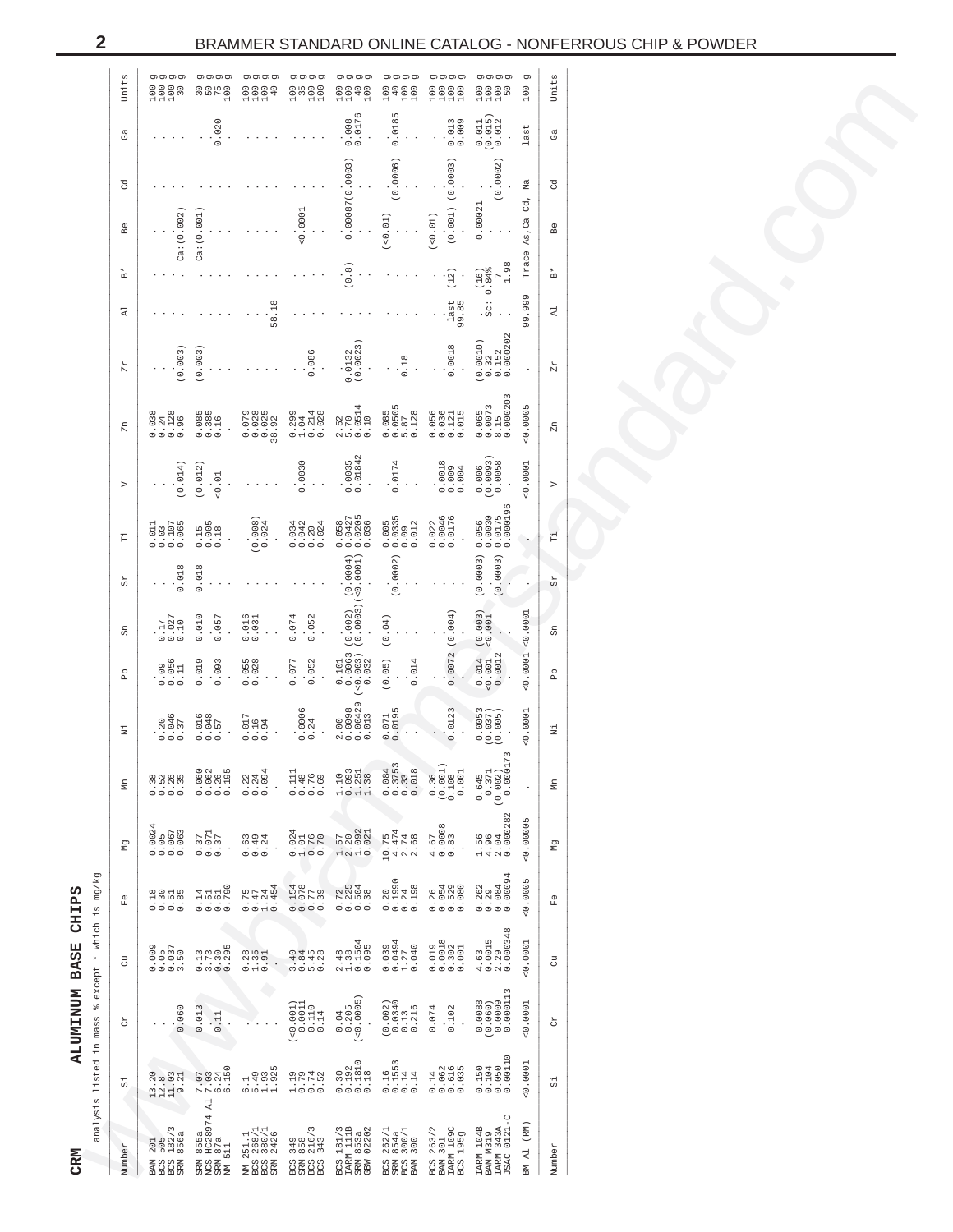<span id="page-2-0"></span>

|                                                 | $\frac{5}{5}$<br><b>Uni</b>        | וס וס וס וס וס<br><b>ួ</b> ួ ួ ួ ួ                                                                                                                                                                                                                                                                                                                    | וס וס וס וס וס<br><b>00000</b>                                                           | וס וס וס וס וס<br>00000<br>50000                                                                                                                                                                                                                                                                                              | וס וס וס וס וס<br>00000<br>50000                                                                              | ס וס וס וס וס<br><b>CCCCC</b>                                                                                                                                                                                                                                                                                                                                                                                                             | Uni                             | וס וס וס וס וס<br>00000<br>ពេលពណ៌                                                                                                                                                                                                                                                                                                              | וס וס וס וס וס                                                                                                                                                                                                                                                                                                                                              | וס וס וס וס וס<br><b>00000</b>                                                                                                                                                                                                                                                                                                        | וס וס וס וס וס<br>00000<br><b>D</b> DDDD                                                                                              | וס וס וס וס וס                                                                                                              | ס וס וס<br><b>600</b>                                         | £3<br>Uni        |                                        |
|-------------------------------------------------|------------------------------------|-------------------------------------------------------------------------------------------------------------------------------------------------------------------------------------------------------------------------------------------------------------------------------------------------------------------------------------------------------|------------------------------------------------------------------------------------------|-------------------------------------------------------------------------------------------------------------------------------------------------------------------------------------------------------------------------------------------------------------------------------------------------------------------------------|---------------------------------------------------------------------------------------------------------------|-------------------------------------------------------------------------------------------------------------------------------------------------------------------------------------------------------------------------------------------------------------------------------------------------------------------------------------------------------------------------------------------------------------------------------------------|---------------------------------|------------------------------------------------------------------------------------------------------------------------------------------------------------------------------------------------------------------------------------------------------------------------------------------------------------------------------------------------|-------------------------------------------------------------------------------------------------------------------------------------------------------------------------------------------------------------------------------------------------------------------------------------------------------------------------------------------------------------|---------------------------------------------------------------------------------------------------------------------------------------------------------------------------------------------------------------------------------------------------------------------------------------------------------------------------------------|---------------------------------------------------------------------------------------------------------------------------------------|-----------------------------------------------------------------------------------------------------------------------------|---------------------------------------------------------------|------------------|----------------------------------------|
|                                                 | 넢                                  |                                                                                                                                                                                                                                                                                                                                                       | .021                                                                                     |                                                                                                                                                                                                                                                                                                                               |                                                                                                               |                                                                                                                                                                                                                                                                                                                                                                                                                                           | $Z\mathcal{L}$                  | 0.005<br>0.07                                                                                                                                                                                                                                                                                                                                  | 0.045                                                                                                                                                                                                                                                                                                                                                       | .026                                                                                                                                                                                                                                                                                                                                  | (0.003)<br>$0.247$<br>$0.22$                                                                                                          | (0.004)<br>0.275                                                                                                            | 0.94<br>$\ddot{\gamma}$<br>$\circ$                            | Zr               |                                        |
|                                                 | සි                                 |                                                                                                                                                                                                                                                                                                                                                       |                                                                                          |                                                                                                                                                                                                                                                                                                                               |                                                                                                               |                                                                                                                                                                                                                                                                                                                                                                                                                                           | 읎                               |                                                                                                                                                                                                                                                                                                                                                | $0.056$<br>$0.06$                                                                                                                                                                                                                                                                                                                                           |                                                                                                                                                                                                                                                                                                                                       | $.324$<br>$.076$                                                                                                                      | 0.0005<br>0.35                                                                                                              | $\sqrt{2}$<br>$\overline{0}$<br>$\frac{0}{\sqrt{2}}$          | 9p               |                                        |
|                                                 | 급                                  |                                                                                                                                                                                                                                                                                                                                                       |                                                                                          | .006                                                                                                                                                                                                                                                                                                                          |                                                                                                               |                                                                                                                                                                                                                                                                                                                                                                                                                                           | 뛉                               | 0.008                                                                                                                                                                                                                                                                                                                                          |                                                                                                                                                                                                                                                                                                                                                             |                                                                                                                                                                                                                                                                                                                                       |                                                                                                                                       | (0.004)                                                                                                                     |                                                               | o<br>1           |                                        |
|                                                 | ී                                  |                                                                                                                                                                                                                                                                                                                                                       | 0.010                                                                                    | 0.011                                                                                                                                                                                                                                                                                                                         |                                                                                                               | $0.017$                                                                                                                                                                                                                                                                                                                                                                                                                                   | ගී                              |                                                                                                                                                                                                                                                                                                                                                | (0.017)                                                                                                                                                                                                                                                                                                                                                     |                                                                                                                                                                                                                                                                                                                                       |                                                                                                                                       |                                                                                                                             | 0.005                                                         | ගී               |                                        |
|                                                 | ह                                  | .004                                                                                                                                                                                                                                                                                                                                                  | .0052<br>$\circ$                                                                         |                                                                                                                                                                                                                                                                                                                               |                                                                                                               | .001<br>$\circ$                                                                                                                                                                                                                                                                                                                                                                                                                           | ह                               | .012<br>$\circ$                                                                                                                                                                                                                                                                                                                                | 0.023<br>0.013                                                                                                                                                                                                                                                                                                                                              | .011<br>$\circ$                                                                                                                                                                                                                                                                                                                       |                                                                                                                                       | .032<br>$\circ$                                                                                                             |                                                               | षु               |                                        |
|                                                 | 긂                                  | 0.020                                                                                                                                                                                                                                                                                                                                                 | 0.001<br>0.08                                                                            | 0.03                                                                                                                                                                                                                                                                                                                          | 0.001<br>$0.07$                                                                                               | 0.09                                                                                                                                                                                                                                                                                                                                                                                                                                      | $\Xi$                           | 0.285<br>0.22                                                                                                                                                                                                                                                                                                                                  | 0.063<br>0.55                                                                                                                                                                                                                                                                                                                                               | 0.046                                                                                                                                                                                                                                                                                                                                 |                                                                                                                                       | 0.06<br>$\frac{16}{16}$                                                                                                     | 0.002<br>$\Xi$<br>$\dot{\circ}$                               | Ä                |                                        |
|                                                 | å                                  | .0042<br>$\circ$                                                                                                                                                                                                                                                                                                                                      | .0048<br>0006<br>$\frac{1}{\circ}$                                                       | $.001$<br>$.0002$<br>$\frac{1}{2}$                                                                                                                                                                                                                                                                                            | 0078<br>$\dot{\circ} \dot{\circ}$                                                                             | $0.02$<br>$0.002$<br>003<br>$\cdot$ . $\cdot$                                                                                                                                                                                                                                                                                                                                                                                             | $_{\rm B}^{\oplus}$             | $\circ$ $\rightarrow$<br>00<br>00<br>$\circ$                                                                                                                                                                                                                                                                                                   | : 0.0002<br>$0.0024$<br>$0.003$                                                                                                                                                                                                                                                                                                                             | 00033<br>$\circ$ $\circ$                                                                                                                                                                                                                                                                                                              | 0.0022<br>0017<br>$\dot{\circ}$                                                                                                       | 0014<br>015<br>002)<br>$\cdot \cdot \cdot \cdot$                                                                            | 0004<br>0.005<br>$\dot{\circ}$                                | Вe               |                                        |
|                                                 | £                                  | 2 3 3 5 5 7<br>2 5 6 7 7<br>ÿġğğü<br>00000                                                                                                                                                                                                                                                                                                            | 00000                                                                                    | $\begin{array}{c} 0.70000 \\ 0.70000 \\ 0.0000 \\ \end{array}$                                                                                                                                                                                                                                                                | $\mathcal{N} \subset \mathcal{N} \to \mathcal{N}$                                                             | $\begin{array}{c}\n\stackrel{1}{\cancel{1}}\stackrel{0}{\cancel{0}}\stackrel{0}{\cancel{0}}\stackrel{0}{\cancel{0}}\stackrel{0}{\cancel{0}}\n\end{array}$<br>$\bigcirc \neg \neg \neg \neg$                                                                                                                                                                                                                                               | $_{\rm Zn}$                     | $1,000$<br>$-1,000$<br>$-1,000$<br>$\circ$ $\circ$ $\circ$                                                                                                                                                                                                                                                                                     | $.221$<br>$.072$<br>$.079$<br>$.062$<br>$.0062$<br>$\circ\circ\circ\circ\circ$                                                                                                                                                                                                                                                                              |                                                                                                                                                                                                                                                                                                                                       |                                                                                                                                       | 910101<br>1002<br>1003<br>$\begin{array}{c} \sqcup \circ \circ \mathop{\triangleright} \dashv \end{array}$                  | $\cdot$ 62<br>04<br>$\Box$<br>$\circ$                         | £                |                                        |
|                                                 | $\triangleright$                   | $\circ\circ\circ\circ\circ$                                                                                                                                                                                                                                                                                                                           | $\frac{1007}{0007}$<br>$\circ$ $\circ$                                                   | $.025$<br>$.020$<br>$.011$<br>$\circ$<br>$\circ$                                                                                                                                                                                                                                                                              | $0.007$<br>0.012<br>0.012                                                                                     | 0.002<br>.001<br>$\circ$                                                                                                                                                                                                                                                                                                                                                                                                                  | $\,>$                           | $.006$<br>$.016$<br>$.153$<br>$\circ$ $\circ$ $\circ$                                                                                                                                                                                                                                                                                          | $0.053$<br>$0.0087$<br>$.070$<br>$0.070$<br>$\circ$ $\circ$                                                                                                                                                                                                                                                                                                 | $(0.0000)$<br>$(0.0001)$<br>$(0.0001)$                                                                                                                                                                                                                                                                                                | 0.102<br>$\begin{array}{c} .0018 \\ 0.018 \\ 0.021 \end{array}$                                                                       | $.005$<br>300.<br>$-0.005$<br>$\circ$ $\circ$                                                                               | .003<br>LO<br>$\overline{5}$                                  | $\triangleright$ |                                        |
|                                                 | Ë                                  | うちゅうきつき<br>$-1101$<br>$\circ\circ\circ\circ\circ$                                                                                                                                                                                                                                                                                                     | 0.00111<br>0.00111<br>$\circ \circ \circ \circ \circ$                                    | $1,0011$<br>$-1,0011$<br>$-1,0011$<br>$\circ \circ \circ \circ \circ \circ$                                                                                                                                                                                                                                                   | $0,10,00$<br>$0,10,00$<br>$0,00,00$<br>$0,00,00$<br>$\circ \circ \circ \circ \circ \circ$                     | $0.0180$<br>$0.0180$<br>$0.0030$<br>000000                                                                                                                                                                                                                                                                                                                                                                                                | 쀱                               | $10114$<br>$10114$<br>$10114$<br>00000                                                                                                                                                                                                                                                                                                         | $\circ$<br>$100001$<br>$100001$<br>00000                                                                                                                                                                                                                                                                                                                    | $\begin{smallmatrix} 0.107 \\ -0.79 \\ -0.209 \\ -0.097 \\ -0.097 \\ -0.097 \\ -0.097 \\ -0.097 \\ -0.097 \\ -0.097 \\ -0.097 \\ -0.097 \\ -0.097 \\ -0.097 \\ -0.097 \\ -0.097 \\ -0.097 \\ -0.097 \\ -0.097 \\ -0.097 \\ -0.097 \\ -0.097 \\ -0.097 \\ -0.097 \\ -0.097 \\ -0.097 \\ -0.097 \\ -0.097 \\ -0.097 \\ -0.097 \\ -0.09$ | $\begin{array}{c} 0.0000 \\ 0.0110 \\ 0.1110 \\ 0.0110 \\ 0.0110 \\ \end{array}$                                                      | 11000<br>10000<br>10000<br>00000                                                                                            | $.023$<br>$.001$<br>$.01$<br>$\circ$ $\circ$                  | 뜁                |                                        |
|                                                 | සි                                 | $\begin{array}{c} 0.00000 \\ 0.00000 \\ 0.00000 \\ 0.00000 \\ \end{array}$                                                                                                                                                                                                                                                                            |                                                                                          | $\begin{array}{c} 0.145 \\ 0.1082 \\ 0.0116 \\ 0.116 \\ \end{array}$                                                                                                                                                                                                                                                          |                                                                                                               |                                                                                                                                                                                                                                                                                                                                                                                                                                           | සි                              | $\begin{smallmatrix} 0.042 \\ -0.01 \\ 0.095 \\ 0.153 \\ 0.153 \end{smallmatrix}$                                                                                                                                                                                                                                                              | $\begin{bmatrix} 0.122 \\ 0.067 \\ 0.341 \\ 0.179 \\ 0.179 \\ 0.0006 \end{bmatrix}$                                                                                                                                                                                                                                                                         | $\begin{array}{c} 0.137 \\ 0.158 \\ 0.028 \\ 0.051 \\ 0.051 \\ \end{array}$                                                                                                                                                                                                                                                           | $\begin{array}{c} 0.125 \\ 0.10 \\ 0.105 \\ 0.004 \\ 0.094 \end{array}$                                                               | $\begin{array}{c} 0.1040 \\ 0.0144 \\ 0.0144 \\ 0.0144 \\ \end{array}$                                                      | $0.006$<br>$0.013$<br>$0.028$                                 | සි               |                                        |
|                                                 | 읎                                  | $\begin{bmatrix} 0.081 \\ 0.018 \\ 0.0138 \\ 0.0030 \\ 0.0020 \end{bmatrix}$                                                                                                                                                                                                                                                                          | 055<br>046657<br>000000<br>00000                                                         | $\begin{array}{c} 0.00000 \\ 0.00000 \\ 0.00000 \\ \end{array}$                                                                                                                                                                                                                                                               | $\begin{array}{c} 0.140 \\ 0.240 \\ 0.011 \\ 0.000 \\ \end{array}$                                            | $\begin{array}{c} 0.0000 \\ 0.0000 \\ 0.0000 \\ 0.001 \\ 0.000 \\ \end{array}$                                                                                                                                                                                                                                                                                                                                                            | 윤                               | 000001<br>000001<br>000001                                                                                                                                                                                                                                                                                                                     | $\begin{array}{c} 0.115 \\ 0.083 \\ 0.023 \\ 0.001 \\ \end{array}$                                                                                                                                                                                                                                                                                          | $\begin{array}{c} 0.075 \\ 0.068 \\ 0.062 \\ 0.1063 \\ 0.1003 \end{array}$                                                                                                                                                                                                                                                            | $\widehat{\circ}$<br>$\begin{array}{c} 0.101 \\ 0.110 \\ 0.001 \\ 0.001 \\ \end{array}$                                               | $\begin{array}{c} 0.128 \\ 0.1024 \\ 0.1002 \\ 0.001 \\ \end{array}$                                                        | 0018<br>$\ddot{\circ} \ddot{\circ} \ddot{\circ}$              | 읎                |                                        |
| analysis                                        | Ë                                  | $\begin{smallmatrix} 2 & 2 \\ 2 & 2 \\ 2 & 2 \\ 2 & 2 \\ 2 & 2 \\ 2 & 2 \\ 2 & 2 \\ 2 & 2 \\ 2 & 2 \\ 2 & 2 \\ 2 & 2 \\ 2 & 2 \\ 2 & 2 \\ 2 & 2 \\ 2 & 2 \\ 2 & 2 \\ 2 & 2 \\ 2 & 2 \\ 2 & 2 \\ 2 & 2 \\ 2 & 2 \\ 2 & 2 \\ 2 & 2 \\ 2 & 2 \\ 2 & 2 \\ 2 & 2 \\ 2 & 2 \\ 2 & 2 \\ 2 & 2 \\ 2 & 2 \\ 2 & 2 \\ 2 & 2 \\ 2 & 2 \\ 2 & 2 \\ 2 & 2 \\ 2 & $ | 000000                                                                                   | $\begin{array}{c} 1 & 0 & 0 & 0 \\ 0 & 0 & 0 & 0 \\ 0 & 0 & 0 & 0 \\ 0 & 0 & 0 & 0 \\ 0 & 0 & 0 & 0 \\ 0 & 0 & 0 & 0 \\ 0 & 0 & 0 & 0 \\ 0 & 0 & 0 & 0 \\ 0 & 0 & 0 & 0 \\ 0 & 0 & 0 & 0 & 0 \\ 0 & 0 & 0 & 0 & 0 \\ 0 & 0 & 0 & 0 & 0 \\ 0 & 0 & 0 & 0 & 0 & 0 \\ 0 & 0 & 0 & 0 & 0 & 0 \\ 0 & 0 & 0 & 0 & 0 & 0 & 0 \\ 0 &$ | caggia<br>$\circ \rightarrow \circ \circ \circ$                                                               | $-38714$<br>$\circ\circ\circ\circ\circ$                                                                                                                                                                                                                                                                                                                                                                                                   | $\rm \ddot{z}$                  | $\begin{array}{c} 0.139 \\ 0.241 \\ 0.311 \\ 0.143 \\ 0.0143 \end{array}$                                                                                                                                                                                                                                                                      | $\begin{array}{c} 0 & 0 & 0 & 0 & 0 \\ 0 & 0 & 0 & 0 & 0 \\ 0 & 0 & 0 & 0 & 0 \\ 0 & 0 & 0 & 0 & 0 \\ 0 & 0 & 0 & 0 & 0 \\ 0 & 0 & 0 & 0 & 0 \\ 0 & 0 & 0 & 0 & 0 \\ 0 & 0 & 0 & 0 & 0 \\ 0 & 0 & 0 & 0 & 0 \\ 0 & 0 & 0 & 0 & 0 \\ 0 & 0 & 0 & 0 & 0 \\ 0 & 0 & 0 & 0 & 0 \\ 0 & 0 & 0 & 0 & 0 \\ 0 & 0 & 0 & 0 & 0 \\ 0 &$<br>$\circ\circ\circ\circ\circ$ | $\circ \circ \circ \circ \circ \dashv$                                                                                                                                                                                                                                                                                                |                                                                                                                                       | $7,0000$<br>$70000$<br>$7000$<br>$\circ\circ\circ\circ\circ$                                                                | O<br>$0.003$<br>$0.0028$                                      | E.               |                                        |
| typical                                         | Ξ                                  | 5524<br>552551<br>5586                                                                                                                                                                                                                                                                                                                                | $64458$<br>$64458$<br>$64458$                                                            | $\begin{array}{c} 2450 \\ 2450 \\ 2450 \\ 2450 \\ \end{array}$                                                                                                                                                                                                                                                                | $18$<br>$0137$<br>$0133$<br>$0135$<br>$0135$<br>00000 00000 00000 00000 00000                                 | 005390<br>005390                                                                                                                                                                                                                                                                                                                                                                                                                          | ΕĤ                              | $48122$<br>$732$<br>$792$<br>$\begin{array}{ccc} & \circ & \circ & \circ & \circ & \circ \end{array}$                                                                                                                                                                                                                                          | 8034523<br>OOOOO OOHOO OOOOO OOOOH                                                                                                                                                                                                                                                                                                                          | 59466                                                                                                                                                                                                                                                                                                                                 | $040$ $048$ $040$ $040$ $040$ $040$                                                                                                   | $4687874$<br>$74044$<br>$0042$                                                                                              | $\frac{2}{9}$ $\frac{41}{9}$<br>$\circ \circ \circ$           | Μn               |                                        |
|                                                 | Σğ                                 | $\widehat{\alpha}$<br>$0.31$<br>$0.34$<br>$0.34$<br>$0.34$<br>$0.34$                                                                                                                                                                                                                                                                                  | $\begin{array}{c} 0.78 \\ 0.747 \\ 0.000 \\ 0.000 \\ \end{array}$                        | $1.3749$<br>$1.49149$<br>$1.149$                                                                                                                                                                                                                                                                                              | $0.10004$<br>$0.0004$                                                                                         | $\begin{array}{c} 0.072 \\ -0.01 \\ -0.079 \\ 0.20 \\ -0.17 \end{array}$                                                                                                                                                                                                                                                                                                                                                                  | Σğ                              |                                                                                                                                                                                                                                                                                                                                                | $\begin{array}{c} 0 & 0 & 0 & 0 \\ 0 & 0 & 0 & 0 & 0 \\ 0 & 0 & 0 & 0 & 0 \\ 0 & 0 & 0 & 0 & 0 \\ 0 & 0 & 0 & 0 & 0 \\ 0 & 0 & 0 & 0 & 0 \\ 0 & 0 & 0 & 0 & 0 \\ 0 & 0 & 0 & 0 & 0 \\ 0 & 0 & 0 & 0 & 0 \\ 0 & 0 & 0 & 0 & 0 \\ 0 & 0 & 0 & 0 & 0 \\ 0 & 0 & 0 & 0 & 0 \\ 0 & 0 & 0 & 0 & 0 \\ 0 & 0 & 0 & 0 & 0 \\ 0 & 0 &$                                | $2.180$<br>$2.180$<br>$3.180$<br>$2.180$<br>$2.180$<br>$\overline{\phantom{a}}$                                                                                                                                                                                                                                                       | $\begin{array}{c} 0.75 \\ -0.88 \\ -0.060 \\ -0.022 \\ -0.022 \end{array}$                                                            | $\begin{array}{c} 4.83 \\ 0.011 \\ 0.16 \\ 0.03 \\ 0.03 \end{array}$                                                        | $2.63$<br>$0.001$<br>$0.039$                                  | ΣÅ               |                                        |
|                                                 | $\mathop{\mathbb{C}}_1^\mathbb{O}$ | $\circ \circ \circ \circ$<br>58713<br>$\begin{array}{ccc}\n\cdot & \cdot & \cdot & \cdot \\ \circ & \circ & \circ & \circ\n\end{array}$                                                                                                                                                                                                               | $\begin{array}{c} 1.405 \\ -1.2800 \\ -1.500 \\ 0.72 \\ \end{array}$                     | $0.767$ $0.94$ $0.080$ $0.71$ $0.071$                                                                                                                                                                                                                                                                                         | $0.801$<br>$0.802$<br>$0.0078$<br>$0.004$                                                                     | $\begin{array}{c} . & . & . & . \\ 0 & . & . & . & . \\ 0 & . & . & . & . \\ 0 & . & . & . & . \\ 0 & . & . & . & . \\ 0 & . & . & . & . \\ 0 & . & . & . & . \\ 0 & . & . & . & . \\ 0 & . & . & . & . \\ 0 & . & . & . & . \\ 0 & . & . & . & . \\ 0 & . & . & . & . \\ 0 & . & . & . & . \\ 0 & . & . & . & . \\ 0 & . & . & . & . \\ 0 & . & . & . & . \\ 0 & . & . & . & . \\ 0 & . & . & . & . \\ 0 & . & . & . & . \\ 0 & . & . &$ | $\stackrel{\oplus}{\mathbb{H}}$ | $\circ$<br>$\begin{array}{c}\n 0.78884 \\  -0.00000 \\  -0.00000\n \end{array}$                                                                                                                                                                                                                                                                | $\sim$ $\infty$<br>LO.<br>$0.1780$ $0.1778$ $0.0000$ $0.0000$                                                                                                                                                                                                                                                                                               | $\circ$<br>$\sim$<br>$0.712$<br>$0.379$<br>$0.379$<br>$0.132$                                                                                                                                                                                                                                                                         | $\begin{array}{cccc}\n 1 & 4 & 5 & 6 & 6 \\  - & 5 & 4 & 3 & 6 & 6 \\  - & 5 & 3 & 3 & 4 & 6 \\  - & 5 & 3 & 3 & 6 & 6\n \end{array}$ | $\sigma$<br>$\frac{1}{2000000}$                                                                                             | 051<br>081<br>051<br>$\ddot{\circ} \ddot{\circ} \ddot{\circ}$ | $0$<br>區         |                                        |
|                                                 | ੌ                                  | $-4 - 0 - 0$                                                                                                                                                                                                                                                                                                                                          | $6487$<br>$648798$<br>$082$<br>.<br>$\circ \circ \circ \circ \circ \circ$                | $-1 0 0 0 0 0 0$                                                                                                                                                                                                                                                                                                              | $377994$ $40794$<br>$M \rightarrow M$                                                                         | $\infty$<br>$\circ$<br>56318<br>04N0M                                                                                                                                                                                                                                                                                                                                                                                                     | $\vec{c}$                       | 200<br>2014<br>2022                                                                                                                                                                                                                                                                                                                            | $173$<br>$2864$<br>$862014$<br>$\overrightarrow{0}$                                                                                                                                                                                                                                                                                                         | $\circ$ $\circ$ $\circ$<br>NOOOO                                                                                                                                                                                                                                                                                                      | $87000000$<br>$\begin{array}{c}\n\cdots \\ \vdots \\ \vdots \\ \vdots\n\end{array}$                                                   | $100010$<br>$10010$<br>$\mathcal{O} \nightharpoonup \mathcal{O} \nightharpoonup \mathcal{O}$                                | $\varphi$ 4<br>1300<br>$\lnot$ $\lnot$ $\lnot$                | ੌ                | .026<br>$\circ$                        |
|                                                 | č                                  | $\circ \circ \circ \circ \circ$                                                                                                                                                                                                                                                                                                                       | დ<br>ო<br>დ<br>$\begin{array}{c}\n 88888 \\  0.0000 \\  \hline\n 0.0000 \\  \end{array}$ | $1000000$<br>$1000000$<br>$\circ\circ\circ\circ\circ$                                                                                                                                                                                                                                                                         | $1362$<br>$1962$<br>$1300$<br>$\circ \circ \circ \circ \circ$                                                 | $M \alpha$<br>$\sigma$<br>$\begin{array}{c}\n\ddots \\ \ddots\n\end{array}$<br>00000                                                                                                                                                                                                                                                                                                                                                      | č                               | $11000$<br>$110000$<br>$110000$<br>$\circ\circ\circ\circ\circ$                                                                                                                                                                                                                                                                                 | $\overline{ }$<br>$\circ \circ \circ \circ \circ$                                                                                                                                                                                                                                                                                                           |                                                                                                                                                                                                                                                                                                                                       | $\begin{array}{l} 0.0067 \\ 0.060 \\ 0.200 \\ 0.0063 \\ 0.0047 \end{array}$                                                           | 000000                                                                                                                      | $.0046$<br>$.005$<br>$.027$<br>$\circ$ $\circ$ $\circ$        | č                | $\ddot{\phantom{0}}$<br>55<br>contains |
| 횭<br>$\mathbf{H}$<br>$\scriptstyle\sim$         | $_{\rm c}^{\rm o}$                 | 0.345<br>0.1110<br>0.11005<br>0.2007                                                                                                                                                                                                                                                                                                                  | $\begin{array}{c} 0.001 \\ 0.018 \\ 0.021 \\ 0.095 \end{array}$                          | $0.004$<br>$0.056$<br>$0.076$<br>$0.052$                                                                                                                                                                                                                                                                                      | $\begin{array}{c} 0.0051 \\ 0.052 \\ 0.043 \\ 0.043 \end{array}$                                              | $0.047$<br>$0.059$<br>$0.010$<br>$\ddotsc$                                                                                                                                                                                                                                                                                                                                                                                                | S                               | 0.113<br>0.10<br>$\sim$ $\sim$                                                                                                                                                                                                                                                                                                                 | $0.079$<br>0.054<br>$\sim$ $\sim$ $\sim$                                                                                                                                                                                                                                                                                                                    | 0.005<br>0.008<br>$\sim$ $\sim$                                                                                                                                                                                                                                                                                                       | 0.008<br>$0.195$<br>0.195                                                                                                             | $0.018$<br>0.264<br>0.006<br>$\lambda$                                                                                      | $\vee$<br>011<br>$\ddotsc$<br>$\dot{\circ}$                   | °                | also                                   |
| and<br>CRM<br>$\mathbf{H}$                      | 51                                 |                                                                                                                                                                                                                                                                                                                                                       |                                                                                          |                                                                                                                                                                                                                                                                                                                               |                                                                                                               | $\mathcal{U}\varpi\otimes\mathcal{U}$<br>$\ddot{\omega}$ in $\dot{\omega}$ is $\ddot{\omega}$ in<br>$P$ $Q$ $D$ $D$ $D$                                                                                                                                                                                                                                                                                                                   | $\frac{1}{2}$                   | m 4 0 0 4<br>$\ddot{o}$ , $\ddot{o}$ , $\ddot{o}$ , $\ddot{o}$ , $\ddot{o}$ , $\ddot{o}$ , $\ddot{o}$ , $\ddot{o}$ , $\ddot{o}$ , $\ddot{o}$ , $\ddot{o}$ , $\ddot{o}$ , $\ddot{o}$ , $\ddot{o}$ , $\ddot{o}$ , $\ddot{o}$ , $\ddot{o}$ , $\ddot{o}$ , $\ddot{o}$ , $\ddot{o}$ , $\ddot{o}$ , $\ddot{o}$ , $\ddot{o}$ , $\ddot{o}$ , $\ddot{o$ | 00000                                                                                                                                                                                                                                                                                                                                                       | $\vee$<br>$. 7.70$<br>$. 7.70$<br>$. 7.70$<br>$. 7.70$<br>00000                                                                                                                                                                                                                                                                       | $\begin{array}{c} 0 & 4 & 0 \\ 0 & 4 & 0 \\ 0 & 0 & 0 \\ 0 & 0 & 0 \\ 0 & 0 & 0 \\ \end{array}$<br>000000                             | $11100$<br>$11100$<br>00000                                                                                                 | $.045$<br>$.012$<br>$.012$<br>$\circ \circ \circ$             | 51               | C54XG13H40                             |
| $\overline{\phantom{0}}$<br>$\mathbb U$<br>wher |                                    |                                                                                                                                                                                                                                                                                                                                                       | $\star$                                                                                  |                                                                                                                                                                                                                                                                                                                               | $\circ$                                                                                                       | $\circ$                                                                                                                                                                                                                                                                                                                                                                                                                                   |                                 | $\circ$ $\circ$                                                                                                                                                                                                                                                                                                                                | O O M                                                                                                                                                                                                                                                                                                                                                       | 159XG77J30<br>1511XG05H20<br>1511XG3000B30<br>1511XG10H40<br>159XG77J50                                                                                                                                                                                                                                                               | $\circ$                                                                                                                               |                                                                                                                             | $\circ$                                                       |                  | $\star$                                |
| class<br>$\mathbb H$ .<br>$\#$                  | Number<br>#                        | 355xG28030<br>355xA30030<br>355xG28010<br>354xG06H50<br>34xG06H40<br><b>00000</b>                                                                                                                                                                                                                                                                     | 54XG13H40<br>255XG02D60<br>254XG06H30<br>255XG02D70<br>254XG13H30<br>00000               | 354XG13H20<br>255XGO2D80<br>254XG231H10<br>255XG26H30<br>255XG26H20<br>UUUUU                                                                                                                                                                                                                                                  | 355XG02D40<br>254XG13H10<br>255XGC2D90<br>255XG26H10<br>255XG04H100<br>UUUUU<br>HNHHH HHHNN HNNHH NHHNH HHHHN | 54XG25D40<br>255XG02D100<br>255XG04H90<br>254XG25D30<br>255XG04H30<br>00000                                                                                                                                                                                                                                                                                                                                                               | Number                          | 554XG25D20<br>254XG25D10<br>257XG12H10<br>255XG900J40<br>2514X909130<br>UUUUU                                                                                                                                                                                                                                                                  | 551XG00H20<br>557XG12H50<br>555XG900J20<br>5511XG05H10<br>5511XG6063<br>00000                                                                                                                                                                                                                                                                               | UUUUU                                                                                                                                                                                                                                                                                                                                 | 356XG250J10<br>3511XGO5H30<br>3511XG3000B20<br>356XG250J50<br>356XG250J50<br>UUUUU                                                    | 159XG77J10<br>156XG250J30<br>1511XG05H40<br>158XG40H60<br>156XG2000J10<br><b>UUUUU</b><br>HHHHH HHHHH HHNNN HHNHH HHHHH HHH | 359XG77J60<br>3514X909110<br>351XG00H10<br>$\cup$ $\cup$      | Number           |                                        |

ALUMINUM BASE CHIPS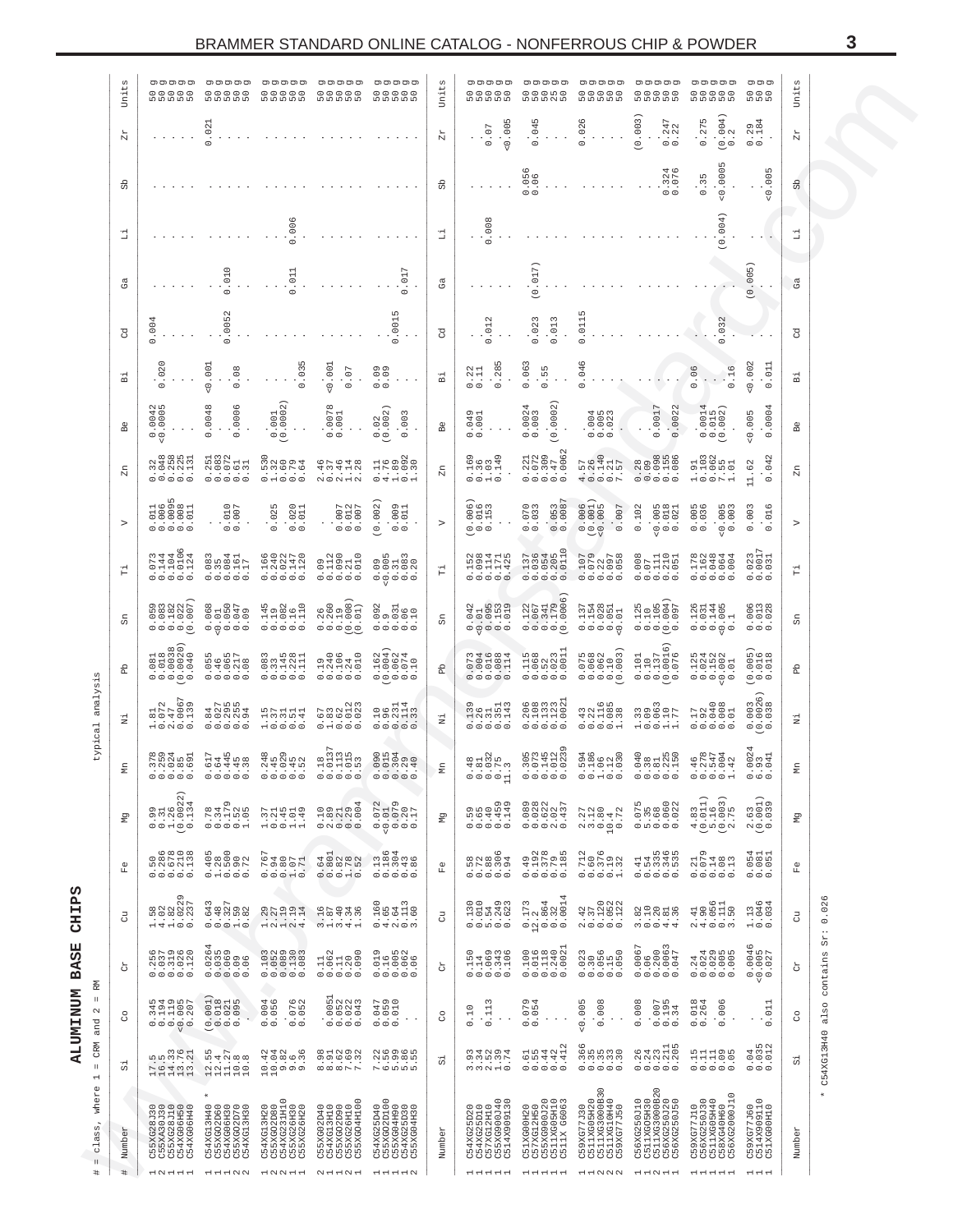<span id="page-3-0"></span>

| RМ     |        | ARSENIC |                          |
|--------|--------|---------|--------------------------|
| Number | Αs     | Units   |                          |
| BM As  | 99.999 |         | 50 q chips last of stock |

| $_{\rm RM}$ |        | <b>ANTIMONY</b> |    |    |    |    |                                                          |
|-------------|--------|-----------------|----|----|----|----|----------------------------------------------------------|
| Number      | Sb     | As              | Fe | Ph | Si | Sn | Units                                                    |
| BM Sb       | 99.999 | <0.0002         |    |    |    |    | $0.0002$ $0.0001$ $0.0001$ $0.0001$ $0.0001$ 100 q chips |

| $\mathbf{RM}$ |       | <b>BISMUTH</b> |    |    |    |    |    |      |    |                                                                              |
|---------------|-------|----------------|----|----|----|----|----|------|----|------------------------------------------------------------------------------|
| Number        | Bi Bi | Aq             | As | Co | Cu | Fe | Pb | - Sb | Zn | Units                                                                        |
| BM Bi         |       |                |    |    |    |    |    |      |    | 99.97 <0.0001 <0.0001 <0.003 <0.0001 <0.001 <0.02 <0.0002 <0.003 100 q chips |

| RM     |       |    | CADMIUM |    |    |    |                                                          |
|--------|-------|----|---------|----|----|----|----------------------------------------------------------|
| Number | Cd    | Cu | Fe      | Ph | Τi | 7m | Units                                                    |
| BM Cd  | 99.96 |    |         |    |    |    | $0.01$ $0.002$ $0.02$ $0.03$ $0.003$ $0.004$ 100 q chips |

### **CRM CHROMIUM**

|                          |    | analysis listed in mass % |                  |          |         |                 | BCS: 100 q powder VS: 100 q chips |         |         |                  |                  |        |
|--------------------------|----|---------------------------|------------------|----------|---------|-----------------|-----------------------------------|---------|---------|------------------|------------------|--------|
| Number                   | Cr | - Al                      | C                | Ca       | Cu      | Fe              | N                                 | Νi      | $\circ$ |                  | Si               |        |
| VS F36/1 99.9<br>BCS 361 |    | 0.0009<br>(0.083T)        | 0.0030<br>0.0039 | (0.0003) | 0.00023 | 0.005<br>0.0920 | 0.0026<br>0.0079                  | 0.00019 | 0.1010  | 0.0023<br>0.0043 | 0.0034<br>0.0449 | 0.0037 |

| RM                                            |                                 |                         | ARSENIC                        |                                     |                                       |                       |                          |                                      |                                          |                        |                                   |                                 |  |
|-----------------------------------------------|---------------------------------|-------------------------|--------------------------------|-------------------------------------|---------------------------------------|-----------------------|--------------------------|--------------------------------------|------------------------------------------|------------------------|-----------------------------------|---------------------------------|--|
| Number                                        | As                              | Units                   |                                |                                     |                                       |                       |                          |                                      |                                          |                        |                                   |                                 |  |
| BM As                                         | 99.999                          |                         |                                | 50 g chips last of stock            |                                       |                       |                          |                                      |                                          |                        |                                   |                                 |  |
|                                               |                                 |                         |                                |                                     |                                       |                       |                          |                                      |                                          |                        |                                   |                                 |  |
| RM                                            |                                 |                         | <b>ANTIMONY</b>                |                                     |                                       |                       |                          |                                      |                                          |                        |                                   |                                 |  |
| Number                                        | Sb                              | As                      | Fe                             | Pb                                  | Si                                    | Sn                    |                          | Units                                |                                          |                        |                                   |                                 |  |
| BM Sb                                         | 99.999                          | < 0.0002                | < 0.0002                       | < 0.0001                            | < 0.0001                              | < 0.0001              |                          | 100 g chips                          |                                          |                        |                                   |                                 |  |
|                                               |                                 |                         |                                |                                     |                                       |                       |                          |                                      |                                          |                        |                                   |                                 |  |
| RM                                            |                                 |                         | <b>BISMUTH</b>                 |                                     |                                       |                       |                          |                                      |                                          |                        |                                   |                                 |  |
| Number                                        | Bi                              | Ag                      | As                             | Co                                  | Cu                                    | Fe                    | Pb                       | Sb                                   | Zn                                       |                        | Units                             |                                 |  |
| BM Bi                                         | 99.97                           | < 0.0001                | < 0.0001                       | < 0.003                             | < 0.0001                              | < 0.001               | < 0.02                   | < 0.0002                             | < 0.003                                  |                        | 100 g chips                       |                                 |  |
| RM                                            |                                 |                         | CADMIUM                        |                                     |                                       |                       |                          |                                      |                                          |                        |                                   |                                 |  |
| Number                                        | Cd                              | Cu                      | Fe                             | Pb                                  | Τi                                    | Zn                    | Units                    |                                      |                                          |                        |                                   |                                 |  |
| BM Cd                                         | 99.96                           | < 0.01                  | < 0.002                        | < 0.02                              | < 0.003                               | 0.004                 | $100$ g chips            |                                      |                                          |                        |                                   |                                 |  |
|                                               |                                 |                         |                                |                                     |                                       |                       |                          |                                      |                                          |                        |                                   |                                 |  |
| CRM                                           | analysis listed in mass %       |                         | <b>CHROMIUM</b>                |                                     |                                       |                       |                          |                                      |                                          |                        | BCS: 100 g powder VS: 100 g chips |                                 |  |
|                                               |                                 |                         |                                |                                     |                                       |                       |                          |                                      |                                          |                        |                                   |                                 |  |
| Number<br>VS F36/1                            | $\operatorname{\sf Cr}$<br>99.9 | Al<br>0.0009            | $\rm C$<br>0.0030              | Ca<br>(0.0003)                      | Cu<br>0.00023                         | $_{\rm Fe}$<br>0.005  | N<br>0.0026              | Νi<br>0.00019                        | $\circ$                                  | $\rm S$<br>0.0023      | Si<br>0.0034                      | $\boldsymbol{\nabla}$<br>0.0037 |  |
| CRM<br>Number                                 |                                 | $\operatorname{\sf Cr}$ | Co                             | <b>COBALT BASE CHIPS</b><br>$\rm C$ | Fe<br>Mn                              | Mo                    | $\,$ N $\,$              | Nb                                   | Νi                                       | Si                     | 100g<br>W                         |                                 |  |
| IARM Co6B-18                                  |                                 | 30.7                    | 57.0                           | 1.02                                | 2.68<br>1.48                          | 0.020                 |                          | $0.017$ $(0.014)$ 2.59               |                                          | 0.61                   | 3.92                              |                                 |  |
| ECRM 378-1C<br>BAM 328-1<br>IARM CoElgiloy-18 |                                 | 28.22<br>20.54<br>20.4  | $\sim$<br>41.65<br>40.4        | 1.181<br>0.390<br>$0.008$ 12.6      | 0.606 0.0579<br>2.40<br>1.395<br>2.36 | 0.0503<br>4.41<br>8.6 | $\sim$<br>0.027          | $\cdot$<br>3.61<br>0.0034(0.006)15.9 | 0.617<br>20.54                           | 1.172<br>0.629<br>0.05 | 4.43<br>4.16<br>(0.008)           |                                 |  |
| SRM 862                                       |                                 | 20.0                    | 51.5                           | 0.120<br>1.80                       | 1.59                                  | $\ddot{\phantom{1}}$  | 0.026                    | <b>Contract</b>                      | 9.74                                     | 0.017                  | 15.1                              |                                 |  |
| Number                                        |                                 | Al                      | $\, {\bf B}$                   | Cu                                  | $\circ$                               | $\, {\mathbb P}$      | $\mathbf S$              | Ta                                   | Τi                                       | $\mathbf {V}$          |                                   |                                 |  |
|                                               | IARM Co6B-18<br>ECRM 378-1C     | (0.07)                  | $\cdot$                        |                                     | $(0.015)$<br>0.013                    | $(0.0023)$ 0.0055     | (<0.0010)                | $\sim 10^{-1}$                       | (0.007)                                  | 0.011                  |                                   |                                 |  |
| SRM 862                                       | BAM 328-1<br>IARM CoElgiloy-18  | 0.070                   | $\cdot$<br>$(0.011)$ $(0.002)$ |                                     | (0.005) 0.009                         | 0.005<br>0.0019       | <b>Contract Contract</b> | $\sim 10^{-1}$<br>0.18               | $\cdot$<br>$(0.0018)$ $(0.01)$ $(0.004)$ | $\sim$<br>(0.009)      |                                   |                                 |  |
|                                               |                                 | $\sim$                  | $\ddot{\phantom{a}}$           | 0.0010                              | <b>Contract</b>                       | 0.002                 | 0.0008                   | $\sim 10^{-11}$                      | $\sim 100$                               | 0.005                  |                                   |                                 |  |
|                                               |                                 |                         |                                |                                     |                                       |                       |                          |                                      |                                          |                        |                                   |                                 |  |
|                                               |                                 |                         |                                |                                     |                                       |                       |                          |                                      |                                          |                        |                                   |                                 |  |
|                                               |                                 |                         |                                |                                     |                                       |                       |                          |                                      |                                          |                        |                                   |                                 |  |
|                                               |                                 |                         |                                |                                     |                                       |                       |                          |                                      |                                          |                        |                                   |                                 |  |
|                                               |                                 |                         |                                |                                     |                                       |                       |                          |                                      |                                          |                        |                                   |                                 |  |
|                                               |                                 |                         |                                |                                     |                                       |                       |                          |                                      |                                          |                        |                                   |                                 |  |
|                                               |                                 |                         |                                |                                     |                                       |                       |                          |                                      |                                          |                        |                                   |                                 |  |
|                                               |                                 |                         |                                |                                     |                                       |                       |                          |                                      |                                          |                        |                                   |                                 |  |
|                                               |                                 |                         |                                |                                     |                                       |                       |                          |                                      |                                          |                        |                                   |                                 |  |
|                                               |                                 |                         |                                |                                     |                                       |                       |                          |                                      |                                          |                        |                                   |                                 |  |
|                                               |                                 |                         |                                |                                     |                                       |                       |                          |                                      |                                          |                        |                                   |                                 |  |

| Number            | Αl      |         | C11     |       | Р        |          | Ta   | Τi      |         |
|-------------------|---------|---------|---------|-------|----------|----------|------|---------|---------|
| IARM Co6B-18      | (0.07)  |         | (0.015) |       |          | < 0.0010 |      | (0.007) | 0.011   |
| ECRM 378-1C       |         |         |         |       | (0.0023) | 0.0055   |      |         |         |
| BAM 328-1         | 0.070   |         | 0.013   |       | 0.005    |          | 0.18 |         |         |
| IARM CoElgiloy-18 | (0.011) | (0.002) | (0.005) | 0.009 | 0.0019   | (0.0018) | 0.01 | (0.004) | (0.009) |
| SRM 862           |         |         | 0.0010  |       | 0.002    | 0.0008   |      |         | 0.005   |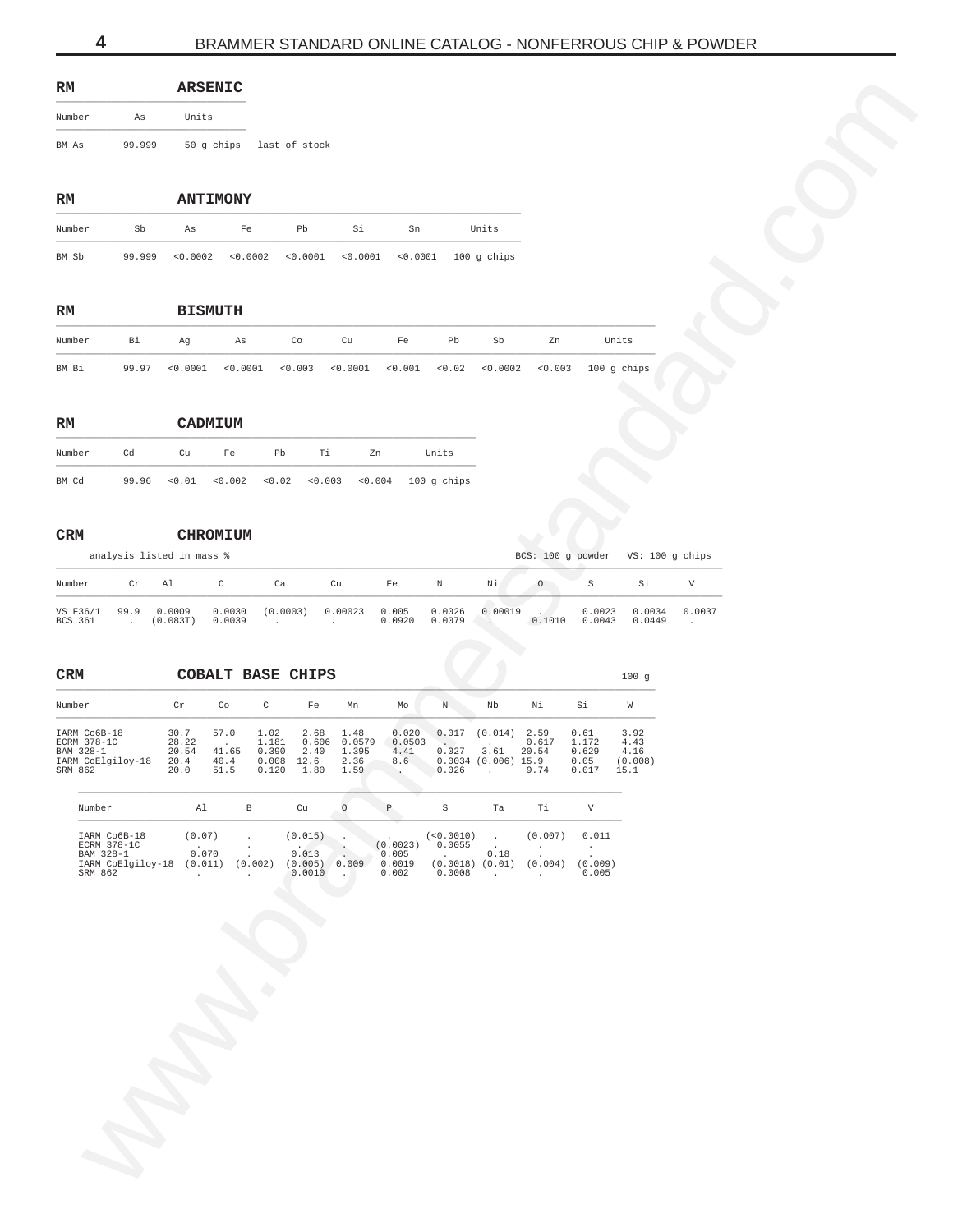# BRAMMER STANDARD ONLINE CATALOG - NONFERROUS CHIP & POWDER **5**

### <span id="page-4-0"></span>**CRM COPPER IN VARIOUS FORMS**

| each of the blow available in 3 forms<br>analysis listed in mg/g                           |  |    |    |       |  |    |    |    |    |        |    |      |    | A: disc 39 mm Ø x 30 mm B: Rod 8 mm Ø x 100 mm                                                                       |               |    |    |                      |       | C: Chips 50 q |       |
|--------------------------------------------------------------------------------------------|--|----|----|-------|--|----|----|----|----|--------|----|------|----|----------------------------------------------------------------------------------------------------------------------|---------------|----|----|----------------------|-------|---------------|-------|
| Number<br>Aq Al                                                                            |  | As | Au | Be Bi |  | Cd | Co | Cr | Fe | Ind Mg | Mn | Ni P | Pb | S                                                                                                                    | Sb            | Se | Si | Sn                   | Te Ti | Zn            | Zr    |
| ERM-EB075<br>10.8 2.3 3.18 1.46 1.08 1.79 2.69 2.64 1.4 9.3 1.83 7.0 1.35 2.18 2.59 4.8 25 |  |    |    |       |  |    |    |    |    |        |    |      |    |                                                                                                                      | 2.93 1.69 2.6 |    |    | 2.13 1.78 3.2        |       | 6.51          |       |
| ERM-EB074<br>1.03                                                                          |  |    |    |       |  |    |    |    |    |        |    |      |    | $1.23$ $0.52$ $0.31$ $0.51$ $0.4$ $0.83$ $0.37$ 5.8 $0.49$ $2.03$ $0.93$ $0.61$ $1.53$ $2.7$ $(3.3)$ $0.57$ $0.55$ . |               |    |    | $(1.5)$ 0.5 0.97 2.2 |       |               | (8.8) |

### **CRM COPPER CHIPS AND PINS**

|                               | analysis listed in mg/kg except % which is mass % |                 |               |                    |                         |                  |                 |                            |               |    |                             |                          |                                       |      | IMN 001: 50 q of 0.31 q pins  |                  |       |                    |           | all others: chips as noted |                      |
|-------------------------------|---------------------------------------------------|-----------------|---------------|--------------------|-------------------------|------------------|-----------------|----------------------------|---------------|----|-----------------------------|--------------------------|---------------------------------------|------|-------------------------------|------------------|-------|--------------------|-----------|----------------------------|----------------------|
| Number<br>Units               | Aq                                                | As              | Au            | Bi                 | Cd                      | Co               | Cr              | Cu%                        | Fe            | Mn | Νi                          | $\mathbb{P}$             | Pb                                    | S    | Sb                            | Se.              | - Si  | Sn                 | Te        | Zn                         |                      |
| SRM 454<br>SRM 400<br>SRM 399 | 286<br>181<br>117                                 | 46<br>140<br>47 | 7.5<br>$\sim$ | 19<br>24.5<br>10.5 |                         | 0.6<br>0.5       | $\sim$          | 99.84<br>99.70 41<br>99.79 | 20.0          |    | 603<br>506                  |                          | 66<br>. 128<br>. 114                  |      | -24<br>102<br>30              | 479<br>214<br>95 | last  | $2.2$ 27<br>$\sim$ | 153<br>50 | 114<br>45                  | 35q<br>50q<br>50q    |
| IMN 001<br>IMN 5<br>BCR 017B  | 27.59<br>10                                       | 3.17<br>4.0     |               | 0.096              | $1.42$ (0.11)<br>$\sim$ | 2.04 3.55<br>8.1 | and the company | <b>Contract Contract</b>   | $(13.9)$ 5.18 |    | 3.42<br>$4.5$ $(1.3)$ $4.4$ | <b>Contractor</b><br>6.9 | 27<br><b>Contract Contract Street</b> | 10.4 | $4.28$ $(6.0)$ 2.33<br>(0.92) | 1.38<br>$\sim$   | (2.6) | 4.6                | 3.31 1.23 | 4.57<br>(13)               | above<br>200q<br>50q |

| <b>COPPER CHIPS</b> |
|---------------------|

| CRM                                              |                   |                                                         |                              |                                  |                    |                               |                             |                                 | COPPER IN VARIOUS FORMS                                                    |                               |                                                   |                  |                                |         |                                    |                                             |                                          |                         |                           |                                  |                           |                          |                                |                                  |                                               |                                |                |                            |                                  |
|--------------------------------------------------|-------------------|---------------------------------------------------------|------------------------------|----------------------------------|--------------------|-------------------------------|-----------------------------|---------------------------------|----------------------------------------------------------------------------|-------------------------------|---------------------------------------------------|------------------|--------------------------------|---------|------------------------------------|---------------------------------------------|------------------------------------------|-------------------------|---------------------------|----------------------------------|---------------------------|--------------------------|--------------------------------|----------------------------------|-----------------------------------------------|--------------------------------|----------------|----------------------------|----------------------------------|
| analysis listed in mq/q<br>Number                |                   |                                                         |                              |                                  |                    |                               |                             |                                 |                                                                            |                               | each of the blow available in 3 forms             |                  |                                |         |                                    |                                             | A: disc 39 mm Ø x 30 mm                  |                         |                           |                                  |                           |                          |                                | B: Rod 8 mm Ø x 100 mm           |                                               | C: Chips 50 g                  |                |                            |                                  |
| Ag Al As                                         |                   | Au                                                      |                              | Be                               | Вi                 | Cd                            | Co                          | Cr                              | Fe                                                                         |                               | Ind                                               | Mg               | Mn                             |         | Νi                                 | P                                           | Pb                                       | S                       |                           | Sb                               | Se                        | Si                       | Sn                             | Te                               | Тi                                            | Zn                             | Zr             |                            |                                  |
| ERM-EB075<br>$10.8$ 2.3<br>ERM-EB074<br>$1.03$ . |                   | 3.18 1.46 1.08 1.79<br>1.23 0.52 0.31 0.51 0.4          |                              |                                  |                    |                               | 2.69 2.64 1.4               | $0.83 \t 0.37$                  | 9.3<br>5.8                                                                 |                               | 1.83 7.0<br>$0.49$ 2.03 0.93 0.61 1.53 2.7        |                  | 1.35                           |         |                                    | 2.18 2.59 4.8                               |                                          | 25<br>$(3.3)$ 0.57 0.55 |                           |                                  | 2.93 1.69 2.6             |                          |                                | 2.13 1.78<br>(1.5) 0.5           | 3.2                                           | $6.51$ .<br>$0.97$ 2.2 $(8.8)$ |                |                            |                                  |
| CRM                                              |                   |                                                         |                              |                                  |                    |                               |                             |                                 | COPPER CHIPS AND PINS<br>analysis listed in mg/kg except % which is mass % |                               |                                                   |                  |                                |         |                                    |                                             |                                          |                         |                           |                                  |                           |                          | IMN 001: 50 g of 0.31 g pins   |                                  |                                               |                                |                | all others: chips as noted |                                  |
| Number<br>Units                                  | Ag                |                                                         | As                           | Au                               | Вi                 |                               | Cd                          |                                 | Co                                                                         | Cr                            | Cu%                                               |                  | Fe                             | Mn      |                                    | Νi                                          | $\, {\mathbb P}$                         | Pb                      |                           | S                                | Sb                        |                          | Se                             | Si                               | Sn                                            | Te                             |                | Zn                         |                                  |
| SRM 454<br>SRM 400<br>SRM 399                    | 286<br>181<br>117 | 46<br>140<br>47                                         |                              | 7.5<br>$\cdot$                   | 19<br>24.5<br>10.5 |                               |                             | 0.6<br>0.5                      |                                                                            | $\cdot$<br>$\cdot$<br>$\cdot$ | 99.84<br>99.70<br>99.79                           | 41               | 20.0                           | $\cdot$ | 603<br>506                         |                                             |                                          | 66<br>128<br>114        |                           | $\cdot$                          | 24<br>102<br>30           |                          | 479<br>214<br>95               | last                             | 2.2<br>$\blacksquare$<br>$\ddot{\phantom{0}}$ | 27<br>153<br>50                | 7<br>114<br>45 |                            | 35 <sub>g</sub><br>50g<br>50g    |
| IMN 001<br>IMN 5<br>BCR 017B                     | 27.59<br>10       |                                                         | 3.17<br>4.0                  |                                  | 1.42               | 0.096                         | (0.11)<br>$\cdot$           | 8.1                             | 2.04                                                                       | 3.55<br>$\cdot$               | $\cdot$<br>$\cdot$                                |                  | (13.9) 5.18<br>$4.5$ $(1.3)$   |         |                                    | 3.42<br>$4.4\,$                             | $\sim$<br>6.9                            | 27                      |                           | $4.28$ (6.0)<br>$\sim$<br>10.4   | 2.33                      | (0.92)                   | 1.38<br>$\sim$ $\sim$<br>in a  | - 11<br>(2.6)                    | 3.31<br>4.6                                   | 1.23<br>$\ddot{\phantom{a}}$   | (13)           | 4.57                       | above<br>200g<br>50 <sub>g</sub> |
| CRM                                              |                   |                                                         |                              | <b>COPPER CHIPS</b>              |                    |                               |                             |                                 |                                                                            |                               |                                                   |                  |                                |         |                                    |                                             |                                          |                         |                           |                                  |                           |                          |                                |                                  |                                               |                                |                |                            |                                  |
|                                                  |                   | analysis listed in mass %                               |                              |                                  |                    |                               |                             |                                 |                                                                            |                               | C39X: typical analysis 50 g BAM, BCS, IARM: 100 g |                  |                                |         |                                    |                                             |                                          |                         |                           |                                  |                           |                          | IPT: 50 g                      |                                  |                                               | IMN: 200 g                     |                |                            |                                  |
| Number                                           |                   | Cu                                                      | Αg                           |                                  | Al                 |                               |                             | As                              | Au                                                                         |                               | В                                                 |                  | Be                             |         | Вi                                 |                                             | C                                        |                         | Cd                        |                                  | Co                        |                          | Cr                             | Fe                               |                                               | Mg                             |                |                            |                                  |
| IPT 64<br>IARM 70C<br><b>BAM M365</b>            |                   | 99.98<br>99.94<br>99.73                                 | 0.0010<br>(0.0011)<br>0.0159 |                                  | $\cdot$            | (<0.0006)<br>(0.0014)         |                             | (0.0002)<br>0.00404             | $\cdot$<br>$\cdot$<br>$\cdot$                                              |                               | (0.0004) < 0.002<br>$\cdot$                       |                  | $\cdot$                        |         | ( < 0.0001 )<br>(0.002)<br>0.00300 |                                             | (0.002)<br>$\cdot$                       |                         | (0.0008)<br>$\sim$        |                                  |                           | $0.000213$ .             |                                | $(0.0014)$ $(0.0002)$ $(0.0016)$ | 0.00045<br>0.00061                            | (0.0003)<br>$\sim$             |                |                            |                                  |
| IARM 278A<br>BCS 399<br>C39X 178700              | 99.5              | REM<br>$\cdot$                                          | (0.001)<br>0.0468            |                                  |                    | 0.002<br>0.0012               |                             | (0.001)<br>( < 0.001)<br>0.0033 | $\cdot$<br>0.0009                                                          |                               | $\cdot$                                           |                  | $\cdot$                        |         | (0.001)<br>(0.001)<br>0.0470       |                                             | (0.003)<br>$\left( \cdot, \cdot \right)$ |                         | (0.003)<br>0.0305         |                                  | 0.0017                    |                          | $(0.001)$ $(0.001)$<br>$\cdot$ | 0.004<br>$\cdot$                 | (0.006)                                       | $\cdot$<br>$\cdot$<br>$\cdot$  |                |                            |                                  |
| C39X 178710<br>C39X 178680<br>C39X 178660        |                   | $\cdot$<br>$\cdot$<br>$\cdot$                           | 0.025<br>0.0249<br>0.001     |                                  |                    | < 0.0005<br>0.0072<br>0.002   |                             | 0.029<br>0.0226<br>0.037        | 0.0048<br>0.0101<br>$\cdot$                                                |                               | $\cdot$<br>$\cdot$                                |                  |                                |         | 0.069<br>0.0308<br>0.001           |                                             | $\cdot$                                  |                         | 0.0031<br>0.0130<br>0.001 |                                  | 0.0008<br>0.0248<br>0.003 |                          | $\bullet$<br>0.002             | < 0.001                          | 0.110                                         | 0.0085<br>0.001                |                |                            |                                  |
| Number                                           |                   | Mn                                                      |                              | Νi                               |                    | $\circ$                       | $\, {\mathbb P}$            |                                 | Pb                                                                         |                               | S                                                 |                  | Sb                             |         |                                    | Se                                          | Si                                       |                         |                           | Sn                               |                           | Te                       |                                | Zn                               |                                               |                                |                |                            |                                  |
| IPT 64<br>IARM 70C<br>BAM M365a                  |                   | (0.0002)<br>$\sim$                                      |                              | 0.00018<br>$0.0235$ $(0.1712)$ . |                    |                               |                             |                                 | 0.00006<br>$(0.0004)$ $(0.002)$ $(0.0014)$ $(0.0013)$<br>0.0141            |                               | 0.0008<br>$\sim$                                  |                  | (0.003)                        | 0.00121 |                                    | $(0.0002)$ $(<0.0002)$<br>(0.001)<br>0.0179 | $\sim$                                   | (0.0006)                |                           | (< 0.0005)<br>0.0005<br>(0.0029) |                           | (< 0.0001)<br>(0.001)    | 0.000127 0.0030                | (0.001)<br>(0.002)               |                                               |                                |                |                            |                                  |
| IARM 278A<br>BCS 399<br>C39X 178700              |                   | (0.0004)<br>$\sim$<br>Ge:0.0076 0.0062 In:0.0078 0.0012 |                              | < 0.005<br>(0.002)               |                    | $\cdot$                       | (0.0004) 0.011<br>0.045     |                                 | (0.003)<br>(0.002)<br>0.0447                                               |                               | 0.002<br>0.0026                                   |                  | < 0.005<br>(< 0.001)<br>0.0478 |         |                                    | $\cdot$<br>0.0261                           | $\cdot$<br>$\ddot{\phantom{0}}$          | (0.002)                 |                           | (0.001)<br>(0.003)<br>0.0031     |                           | 0.53<br>0.0011           |                                | (0.002)<br>(0.003)<br>0.129      |                                               |                                |                |                            |                                  |
| C39X 178710<br>C39X 178680<br>C39X 178660        |                   | 0.0010<br>0.0123<br>< 0.001                             |                              | 0.027<br>0.0222<br>0.034         |                    | $\cdot$<br>$\cdot$<br>$\cdot$ | < 0.0005<br>0.0507<br>0.002 |                                 | 0.0092<br>0.1040<br>0.001                                                  |                               | 0.0080<br>0.022<br>0.003                          |                  | 0.017<br>0.0295<br>< 0.001     |         |                                    | 0.028<br>0.0133<br>$\ddot{\phantom{a}}$     | $\sim$                                   | < 0.0005<br>< 0.005     |                           | 0.103<br>0.013                   |                           | 0.011<br>0.0206<br>0.001 |                                | 0.197<br>0.005                   |                                               | In: 0.0076                     |                |                            |                                  |
| RM                                               |                   |                                                         |                              |                                  |                    |                               |                             |                                 |                                                                            |                               | PHOSPHORUS DEOXIDIZED COPPER CHIPS                |                  |                                |         |                                    |                                             |                                          |                         |                           |                                  |                           |                          |                                |                                  |                                               |                                |                |                            |                                  |
|                                                  |                   | analysis listed in mass % except * which is mg/kg       |                              |                                  |                    |                               |                             |                                 |                                                                            |                               |                                                   |                  |                                |         |                                    |                                             |                                          |                         |                           |                                  |                           |                          |                                | 100 g chips                      |                                               |                                |                |                            |                                  |
| Number<br>CURM 09.03                             |                   | Ag%<br>0.012                                            |                              | Al*<br>< 3                       | As%<br>0.001       |                               | Bi*<br>< 3                  | $Co*$<br>< 3                    | Cu <sup>8</sup><br>99.92                                                   | 33                            | Fe* Mn* Ni*<br>< 3                                | < 3              | P%                             | 0.056   |                                    | $Pb$ %<br>< 0.0005                          | $Sb*$<br>5                               |                         | Si%<br>< 0.001            |                                  | Sn%<br>0.001              |                          | Te%<br>0.001                   | Zn%<br>< 0.001                   |                                               |                                |                |                            |                                  |
| CURM 09.01<br>CURM 09.02                         |                   | 0.011<br>0.0055                                         |                              | $\leq$<br>< 5                    | < 0.001<br>< 0.001 |                               | < 3<br>< 5                  | < 3<br>5                        | 99.82<br>99.90                                                             | 19<br>42                      | < 3<br>5<                                         | $<$ 3<br>$5 - 5$ | 0.151                          | 0.078   |                                    | < 0.0005<br>< 0.001                         | $\leq$ 5<br>< 5                          |                         | 0.001<br>0.002            |                                  | 0.001<br>0.001            |                          | < 0.001<br>0.001               | 0.0008<br>< 0.001                |                                               |                                |                |                            |                                  |
|                                                  |                   |                                                         |                              |                                  |                    |                               |                             |                                 |                                                                            |                               |                                                   |                  |                                |         |                                    |                                             |                                          |                         |                           |                                  |                           |                          |                                |                                  |                                               |                                |                |                            |                                  |
| CRM                                              |                   | analysis listed in mg/kg                                |                              | <b>COPPER ANODE</b>              |                    |                               |                             | 425 g chips                     |                                                                            |                               |                                                   |                  |                                |         |                                    |                                             |                                          |                         |                           |                                  |                           |                          |                                |                                  |                                               |                                |                |                            |                                  |
| Number                                           |                   | Αg                                                      | Au                           |                                  | As                 | Fe                            | Pb                          | Sn                              | Te                                                                         |                               |                                                   |                  |                                |         |                                    |                                             |                                          |                         |                           |                                  |                           |                          |                                |                                  |                                               |                                |                |                            |                                  |
| CAN CUAR-1                                       |                   | 294                                                     | 2.3                          |                                  | 145 76             |                               | 864                         | 113                             | 33                                                                         |                               |                                                   |                  |                                |         |                                    |                                             |                                          |                         |                           |                                  |                           |                          |                                |                                  |                                               |                                |                |                            |                                  |
|                                                  |                   |                                                         |                              |                                  |                    |                               |                             |                                 |                                                                            |                               |                                                   |                  |                                |         |                                    |                                             |                                          |                         |                           |                                  |                           |                          |                                |                                  |                                               |                                |                |                            |                                  |
|                                                  |                   |                                                         |                              |                                  |                    |                               |                             |                                 |                                                                            |                               |                                                   |                  |                                |         |                                    |                                             |                                          |                         |                           |                                  |                           |                          |                                |                                  |                                               |                                |                |                            |                                  |
|                                                  |                   |                                                         |                              |                                  |                    |                               |                             |                                 |                                                                            |                               |                                                   |                  |                                |         |                                    |                                             |                                          |                         |                           |                                  |                           |                          |                                |                                  |                                               |                                |                |                            |                                  |
|                                                  |                   |                                                         |                              |                                  |                    |                               |                             |                                 |                                                                            |                               |                                                   |                  |                                |         |                                    |                                             |                                          |                         |                           |                                  |                           |                          |                                |                                  |                                               |                                |                |                            |                                  |
|                                                  |                   |                                                         |                              |                                  |                    |                               |                             |                                 |                                                                            |                               |                                                   |                  |                                |         |                                    |                                             |                                          |                         |                           |                                  |                           |                          |                                |                                  |                                               |                                |                |                            |                                  |

| RM | PHOSPHORUS DEOXIDIZED COPPER CHIPS |  |  |
|----|------------------------------------|--|--|
|    |                                    |  |  |

| analysis listed in mass $%$ except $*$ which is mq/kq |                          |                        |                               |                        |                       |                         |                |                             |                        |                           |                                 |       |                                                       |                               |                               | $100$ q chips                |
|-------------------------------------------------------|--------------------------|------------------------|-------------------------------|------------------------|-----------------------|-------------------------|----------------|-----------------------------|------------------------|---------------------------|---------------------------------|-------|-------------------------------------------------------|-------------------------------|-------------------------------|------------------------------|
| Number                                                | Aa%                      | Al*                    | As%                           | Bi*                    | Co*                   | Cu%                     |                | Fe* Mn* Ni*                 |                        | $P_{\mathcal{R}}^{\circ}$ | $Pb$ %                          | $Sh*$ | Si%                                                   | Sn <sup>8</sup>               | Te%                           | Zn%                          |
| CURM 09.03<br>CURM 09.01<br>CURM 09.02                | 0.012<br>0.011<br>0.0055 | $\leq$ 3<br>< 5<br>< 5 | < 0.001<br>< 0.001<br>< 0.001 | < 3<br>$\leq$ 3<br>< 5 | $<$ 3<br>$<$ 3<br>< 5 | 99.92<br>99.82<br>99.90 | 33<br>19<br>42 | $\leq$ 3<br>$\leq$ 3<br>< 5 | < 3<br>$\leq$ 3<br>< 5 | 0.056<br>0.151<br>0.078   | < 0.0005<br>< 0.0005<br>< 0.001 |       | $< 5$ $< 0.001$<br>$< 5$ $< 0.001$<br>$< 5$ $< 0.002$ | < 0.001<br>< 0.001<br>< 0.001 | < 0.001<br>< 0.001<br>< 0.001 | < 0.001<br>0.0008<br>< 0.001 |

| <b>CRM</b> |                          |     |     | <b>COPPER ANODE</b> |    |     |             |    |
|------------|--------------------------|-----|-----|---------------------|----|-----|-------------|----|
|            | analysis listed in mg/kg |     |     |                     |    |     | 425 q chips |    |
| Number     |                          | Aα  | Au  | As                  | Fe | Ph  | Sn          | Te |
| CAN CUAR-1 |                          | 294 | 2.3 | 145                 | 76 | 864 | 113         | 33 |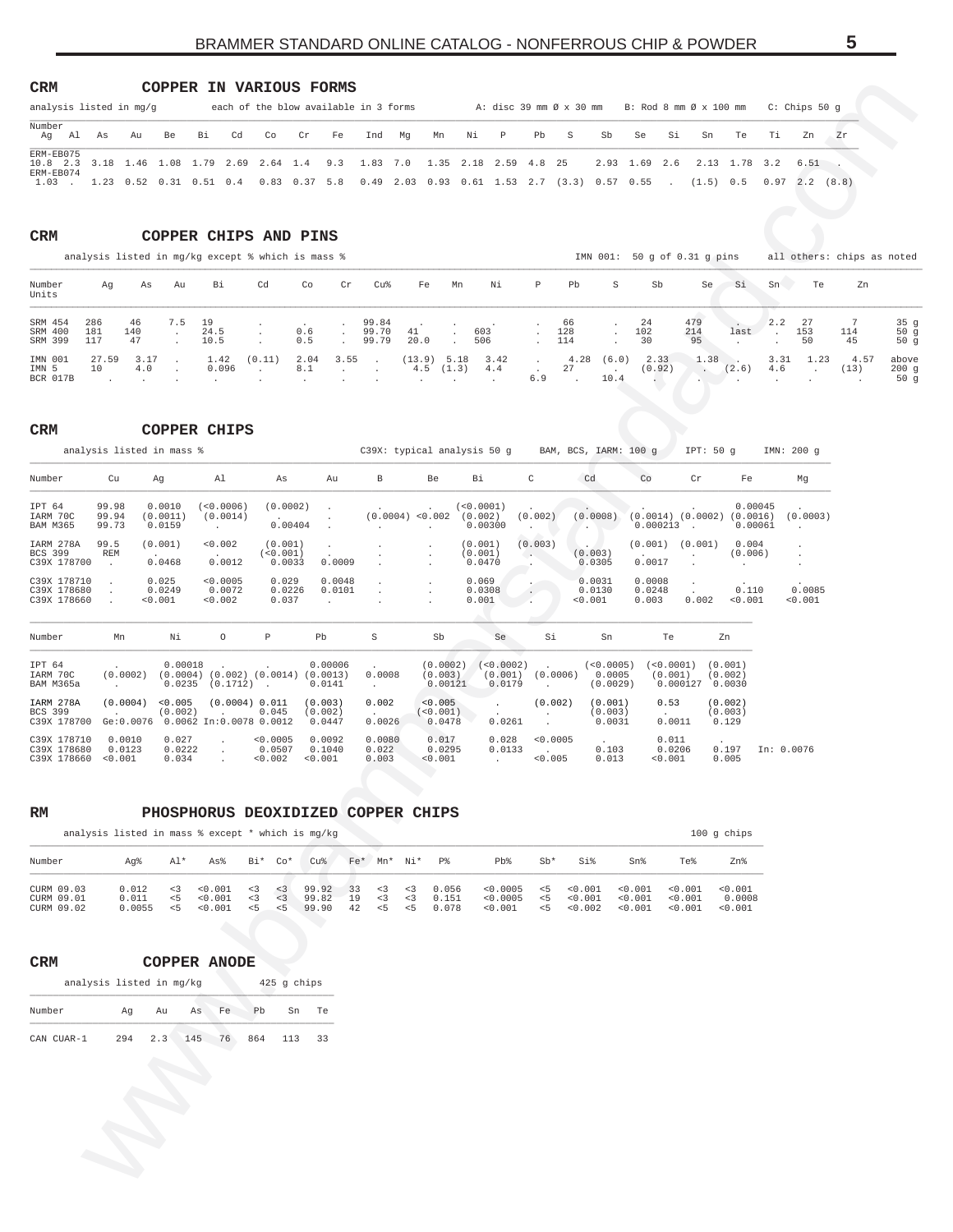# <span id="page-5-0"></span>**CRM COPPER CONCENTRATE POWDER**

|            |    | analysis listed in mass % |       |                                             |                     |  |       |      | analysis listed in mg/kg |  |
|------------|----|---------------------------|-------|---------------------------------------------|---------------------|--|-------|------|--------------------------|--|
| Number     | Cu | Cd                        | Fe Pb | S                                           | SiO <sub>c</sub> Zn |  | Aq    | Re   | Units                    |  |
| VS 2891-84 |    |                           |       | 40.4 0.029 (5.78) 2.25 (15.98) (21.74) 2.89 |                     |  | 7.077 | 28.2 | $100 \alpha$             |  |

# **CRM SEBILOY / ENVIROBRASS / FEDERALLOY CHIPS**

| CRM                                   |                     |                               |                           |                             |                       |                              | COPPER CONCENTRATE POWDER            |                               |                               |                                          |                          |                              |                           |                               |  |
|---------------------------------------|---------------------|-------------------------------|---------------------------|-----------------------------|-----------------------|------------------------------|--------------------------------------|-------------------------------|-------------------------------|------------------------------------------|--------------------------|------------------------------|---------------------------|-------------------------------|--|
|                                       |                     |                               | analysis listed in mass % |                             |                       |                              |                                      |                               |                               |                                          | analysis listed in mg/kg |                              |                           |                               |  |
| Number                                |                     | Cu                            | Cd                        | Fe                          | Pb                    | S                            | $\mathsf{Sio}_2$                     | Zn                            |                               | Αg                                       | Re                       | Units                        |                           |                               |  |
| VS 2891-84                            |                     | $40.4\,$                      | 0.029                     | (5.78)                      | 2.25                  |                              | $(15.98)$ $(21.74)$                  | 2.89                          |                               | 7.077                                    | 28.2                     | 100g                         |                           |                               |  |
|                                       |                     |                               |                           |                             |                       |                              |                                      |                               |                               |                                          |                          |                              |                           |                               |  |
| $\mathtt{CRM}$                        |                     |                               |                           |                             |                       |                              |                                      |                               |                               | SEBILOY / ENVIROBRASS / FEDERALLOY CHIPS |                          |                              |                           |                               |  |
|                                       |                     |                               | analysis lsited in mass % |                             |                       |                              |                                      |                               |                               | C32X: 50 g units, typical analysis       |                          |                              | IARM: 100 g units         |                               |  |
| Number                                |                     | Bi                            | Se                        | Sn                          | Zn                    | Cu                           | As                                   | Co                            | Fe                            | Νi                                       | $\mathbb P$              | Pb                           | Sb                        | Si                            |  |
| C32X SEB10<br>C32X SEB20<br>IARM 264A | 5.77<br>4.35<br>3.6 |                               | 0.895<br>0.027<br>(0.001) | 3.83<br>9.40<br>3.03        | 11.57<br>3.75<br>5.33 | (76.7)<br>81.8               | 0.051<br>0.009<br>$(87.3)$ $(0.004)$ | 0.0108<br>0.013<br>(0.001)    | 0.059<br>0.078<br>0.048       | 0.118<br>0.078<br>0.54                   | 0.025<br>0.014<br>0.027  | 0.564<br>0.42<br>0.057       | 0.354<br>0.013<br>0.074   | 0.003                         |  |
| IARM 263A<br>IARM 265A                | 2.55<br>2.4         |                               | (0.002)<br>(0.002)        | 3.5<br>4.4                  | 15.8<br>2.45          | (78)<br>(90)                 | 0.003<br>(0.005)                     | 0.001<br>(0.001)              | 0.047<br>0.013                | 0.66<br>0.69                             | 0.040<br>0.024           | 0.022<br>0.011               | 0.06<br>0.015             | 0.003<br>0.003                |  |
| IARM 266A<br>C32X SEB40<br>IARM 227A  | 2.37<br>2.69<br>2.3 |                               | 0.001<br>0.115<br>1.21    | 6.9<br>9.29<br>5.1          | 3.48<br>8.55<br>4.70  | (87)<br>78.58<br>85.9        | 0.004<br>0.0011<br>0.003             | (0.001)<br>0.476<br>0.001     | 0.035<br>0.365<br>0.060       | 0.46<br>0.0092<br>0.53                   | 0.032<br>0.006<br>0.003  | 0.010<br>0.010<br>0.042      | 0.010<br>0.0055<br>< 0.01 | 0.002<br>$\sim$<br>0.002      |  |
| IARM 228A<br>C32X SEB50               | 1.53<br>1.17        |                               | 0.67<br>0.512             | 4.1<br>5.28                 | 4.1<br>6.64           | 89.0<br>85.5                 | 0.003<br>0.0121                      | 0.001<br>0.0048               | 0.052<br>0.360                | 0.45<br>0.308                            | 0.032<br>0.183           | 0.026<br>0.0149              | 0.010<br>0.0344           | 0.002<br>$\ddot{\phantom{0}}$ |  |
| Number                                |                     | Ag                            |                           | Al                          | $\, {\bf B}$          | C                            | Cd                                   | $\operatorname{\sf Cr}$       | Mn                            | $\mathbb N$                              | $\circ$                  | $\rm S$                      |                           |                               |  |
| C32X SEB10<br>C32X SEB20              |                     |                               |                           |                             |                       |                              |                                      |                               |                               |                                          |                          | $\sim$                       |                           |                               |  |
| IARM 264A<br>IARM 263A<br>IARM 265A   |                     | (0.005)<br>(0.006)<br>(0.002) |                           | 0.003<br>(0.002)<br>0.003   | $\cdot$<br>$\cdot$    | (0.004)<br>< 0.005<br>$\sim$ |                                      | (0.002)<br>(0.002)<br>(0.001) | (0.002)<br>(0.002)<br>(0.002) |                                          |                          | 0.0013<br>(0.002)<br>(0.002) |                           |                               |  |
| IARM 266A<br>C32X SEB40               |                     | (0.001)                       |                           | 0.002<br>$\Delta \sim 10^4$ | 0.0021                | (0.002)<br>in a sh           | 0.0004                               | (0.002)                       | (0.002)                       |                                          |                          | (0.002)                      |                           |                               |  |
| IARM 227A<br>IARM 228A                |                     | 0.004<br>0.003                |                           | 0.002<br>0.002              | <b>Allen</b>          | 0.003<br>0.003               | <b>Contract</b>                      | (0.001)<br>0.001              | 0.001<br>0.001                | (0.0002)<br>0.0005                       | 0.0013<br>(0.002)        | 0.005<br>0.004               |                           |                               |  |
| C32X SEB50                            |                     | $\sim 10^{-11}$               |                           | $\sim 10^{-11}$             | 0.0028                | <b>Contractor</b>            | 0.0067                               | $\sim$                        | $\sim$                        |                                          |                          | $\sim$                       |                           |                               |  |
|                                       |                     |                               |                           |                             |                       |                              |                                      |                               |                               |                                          |                          |                              |                           |                               |  |
|                                       |                     |                               |                           |                             |                       |                              |                                      |                               |                               |                                          |                          |                              |                           |                               |  |
|                                       |                     |                               |                           |                             |                       |                              |                                      |                               |                               |                                          |                          |                              |                           |                               |  |
|                                       |                     |                               |                           |                             |                       |                              |                                      |                               |                               |                                          |                          |                              |                           |                               |  |
|                                       |                     |                               |                           |                             |                       |                              |                                      |                               |                               |                                          |                          |                              |                           |                               |  |
|                                       |                     |                               |                           |                             |                       |                              |                                      |                               |                               |                                          |                          |                              |                           |                               |  |
|                                       |                     |                               |                           |                             |                       |                              |                                      |                               |                               |                                          |                          |                              |                           |                               |  |
|                                       |                     |                               |                           |                             |                       |                              |                                      |                               |                               |                                          |                          |                              |                           |                               |  |
|                                       |                     |                               |                           |                             |                       |                              |                                      |                               |                               |                                          |                          |                              |                           |                               |  |
|                                       |                     |                               |                           |                             |                       |                              |                                      |                               |                               |                                          |                          |                              |                           |                               |  |
|                                       |                     |                               |                           |                             |                       |                              |                                      |                               |                               |                                          |                          |                              |                           |                               |  |
|                                       |                     |                               |                           |                             |                       |                              |                                      |                               |                               |                                          |                          |                              |                           |                               |  |
|                                       |                     |                               |                           |                             |                       |                              |                                      |                               |                               |                                          |                          |                              |                           |                               |  |
|                                       |                     |                               |                           |                             |                       |                              |                                      |                               |                               |                                          |                          |                              |                           |                               |  |
|                                       |                     |                               |                           |                             |                       |                              |                                      |                               |                               |                                          |                          |                              |                           |                               |  |
|                                       |                     |                               |                           |                             |                       |                              |                                      |                               |                               |                                          |                          |                              |                           |                               |  |
|                                       |                     |                               |                           |                             |                       |                              |                                      |                               |                               |                                          |                          |                              |                           |                               |  |
|                                       |                     |                               |                           |                             |                       |                              |                                      |                               |                               |                                          |                          |                              |                           |                               |  |
|                                       |                     |                               |                           |                             |                       |                              |                                      |                               |                               |                                          |                          |                              |                           |                               |  |
|                                       |                     |                               |                           |                             |                       |                              |                                      |                               |                               |                                          |                          |                              |                           |                               |  |
|                                       |                     |                               |                           |                             |                       |                              |                                      |                               |                               |                                          |                          |                              |                           |                               |  |
|                                       |                     |                               |                           |                             |                       |                              |                                      |                               |                               |                                          |                          |                              |                           |                               |  |
|                                       |                     |                               |                           |                             |                       |                              |                                      |                               |                               |                                          |                          |                              |                           |                               |  |
|                                       |                     |                               |                           |                             |                       |                              |                                      |                               |                               |                                          |                          |                              |                           |                               |  |

| Number     | Aq      | Al           | B              | C                        | Cd      | Cr           | Mn           | Ν              | $\circ$ | S                    |
|------------|---------|--------------|----------------|--------------------------|---------|--------------|--------------|----------------|---------|----------------------|
| C32X SEB10 |         |              |                |                          |         |              |              |                |         |                      |
| C32X SEB20 |         | $\cdot$      | $\cdot$        | $\overline{\phantom{a}}$ | $\cdot$ |              |              | $\cdot$        | $\sim$  |                      |
| IARM 264A  | (0.005) | 0.003        |                | (0.004)                  |         | (0.002)      | (0.002)      |                |         | ٠<br>0.0013          |
| IARM 263A  | (0.006) | (0.002)      |                | < 0.005                  |         | (0.002)      | (0.002)      |                |         | (0.002)              |
| IARM 265A  | (0.002) | 0.003        | $\blacksquare$ | $\overline{a}$           |         | (0.001)      | (0.002)      |                |         | (0.002)              |
| IARM 266A  | (0.001) | 0.002        |                | (0.002)                  |         | (0.002)      | (0.002)      |                |         | (0.002)              |
| C32X SEB40 | $\sim$  | $\mathbf{r}$ | 0.0021         |                          | 0.0004  | $\cdot$      |              |                |         | $\sim$               |
| IARM 227A  | 0.004   | 0.002        |                | 0.003                    |         | (0.001)      | 0.001        | (0.0002)       | 0.0013  | 0.005                |
| TARM 228A  | 0.003   | 0.002        |                | 0.003                    |         | 0.001        | 0.001        | < 0.0005       | (0.002) | 0.004                |
| C32X SEB50 |         |              | 0.0028         |                          | 0.0067  | $\mathbf{r}$ | $\mathbf{r}$ | $\overline{a}$ | $\sim$  | $\ddot{\phantom{1}}$ |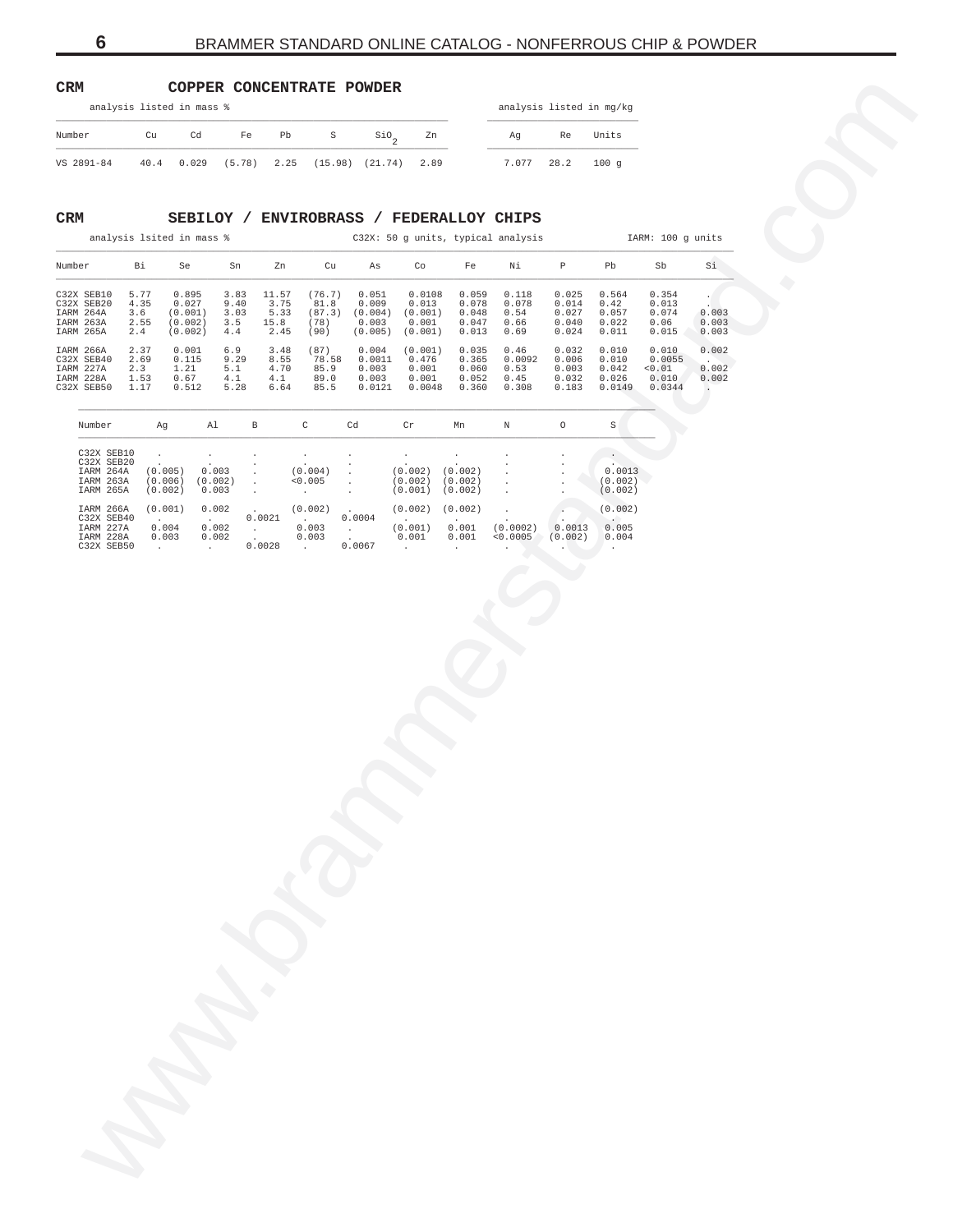$\sim$ 

### COPPER BASE CHIPS

IJ,

<span id="page-6-0"></span>

|                                              | # = class, where 1 = CRM and 2 = RM       C3x, DH: typical analysis 50 g    GBW: 95 g    SRM: 50 g   others: 100 g |                                                    |                                                                                    |                                                                                                                                                                                                                                                               |                                                                                                                            |                                                    |                                                 |                                                             |                                                         |                                                                |                                                                                                                                                                 |                   |                                                    |
|----------------------------------------------|--------------------------------------------------------------------------------------------------------------------|----------------------------------------------------|------------------------------------------------------------------------------------|---------------------------------------------------------------------------------------------------------------------------------------------------------------------------------------------------------------------------------------------------------------|----------------------------------------------------------------------------------------------------------------------------|----------------------------------------------------|-------------------------------------------------|-------------------------------------------------------------|---------------------------------------------------------|----------------------------------------------------------------|-----------------------------------------------------------------------------------------------------------------------------------------------------------------|-------------------|----------------------------------------------------|
|                                              | # Number                                                                                                           | Sn                                                 | Al                                                                                 | Fe                                                                                                                                                                                                                                                            | Mn                                                                                                                         | Νi                                                 | Pb                                              | Zn                                                          | Be                                                      | Вi                                                             | Co                                                                                                                                                              | Se                |                                                    |
| 2<br>$\mathbf{1}$<br>2<br>2<br>2             | DH 0209<br><b>BAM 228</b><br>DH 0201<br>DH 0208<br>DH 0206                                                         | 11.92<br>9.76<br>8.84<br>4.78<br>2.78              | (0.0001)<br>$0.022$<br>4.15<br>0.059                                               | 0.036<br>0.677<br>2.54<br>1.79                                                                                                                                                                                                                                | (< 0.001)<br>0.035<br>0.711<br>0.044                                                                                       | 0.265<br>0.109<br>0.795<br>2.82<br>0.221           | 0.542<br>0.542<br>1.24<br>1.17<br>1.31<br>0.891 | 3.32<br>6.30<br>1.85<br>10.89                               |                                                         | 0.0086<br>0.006                                                |                                                                                                                                                                 | 0.0012<br>$\cdot$ |                                                    |
| $\overline{a}$<br>2<br>2                     | DH 0203<br>DH 0204<br>DH 0205<br>2 DH 0207<br>2 DH 0202                                                            | 2.17<br>2.16<br>2.14<br>0.74<br>0.381              | 12.50<br>$12.50$<br>$12.51$<br>$12.53$<br>$.$<br>12.51<br>12.53<br>$\sim 10^{-10}$ | 5.76<br>5.70<br>5.66<br>0.936<br>0.911                                                                                                                                                                                                                        | $0.057$<br>0.057<br>0.056<br>0.027<br>0.007                                                                                | <b>Contractor</b><br>$\sim 10^6$<br>0.174<br>0.034 | 0.59<br>0.58<br>0.76<br>2.16<br>0.139           | 1.36<br>1.36<br>1.36<br>30.20<br>0.229                      | $\cdot$                                                 |                                                                |                                                                                                                                                                 |                   |                                                    |
| $\mathbf{1}$<br>2                            | C37X2180<br>C36XCBC40<br>1 IARM 158B<br>1 IARM 158C<br>1 IARM Cu172-18 0.0009                                      | 0.018<br>0.01<br>0.01<br>0.01                      | 0.0025<br>0.06<br>0.002<br>0.002<br>0.022                                          | 0.075<br>0.09<br>0.090<br>0.090<br>0.029                                                                                                                                                                                                                      | $\begin{array}{cccc} 0.084 & & 2.51 \\ 0.003 & & 0.04 \\ 0.019 & & 0.32 \\ 0.019 & & 0.32 \\ 0.0017 & & 0.010 \end{array}$ |                                                    | 0.0025<br>$0.002$<br>0.30<br>0.01<br>0.30       | 0.029<br>0.02<br>0.014<br>$0.01$ $0.014$<br>$(0.005)$ 0.008 | 1.82<br>$\sim 10^{-10}$<br>1.79                         |                                                                | 2.44<br>0.002<br>0.002<br>0.344                                                                                                                                 |                   |                                                    |
| $\mathbf{1}$<br>$\mathbf{1}$<br>$\mathbf{1}$ | 1 IARM Cu172-19<br>SRM 460<br>SRM 459<br>SRM 458<br>2 C36XCBC20                                                    | 0.0007<br>0.006<br>0.005<br>0.004<br>0.004         | 0.032<br>0.048<br>0.044<br>0.030<br>0.03                                           | 0.071<br>$0.098$<br>0.079<br>0.060<br>0.02                                                                                                                                                                                                                    | 0.0019<br>$\begin{array}{cccc} . & & & 0.031 \\ . & & & 0.039 \\ . & & & 1.60 \end{array}$<br>$($ < 0.01) 0.07             | 0.237                                              | 0.258<br>0.001<br>0.002<br>0.004                | 0.004<br>0.002<br>0.002<br>0.03                             | 1.89<br>1.86<br>1.82<br>0.360<br>0.56                   | $\Delta$<br>$\sim$<br>$\sim$                                   | 0.0017<br>0.217<br>0.221<br>0.076<br>0.13                                                                                                                       |                   |                                                    |
| $\mathbf{1}$<br>2<br>2                       | C37X2260<br>IARM 160A<br>IARM 159A<br>2 C36XCBC30                                                                  | 0.0032<br>$(<0.01)$ $(<0.01)$<br>$($ < 0.002) 0.02 | 0.0020<br>$(<0.01)$ $(<0.01)$                                                      | 1.52<br>(< 0.01)<br>(< 0.01)<br>0.04                                                                                                                                                                                                                          | $0.582$ $0.0024$<br>$(<0.01)$ $(<0.01)$ $(<0.01)$<br>$(<0.01)$ $(<0.01)$<br>$(0.01)$ 0.02                                  |                                                    | (0.001)<br>(< 0.01)<br>0.003                    | 2.82<br>(< 0.01)<br>(< 0.01)<br>0.02                        | <b>CALL CO</b><br>$\frac{1}{2}$ , $\frac{1}{2}$<br>1.81 | $\sim$                                                         | (< 0.01)<br>(< 0.01)                                                                                                                                            |                   |                                                    |
|                                              | Number                                                                                                             | Ag                                                 | As                                                                                 | $\overline{C}$                                                                                                                                                                                                                                                | Cr                                                                                                                         | Mg                                                 | $\overline{O}$                                  | $\, {\bf p} \,$                                             | S                                                       | Sb                                                             | Si.                                                                                                                                                             | Zr                | Cu                                                 |
|                                              | DH 0209<br><b>BAM 228</b><br>DH 0201<br>DH 0208<br>DH 0206                                                         |                                                    | 0.024<br>0.076<br>0.025                                                            |                                                                                                                                                                                                                                                               | $\cdot$<br>0.009<br>$\sim$                                                                                                 |                                                    |                                                 | 0.019<br>0.046<br>0.027<br>0.017                            | 0.036<br>$\sim 10^{-11}$<br>0.059                       | 0.078<br>0.104<br>0.083<br>0.060                               | 0.052<br>0.043                                                                                                                                                  |                   | 87.07<br>85.34<br>81.84<br>81.67<br>83.05          |
|                                              | DH 0203<br>DH 0204<br>DH 0205<br>DH 0207<br>DH 0202                                                                |                                                    | $\ddot{\phantom{a}}$                                                               | $\ddot{\phantom{a}}$                                                                                                                                                                                                                                          | 0.009<br>$\sim$<br>0.003                                                                                                   |                                                    |                                                 | 0.007<br>0.008<br>$\mathbf{r}$                              | 0.037                                                   | 0.329<br>0.336<br>0.350<br>0.014<br>0.008                      | 0.23<br>0.22<br>0.22<br>$\sim$ $-$<br>$\sim$                                                                                                                    |                   | 76.88<br>77.00<br>76.82<br>65.66<br>98.15          |
|                                              | C37X2180<br>C36XCBC40<br>IARM 158B<br>IARM 158C<br>IARM Cu172-18 .                                                 | (0.01)<br>(0.01)                                   |                                                                                    | $(0.002)$ 0.033<br>$(0.001)$ $0.002$ $0.85$<br>$(0.001)$ $0.002$ $1.04$<br>$0.0007$                                                                                                                                                                           |                                                                                                                            | $\sim$<br>$\Box$<br>$\sim$<br>$\sim$               | 0.002<br>0.002                                  | 0.0015<br>$\sim$<br>0.005<br>0.005<br>(0.003)               | 0.006<br>0.003<br>0.003<br>$\mathcal{L}_{\mathcal{A}}$  | $\mathcal{L}^{\text{max}}$<br>0.002<br>0.002<br><b>Service</b> | 0.56<br>0.09<br>0.02<br>0.02<br>0.057                                                                                                                           |                   | 96.60<br>98.5<br>98.5<br>97.7                      |
|                                              | IARM Cu172-19 0.0011<br>SRM 460<br>SRM 459<br>SRM 458<br>C36XCBC20                                                 |                                                    | $\sim$                                                                             | $\begin{array}{ccccc} \mathbf{1} & \mathbf{1} & \mathbf{1} & \mathbf{1} \\ \mathbf{1} & \mathbf{1} & \mathbf{1} & \mathbf{1} \\ \mathbf{1} & \mathbf{1} & \mathbf{1} & \mathbf{1} \\ \mathbf{1} & \mathbf{1} & \mathbf{1} & \mathbf{1} \end{array}$<br>$\sim$ | 0.0017<br>0.005<br>0.005<br>0.004<br>0.005                                                                                 | 0.112<br>0.005<br>0.007<br>0.003<br>$\sim$         |                                                 | 0.0036<br>$\cdot$                                           | 0.0010<br><b>Allen</b>                                  | 0.0007<br><b>Contract Contract</b>                             | 0.045<br>0.077<br>0.077<br>0.035<br>0.05                                                                                                                        |                   | (97.6)<br>(97.5)<br>(97.7)<br>(97.9)<br>$\sim 100$ |
|                                              | C37X2260<br>IARM 160A<br>IARM 159A<br>C36XCBC30                                                                    | 3.03<br>3.48<br>$\sim$                             | $\mathcal{L}^{\text{max}}$<br>$\sim$                                               | 0.006<br><b>Contract Contract</b>                                                                                                                                                                                                                             | 0.003<br>$0.003$ $(<0.01)$<br>$(0.002)$ $(<0.01)$<br>0.005                                                                 |                                                    |                                                 | 0.0025<br>(0.004)<br>(< 0.01)<br>$\sim$ $-$                 |                                                         |                                                                | $(\begin{array}{cccc} 3.54 \\ (\times 0.003) \\ (\times 0.01) \\ . \end{array} \qquad \begin{array}{c} 3.54 \\ (\times 0.01) \\ (\times 0.01) \\ . \end{array}$ | 0.40<br>$\sim$    | 91.58<br>$\sim 100$                                |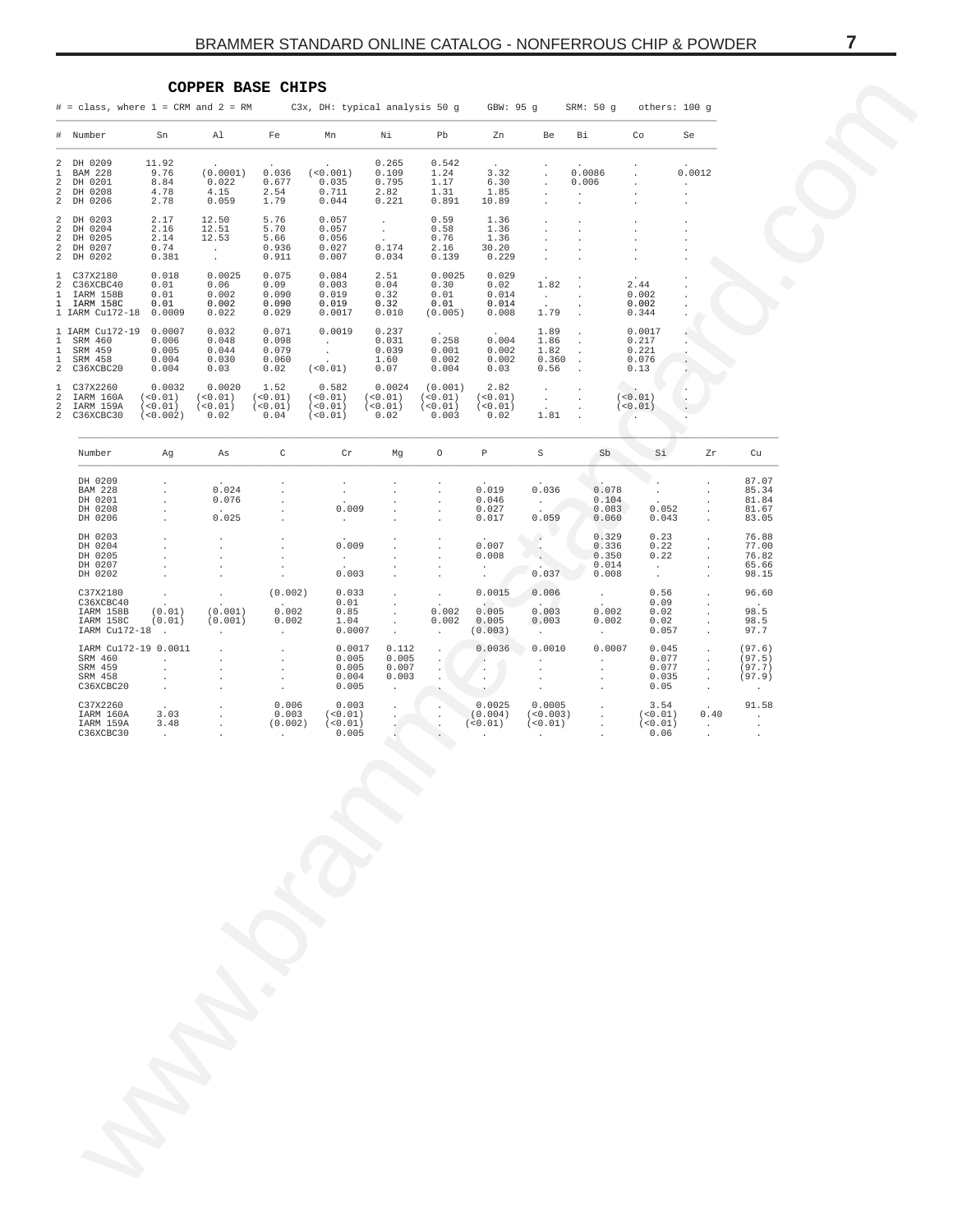# **CUPRO-NICKEL AND COPPER-NICKEL-SILVER CHIPS**

<span id="page-7-0"></span>

|                                                                                             |                                       |                                                       |                                                                        | CUPRO-NICKEL AND COPPER-NICKEL-SILVER CHIPS                                                        |                                                       |                                                       |                                                                                 |                                                      |                                         |                                                      |                                                                                                |                                                          |                                                |                                       |                                                                                             |                                          |
|---------------------------------------------------------------------------------------------|---------------------------------------|-------------------------------------------------------|------------------------------------------------------------------------|----------------------------------------------------------------------------------------------------|-------------------------------------------------------|-------------------------------------------------------|---------------------------------------------------------------------------------|------------------------------------------------------|-----------------------------------------|------------------------------------------------------|------------------------------------------------------------------------------------------------|----------------------------------------------------------|------------------------------------------------|---------------------------------------|---------------------------------------------------------------------------------------------|------------------------------------------|
| $#$ = class, where $1$ = CRM and $2$ = RM                                                   |                                       |                                                       |                                                                        |                                                                                                    |                                                       |                                                       |                                                                                 |                                                      |                                         |                                                      | C3x: 50 g units, typical analysis                                                              |                                                          |                                                |                                       | others: 100 g units                                                                         |                                          |
| # Number                                                                                    | Νi                                    | Zn                                                    | Ag                                                                     | Al                                                                                                 | C                                                     | Co                                                    | Cr                                                                              | Cu                                                   | Fe                                      | Mg                                                   | Mn                                                                                             | P                                                        | Pb                                             | S                                     |                                                                                             | Si                                       |
| 1 C36XCN60<br>1 IARM 85C<br>IARM Cu715-20 31.0<br>$\mathbf{1}$<br>1 BCS 180/2<br>2 C36XCN40 | 33.46<br>31.3<br>30.35<br>30.2        | 0.026<br>(0.007)<br><b>Contract</b><br>$\sim$         | 0.057 < 0.002<br>$\sim$ 100 $\pm$<br>$\cdot$                           | (0.0024)<br>< 0.01<br>(0.004)<br><b>Contract</b><br>$\sim$                                         | 0.0180<br>0.008<br>(0.005)<br>0.04<br>$\sim 10^{-11}$ | 0.0440<br>0.016<br>(0.004)<br><b>Contract</b><br>0.04 | 1.10<br>0.002<br><b>Contract</b><br>$\sim$<br>$\sim$                            | 63.35<br>67.3<br>67.4<br>68.12<br>$\sim 100$         | 0.878<br>0.63<br>0.51<br>0.68<br>0.50   | 0.01<br>(0.005)<br><b>Contract Contract</b><br>0.003 | 0.451<br>0.65<br>0.80<br>0.75<br>0.33                                                          | 0.031<br>(0.003)<br>(0.009)<br>$\sim 10^{-11}$<br>$\sim$ | 0.0066<br>0.004<br>(0.001)<br>(0.003)<br>0.015 | (0.002)<br>(0.002)<br>0.006           | 0.0109                                                                                      | 0.144<br>0.01<br>0.09<br>(0.018)<br>0.54 |
| 1 IARM 236A<br>1<br>C36XCN100<br>C36XCN90<br>2<br>1 IARM 298A<br>1 SRM 880                  | 30.0<br>29.3<br>28.1<br>19.6<br>18.13 | 0.002<br><b>Contractor</b><br>5.8<br>27.3             | <b>Contract</b><br>(0.009)<br>$\sim$ 100 $\mu$                         | 0.003<br>$\sim 10^{-11}$<br>(0.003)<br>$\mathcal{A}^{\mathcal{A}}$ and $\mathcal{A}^{\mathcal{A}}$ | 0.010<br>0.064<br>0.02<br>(0.013)<br>$\cdot$          | 0.004<br>0.081<br>< 0.01<br>(0.016)<br>$\cdot$        | 0.002<br>1.59<br>2.19<br>(0.005)<br>$\sim$                                      | 66.7<br>61.01<br>$\sim 100$<br>65.3<br>54.51         | 0.91<br>4.28<br>0.93<br>0.73<br>(0.004) | 0.0026<br>0.0004<br>$\sim 10^{-11}$                  | 1.04<br>0.262<br>1.20<br>0.34<br>0.001                                                         | 0.003<br>(0.020)<br>0.016<br>(0.004)<br>$\sim$           | 0.004<br>0.004<br>0.05<br>4.0<br>(0.002)       | 0.003<br>0.055<br>0.002               | (0.011)<br>Service Co<br>$\sim$                                                             | 0.19<br>1.02<br>0.56<br>0.019            |
| 1 C34XNS50<br>1 GBW 02104<br>IARM CuH130-18 14.6<br>IARM CuH191-18<br>1 SRM 875             | 17.16<br>14.87<br>14.5<br>10.42       | (23)<br>20.81<br>0.11                                 | 0.0102<br>0.0015(0.0010)2.76<br>0.0010 (0.0020) 1.60<br>$\overline{a}$ | 0.674<br>$\sim 100$                                                                                | $\sim$ $-$<br>(0.006)<br>(0.004)<br>(0.0035)          | 0.197<br>0.0037<br>(0.002)<br>$\sim$ $\sim$           | $0.0014$ 55.11<br>$(0.002)$ 80.9<br>(0.0013)(79.6)<br>$\sim 10^{-11}$           | Rem<br>87.83                                         | 0.717<br>0.47<br>0.84<br>0.96<br>1.45   | 0.704<br>0.033<br>0.0013<br>0.0059                   | 0.127<br>0.32<br>0.449<br>3.79<br>$(0.0010)$ <0.0007 0.0020                                    | 0.067<br>0.0048<br>(0.004)<br>(0.003)                    | 1.29<br>0.019                                  |                                       | $(0.0020)$ $(0.0010)$ 0.024<br>$(0.0030)$ $(0.002)$ $(0.017)$<br>$0.0092$ (0.0011) (0.0008) | 0.158<br>0.146                           |
| 1 SRM 874<br>IARM 84C<br>-1.<br>2<br>C36XCN10<br>CURM 62.12<br>2<br>2 C34XNS10              | 10.18<br>9.8<br>9.5<br>7.94<br>7.67   | (0.002)<br>0.13<br>0.180<br>29.0                      | (0.002)<br>$\cdot$<br>$\cdot$                                          |                                                                                                    | (0.0023)<br>$\sim$ $\sim$<br>$\cdot$<br>$\cdot$       | $(0.003)$ $(0.006)$<br>0.10<br>0.081<br>$\sim$        | $\cdot$                                                                         | 88.49<br>89.4<br>$\sim$ 100 $\pm$<br>89.42<br>$\sim$ | 1.22<br>0.28<br>1.94<br>0.45<br>0.05    | <b>Contractor</b><br>0.015<br>0.002<br>$\sim$        | $(0.0002)$ 0.0020 $(0.002)$<br>$(0.04)$ $(0.06)$<br>1.91<br>1.59<br>0.02                       | $\sim$<br>0.010                                          | < 0.0005<br>0.047<br>0.05<br>0.053<br>0.05     | 0.034<br>0.002                        | $(0.0011)$ $(0.0006)$<br>$(0.006)$ $(0.004)$                                                | 0.19<br>0.109<br>0.03                    |
| # Number                                                                                    | Νi                                    | Zn                                                    | Ag                                                                     | Al                                                                                                 | C                                                     | Co                                                    | Cr                                                                              | Cu                                                   | Fe                                      | Mg                                                   | Mn.                                                                                            | $\, {\bf P}$                                             | Pb                                             | S                                     |                                                                                             | Si                                       |
| Number                                                                                      | As                                    | B                                                     | Вi                                                                     | N                                                                                                  | Nb                                                    | $\circ$                                               | Sb                                                                              | Sn                                                   | Τi                                      | Ζr                                                   |                                                                                                |                                                          |                                                |                                       |                                                                                             |                                          |
| C36XCN60<br>IARM 85C<br>IARM Cu715-20<br>BCS 180/2<br>C36XCN40                              | 0.0009<br><b>Contractor</b>           | (0.0015)                                              | 0.0058<br>$\cdot$                                                      |                                                                                                    | 0.514                                                 |                                                       |                                                                                 | 0.0307<br>0.005<br>(0.004)<br>$\sim$<br>$\sim$       | 0.0066<br>0.073                         |                                                      | last                                                                                           |                                                          |                                                |                                       |                                                                                             |                                          |
| IARM 236A<br>C36XCN100<br>C36XCN90<br>IARM 298A<br>SRM 880                                  | $\sim$<br><b>Contract</b>             | 0.0029<br>0.005<br>(0.004) < 0.005<br>$\sim 10^{-11}$ | 0.003<br>0.014<br>< 0.01<br>$\cdot$                                    | 0.0002<br><b>Contract</b><br>0.014 < 0.001 < 0.01<br>$\cdot$                                       | $\sim$<br>0.89                                        | 0.002<br>$\sim$<br>< 0.005<br>$\sim$                  | < 0.005<br><b>Contract</b><br>(0.04)<br>$\sim 100$ km s $^{-1}$                 | 0.005<br>$\sim 10^{-10}$<br>4.0<br>$\sim$            | 0.03<br>0.12<br>$\sim$ $\sim$           | (0.055)<br>0.13<br>0.01                              |                                                                                                |                                                          |                                                |                                       |                                                                                             |                                          |
| C34XNS50<br>GBW 02104<br>IARM CuH130-18 (0.0060)(0.0009)<br>IARM CuH191-18<br>SRM 875       | 0.0098                                | $(0.0030)$ $(0.0020)$ .<br>$(0.0010)$ .               | 0.0019<br>(0.003)                                                      | $(0.0020)(0.0006)$ .                                                                               | Cd: 0.0022                                            | (0.14)                                                | 0.0020<br>$(0.0006)$ $(0.0030)$ $(0.0010)$ $(0.0010)$ $(0.0008)$ CRM<br>< 0.001 | 0.194<br>(0.0020)                                    | $(0.009)$ (<0.0002) Se: (0.0004)        |                                                      | CRM                                                                                            |                                                          |                                                |                                       |                                                                                             |                                          |
| SRM 874<br>IARM 84C<br>C36XCN10<br>CURM 62.12<br>C34XNS10                                   | (<0.0006)<br>$\cdot$                  | $\ddot{\phantom{a}}$                                  | < 0.0002<br>$\cdot$                                                    | $\cdot$                                                                                            | Cd: < 0.0002<br>$\cdot$                               | (0.06)<br>$\cdot$                                     | < 0.001<br>$(0.0012)$ 0.13                                                      | 0.007<br>0.111<br>× 1                                | $(0.0001)$ Se: $0.00015$                |                                                      |                                                                                                |                                                          |                                                |                                       |                                                                                             |                                          |
| Number                                                                                      | As                                    | B                                                     | Вi                                                                     | $\mathbb N$                                                                                        | Nb                                                    | $\circ$                                               | Sb                                                                              | Sn                                                   | Тi                                      | Zr                                                   |                                                                                                |                                                          |                                                |                                       |                                                                                             |                                          |
| $#$ = class, where $1$ = CRM and $2$ = RM                                                   |                                       | <b>GUN METAL CHIPS</b>                                |                                                                        |                                                                                                    |                                                       |                                                       |                                                                                 |                                                      | C3X: 50 g units, typical analysis       |                                                      |                                                                                                |                                                          |                                                |                                       |                                                                                             | 100 g units                              |
| # Number                                                                                    | Sn                                    | Νi                                                    | Pb                                                                     | Zn<br>Cu                                                                                           | Αg                                                    | CD.<br>Al                                             | As                                                                              | Bi                                                   | Cr                                      |                                                      | Fe                                                                                             | Mn                                                       | $\mathbb P$                                    | S                                     | Sb                                                                                          | Si                                       |
| 1 BCS 207/2<br>1 C33XGM70<br>1 C33XGM60<br>1 BCS 183/4                                      | 9.74<br>9.23<br>7.31<br>7.27          | 0.28<br>0.36<br>1.069<br>1.30                         | 0.70<br>0.78<br>3.11<br>3.15                                           | 1.60<br>87.35<br>2.06<br>2.99<br>84.46<br>3.47<br>84.08                                            | 0.0114<br>$\sim$                                      | 0.013<br>0.03<br>0.136<br>(<0.002)                    | 0.066<br>0.12<br>0.175<br>0.13                                                  | 0.04<br>0.08<br>0.037<br>0.005                       | $\sim$<br>$\sim$                        | 0.0019                                               | 0.029<br>0.05<br>0.131<br>0.056                                                                | 0.18<br>0.0912<br>(0.01)                                 | (0.018)<br>0.067<br>0.0566<br>0.090            | 0.001<br>0.07<br>0.11                 | 0.10<br>0.06<br>0.258<br>0.23                                                               | 0.016<br>0.09<br>0.124<br>(0.01)         |
| 1 C33XGM290<br>1 CURM 71.33<br>1 C33XGM50<br>2 CURM 71.31                                   | 6.12<br>4.96<br>4.47<br>4.06          | 0.029<br>0.938<br>0.697<br>1.98                       | $0.052$ 4.27<br>6.84<br>4.81<br>6.07                                   | 3.60<br>83.38<br>5.80<br>3.98<br>83.00                                                             | 89.30<br>0.0025<br>83.60<br>0.002<br>0.0419<br>0.046  | (0.0004)<br>< 0.001<br>0.084<br>0.023                 | 0.110                                                                           | $0.0017$ 0.0020<br>$< 0.001$ $< 0.002$<br>0.030      |                                         | 0.0004<br>< 0.0005<br>0.039                          | 0.011<br>0.018 < 0.0005 < 0.001<br>0.0342  0.0493  Cd:0.0034  0.254  Co:0.0453  0.042<br>0.118 | 0.0005<br>0.037                                          | 0.136<br>0.060                                 | 0.002<br>$< 0.001$ $< 0.002$<br>0.059 | 0.0015<br>$0.0697$ 0.0505<br>0.128                                                          | 0.0030<br>0.005<br>0.0283<br>0.020       |
| 2 C33XGM80<br>1 C33XRB20<br>1 C33XGM40                                                      | 4.03<br>3.19<br>2.50                  | 0.115<br>0.255<br>2.05                                | 6.78<br>3.85<br>5.20 7.17                                              | 6.21<br>82.3<br>9.14<br>82.67<br>82.6                                                              | 0.105<br>0.0029                                       | 0.0067<br>0.0362<br>0.0062 < 0.002                    | 0.021                                                                           | 0.0138<br>$0.0211$ $0.101$<br>0.041                  |                                         | 0.0017<br>$\sim 10^{-10}$ m $^{-1}$                  | 0.298<br>0.493<br>$0.051$ $(0.0019)$ <0.005                                                    | 0.0010<br>0.0028                                         | 0.0213<br>0.0208                               | 0.0055<br>$0.078$ 0.019<br>0.33       | 0.042                                                                                       | (0.0010)<br>0.0116<br>0.005              |
|                                                                                             |                                       |                                                       | O                                                                      | o P                                                                                                |                                                       |                                                       |                                                                                 |                                                      |                                         |                                                      |                                                                                                |                                                          |                                                |                                       |                                                                                             |                                          |

| Number         | As                | $\overline{B}$                                             | Bi                                | N                        | Nb                       | $\circ$                  | Sb                                | Sn                      | Тi              | Zr                                   |
|----------------|-------------------|------------------------------------------------------------|-----------------------------------|--------------------------|--------------------------|--------------------------|-----------------------------------|-------------------------|-----------------|--------------------------------------|
| C36XCN60       |                   | (0.0015)                                                   | 0.0058                            | <b>Service</b>           | 0.514                    | $\sim$                   | a.                                | 0.0307                  | 0.0066          |                                      |
| TARM 85C       | 0.0009            | $\mathcal{L}$                                              | $\ddot{\phantom{a}}$              |                          | $\mathbf{r}$             |                          |                                   | 0.005                   | <b>Contract</b> | last                                 |
| IARM Cu715-20  | $\sim$            | $\mathbf{r}$                                               |                                   |                          |                          |                          |                                   | (0.004)                 | 0.073           |                                      |
| BCS 180/2      | ÷                 |                                                            |                                   |                          |                          |                          |                                   | $\mathbf{r}$            |                 |                                      |
| C36XCN40       | $\mathbf{r}$      | $\ddot{\phantom{0}}$                                       | $\cdot$                           |                          | $\mathbf{r}$             | $\cdot$                  | $\overline{\phantom{a}}$          | $\ddot{\phantom{0}}$    | $\mathbf{r}$    |                                      |
| TARM 236A      | $\mathbf{r}$      | <b>Contract</b>                                            | 0.003                             | 0.0002                   | <b>Contract Contract</b> | 0.002                    | < 0.005                           | 0.005                   |                 |                                      |
| C36XCN100      |                   | 0.0029                                                     | 0.014                             | <b>Contract Contract</b> | 0.89                     | $\sim$                   | $\mathbf{r}$                      | $\mathbf{r}$            | 0.03            | (0.055)                              |
| C36XCN90       | $\sim$            | 0.005                                                      | < 0.01                            | <b>Contractor</b>        | $\ddot{\phantom{0}}$     |                          |                                   | $\sim$                  | 0.12            | 0.13                                 |
| TARM 298A      | (0.004) < 0.005   |                                                            | $0.014 \le 0.001$                 |                          | < 0.01                   | < 0.005                  | (0.04)                            | 4.0                     |                 | < 0.01                               |
| SRM 880        |                   | the company's company's com-                               | <b>Contract Contract Contract</b> | $\sim$                   |                          | $\cdot$                  | $\cdot$                           | $\sim$ $\sim$           |                 |                                      |
| C34XNS50       | $\sim$            |                                                            | <b>Contract Contract Contract</b> |                          | $\mathbf{r}$             | $\ddot{\phantom{0}}$     | <b>Contract Contract Contract</b> | 0.194                   |                 | $\mathbf{r}$                         |
| GBW 02104      | 0.0098            | <b>Contract</b>                                            | 0.0019                            |                          | $\ddot{\phantom{0}}$     | $\sim$                   | 0.0020                            | $\sim$                  |                 |                                      |
| IARM CuH130-18 |                   | $(0.0060)(0.0009)$ $(0.0020)(0.0006)$ . $(0.0006)(0.0030)$ |                                   |                          |                          |                          |                                   |                         |                 | $(0.0010)$ $(0.0010)$ $(0.0008)$ CRM |
| TARM CuH191-18 |                   | $(0.0030)$ $(0.0020)$                                      |                                   |                          |                          | <b>Contract Contract</b> | <b>Contract Contract</b>          |                         | (0.0020)        | <b>CRM</b><br>and the company of the |
| SRM 875        |                   | $(0.0010)$ .                                               |                                   | $(0.003)$ Cd: $0.0022$   |                          | (0.14)                   | < 0.001                           |                         |                 | $(0.009)$ $(<0.0002)$ Se: $(0.0004)$ |
| SRM 874        | $($ < 0 . 0006) . |                                                            | < 0.0002                          | Cd: < 0.0002             |                          | (0.06)                   | < 0.001                           | 0.007                   |                 | $(0.0001)$ Se: $0.00015$             |
| TARM 84C       | $\mathbf{r}$      | $\mathbf{r}$                                               | $\mathbf{r}$                      |                          | $\mathbf{r}$             | $\sim$                   | (0.0012)                          | 0.13                    | $\mathbf{r}$    |                                      |
| C36XCN10       | $\mathbf{r}$      | $\mathbf{r}$                                               | $\mathbf{r}$                      |                          |                          | $\mathbf{r}$             |                                   | $\langle \cdot \rangle$ | $\mathbf{r}$    |                                      |
| CURM 62.12     |                   |                                                            |                                   |                          |                          | $\mathbf{r}$             |                                   | 0.111                   |                 |                                      |
| C34XNS10       |                   |                                                            | $\mathbf{r}$                      |                          |                          | $\cdot$                  |                                   |                         |                 |                                      |
| Number         | As                | <sub>B</sub>                                               | Bi                                | N                        | Nb                       | $\circ$                  | Sb                                | Sn                      | Τi              | Zr                                   |

# **GUN METAL CHIPS**

| $#$ = class, where 1 = CRM and 2 = RM                     |                              |                                 |                               |                              |                                  |                                      |                                       |                                      |                                      | C3X: 50 q units, typical analysis        |                                 |                                                     |                                     |                                     |                                      | $100$ q units                        |
|-----------------------------------------------------------|------------------------------|---------------------------------|-------------------------------|------------------------------|----------------------------------|--------------------------------------|---------------------------------------|--------------------------------------|--------------------------------------|------------------------------------------|---------------------------------|-----------------------------------------------------|-------------------------------------|-------------------------------------|--------------------------------------|--------------------------------------|
| # Number                                                  | Sn                           | Νi                              | Pb                            | Zn                           | Cu                               | Αq                                   | Al                                    | As                                   | Вi                                   | Cr                                       | Fe                              | Mn                                                  | P                                   | S                                   | Sb                                   | Si                                   |
| 1 BCS 207/2<br>1 C33XGM70<br>1 C33XGM60<br>1 BCS 183/4    | 9.74<br>9.23<br>7.31<br>7.27 | 0.28<br>0.36<br>1.069<br>1.30   | 0.70<br>0.78<br>3.11<br>3.15  | 1.60<br>2.06<br>2.99<br>3.47 | 87.35<br>84.46<br>84.08          | 0.0114                               | 0.013<br>0.03<br>0.136<br>(< 0.002)   | 0.066<br>0.12<br>0.175<br>0.13       | 0.04<br>0.08<br>0.037<br>0.005       | 0.0019                                   | 0.029<br>0.05<br>0.131<br>0.056 | 0.18<br>0.0912<br>(0.01)                            | (0.018)<br>0.067<br>0.0566<br>0.090 | 0.001<br>0.07<br>0.11               | 0.10<br>0.06<br>0.258<br>0.23        | 0.016<br>0.09<br>0.124<br>(0.01)     |
| 1 C33XGM290<br>1 CURM 71.33<br>1 C33XGM50<br>2 CURM 71.31 | 6.12<br>4.96<br>4.47<br>4.06 | 0.029<br>0.938<br>0.697<br>1.98 | 0.052<br>6.84<br>4.81<br>6.07 | 4.27<br>3.60<br>5.80<br>3.98 | 89.30<br>83.60<br>83.38<br>83.00 | 0.0025<br>< 0.002<br>0.0419<br>0.046 | (0.0004)<br>< 0.001<br>0.084<br>0.023 | 0.0017<br>< 0.001<br>0.0342<br>0.110 | 0.0020<br>< 0.002<br>0.0493<br>0.030 | 0.0004<br>< 0.0005<br>Cd:0.0034<br>0.039 | 0.011<br>0.018<br>0.118         | 0.0005<br>< 0.0005<br>$0.254$ Co: $0.0453$<br>0.037 | 0.136<br>< 0.001<br>0.042<br>0.060  | 0.002<br>< 0.001<br>0.0697<br>0.059 | 0.0015<br>< 0.002<br>0.0505<br>0.128 | 0.0030<br>< 0.005<br>0.0283<br>0.020 |
| 2 C33XGM80<br>1 C33XRB20<br>1 C33XGM40                    | 4.03<br>3.19<br>2.50         | 0.115<br>0.255<br>2.05          | 6.78<br>3.85<br>5.20          | 6.21<br>9.14<br>7.17         | 82.3<br>82.67<br>82.6            | 0.105<br>0.0029<br>0.0062            | 0.0067<br>0.0362<br>< 0.002           | 0.0211<br>0.021                      | 0.0138<br>0.101<br>0.041             | 0.0017                                   | 0.298<br>0.493<br>0.051         | 0.0010<br>0.0028<br>(0.0019) < 0.005                | 0.0213<br>0.0208                    | 0.0055<br>0.078<br>0.33             | 0.019<br>0.042                       | (0.0010)<br>0.0116<br>< 0.005        |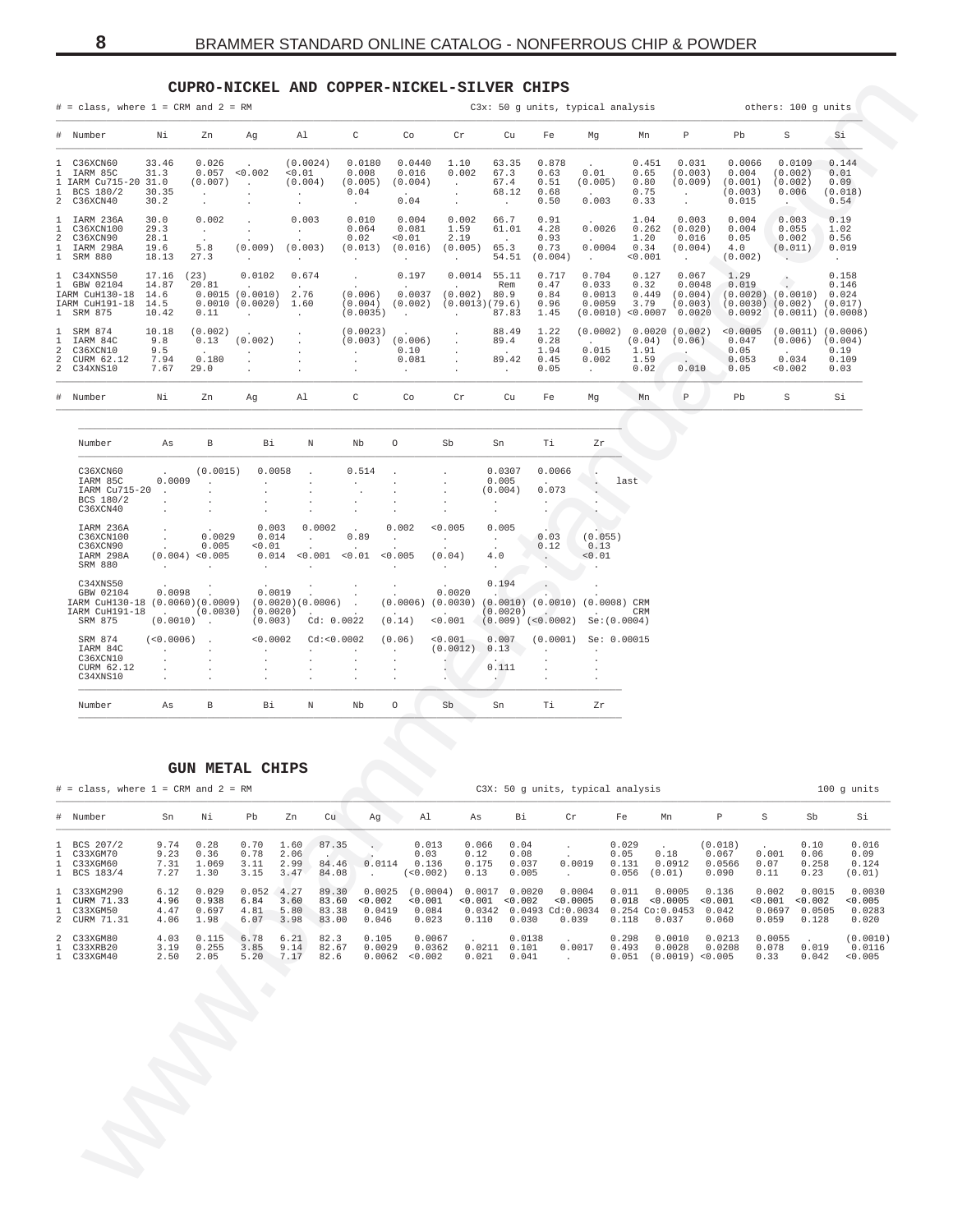# **BRASS CHIPS**

<span id="page-8-0"></span>

|              | $#$ = class, where 1 = CRM and 2 = RM                                   |                                         |                                              |                                                                  |                                               |                                          |                                            |                                              |                                                | C31X: 50 g units, typical analysis         |                                             | GBW: 50-100 q                               |                                               | all others: 100 q                        |                                           |
|--------------|-------------------------------------------------------------------------|-----------------------------------------|----------------------------------------------|------------------------------------------------------------------|-----------------------------------------------|------------------------------------------|--------------------------------------------|----------------------------------------------|------------------------------------------------|--------------------------------------------|---------------------------------------------|---------------------------------------------|-----------------------------------------------|------------------------------------------|-------------------------------------------|
|              | # Number                                                                | Zn                                      | Al                                           | As                                                               | Вi                                            | Cu                                       | Fe                                         | Mn                                           | Νi                                             | Р                                          | Pb                                          | S                                           | Sb                                            | Si                                       | Sn                                        |
|              | 1 GBW 02101<br><b>BAM 224</b><br>IPT 40<br>1 BAM 223<br>1 BCS 390       | Rem<br>39.40<br>39.1<br>38.82<br>38.6   | 0.26<br>0.0012<br>0.010<br>(< 0.002)<br>0.83 | $\ddot{\phantom{0}}$<br>0.0025<br>0.0084<br>$\ddot{\phantom{0}}$ | 0.0024<br>0.0006<br>0.0018                    | 58.00<br>57.40<br>58.10<br>58.74<br>57.1 | 0.89<br>0.136<br>0.007<br>0.091<br>0.83    | 0.73<br>1.70<br>(0.001)<br>1.30              | $\sim$<br>0.038<br>0.0012<br>0.0214<br>0.033   | 0.0076<br>0.0112<br>0.0003<br>$\mathbf{r}$ | 0.19<br>1.13<br>2.45<br>2.13<br>1.04        | 0.0004<br>0.0021                            | 0.0091<br>0.0026<br>0.023<br>0.0040           | (0.002)<br>$< 0.003$ )<br>(0.023)        | 0.54<br>0.066<br>0.18<br>0.089<br>0.34    |
| $\mathbf{1}$ | 1 IARM 75C<br>IARM 75B<br><b>BAM 229</b><br>BCS 179/2<br>2 CURM 48.01   | 38.1<br>38.0<br>36.63<br>35.8<br>32.6   | (0.003)<br>(0.005)<br>2.22<br>< 0.001        | (0.005)<br>(0.004)<br>0.00217<br>(0.008)<br>0.067                | (0.0012)<br>(0.001)<br>0.038                  | 60.7<br>60.63<br>63.334<br>58.5<br>66.98 | (0.06)<br>0.06<br>0.01061<br>1.02<br>0.049 | (0.0024)<br>(0.003)<br>0.86<br>< 0.001       | (0.013)<br>0.02<br>0.01114<br>0.56<br>0.134    | (0.004)<br>0.003<br>(0.00106)<br>0.016     | 0.42<br>0.63<br>0.0192<br>0.35<br>0.106     | (0.0015)<br>(0.001)                         | (0.007)<br>(0.004)<br>0.00072<br>0.047        | (0.005)<br>(0.003)<br>0.044<br>0.041     | 0.69<br>0.59<br>0.00485<br>0.70<br>0.002  |
|              | 2 CURM 48.02<br>2 CURM 48.05<br>C31X B40<br>2 CURM 48.04<br>1 IARM 313A | 32.58<br>31.0<br>28.39<br>26.99<br>21.3 | 0.013<br>< 0.002<br>< 0.001<br>(0.001)       | 0.025<br>0.001<br>0.046<br>0.034<br>0.0010                       | 0.004<br>0.0005<br>0.0076<br>0.014<br>(0.001) | 67.16<br>68.69<br>71.10<br>72.68<br>75.4 | 0.053<br>0.066<br>0.026<br>0.008<br>0.011  | 0.067<br>0.016<br>0.0074<br>0.012<br>(0.001) | < 0.001<br>0.117<br>0.0571<br>0.096<br>(0.002) | 0.012<br>0.007<br>(0.023)<br>0.006<br>0.09 | 0.084<br>< 0.003<br>0.064<br>0.043<br>0.042 | 0.007<br>0.013<br>0.0091<br>0.011<br>0.0016 | 0.037<br>< 0.0005<br>0.0076<br>0.026<br>0.014 | 0.010<br>0.026<br>0.025<br>0.004<br>3.09 | 0.035<br>0.083<br>0.073<br>0.018<br>0.006 |
|              | 1 C31X B70<br>IARM 151B<br>1 C31XB80<br>2 C31XB950                      | 14.51<br>12.94<br>9.52<br>$\sim$        | 0.0015<br>0.002<br>(0.0013)<br>(0.001)       | 0.0030<br>(0.002)<br>0.0081<br>(0.01)                            | 0.060<br>0.031<br>(0.01)                      | 85.17<br>84.0<br>90.28<br>95.0           | 0.100<br>0.025<br>0.0267<br>(0.01)         | 0.0010<br>0.002<br>0.0012<br>$< 0.001$ )     | 0.0251<br>0.011<br>0.0083<br>< 0.001           | 0.003<br>(0.001)                           | 0.0338<br>0.013<br>0.072<br>( < 0.001)      | < 0.001<br>(<0.001)                         | 0.0089<br>(0.001)<br>0.0108<br>(< 0.001)      | 0.013<br>3.11<br>0.0051<br>(0.01)        | 0.0876<br>0.009<br>0.035<br>0.5           |

| Number                                                                       | Aq                                       | B                                                                    | C                             | Cd                                                            | Co                                  | Cr                        | Se                                                |
|------------------------------------------------------------------------------|------------------------------------------|----------------------------------------------------------------------|-------------------------------|---------------------------------------------------------------|-------------------------------------|---------------------------|---------------------------------------------------|
| GBW 02101<br>224<br><b>BAM</b><br>IPT 40<br><b>BAM 223</b><br><b>BCS 390</b> | $\sim$<br>0.002<br>$\mathbf{r}$          | ×.                                                                   | ٠<br>$\ddot{\phantom{0}}$     | $\cdot$<br>$\sim$<br>0.049<br>$\ddot{\phantom{0}}$<br>(0.011) |                                     | ×.<br>٠.<br>$\mathbf{r}$  | ×.<br>٠<br>٠<br>×.<br>٠                           |
| IARM 75C<br>IARM 75B<br><b>BAM 229</b><br>BCS 179/2<br>CURM 48.01            | (0.004) < 0.1<br>(0.005)<br>$\mathbf{r}$ | $\mathbf{r}$<br>×.                                                   | (0.002)<br>(0.004)<br>$\cdot$ | (0.0015)<br><b>Contract Contract</b><br>(0.003)<br>< 0.0003   | (0.0007)<br>(0.003)<br>$\mathbf{r}$ | ×.<br>÷.<br>×.<br>×.      | 0.0009(0.005)<br>$\mathbf{r}$<br>0.0034<br>٠<br>٠ |
| CURM 48.02<br>CURM 48.05<br>C31XB40<br>CURM 48.04<br>IARM 313A               | 0.0017                                   | $\mathbf{r}$<br>0.0008                                               | $\mathbf{r}$<br>(0.002)       | < 0.0005<br>< 0.0003<br>0.0330<br>< 0.0003<br>(0.0003)        | 0.033<br>(0.004)                    | 0.004<br>0.087<br>(0.001) | (0.001)                                           |
| $C31X$ B70<br>IARM 151B<br>C31XB80<br>C31XB950                               | $\mathbf{r}$<br>(0.01)<br>$\mathbf{r}$   | 0.0029<br><b>Contract Contract</b><br>0.0021<br>$\ddot{\phantom{0}}$ | $\sim$<br>0.005<br>$\lambda$  | 0.0011<br>$\mathbf{r}$<br>٠                                   | 0.0124                              | 0.0006<br>(0.003)         | ×.<br>٠                                           |

# BRASS CHIPS

|                                                    | $#$ = class, where 1 = CRM and 2 = RM                |                                  |                                       |                                                        |                                  |                                                |                                             |                                                     |                                  | C31X: 50 q units, typical analysis    |                                       | others: 100 q units                     |                                                   |
|----------------------------------------------------|------------------------------------------------------|----------------------------------|---------------------------------------|--------------------------------------------------------|----------------------------------|------------------------------------------------|---------------------------------------------|-----------------------------------------------------|----------------------------------|---------------------------------------|---------------------------------------|-----------------------------------------|---------------------------------------------------|
|                                                    | # Number                                             | Cu                               | Zn                                    | Al                                                     | Fe                               | Mn                                             | Νi                                          | Pb                                                  | Sn                               | As                                    | Bi                                    | Sb                                      | Si                                                |
| $\overline{2}$<br>$\overline{2}$                   | CURM 30.09<br>CURM 43.02<br>2 CURM 43.01<br>1 NM 421 | 89.53<br>76.21<br>74.36<br>70.48 | < 10.47<br>20.82<br>22.44<br>29.39    | < 0.001<br>2.40<br>2.75<br>$\mathcal{L}^{\mathcal{L}}$ | 0.0005<br>0.128<br>0.008<br>0.07 | < 0.0003<br>0.035<br>0.064<br>$\sim$           | < 0.003<br>0.068<br>0.121<br>$\bullet$ .    | < 0.001<br>0.064<br>< 0.002<br>$\ddot{\phantom{0}}$ | 0.001<br>0.060<br>0.116          | < 0.001<br>0.083<br>0.118             | < 0.001<br>< 0.001<br>< 0.002         | < 0.001<br>< 0.001<br>< 0.001           | < 0.001<br>0.038<br>0.063<br>$\ddot{\phantom{0}}$ |
| $\overline{2}$<br>$\mathbf{1}$                     | 1 NM 242<br>CURM 30.05<br>BCS 344<br>2 CURM 30.18    | 70.19<br>69.48<br>68.98<br>63.66 | 29.47<br>30.53<br>30.98<br>32.33      | < 0.001<br>$\sim$<br>3.28                              | 0.062<br>< 0.003<br>0.006        | < 0.0005<br>$\sim$ .<br>< 0.001                | 0.05<br>< 0.0005<br>$\mathbf{r}$<br>< 0.001 | 0.029<br>< 0.002<br>< 0.005                         | 0.07<br>< 0.001<br>0.58          | P:0.005<br>0.001<br>< 0.005           | 0.003<br>< 0.001                      | < 0.005<br>< 0.001                      | $\overline{a}$<br>< 0.001<br>$\sim$<br>0.131      |
| $\overline{a}$<br>$\overline{2}$<br>$\overline{2}$ | CURM 30.20<br>CURM 30.15<br>CURM 30.16<br>1 C31XB20  | 61.46<br>60.66<br>60.53<br>60.3  | 35.71<br>< 38.88<br>< 38.33<br>$\sim$ | 2.32<br>< 0.001<br>< 0.001<br>0.19                     | < 0.005<br>0.50<br>1.14<br>0.10  | < 0.001<br>< 0.001<br>< 0.001<br>0.31          | < 0.001<br>< 0.001<br>< 0.001<br>0.22       | < 0.002<br>< 0.005<br>< 0.005<br>0.31               | 0.40<br>0.002<br>0.002<br>0.18   | 0.001<br>< 0.005<br>0.005<br>0.14     | < 0.002<br>< 0.001<br>< 0.001<br>0.04 | < 0.002<br>< 0.001<br>< 0.001<br>0.10   | 0.17<br>< 0.005<br>< 0.005<br>0.01                |
| 2<br>2<br>2<br>$\overline{2}$                      | CURM 30.11<br>CURM 30.24<br>CURM 30.21<br>DSZU MCX01 | 59.86<br>58.33<br>56.23<br>Rem   | < 38.17<br>< 38.32<br>40.08<br>36.3   | < 0.001<br>< 0.001<br>1.44                             | 0.002<br>0.001<br>0.003<br>0.01  | 0.23<br>< 0.001<br>< 0.001<br>no uncertainties | 1.70<br>< 0.001<br>< 0.001                  | 0.005<br>3.31<br>0.004<br>0.005                     | 0.002<br>0.002<br>2.01<br>0.0002 | < 0.001<br>< 0.001<br>0.001<br>0.0001 | < 0.002<br>< 0.002<br>$\sim$          | < 0.001<br>< 0.001<br>< 0.002<br>0.0005 | < 0.001<br>< 0.001<br>0.213<br>$\sim$             |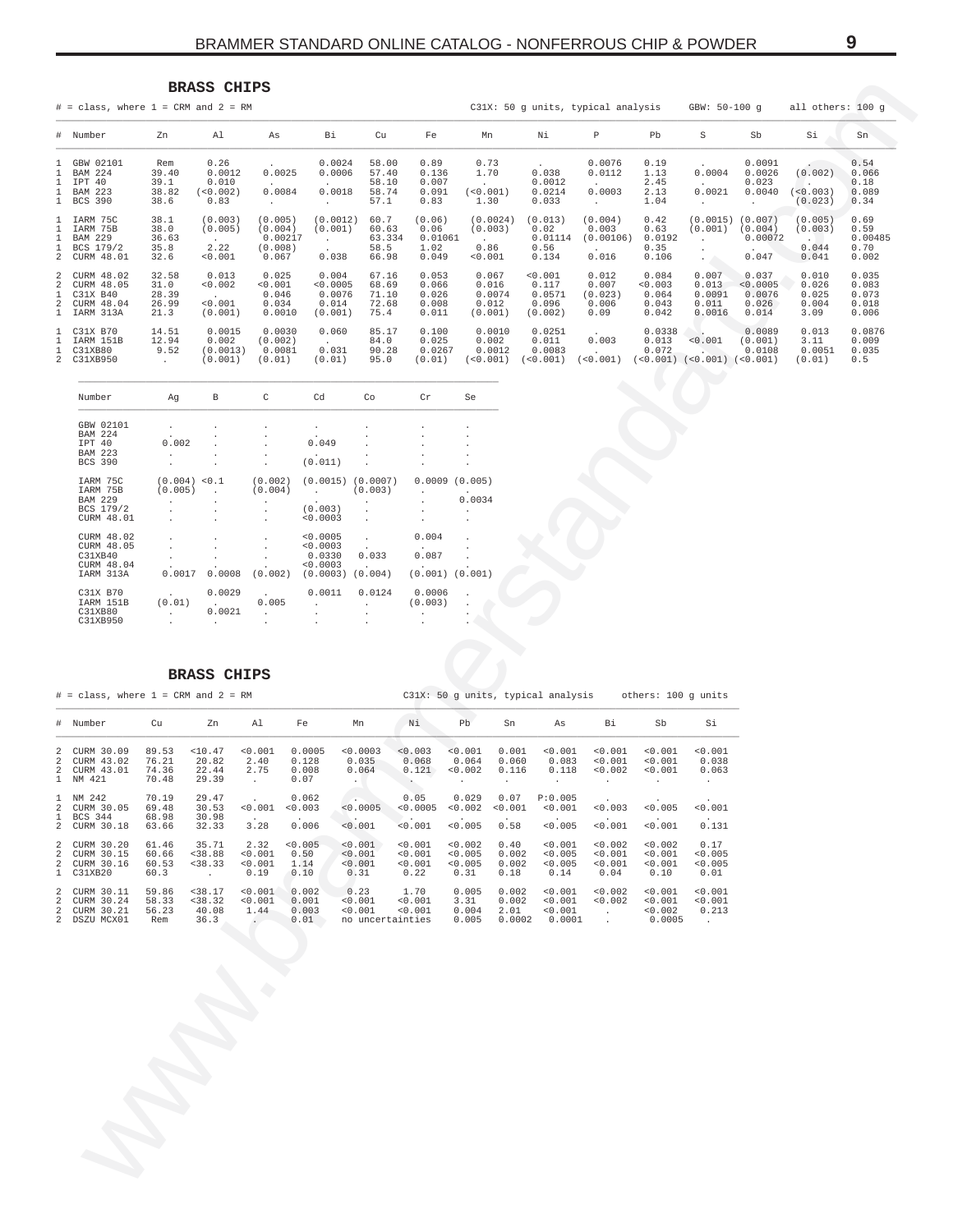# LEADED AND MANGANESE BRASS CHIPS

<span id="page-9-0"></span>

|                                                                    | $#$ = class, where 1 = CRM and 2 = RM                                         |                                        |                                  |                                           |                                                          |                                                  |                                          |                                              |                                                  | C31X: 50 q units, typical analysis                               |                                                   | others: 100 q units                      |                                           |
|--------------------------------------------------------------------|-------------------------------------------------------------------------------|----------------------------------------|----------------------------------|-------------------------------------------|----------------------------------------------------------|--------------------------------------------------|------------------------------------------|----------------------------------------------|--------------------------------------------------|------------------------------------------------------------------|---------------------------------------------------|------------------------------------------|-------------------------------------------|
| #                                                                  | Number                                                                        | Pb                                     | Mn                               | Zn                                        | Al                                                       | As                                               | Fe                                       | Νi                                           | P                                                | Sb                                                               | Si                                                | Sn                                       | Cu                                        |
| 1<br>1<br>2<br>$\mathbf{1}$<br>$\mathbf{1}$                        | IARM Cu844-18<br>IARM Cu836-18<br>CURM H30.24<br>C31X 783510<br>IARM Cu360-18 | 6.7<br>4.9<br>3.02<br>2.91<br>2.73     | < 0.001<br>0.0131                | 9.5<br>5.09<br>37.92<br>35.20<br>35.1     | 0.0010<br><b>Service</b><br>< 0.001<br>0.0146<br>(0.010) | 0.0041<br>0.0098<br>< 0.001<br>0.0011<br>0.026   | 0.030<br>0.049<br>0.005<br>0.134<br>0.27 | 0.209<br>0.423<br>< 0.001<br>0.144<br>0.0120 | 0.0018<br>0.028<br>$\sim$<br>0.0197<br>(0.003)   | 0.037<br>0.103<br>< 0.001<br>0.0047<br>0.012                     | (0.001)<br>(0.003)<br>< 0.001<br>0.053<br>(0.010) | 3.08<br>5.02<br>< 0.001<br>0.407<br>0.29 | 80.5<br>84.5<br>58.87<br>60.96<br>61.6    |
| $\mathbf{1}$<br>1<br>$\mathbf{1}$<br>2<br>$\mathbf{1}$             | NM 241<br>NM 412<br><b>BCS 385</b><br>C31X 783520<br>C31X 783550              | 2.64<br>2.56<br>2.24<br>2.08<br>1.64   | 0.005<br>( < 0.005)<br>$\sim$    | 38.92<br>38.99<br>38.5<br>32.88<br>6.23   | $< 0.005$ )<br>0.199<br>0.077                            | $\overline{a}$<br>$\mathbf{r}$<br>0.046<br>0.104 | 0.11<br>0.09<br>0.15<br>0.077<br>0.126   | 0.04<br>$\sim$<br>0.13<br>0.0088<br>0.249    | 0.004<br>$\ddot{\phantom{0}}$<br>0.0149<br>0.018 | $\mathbf{r}$<br>(0.01)<br>0.053<br>0.114                         |                                                   | 0.14<br>0.12<br>0.27<br>0.202<br>0.116   | 58.1<br>58.18<br>58.7<br>64.34<br>91.25   |
| $\mathcal{L}$<br>$\mathbf{1}$<br>$\mathbf{1}$<br>1<br>$\mathbf{1}$ | C31X MNB10<br>C31X 783530<br>C31X 783540<br>C31X MNB20<br>C31X MNB50          | 1.44<br>1.376<br>1.03<br>1.02<br>0.127 | 0.188<br>$\sim$<br>2.23<br>0.243 | 29.37<br>37.51<br>30.09<br>32.19<br>37.91 | 0.596<br>0.163<br>0.561<br>0.268<br>3.35                 | $\sim$<br>0.110<br>0.206<br>$\sim$               | 0.268<br>0.170<br>0.020<br>0.66<br>0.56  | 0.053<br>0.251<br>0.492<br>0.118<br>1.31     | 0.0391<br>0.125<br>$\mathbf{r}$                  | $\ddot{\phantom{0}}$<br>0.084<br>0.188<br>$\sim$<br>$\mathbf{r}$ | 0.038<br>0.233<br>0.49                            | 0.105<br>0.121<br>0.046<br>0.319<br>1.75 | 67.77<br>60.07<br>67.11<br>63.02<br>54.14 |

| Number                                                       | Αq                               | B                              | Bi                                  | C                                    | Cd                                 | Co                                   | Cr                                               | S                                    | Se                               |
|--------------------------------------------------------------|----------------------------------|--------------------------------|-------------------------------------|--------------------------------------|------------------------------------|--------------------------------------|--------------------------------------------------|--------------------------------------|----------------------------------|
| IARM Cu844-18<br>IARM Cu836-18<br>CURM H30.24<br>C31X 783510 | 0.0133<br>0.0292<br>$\mathbf{r}$ | 0.0005                         | 0.030<br>0.035<br>< 0.001<br>0.0141 | $\mathbf{r}$                         | (0.0008)<br>0.0014<br>$\mathbf{r}$ | 0.0015<br>0.0026<br>$\sim$<br>0.029  | $\mathbf{r}$                                     | 0.023<br>0.041<br>O:(0.2)<br>(0.001) | 0.0040<br>0.0016<br><b>Allen</b> |
| IARM Cu360-18                                                | $\mathbf{r}$<br>0.011            |                                | (0.0023)                            | (0.003)                              | $\mathbf{r}$<br>0.0034             | 0.0010                               | $\sim$<br>(0.003)                                | $\ddot{\phantom{a}}$                 | (0.0045)<br>$\blacksquare$       |
| NM 241                                                       |                                  |                                | $\cdot$                             | $\cdot$                              | $\blacksquare$                     | $\cdot$                              |                                                  | $\cdot$                              |                                  |
| NM 412<br><b>BCS 385</b>                                     | ×.                               | $\mathbf{r}$<br>$\overline{a}$ | $\cdot$<br>$\mathbf{r}$             | $\mathbf{r}$<br>$\mathbf{r}$         | ٠<br>$\cdot$                       | $\cdot$<br>$\mathbf{r}$              | $\ddot{\phantom{a}}$<br>$\mathbf{r}$             | $\ddot{\phantom{a}}$<br>$\mathbf{r}$ |                                  |
| C31X 783520<br>C31X 783550                                   | ×.                               | $\mathbf{r}$                   | $\mathbf{r}$<br>$\mathbf{r}$        | $\cdot$<br>$\mathbf{r}$              | $\cdot$<br>$\cdot$                 | $\cdot$<br>$\ddot{\phantom{a}}$      | $\mathbf{r}$                                     | $\cdot$<br>$\mathbf{r}$              |                                  |
| $C31X$ MNB10                                                 | ٠.                               |                                | $\cdot$                             | $\ddot{\phantom{a}}$                 | $\cdot$                            | $\cdot$                              | $\ddot{\phantom{a}}$                             | $\ddot{\phantom{a}}$                 |                                  |
| C31X 783530<br>C31X 783540                                   | $\mathbf{r}$                     | (0.0015)<br>$\mathbf{r}$       | 0.0116<br>$\mathbf{r}$              | $\mathbf{r}$<br>$\ddot{\phantom{a}}$ | 0.0039<br>$\cdot$                  | 0.0064<br>$\mathbf{r}$               | $\mathbf{r}$                                     | $\mathbf{r}$<br>$\mathbf{r}$         | 0.004                            |
| C31X MNB20<br>C31X MNB50                                     | ٠.                               | $\mathbf{r}$                   | $\mathbf{r}$<br>$\mathbf{r}$        | $\cdot$<br>$\ddot{\phantom{a}}$      | $\cdot$<br>$\cdot$                 | $\mathbf{r}$<br>$\ddot{\phantom{a}}$ | $\ddot{\phantom{a}}$<br>$\overline{\phantom{a}}$ | $\cdot$<br>$\sim$                    |                                  |
|                                                              |                                  |                                |                                     |                                      |                                    |                                      |                                                  |                                      |                                  |

# ADMIRALTY & NAVAL BRASS CHIPS

| $\#$ = class, where 1 = CRM and 2 = RM                                       |                               |                                  |                                       |                                |                                         |                                        |                                          |          |                                   | C31X: 50 q units, typical analysis      |                                     |                                   |                                     | others: 100 g units                     |                                       |
|------------------------------------------------------------------------------|-------------------------------|----------------------------------|---------------------------------------|--------------------------------|-----------------------------------------|----------------------------------------|------------------------------------------|----------|-----------------------------------|-----------------------------------------|-------------------------------------|-----------------------------------|-------------------------------------|-----------------------------------------|---------------------------------------|
| # Number                                                                     | Sn                            | Pb                               | Zn                                    | Cu                             | A1                                      | As                                     | Βi                                       | Co       | Fe                                | Mn                                      | Νi                                  | P                                 | S                                   | Sb                                      | Si                                    |
| 2 CURM 42.25<br>2 CURM 42.24<br>2 C42.25<br>2 C31XNB40                       | 2.72<br>2.25<br>2.2<br>2.07   | 0.0023<br>0.91<br>< 0.01<br>0.09 | 39.20<br>33.75<br>rem<br>$\mathbf{r}$ | 57.78<br>62.45<br>58.5<br>63.8 | 0.021<br>0.067<br>0.02<br>0.29          | 0.118<br>0.065<br>0.10<br>0.025        | < 0.001<br>0.054<br>< 0.002<br>0.09      |          | 0.003<br>0.066<br>< 0.005<br>0.11 | 0.169<br>0.065<br>0.13<br>0.02          | < 0.001<br>0.025<br>< 0.005<br>0.16 | 0.050<br>0.226<br>0.06<br>0.20    | 0.005<br>0.012<br>0.001<br>0.002    | < 0.001<br>0.060<br>< 0.005<br>0.39     | < 0.001<br>0.093<br>< 0.002<br>0.22   |
| 2 CURM 42.23<br>1 IARM Cu485-18 0.759<br>1 IARM 76D<br>1 IARM Cu486-18 0.692 | 1.63<br>0.73                  | 0.575<br>1.76<br>1.69<br>1.31    | 22.13<br>36.5<br>36.8<br>36.5         | 74.36<br>60.8<br>60.7<br>61.2  | 0.008<br>(0.002)<br>(0.002)<br>(0.0030) | 0.168<br>(0.055)<br>(0.004)<br>(0.025) | 0.034<br>0.0011<br>$(0.0004)$ Cd: 0.0009 | 0.0010   | 0.354<br>0.062<br>0.013<br>0.036  | 0.019<br>0.0013<br>0.0006<br>(0.0003)   | 0.168<br>0.013<br>(0.003)<br>0.032  | 0.128<br>0.0018<br>(0.004)        | 0.045<br>0.0012<br>(0.0030)         | 0.356<br>(0.0018)<br>0.0040<br>(0.0050) | 0.015<br>(0.003)<br>0.0037<br>(0.0020 |
| 2 CURM 42.21<br>1 IARM 76C<br>2 C42.21<br>1 C31X NB10                        | 0.60<br>0.66<br>0.54<br>0.535 | 0.259<br>1.6<br>0.23<br>0.504    | 31.61<br>37.2<br>rem<br>29.73         | 66.78<br>60.4<br>66.1<br>68.35 | 0.003<br>(0.004)<br>0.005<br>(0.0004)   | < 0.003<br>(0.003)<br>< 0.005<br>0.161 | 0.013<br>0.012<br>0.0065                 | (0.0006) | 0.119<br>0.013<br>0.06<br>0.0367  | < 0.001<br>(0.001)<br>< 0.005<br>0.0508 | 0.120<br>0.003<br>0.096<br>0.520    | 0.087<br>0.003<br>0.081<br>0.0223 | 0.034<br>(0.001)<br>0.007<br>0.0024 | 0.25<br>(0.004)<br>0.19<br>0.0057       | 0.15<br>(0.003)<br>0.081<br>0.004     |

### SILICON BRASS CHIPS

| $\#$ = class, where 1 = CRM and 2 = RM      |                      |                       |                                 |                        |                        |                       |                                           |                       |                        | typical analysis listed in mass % except * which is mq/kq |               |                          |                                             |       |                                                              |                        | 50 q units |                      |
|---------------------------------------------|----------------------|-----------------------|---------------------------------|------------------------|------------------------|-----------------------|-------------------------------------------|-----------------------|------------------------|-----------------------------------------------------------|---------------|--------------------------|---------------------------------------------|-------|--------------------------------------------------------------|------------------------|------------|----------------------|
| # Number                                    | Si                   | Zn                    | Cu                              | Al                     | Fe                     | Mn                    | Ni                                        | Pb                    | Sn                     | As                                                        | Co            | Cr                       | Mq                                          | P     | S                                                            | .sb                    | Bi* Cd*    |                      |
| 1 C31XWSB50<br>1 C31XWSB10<br>1 C31XWSB40   | 6.07<br>5.95<br>4.40 | 7.55<br>5.61          | 0.343 90.06<br>(82, 7)<br>86.09 | 0.218<br>1.90<br>0.290 | 0.79<br>0.100<br>0.592 | 0.099<br>1.45         | $0.496$ $0.492$ $0.100$<br>0.076<br>0.228 | 0.55<br>0.204         | 1.050<br>0.23<br>0.802 | 0.0284 0.057<br>0.13<br>0.0286 0.096                      | 0.34          | 0.0087<br>0.017<br>0.103 | 0.0012<br>0.003<br>0.006                    | 0.080 | 0.0081<br>0.040 < 0.002<br>$0.042$ $(0.002)$ $0.0335$ 318 12 | 0.124<br>0.03          | 298 47     |                      |
| 1 C31XWSB40<br>2 C31XWSB60A<br>1 C31XWSB60D | 4.58<br>2.61<br>2.48 | 5.05<br>1.12<br>0.881 | 85.7<br>Rem<br>94.74            | 0.48<br>0.10<br>0.059  | 0.77<br>0.05<br>0.032  | 1.85<br>0.29<br>0.248 | 0.25<br>0.37<br>0.117                     | 0.168<br>0.96<br>0.95 | 0.80<br>0.39<br>0.056  | 0.040<br>0.01<br>$0.0051$ 0.247                           | 0.109<br>0.05 | 0.045<br>0.058           | $(0.0007)$ 0.060 <0.005<br>0.004<br>(0.001) | 0.06  | 0.01<br>$(0.020)$ $(0.002)$                                  | 0.067<br>0.10<br>0.007 |            | $100q$ last<br>56 71 |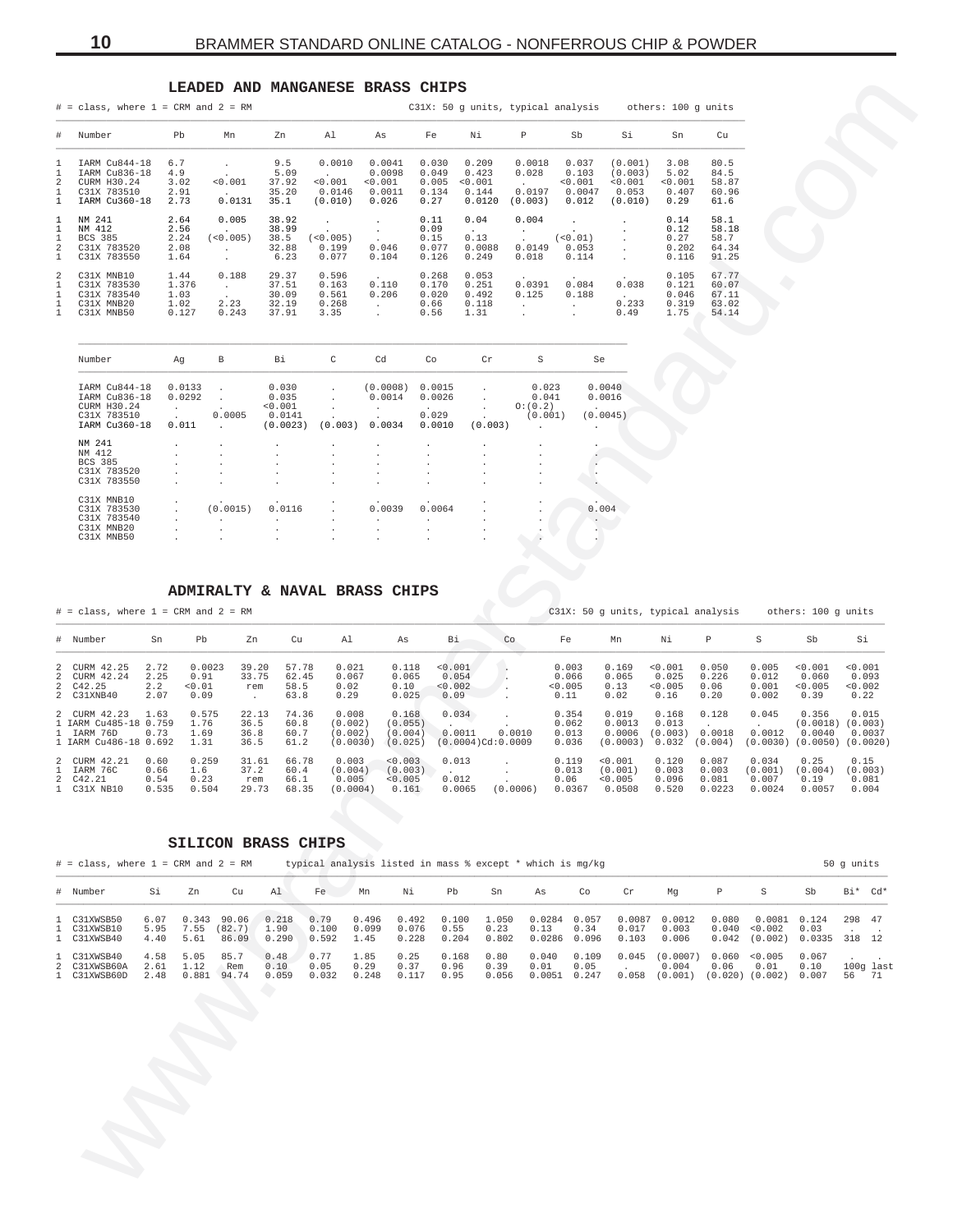# **BRONZE CHIPS**

<span id="page-10-0"></span>

|                                                                                        |                                                               | <b>BRONZE CHIPS</b>                                    |                                                         |                                                                         |                                                                |                                                      |                                                        |                                                   |                                                   |                                                          |                                           |
|----------------------------------------------------------------------------------------|---------------------------------------------------------------|--------------------------------------------------------|---------------------------------------------------------|-------------------------------------------------------------------------|----------------------------------------------------------------|------------------------------------------------------|--------------------------------------------------------|---------------------------------------------------|---------------------------------------------------|----------------------------------------------------------|-------------------------------------------|
| $#$ = class, where $1$ = CRM and $2$ = RM                                              |                                                               |                                                        |                                                         |                                                                         |                                                                |                                                      |                                                        | SRM: 150 g chips                                  |                                                   | all others: 100 g chips                                  |                                           |
| # Number                                                                               | Sn                                                            | Al                                                     | Вi                                                      | Cu                                                                      | Fe                                                             | Mn                                                   | Νi                                                     | P                                                 | Pb                                                | Si                                                       | Zn                                        |
| 1 IARM 310A<br>1 IARM 92C<br>1 IARM 89C<br>1 IARM Cu903-18 8.3<br>1 IARM Cu932-18 6.82 | 10.56<br>9.65<br>9.14                                         | 0.0009<br>0.0013<br>(0.002)<br>(0.0010)<br>(0.0007)    | (0.001)<br>(0.011)<br>(0.003)<br>0.094                  | 89.2<br>80.35<br>87.5<br>86.5<br>81.2                                   | 0.006<br>(0.008)<br>0.004<br>(0.012)<br>0.070                  | (0.001)<br>(0.0016)<br>(0.001)<br>(0.0004)<br>$\sim$ | 0.043<br>0.170<br>0.008<br>0.41<br>0.454               | 0.094<br>0.073<br>0.004<br>(0.060)<br>0.040       | 0.064<br>9.42<br>0.17<br>(0.066)<br>7.95          | (0.001)<br>(0.0019)<br>(0.003)<br>(0.0040)<br>$\sim$ $-$ | 0.10<br>0.146<br>3.0<br>4.6<br>3.44       |
| 1 IARM 91E<br>1 BAM 227<br>1 IARM CuMB1-18 5.58<br>1 IARM 267A<br>1 IARM 77B           | 6.69<br>6.01<br>4.95<br>4.66                                  | 0.0015<br>( < 0.0001 )<br>(0.0012)<br>0.003<br>(0.001) | 0.109<br>0.0088<br>4.51<br>(0.005)<br>(0.004)           | 81.3<br>85.57<br>88.98<br>87.8<br>95.2                                  | 0.110<br>0.129<br>(0.0016)<br>0.019<br>0.002                   | 0.0007<br><b>Contract</b><br>(0.002)<br>(0.002)      | 0.300<br>0.284<br>0.58<br>5.1<br>0.002                 | 0.026<br>(0.0002)<br>0.049<br>0.037<br>0.148      | 7.59<br>4.12<br>0.015<br>0.026<br>0.016           | 0.0021<br>(< 0.01)<br>0.003<br>(0.003)                   | 3.68<br>3.46<br>0.47<br>2.06<br>0.007     |
| 1 SRM 158A<br>1 IARM 83B<br>1 IARM 88C<br>1 IARM 80D<br>1 IARM 72B                     | 0.96<br>0.85<br>0.147<br>0.093<br>0.029                       | 0.46<br>0.002<br>5.79<br>9.67<br>$\sim$                | $\sim$<br>0.004<br>(0.004)<br>$\sim$                    | 90.93<br>58.7<br>64.5<br>(81.7)<br>90.08                                | 1.23<br>0.97<br>2.98<br>2.99<br>0.007                          | 1.11<br>0.13<br>2.99<br>0.346<br>$\sim 10^{-11}$     | 0.001<br>0.010<br>0.276<br>5.01<br>0.004               | 0.026<br>0.004<br>0.020<br>(0.005)<br>0.005       | 0.097<br>0.017<br>0.133<br>(0.005)<br>1.99        | 3.03<br>(0.003)<br>0.091<br>0.025<br>(0.002)             | 2.08<br>39.3<br>22.86<br>(0.007)<br>7.81  |
| 1 IARM 79B<br>1 IARM 82B<br>1 IARM 79C<br>2 IARM 94A<br>IARM Cu647-18 (<0.01)          | 0.017<br>0.017<br>0.010<br>( < 0.01)                          | 9.19<br>0.002<br>9.20<br>10.63<br>0.0027               | (0.003)<br>$\sim$<br>$\sim$<br>CRM                      | 88.4<br>95.3<br>87.6<br>(96.5)                                          | 2.13<br>0.080<br>2.28<br>4.04<br>(0.0056)                      | 0.16<br>1.04<br>0.20<br>0.16<br>(0.099)              | 0.075<br>0.011<br>0.55<br>4.37<br>2.69                 | 0.005<br>0.004<br>0.006<br>< 0.01<br>(< 0.02)     | (0.003)<br>0.011<br>< 0.005<br>0.009<br>(< 0.007) | 0.019<br>3.22<br>0.033<br>0.01<br>0.70                   | 0.013<br>0.38<br>0.014<br>0.09<br>(0.005) |
| 1 IARM 93B<br>1 IARM Cu655-18 0.009<br>1 IARM 204A<br>1 IARM 94B                       | 0.009<br>0.005<br>(0.003)                                     | 10.33<br>(0.0020)<br>10.55<br>10.8                     | $\cdot$<br>$\cdot$<br>$\cdot$<br>$\cdot$                | 85.4<br>95.5<br>83.3<br>80.6                                            | 3.87<br>0.055<br>3.87<br>3.99                                  | 0.024<br>0.98<br>0.052<br>0.071                      | 0.088<br>0.0034<br>1.95<br>4.31                        | (0.002)<br>$(0.0020)$ $(0.018)$<br>0.007<br>0.011 | 0.012<br>0.004<br>0.004                           | 0.024<br>3.15<br>0.034<br>0.028                          | 0.17<br>0.149<br>0.22<br>0.14             |
| # Number                                                                               | Sn                                                            | Al                                                     | Вi                                                      | Cu                                                                      | Fe                                                             | Mn                                                   | Νi                                                     | $\mathbb P$                                       | Pb                                                | Si                                                       | Zn                                        |
| Number                                                                                 | Ag                                                            | As                                                     | C                                                       | Co                                                                      | Cr                                                             | S                                                    |                                                        | Sb                                                |                                                   |                                                          |                                           |
| IARM 310A<br>IARM 92C<br>IARM 89C<br>IARM Cu903-18 0.0059<br>IARM Cu932-18 0.019       | 0.0020<br>(0.05)<br>0.005                                     | (0.002)<br>(0.005)<br>0.004<br>(0.0010)<br>0.0073      | (0.005)<br>(0.002)<br>(0.002)<br>(0.0020)               | 0.0011<br>(0.0007)<br>(0.001)                                           | (0.001)<br>(0.0007)<br>(0.002)<br>$0.0019$ $Cr:0.0013$         | $(0.0025)$ $(0.0024)$ Cd:0.0007 0.031                | 0.0021<br>0.026<br>0.0011<br>(0.0017)                  | (0.002)<br>0.078<br>0.008<br>(0.002)<br>0.31      |                                                   |                                                          |                                           |
| IARM 91E<br>BAM 227<br>IARM CuMB1-18.<br>IARM 267A<br>IARM 77B                         | 0.015<br>Se: 0.0028<br>(0.002)<br>(0.002)                     | 0.008<br>0.081<br>0:(0.003)<br>(0.004)<br>(0.001)      | (0.003)<br><b>Contract</b><br>0.003                     | 0.0024<br>$T = 0.0012$<br>Se: (0.0025)<br>$(0.003)$ $(0.002)$<br>$\sim$ | <b>Contractor</b><br>(0.001)<br><b>Contract</b>                | (0.0008)                                             | 0.028<br>0.122<br>(0.0020)<br>0.0014<br>0.002          | 0.168<br>0.160<br>(0.003)<br>0.03<br>0.005        | Cd: 0.0011                                        | Se: 0.004                                                |                                           |
| SRM 158A<br>IARM 83B<br>IARM 88C<br>IARM 80D<br>IARM 72B                               | (0.002)<br>0.004<br>(0.04)<br>(0.002)                         | (0.007)<br>(0.009)<br>(0.003)                          | 0.003<br>0.005<br>(0.004)<br>0.002                      | (0.003)<br>0.0010<br>0.022<br>$\sim$                                    | (0.003)<br>0.008<br>(0.005)<br>$\ddot{\phantom{0}}$            |                                                      | (0.001)<br>0.0010<br>(0.003)<br>0.0015                 | (0.004)<br>(0.003)<br>0.02<br>0.006               |                                                   |                                                          |                                           |
| IARM 79B<br>IARM 82B<br>IARM 79C<br>IARM 94A<br>IARM Cu647-18 .                        | 0.002<br><b>Contractor</b><br>$< 0.005$<br><b>All Control</b> | < 0.002<br>0.003<br>(< 0.01)<br>Mg: (0.0086)           | 0.002<br>(0.003)<br>0.003<br>(0.014)<br>$\sim 10^{-11}$ | (0.002)<br><b>Contract Contract</b><br>0.005<br>0.01<br>Zr:0.044        | (0.003)<br>0.004<br><b>Contract</b><br>$\langle \cdot \rangle$ | (0.002)<br>< 0.001                                   | (0.001)<br>0.003<br>(0.003)<br>$\langle \cdot \rangle$ | < 0.01<br>0.005<br>(0.01)                         |                                                   |                                                          |                                           |
| IARM 93B<br>IARM Cu655-18(0.0015)<br>IARM 204A<br>IARM 94B                             | (0.004)<br>0.009<br>0.017                                     | < 0.01<br>(50.01)<br>0.01                              | 0.007<br>$(0.0004)$ $(0.0100)$<br>0.006<br>(0.006)      | 0.006<br><b>Contract Contract</b><br>0.008<br>0.011                     | <b>Contract</b><br>0.008<br>0.017                              | (0.007)<br>U)                                        | 0.002<br>$(0.0010)$ $(0.0008)$<br>(0.002)<br>0.002     | (0.012)<br>(< 0.01)<br>(0.011)                    |                                                   |                                                          |                                           |
| Number                                                                                 | Ag                                                            | As                                                     | $\mathtt{C}$                                            | Co                                                                      | cr                                                             | $\mathtt S$                                          |                                                        | ${\rm Sb}$                                        |                                                   |                                                          |                                           |
|                                                                                        |                                                               |                                                        |                                                         |                                                                         |                                                                |                                                      |                                                        |                                                   |                                                   |                                                          |                                           |
|                                                                                        |                                                               |                                                        |                                                         |                                                                         |                                                                |                                                      |                                                        |                                                   |                                                   |                                                          |                                           |
|                                                                                        |                                                               |                                                        |                                                         |                                                                         |                                                                |                                                      |                                                        |                                                   |                                                   |                                                          |                                           |
|                                                                                        |                                                               |                                                        |                                                         |                                                                         |                                                                |                                                      |                                                        |                                                   |                                                   |                                                          |                                           |
|                                                                                        |                                                               |                                                        |                                                         |                                                                         |                                                                |                                                      |                                                        |                                                   |                                                   |                                                          |                                           |
|                                                                                        |                                                               |                                                        |                                                         |                                                                         |                                                                |                                                      |                                                        |                                                   |                                                   |                                                          |                                           |
|                                                                                        |                                                               |                                                        |                                                         |                                                                         |                                                                |                                                      |                                                        |                                                   |                                                   |                                                          |                                           |

| Number                                       | Aq As C Co Cr S                                                                                                                                                                                                                                                                                                                                                                                        |             |           |                                                 |                                                      | Sb                       |                                                                               |  |
|----------------------------------------------|--------------------------------------------------------------------------------------------------------------------------------------------------------------------------------------------------------------------------------------------------------------------------------------------------------------------------------------------------------------------------------------------------------|-------------|-----------|-------------------------------------------------|------------------------------------------------------|--------------------------|-------------------------------------------------------------------------------|--|
| IARM 310A 0.0020                             | $(0.002)$ $(0.005)$<br>IARM 92C (0.05) (0.005) (0.002) (0.0007) (0.0007) 0.026 0.078<br>IARM 89C 0.005 0.004 (0.002) (0.001) (0.002) 0.0011 0.008<br>IARM Cu903-18 0.0059 (0.0010) (0.0020) 0.0019 Cr:0.0013 (0.0017) (0.002)<br>IARM Cu932-18 0.019  0.0073  (0.0025)  (0.0024)  Cd:0.0007  0.031  0.31                                                                                               |             |           | $0.0011$ $(0.001)$ $0.0021$ $(0.002)$           |                                                      |                          |                                                                               |  |
|                                              | BAM 227 Se:0.0028 0.081 . Te:0.0012 . 0.122 0.160<br>IARM CuMB1-18 . 0:(0.003) . Se:(0.0025) . (0.0020) (0.003)<br>IARM 267A (0.002) (0.004) (0.003) (0.002) (0.001) 0.0014 <0.03<br>TARM 77B (0.002) (0.001) 0.003 . 0.002 0.005                                                                                                                                                                      |             |           |                                                 |                                                      |                          | IARM 91E 0.015 0.008 (0.003) 0.0024 (0.0008) 0.028 0.168 Cd: 0.0011 Se: 0.004 |  |
| SRM 158A<br>IARM 83B<br>IARM 80D<br>IARM 72B | the contract of the contract of the contract of<br>$(0.002)$ . $(0.003)$ $(0.003)$ $(0.003)$ $(0.001)$ $(0.004)$<br>TARM 88C 0.004 (0.007) 0.005 0.0010 0.008 0.0010 (0.003)<br>$(0.04)$ $(0.009)$ $(0.004)$ $0.022$ $(0.005)$ $(0.003)$ < 0.02<br>$(0.002)$ $(0.003)$ $0.002$ . $0.0015$ 0.0015 0.006                                                                                                 |             |           | the contract of the contract of the contract of |                                                      | <b>Contract Contract</b> |                                                                               |  |
|                                              | ${\small \begin{array}{cccccccc} {\tt IARM & 79B} & 0.002 & 0.002 & 0.002 & 0.002) & 0.003 & 0.001 & 0.001 \\ {\tt IARM & 82B} & . & . & . & . & . & . & 0.002 & 0.003 & 0.003 & 0.003 & 0.003 & 0.003 & 0.003 \\ {\tt IARM & 79C} & <0.005 & 0.05 & 0.003 & 0.003 & 0.005 & 0.005 & 0.002 & 0.001 & 0.005 \\ \end{array$<br>IARM 94A (<0.01) (0.014) 0.01<br>IARM Cu647-18 . Mg: (0.0086) . Zr: 0.044 |             |           |                                                 | $(0.003)$ $(<0.01)$<br>the control of the control of |                          |                                                                               |  |
|                                              | IARM 93B (0.004) < 0.01 0.007 0.006 (0.007) 0.002 (0.012)<br>$\begin{array}{cccccccc} \text{IARM Cu655--18(0.0015)} & (0.0004) & (0.0100) & . & . & (0.0010) & (0.0008) \\ \text{IARM 204A} & 0.009 & (&0.01) & 0.006 & 0.008 & 0.008 & (0.002) & (&0.01) \\ \end{array}$<br>IARM 94B 0.017 < 0.01 (0.006) 0.011 0.017 0.002 (0.011)                                                                   |             |           |                                                 |                                                      |                          |                                                                               |  |
|                                              | Number Aq As                                                                                                                                                                                                                                                                                                                                                                                           | $\mathbb C$ | $\sim$ Co | Cr                                              | S                                                    | Sb                       |                                                                               |  |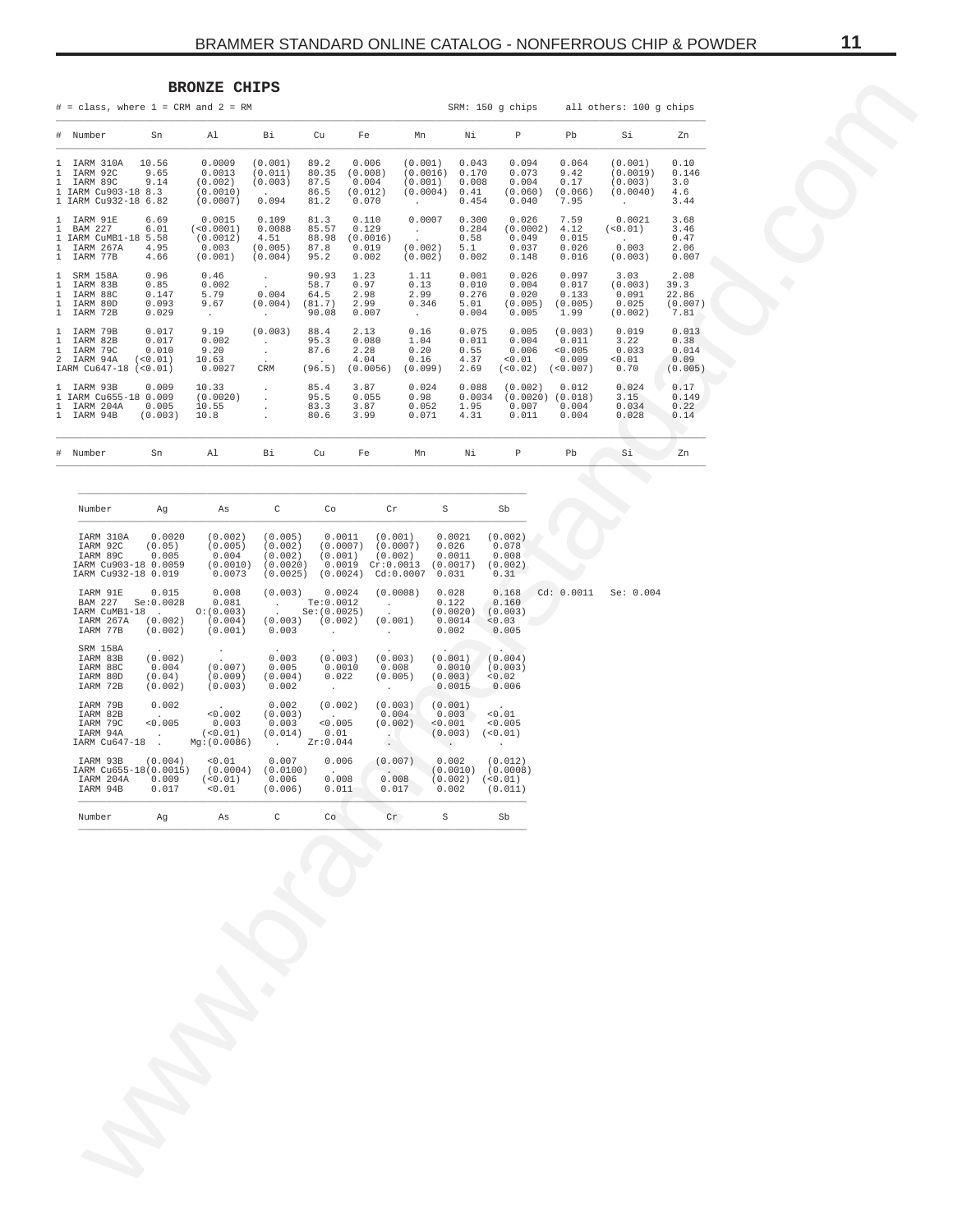### ALUMINUM BRONZE CHIPS

|                                                                                              |                                     | <b>ALUMINUM BRONZE</b>                   |                                      |                                         | CHIPS                                |                                      |                                          |                                             |                                           |                                           |                                     |                                                         |                                                             |                                                               |                                              |                                          |
|----------------------------------------------------------------------------------------------|-------------------------------------|------------------------------------------|--------------------------------------|-----------------------------------------|--------------------------------------|--------------------------------------|------------------------------------------|---------------------------------------------|-------------------------------------------|-------------------------------------------|-------------------------------------|---------------------------------------------------------|-------------------------------------------------------------|---------------------------------------------------------------|----------------------------------------------|------------------------------------------|
| $#$ = class, where $1$ = CRM and $2$ = RM                                                    |                                     |                                          |                                      |                                         |                                      |                                      |                                          | C32X: typical analysis                      |                                           |                                           |                                     |                                                         |                                                             |                                                               |                                              |                                          |
| # Number                                                                                     | A1                                  | Cu                                       | Fe                                   | Mn                                      | Νi                                   | Р                                    | Pb                                       | Si                                          | Sn                                        | Zn                                        | As                                  | C                                                       | Cr                                                          | Mq                                                            | Sb                                           | Units                                    |
| 1 C32XALB30<br>2 CURM 52.52<br>1 IARM Cu955-18 10.37<br>1 IARM Cu954-18 10.36<br>1 C32XALB10 | 11.56<br>10.69<br>10.3              | 79.94<br>79.26<br>80.8<br>84.7<br>(80.4) | 4.15<br>6.02<br>3.50<br>4.23<br>3.00 | 0.374<br>0.145<br>0.77<br>0.29<br>0.094 | 3.72<br>3.56<br>4.5<br>0.134<br>5.90 | 0.025<br>(0.013)<br>(0.016)<br>0.016 | 0.11<br>0.074<br>0.006<br>0.016<br>0.218 | 0.135<br>0.011<br>(0.022)<br>0.025<br>0.132 | 0.10<br>0.044<br>0.0056<br>0.047<br>0.025 | 0.325<br>0.094<br>0.038<br>0.141<br>0.035 | 0.0060<br>(0.002)                   | (0.0020)(0.0080)<br>$(0.0030)$ Bi: $0.0011$ .<br>$\sim$ | 0.0089<br>0.004<br>0.011                                    | 0.088<br>0.007<br>$0.0027$ Aq: $0.0019$ Cr: $0.008$<br>0.0013 | $(0.0013)$ Co $:0.017$                       | 50 $g$<br>100g<br>100q<br>100q<br>50 $g$ |
| 1 IARM 334B<br>IARM 334A<br>BCS 304/1<br>C32XALB20 *<br>2 CURM 51.14                         | 9.91<br>9.76<br>9.71<br>9.6<br>8.42 | 80.8<br>80.7<br>80.23<br>(80.7)<br>88.57 | 3.7<br>3.82<br>4.64<br>4.1<br>0.72   | 0.60<br>0.69<br>0.12<br>0.055<br>0.55   | 4.70<br>4.77<br>4.82<br>4.6<br>0.219 | 0.005<br>(0.005)<br>0.045<br>0.12    | 0.006<br>0.010<br>0.010<br>0.26<br>0.003 | 0.075<br>0.073<br>0.08<br>0.29<br>0.286     | 0.019<br>0.025<br>0.03<br>0.095<br>0.113  | 0.122<br>0.110<br>0.31<br>0.25<br>0.656   | (0.003)<br>(0.004)<br>0.007<br>0.44 | 0.005<br>0.0058<br>0.01<br>$\mathbf{r}$                 | (0.004)<br>(0.01)<br>0.003<br>$\sim$ $\sim$                 | $(0.001)$ $(0.004)$<br>(0.001)<br>(<0.01)<br>0.003<br>$\sim$  | 0.004<br>$\sim$<br>$\sim$<br><b>Contract</b> | 100g<br>100q<br>100g<br>50g<br>100g      |
| C32XALB80<br>C32XALB60<br>C32XALB40<br>CURM 52.54<br>2 C32XALB50                             | 8.1<br>8.05<br>7.87<br>7.85<br>7.6  | (75.3)<br>81.98<br>79.61<br>81.59        | 6.70<br>2.53<br>3.55<br>3.31<br>1.95 | 0.31<br>0.904<br>1.028<br>1.20<br>1.39  | 6.79<br>5.31<br>7.03<br>5.40<br>5.11 | 0.14<br>0.0101<br>0.036              | 0.009<br>0.096<br>0.120<br>0.086<br>0.04 | 0.69<br>0.295<br>0.252<br>0.022<br>0.03     | 0.58<br>0.147<br>0.085<br>0.135<br>0.03   | 1.02<br>0.685<br>0.264<br>0.39<br>0.16    | 0.17<br>0.012<br>0.0130             | (0.0025)                                                | 0.045<br>0.0097<br>0.022<br>< 0.005<br>$\ddot{\phantom{1}}$ | (0.002)<br>0.0019<br>0.153<br>< 0.005<br>0.018                |                                              | 50q<br>50g<br>50g<br>100q<br>50q         |
| 2 CURM 51.13<br>1 IARM Cu642-18<br>2 CURM 51.12<br>2 CURM 51.11                              | 7.30<br>6.5<br>6.36<br>5.27         | 88.79<br>90.0<br>88.29<br>93.95          | 1.81<br>0.039<br>2.87<br>0.060       | 0.898<br>0.0024<br>1.33<br>< 0.001      | 0.057<br>(0.014)<br>0.112<br>0.012   | 0.022<br>(0.009)<br>< 0.001<br>0.035 | 0.104<br>0.019<br>0.219<br>0.33          | 0.174<br>1.96<br>0.005<br>0.159             | 0.270<br>0.019<br>0.196<br>0.027          | 0.335<br>1.19<br>0.45<br>0.111            | 0.215<br>0.111<br>< 0.001           | . .                                                     |                                                             | $\mathbf{r}$                                                  | $\mathbf{r}$                                 | 100q<br>100g<br>100g<br>100g             |

\* Provisional Analysis

### LEADED BRONZE CHIPS

| #=class, where 1=CRM and 2=RM                                              |                                         |                                        |                                         |                                            | C32X: typical analysis 50 g chips IPT 74: 60 g chips |                                                            |                                                |                                                 |                                             |                                            |                                             | IPT 10B: 80 q chips                                            |                                                          | all others: 100 q chips                                |           |
|----------------------------------------------------------------------------|-----------------------------------------|----------------------------------------|-----------------------------------------|--------------------------------------------|------------------------------------------------------|------------------------------------------------------------|------------------------------------------------|-------------------------------------------------|---------------------------------------------|--------------------------------------------|---------------------------------------------|----------------------------------------------------------------|----------------------------------------------------------|--------------------------------------------------------|-----------|
| # Number                                                                   | Pb                                      | Sn                                     | Zn                                      | Cu                                         | Al                                                   | As                                                         | Βi                                             | Fe                                              | Mn                                          | Νi                                         | $\mathbb P$                                 | S                                                              | Sb                                                       | Si                                                     | Other     |
| 1 IARM 184A<br>1 GBW 02140<br>2 CURM 50.01<br>2 CURM 50.02<br>2 CURM 50.04 | 19.0<br>17.62<br>11.13<br>10.67<br>9.94 | 6.0<br>4.24<br>9.01<br>10.34<br>11.30  | 0.37<br>5.37<br>0.91<br>0.006<br>0.66   | (74)<br>72.25<br>75.38<br>78.84<br>76.11   | 0.0016<br>< 0.0005<br>< 0.001<br>0.014               | 0.010<br>< 0.002<br>0.06                                   | (0.03)<br>0.024<br>< 0.0005<br>0.10            | (0.003)<br>0.074<br>< 0.001<br>0.10             | (0.002)<br>< 0.001<br>< 0.0005<br>0.028     | 0.30<br>$\sim$<br>1.93<br>< 0.0005<br>1.10 | 0.008<br>0.069<br>0.046<br>0.035            | 0.021<br>0.188<br>< 0.001<br>0.14                              | 0.27<br>$\ddot{\phantom{0}}$<br>0.50<br>< 0.0005<br>0.50 | (0.002)<br>$\cdot$<br>< 0.001<br>< 0.002<br>0.011      | Aq: 0.19  |
| 1 C32XLB20<br>2 C32XLB30<br>1 BCS 364<br>2 CURM 50.03<br>1 C32X LB130      | 9.42<br>9.4<br>9.24<br>8.86<br>7.59     | 12.38<br>10.3<br>9.36<br>8.41<br>5.80  | 0.27<br>< 0.01<br>0.13<br>1.72<br>0.520 | (76.8)<br>$\sim$<br>80.7<br>77.42<br>84.87 | 0.04<br>< 0.01<br>(<0.002)<br>0.005<br>0.0011        | 0.017<br>0.02<br>(0.07)<br>0.11<br>0.131                   | 0.009<br>0.025<br>( < 0.01)<br>0.051<br>0.0721 | 0.40<br>< 0.01<br>( < 0.005)<br>0.018<br>0.0160 | 0.22<br>< 0.01<br>$\sim$<br>0.037<br>0.0005 | 0.22<br>1.52<br>0.28<br>2.89<br>0.828      | 0.04<br>0.006<br>0.057<br>0.159<br>0.0161   | (0.001)<br>0.020<br>(0.06)<br>0.064<br>0.115                   | 0.023<br>0.04<br>0.18<br>0.24<br>0.0186                  | < 0.01<br>(<0.005)<br>0.005<br>$(0.0035)$ Ag: $0.0063$ |           |
| 1 IPT 74<br>1 GBW 02139<br>2 C32X SN10<br>1 IPT 10B<br>1 C32X SN20         | 6.24<br>6.16<br>5.15<br>4.74<br>1.97    | 2.84<br>4.08<br>11.75<br>4.61<br>13.54 | 9.88<br>6.96<br>0.804<br>4.73<br>1.28   | 80.41<br>81.45<br>79.96<br>85.2<br>82.8    | (< 0.002)<br>0.0004                                  | 0.002<br>$\ddot{\phantom{0}}$<br>$\sim$ 100 $\pm$<br>0.019 | $\cdot$                                        | 0.315<br>$\sim$<br>0.0034<br>0.211<br>0.0332    | $\sim$ $\sim$<br>0.0018<br>0.0043           | 0.15<br>$\cdot$<br>2.17<br>0.33<br>0.104   | 0.002<br>$\sim$<br>0.0025<br>0.003<br>0.082 | 0.056<br>$\overline{\phantom{a}}$<br>0.0064<br>0.068<br>0.0326 | 0.016<br>$\sim$<br>0.006<br>0.114<br>0.100               | $\mathbf{r}$<br>$\cdot$<br>$\mathbf{r}$                | Cd: 0.013 |
| 1 C32X SN40<br>1 C32X SN30                                                 | 1,059<br>0.270                          | 18.80<br>16.51                         | 0.342<br>0.43                           | 77.88<br>81.32                             | 0.034<br>0.0004                                      | 0.0468<br>$\sim$                                           | $\ddot{\phantom{a}}$                           | 0.060<br>0.0782                                 | 0.0065<br>0.0026                            | 0.556<br>0.513                             | 0.988<br>0.297                              | 0.040<br>0.096                                                 | 0.102<br>0.260                                           | $(0.004)$ Co: $0.151$                                  |           |

### PHOSPHOR BRONZE CHIPS

mass % except \* which is mg/kg C32X: 50g typical analysis GBW, BCS: 150 g others: 100 g  $\#$ Number Þ  $Sn$  $Zn$ Cu  $\lambda$  1 As  $\mathsf C$  $Fe$ Mg Mn Ni  $ph$  $\,$  s Sb  $S \cap$ \*  $S<sub>1</sub>$  $\overline{a}$ CURM 54.03 0.954 7.30  $0.003$ 91.74  $< 0.001$  $0.006$  $0.005 < 0.0003$  $< 0.0005$  $0.0019$  $0.003$  $< 0.001$ 0.0007  $0.002$ C32XPB10<br>C32XPB10  $0.84$ <br> $0.72$  $\frac{11.0}{3.00}$  $0.02$ <br> $1.93$  $\frac{1}{60.01}$  $0.05$ <br> $0.175$  $50.01$ <br>0.493  $0.12$ <br> $1.01$  $0.37$ <br> $1.02$  $0.07$ <br> $0.54$  $0.01$ <br> $0.52$  $\overline{2}$  $0.01$  $\frac{1}{0.002}$  $89.6$  $0.80$  $0.016$  $\overline{1}$  $\mathbf{1}$ BCS 374  $0.59$ 9.80  $0.006$ 89.5  $(<0.005)$  $(<0.005)$  $0.014$  $0.064$  $0.012$  $(0.01)$  $\mathbf{r}$  $(<0.005)$  $\ddot{\phantom{a}}$  $\mathcal{L}_{\bullet}$  $\ddot{\phantom{a}}$ GBW 02133<br>C32XPB120<br>GBW 02136<br>SRM 872  $\begin{array}{c} 0.423 \\ 0.42 \\ 0.372 \end{array}$  $5.79$ <br> $4.64$ <br> $5.79$ <br> $4.16$  $93.72$ <br> $(92.0)$ <br> $93.70$ <br> $87.36$  $\begin{smallmatrix} 1009\ 0.01\ 0.0012 \end{smallmatrix}$  $\frac{1}{2}$  $\begin{array}{c} . & . & . \\ 0 & . & 011 \\ 0 & . & 013 \\ (0 & . & 003 \end{array}$  $\begin{array}{c} 0.47 \\ 0.021 \\ 4.13 \end{array}$  $0.49$  $50.001$  $0.098$  $\frac{1}{0.001}$  $0.39$  $0.51$  $(0.010)$  $0.024$  $5\overline{5}$  $\ddot{\phantom{a}}$  $\frac{1}{1}$ 0.0058  $\left\langle \frac{\partial}{\partial x} \right\rangle$  $\frac{1}{2}$  $\frac{1}{2}$  $\cdot$  $\ddot{a}$  0  $0.26$  $\cdot$  $\cdot$  $92.85$ <br> $(91.5)$ <br> $95.2$ <br> $92.87$  $0.238$  $\overline{1}$ GBW 02134  $6.82$  $0.12$  $0.27$  $\frac{1}{0.001}$  $0.14$  $0.096$  $0.26$  $(0.03)$  $< 0.005$  $0.052$  $< 0.001$  $0.25$  $\mathbf{1}$ C32XPB130  $0.22$ 6.96 IARM Cu510-18(0.16)<br>CURM 54.02 0.107<br>GBW 02135 0.106  $4.54$ <br>5.53  $0.0034$ <br> $0.410$  $(0.0004)$   $(0.0007)$ <br>0.020 0.023  $(0.0018)(0.0008)$  $(0.017)$ <br>0.109  $(0.0027)$ <br>0.663  $(0.0020)$ <br>0.030  $(0.0008)$ <br>0.026  $0:0.011$ <br>0.012  $\mathbf{1}$  $Ag:0.0019$  $0.101$  $_1^2$ 7.92 91.73  $\ddot{\phantom{a}}$  $\ddot{\phantom{a}}$  $\ddot{\phantom{a}}$  $\ddot{\phantom{a}}$  $\ddot{\phantom{a}}$  $\ddot{\phantom{a}}$ SRM 871 0.082<br>
IARM Cu544-18 0.069<br>
CURM 54.01 0.053<br>
C32XPB140 0.032  $\begin{array}{c} 8.14 \\ 4.14 \\ 3.17 \end{array}$  $0.025$ <br> $3.80$ <br> $0.346$  $0.010$ <br>3.92<br>0.307  $\mathbf{1}$  $9168$  $&0.001$  $\frac{1}{1}$ 88.0<br>88.0<br>95.42<br>91.0<br>87.70  $(0.010)$ <br>0.028  $0.019$  $\begin{array}{c} . & . & . \\ 0. & 008 \\ \times 0. & 001 \\ 0. & 004 \end{array}$  $0.158$  $0.040$  $0.044$  $0.023$  $0.070$  $0.039$  $0.348$ <br> $0.092$  $\overline{2}$  $0.086$ <br> $0.018$  $\mathbf{1}$  $8.58$  $0.029$  $(0.001)$  $0.021$  $0.005$  $0.002$  $0.051$  $0.061$  $0.005$  $\overline{2}$ C32XPB100  $0.0236$ 11.93  $0.037$  $(0.0008)$  $0.011$  $0.008$  $0.0010$  $0.057$  $0.055$  $0.0051$  $0.0015$ 

<span id="page-11-0"></span> $12$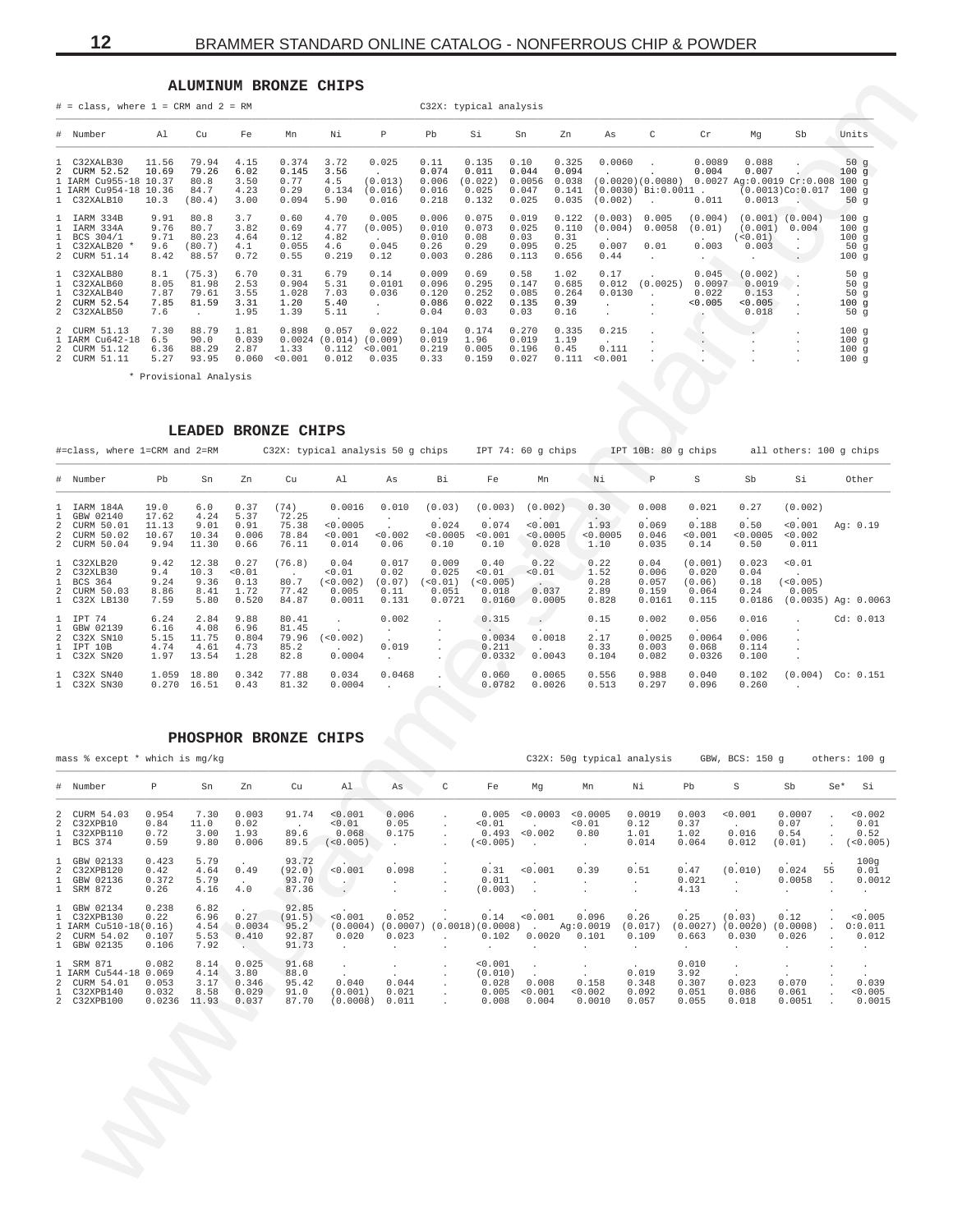<span id="page-12-0"></span> $\mathop{\mathsf{CRM}}$ LEAD

| analysis listed in mg/kg |
|--------------------------|
|--------------------------|

| Number          | Type                      | Αq    | As       | Au                                | Bi         | Cd | Cu                      | Ni        | Sb | Se                                  | Sn     | Te          | T1  | Zn    | Units                                  |
|-----------------|---------------------------|-------|----------|-----------------------------------|------------|----|-------------------------|-----------|----|-------------------------------------|--------|-------------|-----|-------|----------------------------------------|
|                 | VS 2036-2001 Powder       | 2322  | $\sim$   |                                   |            |    |                         |           |    |                                     |        |             |     |       | 100 g powder                           |
|                 | BCR 288B Added impurities | 30.5  | 55.7     | $\sim$                            | 215.8 33.3 |    | 19.3                    | 4.57 32.5 |    | < 0.2                               | 30.6   | 32.8        | 2.3 | 8.2   | $160$ q chips                          |
| BCR 287B        | Thermal refined           | 15.2  | < 0.003  | $\sim$                            |            |    |                         |           |    | $67.3$ 0.36 0.98 0.024 0.040 <0.005 |        |             |     |       | $0.05$ $0.02$ $0.73$ $0.1$ 160 q chips |
| <b>BCR 286B</b> | Electro refined           | 0.015 | < 0.0002 | <b>Contract Contract Contract</b> | 21.5       |    | $0.125$ 1.49 0.041 0.10 |           |    | < 0.05                              | < 0.05 | $< 0.1$ 2.5 |     | < 0.1 | 160 q chips                            |

### LEAD BASE CHIPS AND POWDER

| $#$ = class, where $1$ = CRM and $2$ = RM      |                                                                           |                                          |                                          |                                                    | analysis listed in mass %                  |                                              |                                             |                                           | BCS: 100g powder                           |                              | $CX: 50q$ chips                    |                         |                                                      | SRM: 150-200g powder                |                                           |                                                | ohers: 100g chips                    |
|------------------------------------------------|---------------------------------------------------------------------------|------------------------------------------|------------------------------------------|----------------------------------------------------|--------------------------------------------|----------------------------------------------|---------------------------------------------|-------------------------------------------|--------------------------------------------|------------------------------|------------------------------------|-------------------------|------------------------------------------------------|-------------------------------------|-------------------------------------------|------------------------------------------------|--------------------------------------|
|                                                | # Number                                                                  | Sn                                       | Sb                                       | Ag                                                 | As                                         | Bi                                           | Ca                                          | Cd                                        | Cu                                         | Fe                           | In                                 | Na                      | Νi                                                   | Se                                  | Te                                        | Zn                                             | Other                                |
| 1<br>1<br>1                                    | SRM 1129<br>SRM 127b<br>C93X S30APR30<br>C93X S30APR20<br>C93X S30APR10   | 62.7<br>39.3<br>33.0<br>30.68<br>28.58   | 0.13<br>0.43<br>0.96<br>1.80<br>2.54     | 0.075<br>0.01<br>0.021<br>0.049<br>0.0144          | 0.055<br>0.01<br>0.018<br>0.0178<br>0.010  | 0.13<br>0.06<br>0.28<br>0.168<br>0.059       |                                             | 0.009<br>0.0061<br>0.0014                 | 0.16<br>0.011<br>0.008<br>0.062<br>0.192   | 0.003<br>0.0026<br>(0.012)   | $\overline{a}$<br>0.0199<br>0.0094 |                         | 0.010<br>0.012<br>0.010<br>0.042<br>0.0010           |                                     | 0.0102<br>0.0024                          | 0.0053<br>0.028<br>(0.004)                     |                                      |
| 1<br>2<br>$\overline{a}$<br>1<br>1             | GBW 02401<br>C86X PSS40<br>C86X PSS20<br>SRM 53e<br>GBW 02402             | 15.97<br>10.69<br>6.33<br>5.84<br>5.69   | 16.09<br>16.97<br>8.16<br>10.26<br>15.02 | (0.006)<br>0.004<br>$\ddot{\phantom{0}}$<br>$\sim$ | 0.014<br>0.278<br>1.42<br>0.057<br>0.012   | 0.024<br>0.120<br>0.054<br>0.052<br>0.0075   |                                             | $\cdot$<br>0.047<br>0.069<br>$\mathbf{r}$ | 1.96<br>0.328<br>0.118<br>0.054<br>2.88    | $*1$<br>$*1$<br>< 0.001      | $\cdot$<br>0.013<br>(0.002)        |                         | 0.0031<br>0.0080<br>0.003<br>$\ddot{\phantom{0}}$    |                                     |                                           | $*2$<br>$*2$                                   | Pb: 65.72<br>Pb: 76.22               |
| $\overline{a}$<br>$\mathbf{1}$<br>$\mathbf{1}$ | BCS 177/2<br>C85X PSn20<br>C85X ANTH<br>C85X HRH<br>C84X BA10             | 5.07<br>1.87<br>1.45<br>0.874<br>0.85    | 10.1<br>0.023<br>6.05<br>1.13<br>$*1$    | 0.002<br>0.0071<br>0.247<br>0.0088                 | 0.05<br>$*5$<br>0.217<br>0.74<br>$*1$      | 0.028<br>0.0093<br>0.0194<br>0.092<br>0.0084 | 0.106                                       | $*1$<br>0.0046<br>(0.0002)<br>0.0016      | 0.12<br>0.035<br>0.0291<br>0.080<br>0.0041 | 0.010                        |                                    |                         | 0.007<br>$*1$<br>0.0062<br>0.001<br>$\sim$           | 0.0058<br>0.0149<br>0.037<br>$\sim$ | $*1$<br>0.0071<br>0.002<br>0.006          | $*1$<br>(0.0007)<br>0.0007                     | Pb: 84.5                             |
| $\mathbf{1}$<br>2                              | 2 C84X BA20<br>C84X BA80<br>C85X PSb120<br>2 C83X PR70<br>2 C85X PSb30    | 0.51<br>0.293<br>0.21<br>0.189<br>0.13   | 0.002<br>0.0009<br>11.4<br>0.795<br>2.66 | 0.008<br>0.0043<br>0.0015<br>0.290<br>$*2$         | $*05$<br>(0.0004)<br>0.11<br>0.051<br>0.14 | 0.024<br>0.019<br>0.007<br>0.479<br>0.010    | 0.061<br>0.157<br>$\cdot$<br>$\overline{a}$ | 0.0052<br>0.0010<br>$*1$<br>0.455<br>$*1$ | 0.003<br>0.0007<br>0.30<br>0.176<br>0.032  | $*1$<br>(0.0008)<br>$*1$     | 0.653<br>$\sim$                    |                         | $\ddot{\phantom{0}}$<br>0.0016<br>(0.0015)<br>0.0013 | $*1$<br>0.0052<br>0.024             | $*2$<br>< 0.002<br>$*5$<br>0.0097<br>$*2$ | 0.019<br>0.0013<br>0.087<br>(0.0002)           | Al: 0.021<br>$(0.0006)$ Pt: $0.0047$ |
| $\overline{a}$<br>2<br>2                       | 2 C84X BA40<br>C85X PSb80<br>C85X PSb100<br>C85X 0616Pb10<br>2 C85X PSb50 | 0.11<br>0.085<br>0.080<br>0.070<br>0.057 | 0.061<br>8.43<br>10.2<br>1.78<br>5.14    | 0.003<br>0.016<br>0.0015<br>0.002<br>0.0017        | (0.0008)<br>0.02<br>0.11<br>0.070<br>0.12  | 0.074<br>0.010<br>0.007<br>0.025<br>0.022    | (0.014)                                     | 0.010<br>$*1$<br>$*1$<br>0.0023<br>$*1$   | 0.031<br>0.032<br>0.14<br>0.048<br>0.007   | $*1$<br>$*5$<br>$*1$<br>$*1$ |                                    |                         | 0.0007<br>0.0014<br>0.0013<br>0.001<br>0.0025        | 0.0007<br>$*1$<br>0.018<br>0.0008   | 0.029<br>$*5$<br>$*2$<br>0.001<br>$*1$    | (0.0003)<br>(0.0002)<br>0.014<br>0.001<br>$*1$ |                                      |
| $\mathbf{1}$                                   | C83X PR40<br>1 C83X PR10<br>2 BM Pb                                       | 0.009<br>0.004<br>$< 0.0005$ (5ppm)      | 0.012<br>0.005                           | 0.014<br>0.088<br>< 0.0003                         | (0.002)<br>0.050<br>< 0.0005               | 0.014<br>0.080<br>< 0.004                    | 0.0026<br>0.004<br>$\ddot{\phantom{0}}$     | 0.010<br>0.075<br>$\sim$                  | 0.015<br>0.006<br>< 0.0005                 |                              | 0.005<br>0.045<br>$\sim$           | 0.001<br>0.01<br>$\sim$ | 0.013<br>0.001<br>< 0.0001                           | 0.003<br>< 0.002<br>$\sim$          | 0.025<br>0.003<br>$\sim$                  | 0.005<br>0.002<br>< 0.001                      | Au: 0.002<br>Au: 0.008<br>Pb: 99.99  |
|                                                | # Number                                                                  | Sn                                       | Sb                                       | Aq                                                 | As                                         | Bi                                           | Ca                                          | Cd                                        | Cu                                         | Fe                           | In                                 | Na                      | Νi                                                   | Se                                  | Te                                        | Zn                                             | Other                                |

typical analysis

 $^\star$  In the above chart,  $^\star$  represents <0.00 so that, for example, \*1=<0.001 C83X-86X, C93X: typical analysis

# LEAD-SILVER ALLOY CHIPS

| Class | Number                                                                                         | Aq | $\sim$ algebra $\sim$ | As Bi | cd cu | Fe In | Sb - | Sn | Zn Units |
|-------|------------------------------------------------------------------------------------------------|----|-----------------------|-------|-------|-------|------|----|----------|
| RM    | C82X Aq6.0 6.0 0.002 0.025 0.54 0.010 0.19 0.001 0.006 0.48 0.50 0.008 50 q                    |    |                       |       |       |       |      |    |          |
| RM    | $C82X$ Aq3.5 $3.48$ < 0.001  0.022  0.27  0.004  0.075  0.001  0.045  0.11  0.24  0.001  50  q |    |                       |       |       |       |      |    |          |
| CRM   | C82X Ag1.5 1.55 . 0.006 0.06 . 0.27 0.39 0.04 0.004 50 g                                       |    |                       |       |       |       |      |    |          |

### $\mathbb{R}\mathbb{M}$

# LEAD BASE BATTERY ALLOY CHIPS

|           | typical analysis |       |         |       |       |         |        |       |         | 50 g units |
|-----------|------------------|-------|---------|-------|-------|---------|--------|-------|---------|------------|
| Number    | Sn               | Ag    | Αs      | Bi    | Ca    | Cd      | Cu     | Sb    | Te      | Zn         |
| C84X BA60 | 0.73             | 0.002 | < 0.001 | 0.008 | 0.095 | (0.002) | 0.0010 | 0.001 | 0.001   | < 0.001    |
| C84X BA70 | 0.61             | 0.002 | < 0.001 | 0.009 | 0.036 | < 0.002 | 0.0009 | 0.002 | < 0.001 | < 0.0005   |
|           |                  |       |         |       |       |         |        |       |         |            |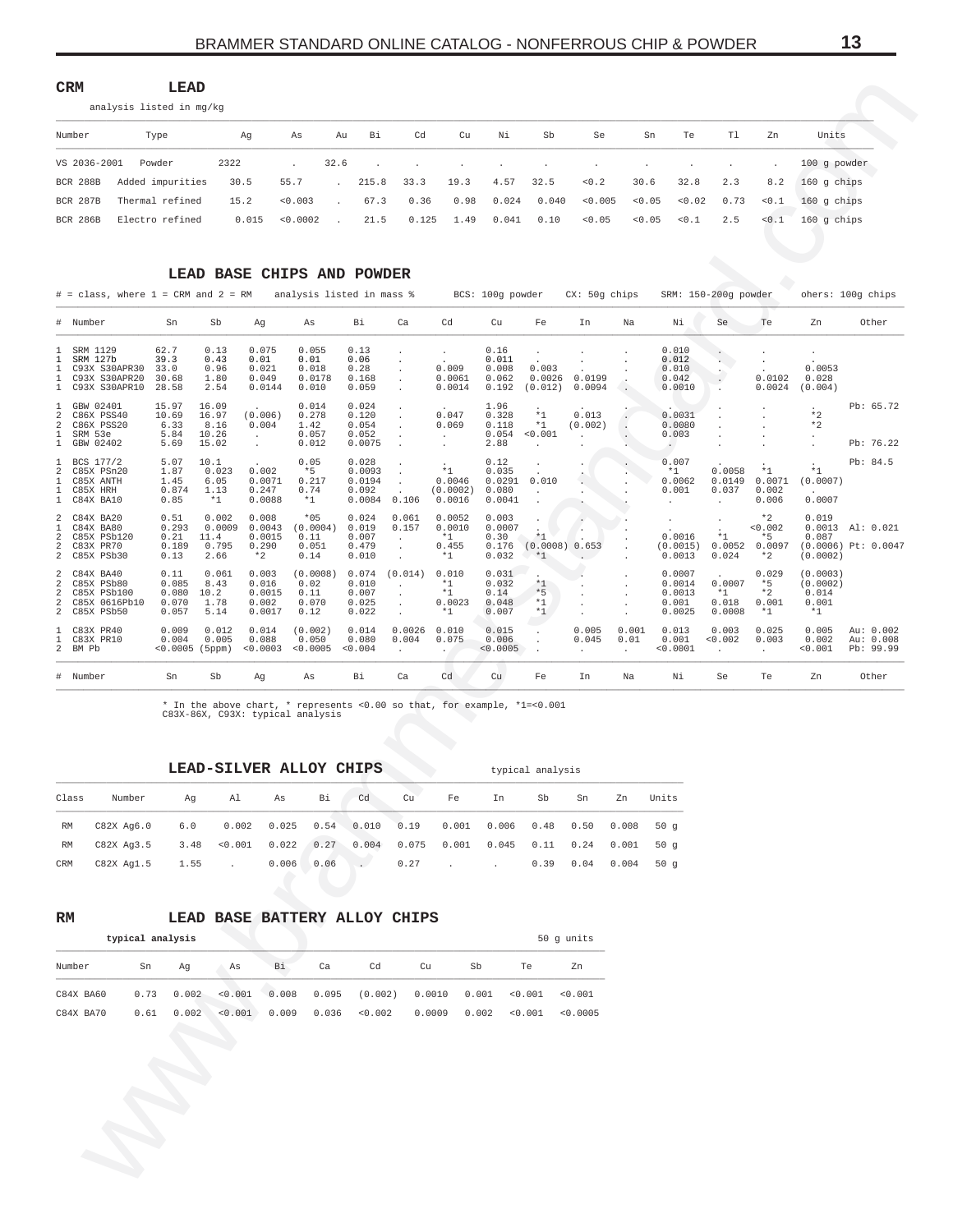14

# BRAMMER STANDARD ONLINE CATALOG - NONFERROUS CHIP & POWDER

<span id="page-13-0"></span>

| <b>CRM</b> |                 |       | <b>MAGNESIUM CHIPS</b>  |         |          |        |                |       |        |        | typical analysis |       |       |         |       |       |
|------------|-----------------|-------|-------------------------|---------|----------|--------|----------------|-------|--------|--------|------------------|-------|-------|---------|-------|-------|
| Number     | Αq              | Al    | Be                      | Ca      | Cd       | Ce     | Cu             | Fe    | La     | Mn     | Νi               | Pb    | Si    | Sn      | Zn    | Units |
| C61XMqP30  | 0.013           | 0.090 | < 0.0001                | 0.053   | 0.015    | 0.006  | 0.030          | 0.014 | 0.004  | 0.015  | 0.005            | 0.015 | 0.050 | 0.016   | 0.019 | 50 a  |
| C61XMqP20  |                 |       | $0.003$ $0.065$ <0.0001 | 0.014   | 0.006    | 0.002  | 0.012          | 0.006 | 0.002  | 0.012  | 0.003            | 0.006 | 0.031 | 0.007   | 0.012 | 50 a  |
| C61XMqP10  | $< 0.001$ 0.013 |       | < 0.0005                | < 0.001 | < 0.0005 | $\sim$ | (0.0006) 0.027 |       | $\sim$ | 0.0037 | < 0.002          | 0.005 | 0.005 | (0.001) | 0.002 | 150 a |

### MAGNESIUM BASE CHIPS

 $\#$  = class, where 1 = CRM and 2 = RM

BCS: 100 g units CX: typical analysis 50 g units

last

|   | # Number                                  | Al                       | RE           | Aq                                   | Mn                     | Zn                    | Be                   | Ca                         | Cd                           | Cu                      | Fe                      | Νi                      | Pb                      | Si                     | Sn                      | Zr                   | Other                     |
|---|-------------------------------------------|--------------------------|--------------|--------------------------------------|------------------------|-----------------------|----------------------|----------------------------|------------------------------|-------------------------|-------------------------|-------------------------|-------------------------|------------------------|-------------------------|----------------------|---------------------------|
|   | 1 BCS 316<br>1 C65XMqA10                  | 8.01<br>5.45             |              | 0.012                                | 0.28<br>0.060          | 0.68<br>1.26          | 0.006                | 0.029                      | 0.013                        | 0.040<br>0.221          | 0.009<br>0.021          | 0.004<br>0.021          | 0.024<br>0.012          | 0.055<br>0.20          | 0.005<br>0.072          | (0.0015)             | Ce: 0.009<br>La: 0.007    |
|   | 1 C65XMqB30<br>1 C65XMqB10                | 3.21<br>2.39             | $\sim$       | (0.002)<br>0.03                      | 0.012<br>0.68          | 0.60<br>1.71          | 0.0030<br>0.0007     | 0.029<br>0.41              | 0.011<br>0.07                | 0.021<br>0.20           | 0.007<br>0.016          | 0.0019<br>0.012         | 0.004<br>0.01           | 0.011<br>0.17          | 0.005<br>0.011          |                      | Ce: 0.015<br>0.013<br>La: |
| 2 | 2 C65XMqB20<br>C63XMgE20<br>2 C65XMqD30   | 2.32<br>0.056<br>0.041   | 0.008        | $\sim$<br>0.005                      | 0.44<br>1.58<br>0.28   | 0.95<br>0.04<br>1.97  | 0.0003               | 0.008<br>(0.003)<br>(0.07) | i.<br>$\mathbf{r}$           | 0.096<br>0.058<br>0.058 | 0.015<br>0.009<br>0.023 | 0.005<br>0.012<br>0.002 | 0.012<br>0.013<br>0.009 | 0.06<br>0.035<br>0.020 | 0.012<br>0.011<br>0.007 | 0.029                |                           |
| 2 | 1 C63XMqE30<br>C67XMqF30<br>1 BCS 307     | 0.015<br>0.01<br>(0.008) | 2.40<br>2.84 | 0.005<br>$\sim$                      | 2.36<br>0.015<br>0.006 | 0.022<br>3.18<br>2.08 |                      | 0.13<br>0.006              | 0.001<br>$\sim$              | 0.012<br>0.03<br>0.005  | 0.004<br>0.009<br>0.002 | 0.0023<br>0.002         | 0.005<br>0.017          | 0.01<br>0.005          | 0.0057<br>0.006         | 0.48<br>0.56         |                           |
|   | 2 C66XMqD40<br>2 C68XMqH40<br>2 C68XMqL10 | 0.006<br>0.004<br>0.002  | 2.4<br>2.09  | $\ddot{\phantom{a}}$<br>2.05<br>1.41 | 0.02<br>0.015<br>0.016 | 2.80<br>0.17<br>0.009 | $\ddot{\phantom{a}}$ | 0.004<br>$\sim$            | $\mathbf{r}$<br>$\mathbf{r}$ | 0.01<br>0.03<br>0.013   | 0.003<br>0.001<br>0.009 | 0.002<br>0.004<br>0.005 | 0.017                   | 0.01<br>0.002<br>0.001 | 0.003<br>$\sim$         | 0.44<br>0.46<br>0.54 | Th: 0.24                  |
|   | # Number                                  | Al                       | RE           | Aq                                   | Mn                     | Zn                    | Be                   | Ca                         | Cd                           | Cu                      | Fe                      | Νi                      | Pb                      | Si                     | Sn                      | Zr                   | Other                     |

 $RE = Total Rate Earths$ 

| Number | Mn | As | Co . | Cu | Fe | Ni | Pb | <u>. 이 사람 : Simple Section Advisory 0.0</u> |  | Units                                                                                                    |
|--------|----|----|------|----|----|----|----|---------------------------------------------|--|----------------------------------------------------------------------------------------------------------|
| BM Mn  |    |    |      |    |    |    |    |                                             |  | 99.9 <0.0001 <0.0005 <0.0001 <0.0002 <0.0020 <0.0001 <0.0002 <0.0001 0.00040 <0.0010 <0.0001 100 q chips |

### NICKEL POWDER

certified analysis listed in mg/kg except % which is mass %

| Number             | Aq | Al Au       |                      | $\mathbb{C}$ | Cr Cu                  |          | Fe Ir Mn Mo |        |    | Ni% | Os | $\mathbb{P}$ | Pb | Pd        | Pt                                                                                                              | Rh |    | Ru S Si | Units |    |      |
|--------------------|----|-------------|----------------------|--------------|------------------------|----------|-------------|--------|----|-----|----|--------------|----|-----------|-----------------------------------------------------------------------------------------------------------------|----|----|---------|-------|----|------|
| CRM - nickel ore   |    |             |                      |              |                        |          |             |        |    |     |    |              |    |           |                                                                                                                 |    |    |         |       |    |      |
| VS 1702-86 23.4    |    |             | 0.84                 |              | and the control of the |          |             |        |    |     |    |              |    |           | $(3*)$ . 0.11 . 5.4 0.06 30.0 8.6 0.98 0.34 100 g                                                               |    |    |         |       |    |      |
| RM - nickel powder |    |             |                      |              |                        |          |             |        |    |     |    |              |    |           |                                                                                                                 |    |    |         |       |    |      |
| BS HPN-1 (<0.1) 70 |    |             |                      | . 268        |                        | 22 2 202 |             | $\sim$ |    |     |    |              |    |           | $2$ 3 5 0.2 4 6 100 g                                                                                           |    |    |         |       |    |      |
| continued          |    |             | informational values |              |                        |          |             |        |    |     |    |              |    |           |                                                                                                                 |    |    |         |       |    |      |
| Number             | As | $\mathbb B$ | Ba                   | Be           | Bi                     | Ca       | Cd          | Co     | Ga | H   | In |              |    | Mg N Na O | Sb                                                                                                              | Se | Sn | Te      | Ti.   | T1 | V Zn |
| VS 1702-86         |    |             |                      |              |                        |          |             |        |    |     |    |              |    |           | the contract of the contract of the contract of the contract of the contract of the contract of the contract of |    |    |         |       |    |      |

 $\mathcal{L}^{\pm}$  $\sim 10^7$  $\sim 10$ **CONTRACTOR**  $\sim$  $\sim 10^7$  $\sim$  $\mathcal{L}(\mathcal{A})$  and  $\mathcal{L}(\mathcal{A})$  $\mathcal{L}(\mathcal{A})$  and  $\mathcal{L}(\mathcal{A})$  $\sim 10^{-1}$  $\sim 10^{-11}$  $\sim 10^7$  $\sim$  $\sim 10^7$  $\sim$  $\sim$  $\sim$   $\sim$ <1 <0.2 3 <0.1 <2 <0.5 70 <0.2 1 17 4 1400 <0.1 <0.2 <1 <0.2 <1 <0.1 <1 <1 <1 BS HPN-1  $< 0.5$   $< 2$   $< 1$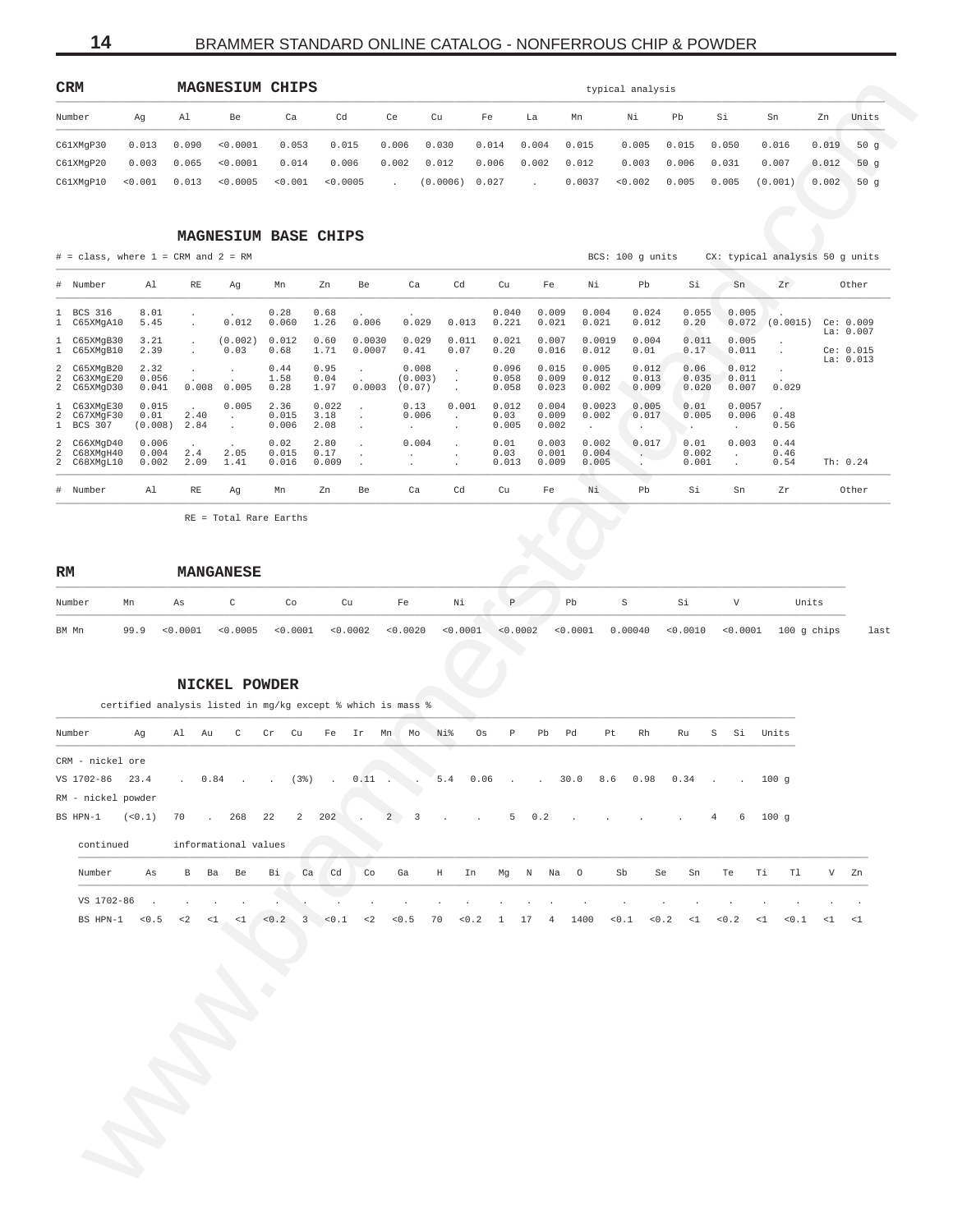$\sim$ 

 $\sim$ 

 $\sim$ 

 $\sim$ 

 $\sim$ 

 $100$  g units

 $F_{\alpha}$ 

 $\sim$ 

15

<span id="page-14-0"></span>

|   | <b>CRM</b> |                                           |     | NICKEL CHIPS |   |           |
|---|------------|-------------------------------------------|-----|--------------|---|-----------|
|   |            | $#$ = class, where $1$ = CRM and $2$ = RM |     |              |   |           |
| # | Number     | Aα                                        | A 1 | As           | B | <b>Be</b> |

|                               | $\cdots$                                         |                                                             |                                                           |                                                 |                                                  |                                                  |                                                                |                                                  |                                                   |                                               |                                          |                                              |                                                 |                                      |  |
|-------------------------------|--------------------------------------------------|-------------------------------------------------------------|-----------------------------------------------------------|-------------------------------------------------|--------------------------------------------------|--------------------------------------------------|----------------------------------------------------------------|--------------------------------------------------|---------------------------------------------------|-----------------------------------------------|------------------------------------------|----------------------------------------------|-------------------------------------------------|--------------------------------------|--|
| 2<br>$\overline{2}$<br>2<br>2 | IARM 190A<br>IARM 189A<br>IARM 188A<br>IARM 187A | 0.00109<br>0.00024<br>0.00011<br>0.00001                    | 0.0050<br>0.0044<br>0.0024<br>0.0011                      | 0.0028<br>0.00007<br>0.00007<br>0.00001         | < 0.0005<br>(<0.0005)<br>(<0.0005)<br>(<0.0005)  | (<0.0001)<br>(<0.0001)<br>(<0.0001)<br>(<0.0001) | 0.00111<br>0.00026<br>0.00009<br>< 0.00001                     | 0.0022<br>0.0023<br>0.0022<br>0.0013             | < 0.0010<br>< 0.0010<br>< 0.0010<br>< 0.0010      | 0.0005<br>0.00008<br>0.00002<br>(<0.00001)    | 0.0008<br>0.00031<br>0.00017<br>0.00010  | (0.0001)<br>(0.0010)<br>(0.0006)<br>(0.0003) | 0.0017<br>0.00090<br>0.00018<br>0.00022         | 0.0099<br>0.0038<br>0.0019<br>0.0019 |  |
| 2                             | IARM 191A<br>BAM RS 4<br>IARM 50C                | 0.00001<br>< 0.0001<br><b>Service</b>                       | 0.00015<br>< 0.0001<br>(0.004)                            | 0.0013<br>< 0.00005<br><b>Service</b> State     | (<0.0005)<br>(<0.0002)<br>0.0027                 | (< 0.0001)<br>$\sim$<br><b>All Contracts</b>     | < 0.00001<br>(<0.00001)<br>$\sim$ 100 $\sim$ 100 $\sim$        | 0.0014<br>0.00094<br>0.015                       | < 0.0010<br>< 0.0001<br>$\sim$                    | < 0.0001<br>< 0.00002<br><b>Service</b> State | 0.0545<br>< 0.0001<br>(0.011)            | 0.00021<br>< 0.00005<br>(0.005)              | 0.00042<br>< 0.0002<br>0.028                    | 0.00079<br>0.00042<br>0.084          |  |
|                               | Number                                           | Ga                                                          | Mq                                                        | Mn                                              | Mo                                               | N                                                | Νi                                                             | $\circ$                                          | P                                                 | Pb                                            | S                                        | Sb.                                          | Se                                              |                                      |  |
|                               | IARM 190A<br>IARM 189A<br>IARM 188A<br>IARM 187A | < 0.00005<br>< 0.00005<br>< 0.00005<br>< 0.00005            | (0.0006)<br>(0.0008)<br>(0.0004)<br>(0.0002)              | 0.00018<br>0.00019<br>0.00023<br>0.00030        | (< 0.0001)<br>(<0.0001)<br>< 0.0001<br>(<0.0001) | (0.0001)<br>(0.0001)<br>(0.0001)<br>(0.0001)     | $\ddot{\phantom{0}}$<br>$\mathbf{r}$<br>$\mathbf{r}$<br>$\sim$ | (0.0019)<br>(0.0018)<br>(0.0017)<br>(0.0014)     | 0.0034<br>0.00037<br>0.00014<br>< 0.00010         | 0.00093<br>0.00029<br>0.00010<br>0.000015     | 0.00033<br>0.00018<br>0.00018<br>0.00019 | 0.0011<br>0.00039<br>0.00011<br>< 0.00005    | 0.00065<br>0.00021<br>0.00007<br>< 0.00001      |                                      |  |
|                               | IARM 191A<br>BAM RS 4<br>IARM 50C                | < 0.00005<br>< 0.00002<br><b>Contract Contract Contract</b> | (0.0002)<br>< 0.00008<br>0.005                            | 0.00031<br>< 0.00005<br>0.22                    | (<0.0001)<br>(< 0.00002)<br><b>Contractor</b>    | (0.0002)<br>0.00025<br>(0.002)                   | $\sim 100$<br>99.995<br>99.4                                   | (0.0030)<br>(0.0029)<br><b>Contract Contract</b> | < 0.00010<br><b>Contract Contract</b><br>(0.0014) | 0.00003<br>< 0.0001<br><b>Contractor</b>      | 0.00021<br>(< 0.0002)<br>0.0012          | < 0.00005<br>< 0.00002<br>$\rightarrow$      | 0.00019<br>< 0.0001<br><b>Contract Contract</b> |                                      |  |
|                               | Number                                           | Si                                                          | Sn                                                        | Te:                                             | Ti                                               | Tl                                               | V                                                              |                                                  | W                                                 | Zn                                            |                                          |                                              |                                                 |                                      |  |
|                               | IARM 190A<br>IARM 189A<br>IARM 188A<br>IARM 187A | 0.0028<br>0.0019<br>0.0018<br>(0.0018)                      | 0.00062<br>0.00022<br>0.00011<br>0.00004                  | 0.00089<br>0.00017<br>0.00008<br>< 0.00001      | (0.0006)<br>(0.0003)<br>(0.0002)<br>(0.0003)     | 0.00058<br>0.00023<br>(0.00009)<br>< 0.00002     | (<0.00005)<br>(<0.00005)<br>(<0.00005)<br>(0.00008)            |                                                  | $\mathbf{r}$                                      | 0.00081<br>0.00028<br>0.00023<br>< 0.00005    |                                          |                                              |                                                 |                                      |  |
|                               | IARM 191A<br>BAM RS 4<br>IARM 50C                | (0.0005)<br>(< 0.0002)<br>0.031                             | 0.00004<br>< 0.00003<br><b>Contract Contract Contract</b> | < 0.00001<br>(<0.00002)<br><b>All Contracts</b> | (<0.0001)<br><b>Contract Contract</b><br>0.026   | < 0.00002<br>< 0.00002<br><b>Contractor</b>      | (<0.00005)<br>(<0.00002)<br>$\sim$                             | $\sim$                                           | (< 0.00001)<br>$\cdot$                            | 0.00019<br>< 0.0004<br><b>Allen Common</b>    |                                          |                                              |                                                 |                                      |  |

 $D<sub>1</sub>$ 

NICKEL ALLOY CHIPS

 $#$  = class, where 1 = CRM and 2 = RM

| # Number                                                                   | Al                                        | C                                              | Co                                           | Cr                                         | Cu                                                  | Fe                                     | Mq                                                   | Mn                                     | Mo                                 | Nb                                   | Νi                                    | Si                                           | Тi                                      | V                                          | W                 |
|----------------------------------------------------------------------------|-------------------------------------------|------------------------------------------------|----------------------------------------------|--------------------------------------------|-----------------------------------------------------|----------------------------------------|------------------------------------------------------|----------------------------------------|------------------------------------|--------------------------------------|---------------------------------------|----------------------------------------------|-----------------------------------------|--------------------------------------------|-------------------|
| 1 IARM 52D<br>SRM 882<br>IARM NiB-3<br>1 IARM 63B<br>$1$ VS $N2/3$         | 2.95<br>2.85<br>0.41<br>0.31<br>0.20      | 0.125<br>(0.006)<br>(0.003)<br>0.0025<br>0.018 | 0.005<br>(0.007)<br>0.142<br>0.019           | (0.004)<br>(0.0001<br>1.55<br>0.47<br>5.59 | 29.6<br>31.02<br>(0.014)<br>0.012<br>0.083          | 1.38<br>(0.009)<br>1.57<br>1.68<br>Rem | 0.0065<br>0.001)<br>0.010<br>0.005                   | 0.59<br>0.0007<br>0.70<br>0.61<br>0.84 | 28.2<br>27.3                       | (0.002)<br>$\sim$<br>0.15<br>(0.001) | 64.5<br>65.25<br>67.2<br>69.6<br>76.3 | 0.170<br>(0.006)<br>(0.021)<br>0.019<br>1.40 | 0.60<br>0.57<br>(0.007)<br>0.003        | (0.0010)<br>(0.0001)<br>(0.007)<br>(0.010) | (0.07)<br>0.060   |
| 1 IARM 63D<br>IARM 51D<br>BCS 363/1<br>IARMNi244H-18<br>1 IARM Ni909-18    | 0.13<br>0.036<br>0.027<br>0.23<br>(0.009) | 0.0079<br>0.139<br>0.140<br>0.052<br>(0.006)   | (0.013)<br>0.011<br>0.032<br>(0.005)<br>13.1 | 0.153<br>0.064<br>(0.05)<br>6.9<br>(0.010) | (0.003)<br>32.6<br>31.90<br>0.013<br>$(0.007)$ 42.4 | 1.56<br>1.68<br>1.86<br>39.9           | (0.0013)<br>0.016<br>0.0014<br>$(0.00012)$ $(0.030)$ | 0.76<br>1.03<br>1.26<br>10.9           | 26.6<br>0.019<br>(0.003)<br>$\sim$ | (0.04)<br>(0.006)<br>0.70<br>4.6     | 70.4<br>64.1<br>64.7<br>41.1<br>37.7  | (0.03)<br>0.16<br>0.028<br>0.16<br>0.42      | 0.14<br>0.033<br>(0.03)<br>0.20<br>1.62 | (0.007)<br>(0.004)<br>$\sim$               | (0.02)<br>(0.009) |
| 1 BCS 371<br>1 VS N10/4<br>$1$ VS $N3/4$<br>$1$ VS $N4/3$<br>1 NCS HC20502 |                                           | 0.30<br>0.0074<br>0.0064<br>0.0057<br>0.0015   | 0.39<br>0.043                                | 2.16<br>0.070<br>0.466                     | (0.005)<br>4.98<br>5.65<br>0.027                    | 0.399<br>Rem<br>5.80<br>Rem            | 0.060                                                | 0.237<br>0.424<br>0.762<br>0.983       | 27.04<br>$\sim$<br>4.87<br>4.13    |                                      | 80.07                                 | 0.34<br>0.093<br>0.264<br>0.81<br>0.317      | $\overline{a}$<br>0.085<br>0.004        | 1.57                                       |                   |

| Number                                                                      | В                                                               | $\mathbb N$                                                                      | $\circ$                                                              | P                                                                    | Pb.                                                                | S                                                             | Sn                                                                                    | Zr                                                                                          | Units                                |                                          |  |
|-----------------------------------------------------------------------------|-----------------------------------------------------------------|----------------------------------------------------------------------------------|----------------------------------------------------------------------|----------------------------------------------------------------------|--------------------------------------------------------------------|---------------------------------------------------------------|---------------------------------------------------------------------------------------|---------------------------------------------------------------------------------------------|--------------------------------------|------------------------------------------|--|
| IARM 52D<br>SRM 882<br>IARM NiB-3<br>IARM 63B<br>$VS$ $N2/3$                | (0.0020)<br>(0.0001)<br>(0.0020)<br>(< 0.002)<br>and a state of | $\ddot{\phantom{a}}$<br>$\cdot$<br>0.0027<br>0.0041<br>$\mathbf{r} = \mathbf{r}$ | $\ddot{\phantom{0}}$<br>$\overline{\phantom{a}}$<br>0.0010<br>$\sim$ | $\sim$ $\sim$<br>(0.005)<br>0.004<br>0.0034                          | $(0.002)$ .<br><b>Contract</b><br>$\Delta$<br>$\ddot{\phantom{a}}$ | (0.0012)<br>(0.0006) 0.0014<br>(0.0004)<br>(0.0004)<br>0.0025 | 0.0013<br>(0.003)<br>$\sim$<br>$\mathcal{L}$<br>$\Delta$                              | 0.026<br>(0.0005)<br><b>Contract Contract</b><br>(0.002)<br>$\mathbf{r}$ . The $\mathbf{r}$ | 100q<br>100q<br>100q<br>100g<br>100g | Ag: (0.0004) As: (0.0001) Se: (0.0002)   |  |
| IARM 63D<br>IARM 51D<br>BCS 363/1<br>IARMNi244H-18 (0.002)<br>IARM Ni909-18 | 0.0017<br>$\ddot{\phantom{0}}$<br>$\cdot$<br>0.0013             | $\cdot$<br>$\cdot$<br>0.0087<br>0.0026                                           | $\cdot$<br>(0.0009)<br>(0.004)                                       | (0.004)<br>(0.010)<br><b>Contract Contract</b><br>(0.003)<br>(0.002) | $\mathbf{r}$<br>$\mathbf{r}$<br>$\mathbf{r}$                       | (0.0006)<br>0.0015<br>(0.002)<br>0.0038<br>0.0018             | $\Delta$<br>$\lambda$<br>$\cdot$<br>$\sim$                                            | (0.002)<br>$\cdot$<br>$\cdot$<br>$(0.0003)$ $(0.0008)$<br>$\cdot$                           | 100g<br>100q<br>100g<br>100q<br>100g | As: 0.0009<br>Sb: 0.00012<br>Ta: (0.006) |  |
| <b>BCS 371</b><br>VS N10/4<br>VS $N3/4$<br>VS $N4/3$<br><b>NCS HC20502</b>  |                                                                 |                                                                                  |                                                                      | 0.0022<br><b>Service</b><br>0.0019<br>0.0007                         | $\overline{\phantom{a}}$                                           | 0.013<br>0.0028<br>0.0018<br><b>Service</b><br>0.0024         | $\ddot{\phantom{a}}$<br>$\mathcal{L}_{\mathcal{A}}$<br>ä.<br>$\overline{\phantom{a}}$ | $\lambda$<br>$\mathbf{r}$<br>$\mathbf{r}$<br>$\ddot{\phantom{0}}$<br>ä.                     | 100g<br>100g<br>100g<br>100g<br>100q | last of stock                            |  |
|                                                                             |                                                                 |                                                                                  |                                                                      |                                                                      |                                                                    |                                                               |                                                                                       |                                                                                             |                                      |                                          |  |
|                                                                             |                                                                 |                                                                                  |                                                                      |                                                                      |                                                                    |                                                               |                                                                                       |                                                                                             |                                      |                                          |  |
|                                                                             |                                                                 |                                                                                  |                                                                      |                                                                      |                                                                    |                                                               |                                                                                       |                                                                                             |                                      |                                          |  |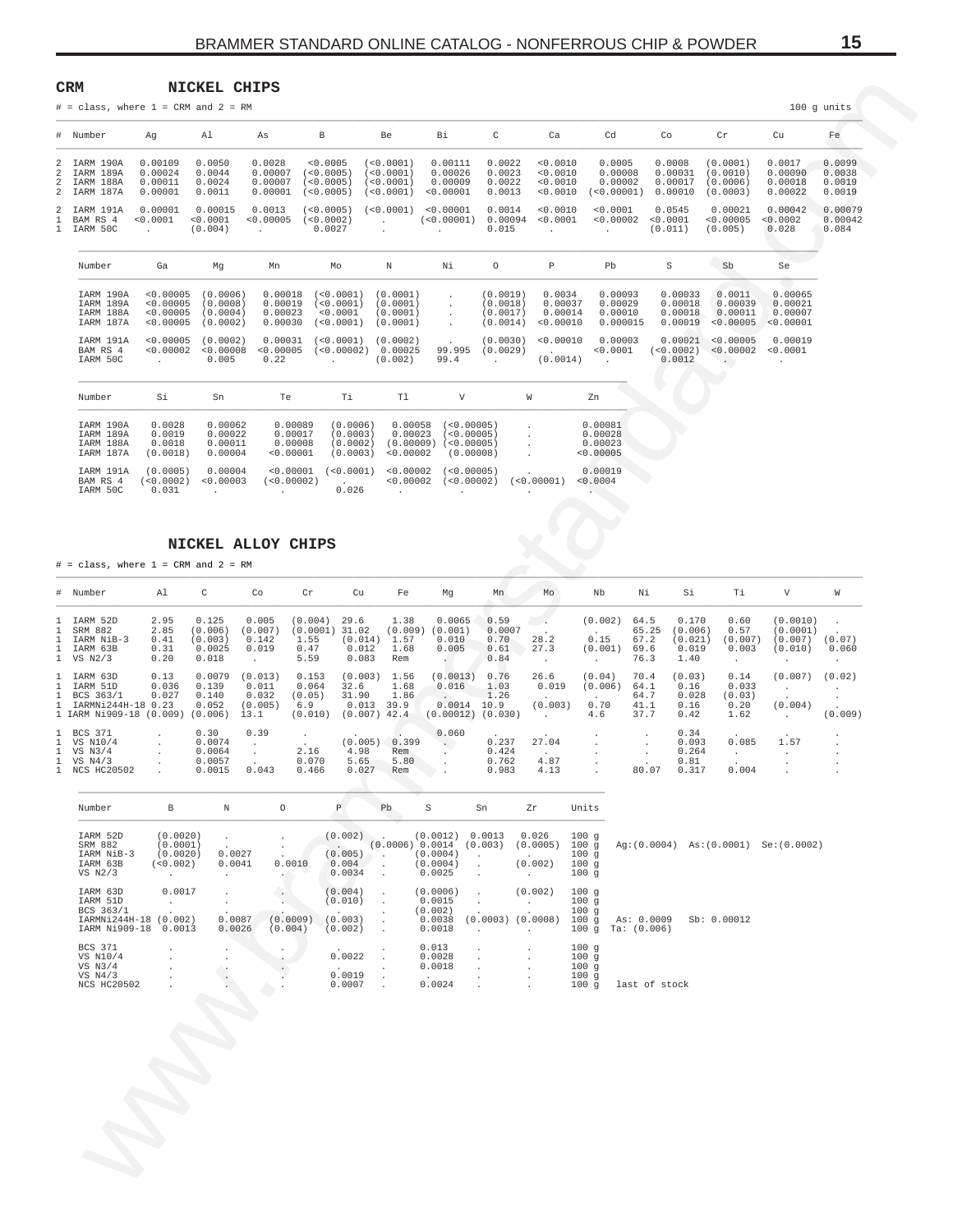### **NICKEL BASE CHIPS AND POWDER WITH Cr > 10 % CONTINUED ON THE NEXT PAGE**

<span id="page-15-0"></span>

|              | $# = class$ , where $1 = CRM$ , $2 = RM$ , and $3 = RM$ with no uncertainties                      |                                          |                                                 |                                          | NICKEL BASE CHIPS AND POWDER WITH $Cr > 10$ % CONTINUED ON THE NEXT PAGE |                                                  |                                                |                                             |                                              |                                                  |                                          |                                                | IARM 718P-18 is powder, all others chips         |                                                          |
|--------------|----------------------------------------------------------------------------------------------------|------------------------------------------|-------------------------------------------------|------------------------------------------|--------------------------------------------------------------------------|--------------------------------------------------|------------------------------------------------|---------------------------------------------|----------------------------------------------|--------------------------------------------------|------------------------------------------|------------------------------------------------|--------------------------------------------------|----------------------------------------------------------|
|              | # Number                                                                                           | Cr                                       | Mo                                              | Al                                       | C                                                                        | Co                                               | Cu                                             | Fe                                          | Mn                                           | Nb                                               | Νi                                       | Si                                             | Тi                                               | W                                                        |
|              | 1 IARM 329A<br>1 IARM Ni690-18 29.1<br>1 IARM 67C<br>1 IARM 372A<br>1 VS N11/3                     | 33.7<br>28.9<br>28.3<br>27.04            | 8.38<br>(0.013)<br>4.93<br>(0.006)<br>$\sim$    | 0.29<br>0.25<br>0.14<br>3.28<br>2.83     | 0.0086<br>0.025<br>0.0058<br>0.030<br>0.057                              | 0.052<br>0.013<br>1.75<br>0.009<br>$\sim$        | 0.065<br>(0.012)<br>1.24<br>(0.004)<br>$\sim$  | 0.92<br>10.0<br>13.48<br>3.12<br>0.47       | 0.222<br>0.154<br>1.01<br>0.285<br>0.147     | 0.131<br>(0.007)<br>0.36<br>0.71<br>$\sim$       | 55.8<br>59.8<br>45.8<br>63.6<br>$\cdot$  | 0.053<br>(0.049)<br>0.14<br>0.020<br>0.263     | (0.005)<br>0.324<br>0.005<br>0.486<br>$\sim$     | 0.021<br>(0.003)<br>1.97<br>(0.02)<br>$\sim$             |
| $\mathbf{1}$ | 1 IARM 357A<br>1 IARM 338A<br>1 IARM 358A<br>IARM 282A<br>1 VS N14/3                               | 27.0<br>25.0<br>24.6<br>24.6<br>24.35    | 3.48<br>$0.0017$ 2.13<br>0.310<br>0.210<br>1.32 | 0.09<br>1.33<br>0.085<br>0.164           | 0.0199<br>0.168<br>0.026<br>0.054<br>0.012                               | 0.17<br>0.035<br>20.1<br>0.12<br>$\sim 10^{-11}$ | 0.81<br>0.0059<br>(0.005)<br>0.0615<br>0.0082  | 34.3<br>9.74<br>0.122<br>35.7<br>2.16       | 1.63<br>0.052<br>0.259<br>0.81<br>0.385      | 0.089<br>(0.004)<br>1.51<br>0.57<br>$\sim$       | 31.9<br>62.3<br>50.3<br>37.1<br>57.0     | 0.458<br>0.020<br>0.145<br>0.63<br>0.67        | 0.079<br>0.130<br>1.36<br>0.019<br>0.40          | 0.108<br>(0.002)<br>0.043<br>13.47                       |
|              | 1 SRM 867<br>1 IARM Ni825-18 22.4<br>1 IARM NiX-18<br>1 IARM 366A<br>1 IARM 54H                    | 23.4<br>22.0<br>22.0<br>21.97            | 2.73<br>2.80<br>8.6<br>0.079<br>8.69            | (0.062)<br>0.11<br>0.24<br>1.51<br>0.31  | (0.021)<br>(0.006)<br>0.080<br>0.025<br>0.018                            | 0.089<br>0.55<br>1.43<br>0.041<br>0.099          | 1.74<br>1.81<br>0.046<br>0.038<br>0.102        | 26.6<br>29.5<br>19.2<br>14.3<br>4.03        | 0.39<br>0.49<br>0.215<br>0.205<br>0.105      | (0.45)<br>0.31<br>(0.024)<br>0.069<br>3.49       | 43.5<br>40.8<br>46.9<br>60.9<br>60.7     | 0.32<br>0.17<br>0.49<br>0.19<br>0.14           | 0.75<br>0.96<br>(0.017)<br>0.43<br>0.288         | (0.006)<br>0.230<br>0.55<br>0.02<br>0.09                 |
|              | 1 IARM Ni617-18 21.9<br>1 SRM 865<br>1 IARM 68F<br>1 IARM 68E<br>1 IARM 65D                        | 21.9<br>21.9<br>21.88<br>21.5            | 9.33<br>8.6<br>1.35<br>1.18<br>13.1             | 1.08<br>0.21<br>0.26<br>0.30<br>0.29     | 0.079<br>0.037<br>0.101<br>0.099<br>0.0021                               | 11.81<br>(0.072)<br>0.24<br>0.16<br>1.22         | (0.009)<br>0.36<br>0.031<br>0.022<br>0.050     | 1.45<br>4.5<br>1.50<br>1.06<br>3.66         | 0.24<br>0.18<br>0.499<br>0.51<br>0.28        | 0.197<br>3.5<br>0.084<br>0.035<br>0.033          | 53.3<br>59.5<br>(59.6)<br>(59.9)<br>56.8 | 0.21<br>0.41<br>0.381<br>0.39<br>0.035         | 0.32<br>0.28<br>0.010<br>0.015<br>0.005          | (0.02)<br>(0.007)<br>14.5<br>14.6<br>2.81                |
|              | 1 VS N16/2<br>1 IARM 274A<br>1 IARM NiN155-18 20.9<br>1 IARM Ni925-18 20.8<br>1 NCS HC41501        | 21.12<br>21.0<br>20.69                   | 0.49<br>8.06<br>2.87<br>2.82<br>8.37            | 0.90<br>0.26<br>0.153<br>0.23<br>0.016   | 0.049<br>0.007<br>0.116<br>0.0114<br>0.043                               | 0.143<br>19.2<br>0.43<br>(0.011)                 | 0.011<br>0.10<br>0.039<br>1.69<br>$\sim$ $-$   | 1.11<br>7.60<br>31.4<br>26.4<br>3.50        | 0.224<br>0.08<br>1.46<br>0.518<br>0.124      | 0.367<br>3.48<br>1.00<br>0.40<br>3.19            | 57.5<br>20.1<br>44.2<br>63.72            | 0.267<br>(0.02)<br>0.55<br>0.075<br>0.071      | 2.71<br>1.55<br>0.0026<br>2.19<br>0.011          | 0.06<br>2.42<br>0.27<br>$\cdot$                          |
|              | 1 IARM 328A<br>1 IARM 276A<br>1 IARM Ni725-18 20.5<br>1 IARM 328B<br>1 IARM Ni686-20 20.4          | 20.57<br>20.54<br>20.5                   | 3.16<br>16.20<br>7.9<br>3.12<br>16.1            | 0.189<br>0.245<br>0.22<br>0.116<br>0.34  | (0.006)<br>0.0040<br>(0.008)<br>0.010<br>0.0087                          | (0.003)<br>0.041<br>0.077<br>0.063<br>0.017      | 1.94<br>0.038<br>0.103<br>2.0<br>0.039         | 22.41<br>1.30<br>7.47<br>15.0<br>0.44       | 0.017<br>0.305<br>0.076<br>0.077<br>0.270    | 3.14<br>0.014<br>3.47<br>3.99<br>0.13            | 47.03<br>61.1<br>58.4<br>53.7<br>58.6    | 0.021<br>0.043<br>0.084<br>(0.05)<br>0.037     | 1.53<br>(0.004)<br>1.55<br>1.53<br>0.058         | (0.015)<br>(0.03)<br>(0.04)<br>(0.04)<br>3.59            |
|              | # Number                                                                                           | Cr                                       | Mo                                              | Al                                       | C                                                                        | Co                                               | Cu                                             | Fe                                          | Mn                                           | Nb                                               | Ni                                       | Si                                             | Тi                                               | W                                                        |
|              | 1 IARM 362B<br>1 IARMNi256Mo-18 20.3<br>1 NCS HC23504<br>1 IARM 347A<br>1 IARM Ni800-19 20.13      | 20.4<br>20.30<br>20.14                   | 16.1<br>6.63<br>2.06<br>4.16<br>(0.006)         | 0.32<br>0.17<br>0.635<br>0.016<br>0.44   | 0.0079<br>0.0182<br>0.059<br>0.023<br>0.079                              | (0.010)<br>(0.02)<br>0.083                       | 1.98<br>1.34<br>$(0.0027)$ $(0.0039)$          | (0.010) 0.229<br>44.0<br>47.4<br>47.04      | 0.83<br>0.442<br>1.24<br>0.662               | (0.015)<br>(0.010)<br>(0.01)<br>Alberta          | 58.7<br>25.5<br>24.88<br>30.9            | (0.04)<br>0.41<br>0.631<br>0.56<br>0.34        | 0.052<br>(0.006)<br>0.613<br>0.007<br>0.497      | 3.90<br>(0.010)<br>0.020<br>$\sim$                       |
|              | 1 SRM 866<br>1 VS N5/3<br>1 IARM 25D<br>$1$ VS N6/4<br>1 IARM NiWasp-18 19.7                       | 20.1<br>20.03<br>20.0<br>20.0            | 0.36<br><b>Contract</b><br>2.1<br>4.28          | 0.29<br>$\sim$<br>0.015<br>0.8<br>1.36   | 0.082<br>0.076<br>0.028<br>0.008<br>0.038                                | 0.075<br>$\sim$<br>0.14<br>13.13                 | 0.49<br>3.46<br>0.8<br>0.009                   | 46.1<br>0.53<br>38.7<br>0.2<br>0.69         | 0.92<br>0.274<br>1.14<br>0.022               | (0.09)<br>$\sim$<br>0.66<br>0.033                | 30.8<br>$\sim$<br>32.6<br>57.8           | 0.17<br>0.60<br>0.70<br>0.1<br>0.028           | 0.31<br>0.28<br>0.009<br>2.7<br>3.01             | (<0.002)<br>0.13<br>0.030                                |
|              | 1 BCS 478<br>1 IARM Ni718P-18 19.6<br>1 IARM Ni282-18 19.4<br>1 BCS 310/1<br>1 IARM Ni800-18 19.38 | 19.69<br>19.45                           | $0.0061$ $0.54$<br>3.13<br>8.40<br>0.033        | 0.49<br>1.57<br>1.06<br>0.421            | 0.071<br>0.036<br>0.060<br>0.068<br>0.070                                | 0.097<br>10.38<br>17.0<br>0.023                  | (0.018)<br>0.012<br>0.068                      | 17.0<br>0.90<br>0.25<br>47.2                | 0.51<br>0.026<br>0.042<br>0.35<br>0.61       | 4.95<br>0.058<br>$\sim$<br>$\sim$                | 30.9<br>53.6<br>56.8<br>58.6<br>31.3     | 0.290<br>0.036<br>0.054<br>0.46<br>0.42        | 0.479<br>1.01<br>2.20<br>2.43<br>0.520           | (0.010)<br>(0.043)<br>$\sim$ 10 $\sim$<br>$\blacksquare$ |
|              | 1 SRM 349a<br>1 BCS 351/1<br>1 NCS HC41502<br>1 IARM Ni718-20 18.5<br>1 IARM 287A                  | 19.3<br>19.14<br>18.56<br>18.47          | 4.25<br>3.04<br>3.28<br>3.01<br>3.51            | 1.23<br>0.554<br>0.635<br>0.54<br>3.02   | 0.035<br>0.0255<br>0.027<br>0.028<br>0.079                               | 12.46<br>0.145<br>0.111<br>0.066<br>16.99        | (0.007)<br>0.0222<br>0.023<br>0.025<br>(0.001) | 1.15<br>17.20<br>18.54<br>18.1<br>0.086     | 0.019<br>0.0562<br>0.057<br>0.027<br>(0.002) | (0.05)<br>5.31<br>5.15<br>5.24<br>0.022          | 58.1<br>53.35<br>52.27<br>53.3<br>54.8   | 0.018<br>0.080<br>0.080<br>0.044<br>0.02       | 3.06<br>0.938<br>1.03<br>0.94<br>3.02            | (0.06)<br>0.0209<br>0.013<br>0.013                       |
|              | 1 VS N13/4<br>3 C22X 8030<br>$1$ VS N9/4<br>1 IARM NiPE16-18 16.6<br>1 BAM 326-1                   | 17.89<br>17.7<br>17.44<br>16.37          | 4.39<br>0.50<br>2.88<br>3.29<br>(0.025)         | 2.83<br>1.84<br>1.33<br>1.20<br>$\sim$   | 0.0097<br>0.03<br>0.0102<br>0.052<br>0.092                               | 5.52<br>1.99<br>0.77<br>0.223                    | 0.08<br>0.0122<br>(0.053)<br>(0.027)           | 0.268<br>1.88<br>7.63<br>34.4<br>$\cdot$    | 0.203<br>0.21<br>0.010<br>0.122<br>0.406     | 0.83<br>0.040<br>$\sim$ $-$                      | $\sim$ $\sim$<br>rem<br>42.9<br>61.16    | 0.407<br>1.09<br>0.096<br>0.13<br>1.46         | 1.12<br>1.81<br>2.10<br>1.18<br>$\sim$           | 6.50<br>3.09<br>0.038<br>$\sim$                          |
|              | 1 IARM NiH214-18 16.24<br>1 IARM 53F<br>1 IARM NiC276-18 15.9<br>1 SRM 864 **<br>1 IARM NiS-18     | 16.0<br>15.74<br>15.62                   | (0.004)<br>0.084<br>15.4<br>0.204<br>15.4       | 4.28<br>0.170<br>0.114<br>0.252<br>0.388 | 0.036<br>0.078<br>0.0032<br>(0.063)<br>0.012                             | 0.007<br>0.056<br>0.170<br>0.0602<br>0.416       | 0.0011<br>0.077<br>0.14<br>0.255<br>$\sim$     | 3.48<br>9.5<br>6.09<br>9.63<br>0.81         | 0.185<br>0.260<br>0.42<br>0.288<br>0.65      | (0.003)<br>0.088<br>(0.061)<br>(0.126)<br>$\sim$ | 75.6<br>72.7<br>58.5<br>73.09<br>65.6    | (0.020)<br>0.170<br>(0.017)<br>(0.114)<br>0.49 | (0.003)<br>0.255<br>0.007<br>(0.251)<br>(0.0023) | (0.02)<br>(0.014)<br>3.23<br>(<0.002)<br>0.36            |
|              | 1 VS N12/3<br>1 IARM 57E<br>1 IARM 277A<br>1 NCS HC23505<br>1 BCS 350                              | 15.49<br>15.3<br>14.35<br>14.28<br>13.43 | 16.12<br>0.014<br>4.22<br>4.29                  | 0.74<br>4.38<br>1.88<br>5.97             | 0.012<br>0.060<br>0.080<br>0.038<br>0.138                                | 0.021<br>14.5<br>0.338                           | (0.010)<br>0.004<br>$\cdot$                    | 0.085<br>8.01<br>0.16<br>$\sim$ $-$<br>1.50 | 0.440<br>0.079<br>0.01<br>0.28<br>0.019      | 1.00<br>0.034<br>2.17                            | 72.1<br>58.9<br>37.83<br>70.8            | 0.107<br>0.052<br>0.037<br>0.19<br>0.110       | 2.54<br>3.40<br>2.89<br>0.87                     | 4.08<br>(0.009)<br>0.047<br>5.87<br>0.094                |
|              | 1 BCS 387<br>1 BCS 387/1                                                                           | 12.46<br>11.50                           | 5.83<br>6.00                                    | 0.24<br>0.20                             | 0.030<br>0.050                                                           | 0.21<br>0.020                                    | 0.032<br>0.020                                 | 36.0<br>38.00                               | 0.08<br>0.020                                | $\cdot$                                          | 41.9<br>41.0                             | 0.28<br>0.050                                  | 2.95<br>3.00                                     | $\cdot$<br>$\cdot$                                       |
|              | # Number                                                                                           | Cr                                       | Mo                                              | Al                                       | $\mathtt{C}$                                                             | Co                                               | Cu                                             | Fe                                          | Mn                                           | Nb                                               | Νi                                       | Si                                             | Тi                                               | W                                                        |
|              |                                                                                                    |                                          | * Provisional Analysis                          |                                          | ** SRM 864 also contains, in mg/kg, Pb: 2.27 Tl:0.0029                   |                                                  |                                                |                                             |                                              |                                                  |                                          |                                                |                                                  |                                                          |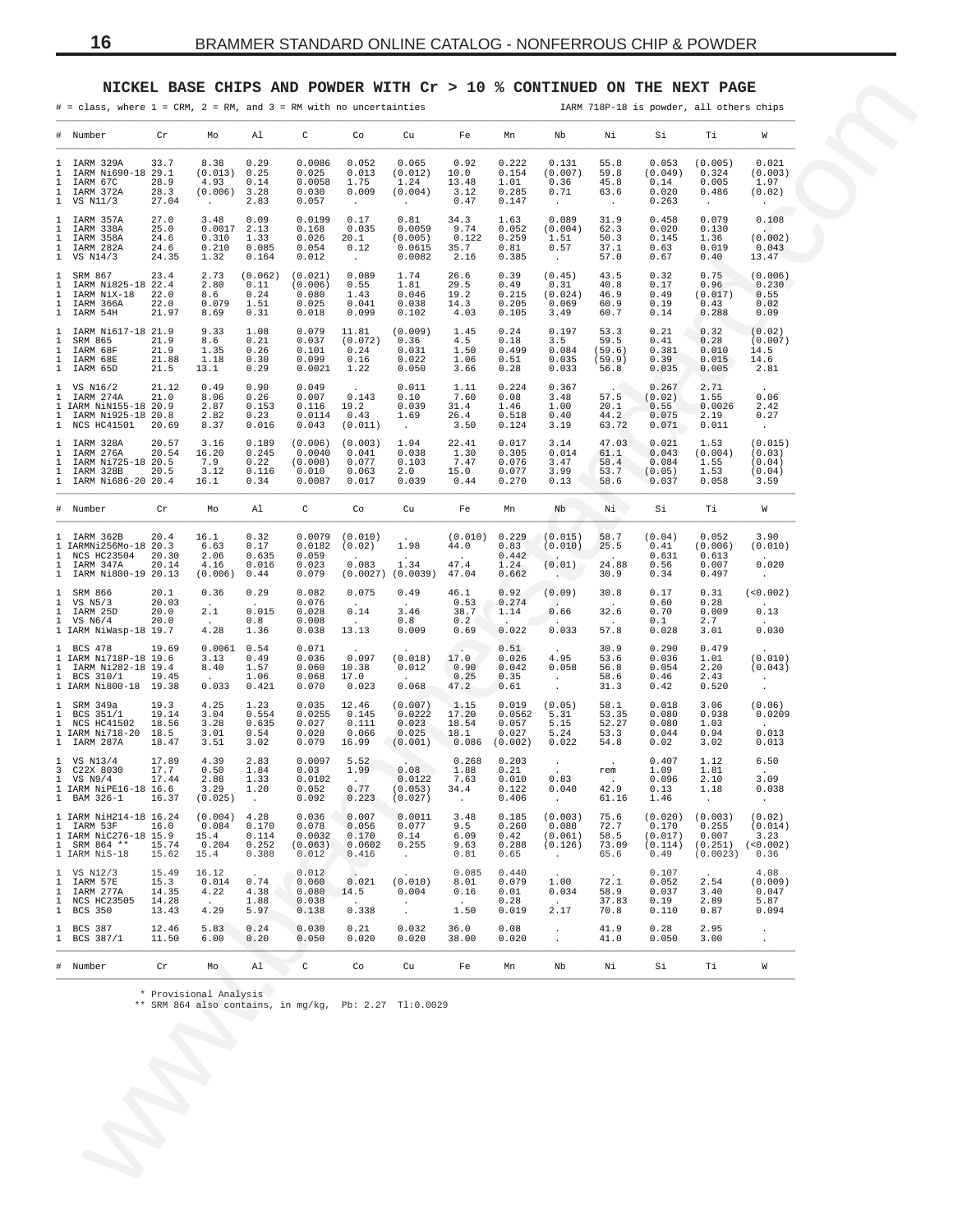### <span id="page-16-0"></span>NICKEL BASE CHIPS AND POWDER WITH Cr > 10 % CONTINUED FROM THE PREVIOUS PAGE

IARM 718P-18 is powder, all others chips

| Number                                                                               | Ag                                                                          | В                                                                       | Mg                                                                         | N                                                             | 0                                                                    | Р                                                           | S                                                                      | Sn                                                                         | Ta                                                                                     | V                                                       | Zr                                                                     | Units                                  | Other                   |
|--------------------------------------------------------------------------------------|-----------------------------------------------------------------------------|-------------------------------------------------------------------------|----------------------------------------------------------------------------|---------------------------------------------------------------|----------------------------------------------------------------------|-------------------------------------------------------------|------------------------------------------------------------------------|----------------------------------------------------------------------------|----------------------------------------------------------------------------------------|---------------------------------------------------------|------------------------------------------------------------------------|----------------------------------------|-------------------------|
| IARM 329A<br>IARM Ni690-18<br>IARM 67C<br>IARM 372A<br>VS N11/3                      | 0.00007<br><b>Contract Contract</b><br>$\ddot{\phantom{a}}$                 | 0.0010<br>$\sim$<br>(0.001)<br>0.0016<br>$\sim$                         | 0.0124<br>0.0030<br>0.0068<br>0.016<br>$\sim$                              | 0.073<br>0.012<br>0.035<br>(0.011)<br>$\cdot$                 | 0.0027<br>0.0016<br>$(0.0008)$ $(0.003)$<br>$\sim 10^{-11}$          | 0.0059<br>(0.004)<br>0.011<br>0.0016                        | 0.0003<br>0.0007<br>0.0006<br>0.0016<br>0.003                          | (0.0005)<br>0.0014<br><b>Carl Corporation</b><br>$\ddot{\phantom{a}}$      | $\ddot{\phantom{a}}$<br>(0.006)<br><b>Contractor</b>                                   | 0.009<br>0.048<br>0.031<br>(0.008)<br>$\sim$            | (0.0012)<br>(0.002)<br>0.017<br>$\sim$                                 | 100g<br>100g<br>100g<br>100g<br>100g   |                         |
| IARM 357A<br>IARM 338A<br>IARM 358A<br>IARM 282A<br>VS N14/3                         | (0.0001)<br><b>Contract Contract</b><br>(0.0001) 0.005<br><b>Contractor</b> | (0.0014)<br>0.0049<br>(0.0011)<br>$\sim$                                | (0.005)<br>0.0058<br>0.0019<br>(0.004)<br>$\sim$                           | (0.011)<br>0.0276<br>0.0045<br>0.207<br>$\sim$                | (0.005)<br>0.0010<br>(0.001)<br>0.0023<br>$\sim 10^{-11}$            | 0.013<br>(0.003)<br>(0.004)<br>0.016<br>0.0020              | 0.0021<br>0.0008<br>0.0018<br>0.0003<br>0.0029                         | 0.00037<br>$\sim$ $\sim$<br>(0.003)<br>$\sim$ $-$                          | (0.002)<br>$\sim$ 100 $\sim$<br>(0.005)<br>$\sim$                                      | 0.091<br>0.0026<br>0.009<br>0.052<br>$\sim$             | 0.081<br>0.022<br>(0.002)                                              | 100g<br>100g<br>100g<br>100g<br>100g   | $Y: (0.06$ $)$          |
| SRM 867<br>IARM Ni825-18 .<br>IARM NiX-18<br>IARM 366A<br>IARM 54H                   | $\sim 100$                                                                  | $(0.0001)$ $(0.002)$<br>0.0023<br>0.0038<br>0.0018                      | $\langle \sigma_{\rm{eff}} \rangle$<br>0.0030<br>(0.004)                   | (0.017)<br>0.0093<br>0.042<br>0.0136<br>$(0.0007)$ $(0.0109)$ | (0.006)<br>(0.0020)<br>(0.0012)<br>(0.0010)<br>(0.0005)              | (0.018)<br>0.013<br>0.0107<br>0.008<br>0.0069               | (0.002)<br><b>Contract Contract</b><br>(0.0050)<br>(0.0003)<br>(0.002) | 0.0023<br><b>Contractor</b><br>(0.0010)                                    | (0.001)<br>(0.0011) 0.047<br>$\sim 100$ km s $^{-1}$<br>$(0.0060)$ 0.014               | (0.047)<br>(0.037)<br>(0.028)                           | (0.002)<br>$\sim$ $\sim$ $\sim$<br>(0.012)<br>$(0.0015)$ 100 q         | 100g<br>100g<br>100g<br>100g           |                         |
| IARM Ni617-18<br>SRM 865<br>IARM 68F<br>IARM 68E<br>IARM 65D                         |                                                                             | 0.0023<br>$(0.0002)$ $(<0.001)$<br>$(0.0050)$<br>$(0.007)$<br>$(0.001)$ | (0.0011) 0.0082<br><b>Contract Contract</b><br>(0.006)<br>(0.006)<br>0.007 | (0.066)<br>0.045<br>0.050<br>0.019                            | (0.0010)<br>(0.004)<br>0.0007<br>0.0007<br>0.0005                    | (0.004)<br>(0.012)<br>(0.006)<br>(0.005)<br>0.008           | (0.0007)<br>(0.001)<br>(0.0005)<br>(0.0005)<br>0.0004                  | $\ddot{\phantom{a}}$<br>$\sim$<br>(0.001)                                  | (<0.01)<br><b>Contractor</b><br>(0.01)                                                 | (0.006)<br>(0.019)<br>(0.007)<br>(0.007)<br>0.012       | (0.06)<br><b>Contract</b><br>(0.002)                                   | 100g<br>150g<br>100g<br>100g<br>100g   |                         |
| VS N16/2<br>IARM 274A<br>IARM NiN155-18.<br>IARM Ni925-18 .<br>NCS HC41501           |                                                                             | 0.0066<br>0.002<br>0.0024<br>0.0034<br>$\sim$                           | 0.0019<br><b>Contract Contract</b><br>$\sim$                               | 0.007<br>0.12<br>0.0033<br>$\sim$ $-$                         | 0.0006<br><b>Contract Contract</b><br>0.0011<br><b>Carl Corp.</b>    | 0.0028<br>0.007<br>0.008<br>0.012<br>0.0023                 | 0.0019<br>0.0004<br>(0.0009)<br>0.0024<br>0.0006                       | 0.001<br><b>Contract</b><br>$\sim 100$<br>$\sim$                           | (0.002)<br><b>Contractor</b><br>(0.001)                                                | 0.030<br>0.019<br>0.0236<br>(0.031)<br>$\sim$ 100 $\pm$ | $\sim$<br>(0.001)<br>$\sim$ $\sim$                                     | 100g<br>100g<br>100g<br>100g<br>100g   | Sb: 0.00014             |
| IARM 328A<br>IARM 276A<br>IARM Ni725-18<br>IARM 328B<br>IARM Ni686-20                | 0.00010<br><b>Service</b> State<br>$\sim$                                   | 0.0011<br>0.0038<br>0.0023<br>(0.0010)<br>$\sim 100$                    | (0.0008)<br>0.007<br>(0.005)<br><b>Contractor</b><br>(0.009)               | 0.0056<br>0.0388<br>0.008<br>(0.006)<br>0.0097                | 0.0006<br>0.0010<br><b>Contractor</b><br>0.0006                      | (0.004)<br>0.006<br>0.0047<br>(0.005)<br>(0.003)            | 0.0006<br>0.0005<br>(0.0006)<br>0.0005                                 | (0.0002)<br>0.0004<br>(0.0008) (0.0011)<br><b>Contractor</b><br>$\sim$ $-$ | (0.0004) 0.008<br>0.011<br>(0.006)<br>$\left\langle \cdot, \cdot \right\rangle$        | (0.008)<br>0.013<br>(0.014)<br>0.009                    | (0.004)<br>(0.003)<br><b>Contract Contract</b><br>$(0.0013)$ 100 g     | 100g<br>100g<br>100g<br>100g           |                         |
| Number                                                                               | Ag                                                                          | $\mathbf{B}$                                                            | Mg                                                                         | Ν                                                             | $\circ$                                                              | P                                                           | S                                                                      | Sn                                                                         | Ta                                                                                     | $\vee$ v                                                | Zr                                                                     | Units                                  | Other                   |
| IARM 362B<br>IARMNi256Mo-18.<br>NCS HC23504<br>IARM 347A Pb:0.0003<br>IARM Ni800-19  | <b>Contractor</b>                                                           | 0.0009<br>0.0020<br>0.0004                                              | 0.008<br><b>Carl Corporation</b><br>0.0008<br>(0.001)                      | 0.0060<br>0.022<br>0.062<br>0.0070                            | $(0.0006)$ $(0.005)$<br><b>Contract Contract</b><br>0.0026<br>0.0041 | (0.004)<br>0.0182<br>0.023<br>0.0021                        | (0.0004)<br>0.0011<br>0.0107<br>0.0009<br>0.0016                       | <b>Section</b><br>$\sim$ $\sim$<br>$\sim$<br>0.011<br>المعاني              | Ca:0.0014<br>(0.005)<br><b>Contract Contract</b>                                       | (0.010)<br>(0.009)                                      | $\sim$<br>$\sim$ $-$<br>$0.078$ $(0.002)$<br>$0.0083$ $(0.0014)$ 100 g | 100g<br>100g<br>100g<br>100g           |                         |
| SRM 866<br>VS N5/3<br>IARM 25D<br>VS N6/4<br>IARM NiWasp-18.                         | $(<0.0001)$ $(<0.001)$<br>$\sim 100$ km $^{-1}$                             | 0.0036<br>0.0061                                                        | $\ddot{\phantom{0}}$<br>0.0016<br>(0.0018)                                 | (0.018)<br>0.034<br>0.0046                                    | (0.004)<br>(0.005)<br>(0.0009)                                       | (0.017)<br>0.0014<br>0.019<br>0.002<br>0.0032               | (0.001)<br>0.0033<br>0.0013<br>0.003<br>(0.0004)                       | $\sim$<br>0.008<br>$\sim$ . $\sim$<br>$\ddot{\phantom{a}}$                 | (< 0.001)<br>(0.005)                                                                   | (0.040)<br>0.089<br>(0.023)                             | $\ddot{\phantom{a}}$<br>0.058                                          | 100g<br>100g<br>100g<br>100g<br>100g   | Pb: 0.004               |
| BCS 478<br>IARM Ni718P-18.<br>IARM Ni282-18<br>BCS 310/1<br>IARM Ni800-18            | $\sim$                                                                      | $\sim$<br>0.0014<br>0.0025                                              | 0.0054<br>$\ddot{\phantom{a}}$                                             | 0.007<br>(0.010)<br><b>Contract</b><br>0.0087                 | 0.014<br><b>Contract</b><br>(0.002)                                  | 0.0057<br>(0.006)<br>(0.003)<br>0.013                       | 0.0010<br>(0.0013)<br>(0.0006)<br>0.0012                               | $\ddot{\phantom{a}}$<br>0.0017                                             | (0.006)<br>$\sim$                                                                      | 0.017<br>(0.013)<br>0.028                               | (0.0014)<br>$(0.0013)$ 100 g                                           | 100g<br>75 g POWDER<br>100g<br>100g    |                         |
| SRM 349a<br>BCS 351/1<br>NCS HC41502<br>IARM Ni718-20<br>IARM 287A                   | $\sim$                                                                      | (0.005)<br>0.0035<br>0.0025<br>0.0039<br>0.009                          | 0.0016<br>0.0025<br>0.0023                                                 | 0.0077<br>0.009<br>0.0007                                     |                                                                      | (0.003)<br>0.0045<br>0.0033<br>0.0032<br>$0.0005$ $(0.001)$ | 0.0024<br>0.00037<br>0.0005<br>(0.0030)<br>0.0008                      | 0.00033<br><b>Carl Corporation</b><br>0.0002                               | 0.0033<br>(0.008)<br>0.006<br>0.010                                                    | (0.12)<br>0.0181<br>0.016<br>(0.004)                    | (0.053)<br>0.0017<br><b>Contract Contract</b><br>0.008                 | 150g<br>100g<br>100g<br>100g<br>100g   | Sb: 0.00024             |
| VS N13/4<br>C22X 8030<br>VS N9/4 (0.0049)<br>IARM NiPE16-18 (0.0028)<br>BAM 326-1    |                                                                             | 0.0098<br>$0.018$ $(0.001)$<br>$\sim$                                   | 0.001<br><b>Contract</b><br><b>Carl Corporation</b>                        | $\cdot$<br>(0.006)                                            | $(0.0006)$ $(0.006)$                                                 | 0.0018<br>$\sim$ $\sim$                                     | 0.0020<br><b>Contract Contract</b><br>(0.0007)<br>0.0028               | 0.018<br>$\Delta \sim 10^{-11}$<br>$\Delta \sim 10^{11}$<br>$\sim$         | $\ddot{\phantom{0}}$                                                                   | last<br>(0.018)<br>$\sim$                               | 0.05<br>0.019<br>0.129                                                 | 100g<br>50 $g$<br>100g<br>100g<br>100a | Ce: 0.0047<br>Pb: 0.023 |
| IARM NiH214-18<br>IARM 53F<br>IARM NiC276-18.<br>SRM 864 ** (<0.0001)<br>IARM NiS-18 | $\sim$<br>$\sim$ 10 $\sim$                                                  | 0.0033<br>0.0026<br>0.0020<br>0.00283<br>0.0061                         | $0.0053$ 0.0026<br>0.016<br>$(0.010)$ $(0.017)$<br>0.01383(0.01)<br>0.0021 | $\cdot$                                                       | <b>Section</b><br>(0.004)<br>$\mathcal{L}_{\mathcal{A}}$             | 0.0070<br>(0.008)<br>(0.011)<br>0.006                       | $(0.0017)$ (0.0004)<br>(0.0022)<br>(0.0007)<br>(0.0028)<br>(<0.001)    | $\sim$                                                                     | $Y: (0.008)$ (0.003)<br>$(0.002)$ $(0.004)$<br>(0.00074)( <sub>0.001</sub> )<br>$\sim$ | 0.024<br>(0.018)<br>(0.0027)                            | 0.026<br>$\sim$<br>$0.0327$ $(0.00037)$ 100 g<br>$\ddot{\phantom{a}}$  | 100g<br>100g<br>100g<br>100q           | La: 0.031               |
| VS N12/3<br>IARM 57E<br>IARM 277A<br><b>NCS HC23505</b><br>BCS 350                   | $\cdot$<br>$\cdot$<br>$\cdot$<br>$\mathbf{r}$                               | 0.008<br>0.015<br>0.013                                                 | (0.0013)<br>0.0021                                                         | 0.0017<br>$\ddot{\phantom{0}}$<br>$\cdot$                     | $\ddot{\phantom{1}}$<br>0.0005<br>$\cdot$<br>$\cdot$                 | 0.0021<br>(0.005)<br>0.002<br>0.008<br>$\cdot$              | 0.0027<br>(0.0009)<br>0.0010<br>$\ddot{\phantom{a}}$<br>$\bullet$      | $\ddot{\phantom{1}}$<br>0.003<br>$\cdot$<br>$\ddot{\phantom{1}}$           | $\cdot$<br>(0.02)<br>$\sim$                                                            | 0.021<br>0.011<br>$\cdot$<br>$\cdot$                    | 0.037<br>0.010<br>0.072                                                | 100g<br>100g<br>100g<br>100g<br>100g   |                         |
| <b>BCS 387</b><br>BCS 387/1                                                          | $\cdot$<br>$\cdot$                                                          | 0.016<br>$\ddot{\phantom{0}}$                                           | $\cdot$<br>$\cdot$                                                         | $\cdot$<br>$\lambda$                                          | $\cdot$<br>$\cdot$                                                   | 0.007<br>0.005                                              | 0.003<br>0.005                                                         | $\cdot$<br>$\cdot$                                                         | Clearance Sale Item                                                                    | $\cdot$                                                 | $\ddot{\phantom{1}}$                                                   | 100g<br>100g                           |                         |
| Number                                                                               | Ag                                                                          | B                                                                       | Mg                                                                         | Ν                                                             | $\circ$                                                              | P                                                           | S                                                                      | Sn                                                                         | Ta                                                                                     | V                                                       | Ζr                                                                     | Units                                  | Other                   |

\* Provisional Analysis<br>\*\* SRM 864 also contains, in mg/kg, Pb: 2.27 Tl:0.0029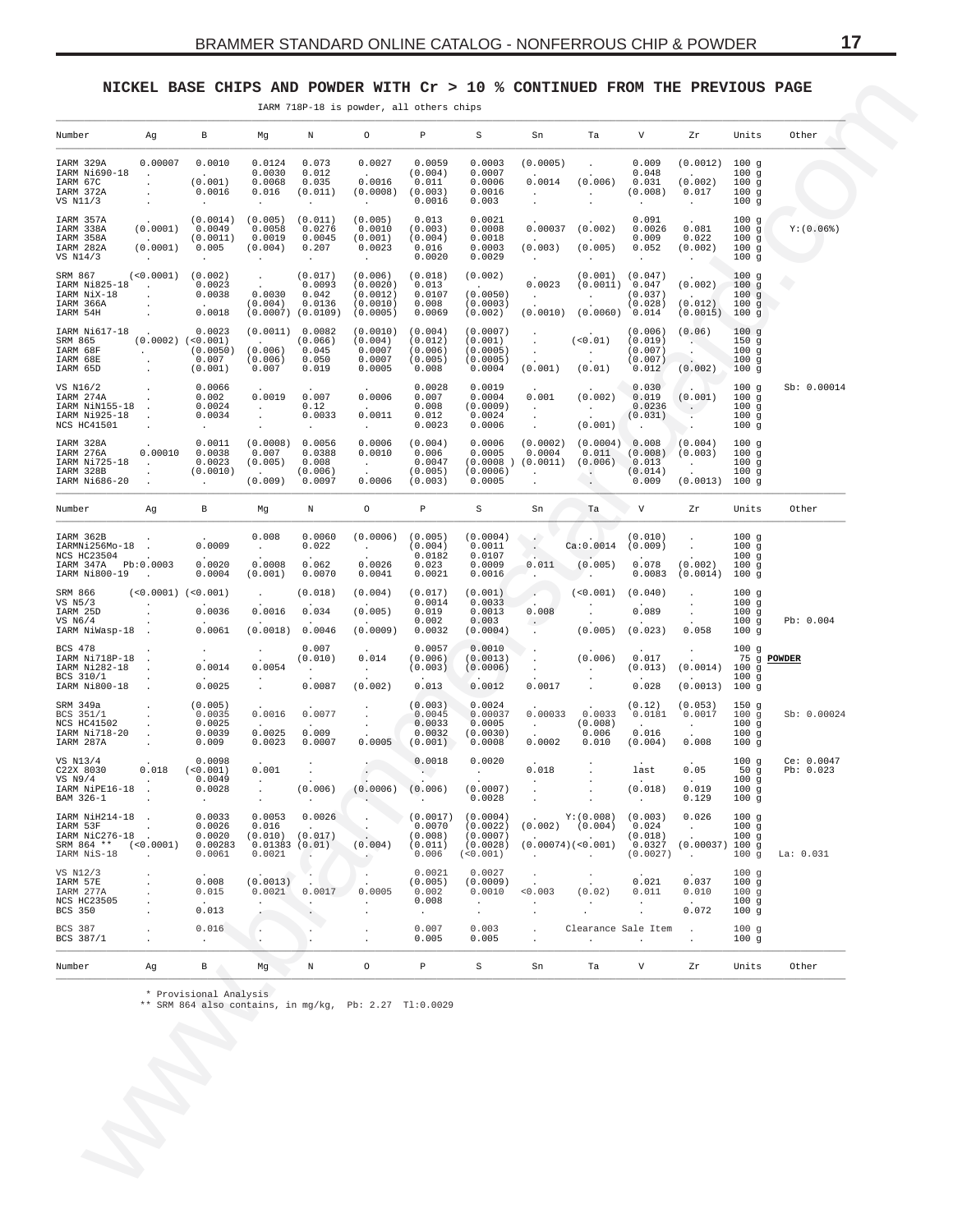<span id="page-17-0"></span>**CRM IN 100 TYPE NICKEL ALLOY CHIPS**

|                    |               | analysis listed in mass % |                          |             |             |             |                          |                 |                       |              |    |    |    |    |
|--------------------|---------------|---------------------------|--------------------------|-------------|-------------|-------------|--------------------------|-----------------|-----------------------|--------------|----|----|----|----|
| Number             | Al            | Co                        | Cr                       | Mo          | Ti.         | V           | $\mathbf{B}$             | C               | Zr                    | Units        |    |    |    |    |
| BCS 345<br>BCS 346 | 5.58<br>(5.5) | 14.70<br>(15)             | 9.93<br>(10)             | 3.01<br>(3) | 4.74<br>(5) | 1.00<br>(1) | 0.019<br><b>Contract</b> | 0.153<br>(0.15) | 0.044<br>$\mathbf{r}$ | 100q<br>100q |    |    |    |    |
| continued          |               |                           | analysis listed in mg/kg |             |             |             |                          |                 |                       |              |    |    |    |    |
| Number             | Aq            | As                        | Bi                       | Ca          | Cd          | In          | Ga                       | Pb<br>Mg        | Sb                    | Se           | Sn | Te | Tl | Zn |

# **CRM TRACE ELEMENTS IN SUPERALLOY CHIPS**

| Number<br>$\mathtt{C}$<br>Units<br>Al<br>Co<br>Cr<br>Mo<br>Τi<br>V<br>$\, {\bf B}$<br>Zr<br>BCS 345<br>5.58<br>14.70<br>9.93 3.01 4.74 1.00<br>$0.019$ $0.153$<br>0.044<br>100q<br>BCS 346<br>(3)<br>(5.5)<br>(15)<br>(10)<br>(5)<br>(1)<br>$\sim 10^{-10}$<br>(0.15)<br>100g<br><b>Contract</b><br>continued<br>analysis listed in mg/kg<br>Number<br>As<br>Bi<br>Ca<br>Cd<br>In<br>Pb<br>Sb<br>Te<br>Tl<br>Zn<br>Ag<br>Ga<br>Mg<br>Se<br>Sn<br>$<0.2$<br>(< 5)<br>$0.2 \le 2$<br>< 0.5<br>$<0.2$<br>< 0.2<br>< 0.5<br>BCS 345<br>$0.2$ (2)<br>< 0.1<br>8<br>-5<br>6<br>$\sim$<br>BCS 346<br>50<br>(36)<br>0.4<br>$(19)$ $(52)$<br>147<br>21<br>47<br>35<br>10<br>9<br>91<br>12<br>29<br>$\sim$ $\sim$<br>TRACE ELEMENTS IN SUPERALLOY CHIPS<br>analysis listed in mg/kg<br>HC11520-4: 150 g chips, others 100 g powder<br>Ag As<br>T1<br>B Bi<br>Ca<br>Cd<br>Ce<br>Cu<br>Hf<br>Ga Ge<br>In<br>P<br>Mg<br>Pb<br>Sb<br>Sc<br>Se<br>Sn<br>Te<br>NCS HC11529<br>5.4<br>25<br>13<br>1.8<br>0.19<br>53<br>12<br>49<br>27<br>10<br>80<br>11<br>33<br>0.6<br>2.2<br>43<br>1.3<br>1.1<br>13<br>NCS HC11522<br>5.3<br>15<br>(90)<br>0.4<br>11<br>1.8<br>30<br>11<br>72<br>(110)<br>108<br>(40)<br>15<br>59<br>11<br>2.1<br>51<br>$\mathcal{A}$<br>$\blacksquare$ .<br>$\sim$<br>$\cdot$<br>NCS HC11521<br>4.6<br>11<br>(100)<br>21<br>4.6<br>2.6<br>16<br>4.1<br>95<br>16<br>53<br>22<br>0.4<br>(40)<br>32<br>(40)<br>11<br>NCS HC11528<br>33<br>52<br>75<br>31<br>8.2<br>49<br>$1.2$<br>2.5<br>45<br>2.3<br>4.4<br>44<br>24<br>2.0<br>0.28<br>94<br>131<br>3.9<br>$\sim$<br>NCS HC11520<br>3.5<br>17<br>(100)<br>4.2<br>42<br>7.3<br>29<br>11<br>12<br>204<br>(30)<br>(40)<br>82<br>43<br>103<br>3.0<br>8.5<br>24<br>$\sim$<br>$\blacksquare$<br>$\blacksquare$ .<br>$\sim$<br>NCS HC11527<br>2.5<br>96<br>25<br>172<br>2.6<br>55<br>4.1<br>18<br>7.5<br>1.2<br>0.44<br>3.8<br>38<br>38<br>4.7<br>16<br>1.2<br>4.3<br>$\sim$<br>$\sim$ 100 $\pm$<br>$\cdot$<br>NCS HC11526<br>1.0<br>47<br>0.19<br>7.4<br>34<br>24<br>7.2<br>36<br>3.3<br>2.7<br>8.3<br>14<br>1.8<br>363<br>3.7<br>12<br>31<br>0.16<br>$\sim$<br>$\cdot$<br>0.78<br>6.7 90<br>0.14<br>$0.31$ $0.37$<br>571<br>3.5<br>31<br>13<br>0.88<br>41<br>1.4<br>9.8<br>3.2<br>28<br>NCS HC11525<br>3.4<br>1.3<br>0.13<br>$\sim$<br>$(100)$ 3.4<br>63<br>92<br>NCS HC11524<br>0.7<br>72<br>$5.3 \quad 1.6$<br>(10)<br>9.2<br>$(40)$ 111<br>91<br>6.2<br>53<br>83<br>8.1<br>$\sim 10^{-1}$<br>$\sim$<br>$\sim$<br>$\sim 100$<br>$(100)$ 0.5 32<br>1.9<br>28<br>$0.4\,$<br>7.4<br>43 1040<br>$0.5$ 83<br>NCS HC11523<br>0.3<br>72<br>(10)<br>(40)<br>53<br>2.2<br>$\sim$<br>$\sim$<br>$\sim$<br>$\sim$<br>TRACE ELEMENTS IN SUPERALLOY CHIPS<br>analysis listed in mg/kg<br>analysis lsited in mass %<br>35 g units<br>$\mathsf{C}$<br>$\operatorname{\sf Cr}$<br>Ηf<br>Bi<br>Pb<br>Se<br>Te<br>Tl<br>Al<br>$_{\rm B}$<br>Co<br>Nb<br>Νi<br>Ta<br>Τi<br>W<br>Zr<br>9.1<br>1.05<br>0.51<br>$(2)$ $(0.01)$ $(0.12)$ $(8.5)$ $(12)$ $(1.2)$ $(0.9)$ Rem $(1.75)$ $(2)$ $(1.75)$ $(0.1)$<br>(0.5)<br>11.7<br>9.5<br>0.252<br>$(2)$ $(0.01)$ $(0.12)$ $(8.5)$ $(12)$ $(1.2)$ $(0.9)$ Rem $(1.75)$ $(2)$ $(1.75)$ $(0.1)$<br>(0.3)<br>3.9<br>5.9 |                    | analysis listed in mass % |  |  |  |  |  |  |  |  |  |  |                 |
|----------------------------------------------------------------------------------------------------------------------------------------------------------------------------------------------------------------------------------------------------------------------------------------------------------------------------------------------------------------------------------------------------------------------------------------------------------------------------------------------------------------------------------------------------------------------------------------------------------------------------------------------------------------------------------------------------------------------------------------------------------------------------------------------------------------------------------------------------------------------------------------------------------------------------------------------------------------------------------------------------------------------------------------------------------------------------------------------------------------------------------------------------------------------------------------------------------------------------------------------------------------------------------------------------------------------------------------------------------------------------------------------------------------------------------------------------------------------------------------------------------------------------------------------------------------------------------------------------------------------------------------------------------------------------------------------------------------------------------------------------------------------------------------------------------------------------------------------------------------------------------------------------------------------------------------------------------------------------------------------------------------------------------------------------------------------------------------------------------------------------------------------------------------------------------------------------------------------------------------------------------------------------------------------------------------------------------------------------------------------------------------------------------------------------------------------------------------------------------------------------------------------------------------------------------------------------------------------------------------------------------------------------------------------------------------------------------------------------------------------------------------------------------------------------------------------------------------------------------------------------------------------------------------------------------------------------------------------------------------------------------------------------------------------------------------------------------------------------------------------------------------------------------------------------------------|--------------------|---------------------------|--|--|--|--|--|--|--|--|--|--|-----------------|
|                                                                                                                                                                                                                                                                                                                                                                                                                                                                                                                                                                                                                                                                                                                                                                                                                                                                                                                                                                                                                                                                                                                                                                                                                                                                                                                                                                                                                                                                                                                                                                                                                                                                                                                                                                                                                                                                                                                                                                                                                                                                                                                                                                                                                                                                                                                                                                                                                                                                                                                                                                                                                                                                                                                                                                                                                                                                                                                                                                                                                                                                                                                                                                                        |                    |                           |  |  |  |  |  |  |  |  |  |  |                 |
|                                                                                                                                                                                                                                                                                                                                                                                                                                                                                                                                                                                                                                                                                                                                                                                                                                                                                                                                                                                                                                                                                                                                                                                                                                                                                                                                                                                                                                                                                                                                                                                                                                                                                                                                                                                                                                                                                                                                                                                                                                                                                                                                                                                                                                                                                                                                                                                                                                                                                                                                                                                                                                                                                                                                                                                                                                                                                                                                                                                                                                                                                                                                                                                        |                    |                           |  |  |  |  |  |  |  |  |  |  |                 |
|                                                                                                                                                                                                                                                                                                                                                                                                                                                                                                                                                                                                                                                                                                                                                                                                                                                                                                                                                                                                                                                                                                                                                                                                                                                                                                                                                                                                                                                                                                                                                                                                                                                                                                                                                                                                                                                                                                                                                                                                                                                                                                                                                                                                                                                                                                                                                                                                                                                                                                                                                                                                                                                                                                                                                                                                                                                                                                                                                                                                                                                                                                                                                                                        |                    |                           |  |  |  |  |  |  |  |  |  |  |                 |
|                                                                                                                                                                                                                                                                                                                                                                                                                                                                                                                                                                                                                                                                                                                                                                                                                                                                                                                                                                                                                                                                                                                                                                                                                                                                                                                                                                                                                                                                                                                                                                                                                                                                                                                                                                                                                                                                                                                                                                                                                                                                                                                                                                                                                                                                                                                                                                                                                                                                                                                                                                                                                                                                                                                                                                                                                                                                                                                                                                                                                                                                                                                                                                                        |                    |                           |  |  |  |  |  |  |  |  |  |  |                 |
|                                                                                                                                                                                                                                                                                                                                                                                                                                                                                                                                                                                                                                                                                                                                                                                                                                                                                                                                                                                                                                                                                                                                                                                                                                                                                                                                                                                                                                                                                                                                                                                                                                                                                                                                                                                                                                                                                                                                                                                                                                                                                                                                                                                                                                                                                                                                                                                                                                                                                                                                                                                                                                                                                                                                                                                                                                                                                                                                                                                                                                                                                                                                                                                        |                    |                           |  |  |  |  |  |  |  |  |  |  |                 |
|                                                                                                                                                                                                                                                                                                                                                                                                                                                                                                                                                                                                                                                                                                                                                                                                                                                                                                                                                                                                                                                                                                                                                                                                                                                                                                                                                                                                                                                                                                                                                                                                                                                                                                                                                                                                                                                                                                                                                                                                                                                                                                                                                                                                                                                                                                                                                                                                                                                                                                                                                                                                                                                                                                                                                                                                                                                                                                                                                                                                                                                                                                                                                                                        |                    |                           |  |  |  |  |  |  |  |  |  |  |                 |
|                                                                                                                                                                                                                                                                                                                                                                                                                                                                                                                                                                                                                                                                                                                                                                                                                                                                                                                                                                                                                                                                                                                                                                                                                                                                                                                                                                                                                                                                                                                                                                                                                                                                                                                                                                                                                                                                                                                                                                                                                                                                                                                                                                                                                                                                                                                                                                                                                                                                                                                                                                                                                                                                                                                                                                                                                                                                                                                                                                                                                                                                                                                                                                                        | $\mathtt{CRM}$     |                           |  |  |  |  |  |  |  |  |  |  |                 |
|                                                                                                                                                                                                                                                                                                                                                                                                                                                                                                                                                                                                                                                                                                                                                                                                                                                                                                                                                                                                                                                                                                                                                                                                                                                                                                                                                                                                                                                                                                                                                                                                                                                                                                                                                                                                                                                                                                                                                                                                                                                                                                                                                                                                                                                                                                                                                                                                                                                                                                                                                                                                                                                                                                                                                                                                                                                                                                                                                                                                                                                                                                                                                                                        |                    |                           |  |  |  |  |  |  |  |  |  |  |                 |
|                                                                                                                                                                                                                                                                                                                                                                                                                                                                                                                                                                                                                                                                                                                                                                                                                                                                                                                                                                                                                                                                                                                                                                                                                                                                                                                                                                                                                                                                                                                                                                                                                                                                                                                                                                                                                                                                                                                                                                                                                                                                                                                                                                                                                                                                                                                                                                                                                                                                                                                                                                                                                                                                                                                                                                                                                                                                                                                                                                                                                                                                                                                                                                                        | Number             |                           |  |  |  |  |  |  |  |  |  |  | Zn              |
|                                                                                                                                                                                                                                                                                                                                                                                                                                                                                                                                                                                                                                                                                                                                                                                                                                                                                                                                                                                                                                                                                                                                                                                                                                                                                                                                                                                                                                                                                                                                                                                                                                                                                                                                                                                                                                                                                                                                                                                                                                                                                                                                                                                                                                                                                                                                                                                                                                                                                                                                                                                                                                                                                                                                                                                                                                                                                                                                                                                                                                                                                                                                                                                        |                    |                           |  |  |  |  |  |  |  |  |  |  | 105<br>32<br>15 |
|                                                                                                                                                                                                                                                                                                                                                                                                                                                                                                                                                                                                                                                                                                                                                                                                                                                                                                                                                                                                                                                                                                                                                                                                                                                                                                                                                                                                                                                                                                                                                                                                                                                                                                                                                                                                                                                                                                                                                                                                                                                                                                                                                                                                                                                                                                                                                                                                                                                                                                                                                                                                                                                                                                                                                                                                                                                                                                                                                                                                                                                                                                                                                                                        |                    |                           |  |  |  |  |  |  |  |  |  |  | 14<br>13        |
|                                                                                                                                                                                                                                                                                                                                                                                                                                                                                                                                                                                                                                                                                                                                                                                                                                                                                                                                                                                                                                                                                                                                                                                                                                                                                                                                                                                                                                                                                                                                                                                                                                                                                                                                                                                                                                                                                                                                                                                                                                                                                                                                                                                                                                                                                                                                                                                                                                                                                                                                                                                                                                                                                                                                                                                                                                                                                                                                                                                                                                                                                                                                                                                        |                    |                           |  |  |  |  |  |  |  |  |  |  | 12<br>6.0<br>20 |
|                                                                                                                                                                                                                                                                                                                                                                                                                                                                                                                                                                                                                                                                                                                                                                                                                                                                                                                                                                                                                                                                                                                                                                                                                                                                                                                                                                                                                                                                                                                                                                                                                                                                                                                                                                                                                                                                                                                                                                                                                                                                                                                                                                                                                                                                                                                                                                                                                                                                                                                                                                                                                                                                                                                                                                                                                                                                                                                                                                                                                                                                                                                                                                                        |                    |                           |  |  |  |  |  |  |  |  |  |  |                 |
|                                                                                                                                                                                                                                                                                                                                                                                                                                                                                                                                                                                                                                                                                                                                                                                                                                                                                                                                                                                                                                                                                                                                                                                                                                                                                                                                                                                                                                                                                                                                                                                                                                                                                                                                                                                                                                                                                                                                                                                                                                                                                                                                                                                                                                                                                                                                                                                                                                                                                                                                                                                                                                                                                                                                                                                                                                                                                                                                                                                                                                                                                                                                                                                        | $\mathtt{CRM}$     |                           |  |  |  |  |  |  |  |  |  |  |                 |
|                                                                                                                                                                                                                                                                                                                                                                                                                                                                                                                                                                                                                                                                                                                                                                                                                                                                                                                                                                                                                                                                                                                                                                                                                                                                                                                                                                                                                                                                                                                                                                                                                                                                                                                                                                                                                                                                                                                                                                                                                                                                                                                                                                                                                                                                                                                                                                                                                                                                                                                                                                                                                                                                                                                                                                                                                                                                                                                                                                                                                                                                                                                                                                                        | Number             |                           |  |  |  |  |  |  |  |  |  |  |                 |
|                                                                                                                                                                                                                                                                                                                                                                                                                                                                                                                                                                                                                                                                                                                                                                                                                                                                                                                                                                                                                                                                                                                                                                                                                                                                                                                                                                                                                                                                                                                                                                                                                                                                                                                                                                                                                                                                                                                                                                                                                                                                                                                                                                                                                                                                                                                                                                                                                                                                                                                                                                                                                                                                                                                                                                                                                                                                                                                                                                                                                                                                                                                                                                                        | SRM 897<br>SRM 899 |                           |  |  |  |  |  |  |  |  |  |  |                 |
|                                                                                                                                                                                                                                                                                                                                                                                                                                                                                                                                                                                                                                                                                                                                                                                                                                                                                                                                                                                                                                                                                                                                                                                                                                                                                                                                                                                                                                                                                                                                                                                                                                                                                                                                                                                                                                                                                                                                                                                                                                                                                                                                                                                                                                                                                                                                                                                                                                                                                                                                                                                                                                                                                                                                                                                                                                                                                                                                                                                                                                                                                                                                                                                        |                    |                           |  |  |  |  |  |  |  |  |  |  |                 |
|                                                                                                                                                                                                                                                                                                                                                                                                                                                                                                                                                                                                                                                                                                                                                                                                                                                                                                                                                                                                                                                                                                                                                                                                                                                                                                                                                                                                                                                                                                                                                                                                                                                                                                                                                                                                                                                                                                                                                                                                                                                                                                                                                                                                                                                                                                                                                                                                                                                                                                                                                                                                                                                                                                                                                                                                                                                                                                                                                                                                                                                                                                                                                                                        |                    |                           |  |  |  |  |  |  |  |  |  |  |                 |
|                                                                                                                                                                                                                                                                                                                                                                                                                                                                                                                                                                                                                                                                                                                                                                                                                                                                                                                                                                                                                                                                                                                                                                                                                                                                                                                                                                                                                                                                                                                                                                                                                                                                                                                                                                                                                                                                                                                                                                                                                                                                                                                                                                                                                                                                                                                                                                                                                                                                                                                                                                                                                                                                                                                                                                                                                                                                                                                                                                                                                                                                                                                                                                                        |                    |                           |  |  |  |  |  |  |  |  |  |  |                 |
|                                                                                                                                                                                                                                                                                                                                                                                                                                                                                                                                                                                                                                                                                                                                                                                                                                                                                                                                                                                                                                                                                                                                                                                                                                                                                                                                                                                                                                                                                                                                                                                                                                                                                                                                                                                                                                                                                                                                                                                                                                                                                                                                                                                                                                                                                                                                                                                                                                                                                                                                                                                                                                                                                                                                                                                                                                                                                                                                                                                                                                                                                                                                                                                        |                    |                           |  |  |  |  |  |  |  |  |  |  |                 |
|                                                                                                                                                                                                                                                                                                                                                                                                                                                                                                                                                                                                                                                                                                                                                                                                                                                                                                                                                                                                                                                                                                                                                                                                                                                                                                                                                                                                                                                                                                                                                                                                                                                                                                                                                                                                                                                                                                                                                                                                                                                                                                                                                                                                                                                                                                                                                                                                                                                                                                                                                                                                                                                                                                                                                                                                                                                                                                                                                                                                                                                                                                                                                                                        |                    |                           |  |  |  |  |  |  |  |  |  |  |                 |
|                                                                                                                                                                                                                                                                                                                                                                                                                                                                                                                                                                                                                                                                                                                                                                                                                                                                                                                                                                                                                                                                                                                                                                                                                                                                                                                                                                                                                                                                                                                                                                                                                                                                                                                                                                                                                                                                                                                                                                                                                                                                                                                                                                                                                                                                                                                                                                                                                                                                                                                                                                                                                                                                                                                                                                                                                                                                                                                                                                                                                                                                                                                                                                                        |                    |                           |  |  |  |  |  |  |  |  |  |  |                 |
|                                                                                                                                                                                                                                                                                                                                                                                                                                                                                                                                                                                                                                                                                                                                                                                                                                                                                                                                                                                                                                                                                                                                                                                                                                                                                                                                                                                                                                                                                                                                                                                                                                                                                                                                                                                                                                                                                                                                                                                                                                                                                                                                                                                                                                                                                                                                                                                                                                                                                                                                                                                                                                                                                                                                                                                                                                                                                                                                                                                                                                                                                                                                                                                        |                    |                           |  |  |  |  |  |  |  |  |  |  |                 |
|                                                                                                                                                                                                                                                                                                                                                                                                                                                                                                                                                                                                                                                                                                                                                                                                                                                                                                                                                                                                                                                                                                                                                                                                                                                                                                                                                                                                                                                                                                                                                                                                                                                                                                                                                                                                                                                                                                                                                                                                                                                                                                                                                                                                                                                                                                                                                                                                                                                                                                                                                                                                                                                                                                                                                                                                                                                                                                                                                                                                                                                                                                                                                                                        |                    |                           |  |  |  |  |  |  |  |  |  |  |                 |
|                                                                                                                                                                                                                                                                                                                                                                                                                                                                                                                                                                                                                                                                                                                                                                                                                                                                                                                                                                                                                                                                                                                                                                                                                                                                                                                                                                                                                                                                                                                                                                                                                                                                                                                                                                                                                                                                                                                                                                                                                                                                                                                                                                                                                                                                                                                                                                                                                                                                                                                                                                                                                                                                                                                                                                                                                                                                                                                                                                                                                                                                                                                                                                                        |                    |                           |  |  |  |  |  |  |  |  |  |  |                 |
|                                                                                                                                                                                                                                                                                                                                                                                                                                                                                                                                                                                                                                                                                                                                                                                                                                                                                                                                                                                                                                                                                                                                                                                                                                                                                                                                                                                                                                                                                                                                                                                                                                                                                                                                                                                                                                                                                                                                                                                                                                                                                                                                                                                                                                                                                                                                                                                                                                                                                                                                                                                                                                                                                                                                                                                                                                                                                                                                                                                                                                                                                                                                                                                        |                    |                           |  |  |  |  |  |  |  |  |  |  |                 |
|                                                                                                                                                                                                                                                                                                                                                                                                                                                                                                                                                                                                                                                                                                                                                                                                                                                                                                                                                                                                                                                                                                                                                                                                                                                                                                                                                                                                                                                                                                                                                                                                                                                                                                                                                                                                                                                                                                                                                                                                                                                                                                                                                                                                                                                                                                                                                                                                                                                                                                                                                                                                                                                                                                                                                                                                                                                                                                                                                                                                                                                                                                                                                                                        |                    |                           |  |  |  |  |  |  |  |  |  |  |                 |
|                                                                                                                                                                                                                                                                                                                                                                                                                                                                                                                                                                                                                                                                                                                                                                                                                                                                                                                                                                                                                                                                                                                                                                                                                                                                                                                                                                                                                                                                                                                                                                                                                                                                                                                                                                                                                                                                                                                                                                                                                                                                                                                                                                                                                                                                                                                                                                                                                                                                                                                                                                                                                                                                                                                                                                                                                                                                                                                                                                                                                                                                                                                                                                                        |                    |                           |  |  |  |  |  |  |  |  |  |  |                 |
|                                                                                                                                                                                                                                                                                                                                                                                                                                                                                                                                                                                                                                                                                                                                                                                                                                                                                                                                                                                                                                                                                                                                                                                                                                                                                                                                                                                                                                                                                                                                                                                                                                                                                                                                                                                                                                                                                                                                                                                                                                                                                                                                                                                                                                                                                                                                                                                                                                                                                                                                                                                                                                                                                                                                                                                                                                                                                                                                                                                                                                                                                                                                                                                        |                    |                           |  |  |  |  |  |  |  |  |  |  |                 |
|                                                                                                                                                                                                                                                                                                                                                                                                                                                                                                                                                                                                                                                                                                                                                                                                                                                                                                                                                                                                                                                                                                                                                                                                                                                                                                                                                                                                                                                                                                                                                                                                                                                                                                                                                                                                                                                                                                                                                                                                                                                                                                                                                                                                                                                                                                                                                                                                                                                                                                                                                                                                                                                                                                                                                                                                                                                                                                                                                                                                                                                                                                                                                                                        |                    |                           |  |  |  |  |  |  |  |  |  |  |                 |
|                                                                                                                                                                                                                                                                                                                                                                                                                                                                                                                                                                                                                                                                                                                                                                                                                                                                                                                                                                                                                                                                                                                                                                                                                                                                                                                                                                                                                                                                                                                                                                                                                                                                                                                                                                                                                                                                                                                                                                                                                                                                                                                                                                                                                                                                                                                                                                                                                                                                                                                                                                                                                                                                                                                                                                                                                                                                                                                                                                                                                                                                                                                                                                                        |                    |                           |  |  |  |  |  |  |  |  |  |  |                 |
|                                                                                                                                                                                                                                                                                                                                                                                                                                                                                                                                                                                                                                                                                                                                                                                                                                                                                                                                                                                                                                                                                                                                                                                                                                                                                                                                                                                                                                                                                                                                                                                                                                                                                                                                                                                                                                                                                                                                                                                                                                                                                                                                                                                                                                                                                                                                                                                                                                                                                                                                                                                                                                                                                                                                                                                                                                                                                                                                                                                                                                                                                                                                                                                        |                    |                           |  |  |  |  |  |  |  |  |  |  |                 |
|                                                                                                                                                                                                                                                                                                                                                                                                                                                                                                                                                                                                                                                                                                                                                                                                                                                                                                                                                                                                                                                                                                                                                                                                                                                                                                                                                                                                                                                                                                                                                                                                                                                                                                                                                                                                                                                                                                                                                                                                                                                                                                                                                                                                                                                                                                                                                                                                                                                                                                                                                                                                                                                                                                                                                                                                                                                                                                                                                                                                                                                                                                                                                                                        |                    |                           |  |  |  |  |  |  |  |  |  |  |                 |
|                                                                                                                                                                                                                                                                                                                                                                                                                                                                                                                                                                                                                                                                                                                                                                                                                                                                                                                                                                                                                                                                                                                                                                                                                                                                                                                                                                                                                                                                                                                                                                                                                                                                                                                                                                                                                                                                                                                                                                                                                                                                                                                                                                                                                                                                                                                                                                                                                                                                                                                                                                                                                                                                                                                                                                                                                                                                                                                                                                                                                                                                                                                                                                                        |                    |                           |  |  |  |  |  |  |  |  |  |  |                 |
|                                                                                                                                                                                                                                                                                                                                                                                                                                                                                                                                                                                                                                                                                                                                                                                                                                                                                                                                                                                                                                                                                                                                                                                                                                                                                                                                                                                                                                                                                                                                                                                                                                                                                                                                                                                                                                                                                                                                                                                                                                                                                                                                                                                                                                                                                                                                                                                                                                                                                                                                                                                                                                                                                                                                                                                                                                                                                                                                                                                                                                                                                                                                                                                        |                    |                           |  |  |  |  |  |  |  |  |  |  |                 |
|                                                                                                                                                                                                                                                                                                                                                                                                                                                                                                                                                                                                                                                                                                                                                                                                                                                                                                                                                                                                                                                                                                                                                                                                                                                                                                                                                                                                                                                                                                                                                                                                                                                                                                                                                                                                                                                                                                                                                                                                                                                                                                                                                                                                                                                                                                                                                                                                                                                                                                                                                                                                                                                                                                                                                                                                                                                                                                                                                                                                                                                                                                                                                                                        |                    |                           |  |  |  |  |  |  |  |  |  |  |                 |
|                                                                                                                                                                                                                                                                                                                                                                                                                                                                                                                                                                                                                                                                                                                                                                                                                                                                                                                                                                                                                                                                                                                                                                                                                                                                                                                                                                                                                                                                                                                                                                                                                                                                                                                                                                                                                                                                                                                                                                                                                                                                                                                                                                                                                                                                                                                                                                                                                                                                                                                                                                                                                                                                                                                                                                                                                                                                                                                                                                                                                                                                                                                                                                                        |                    |                           |  |  |  |  |  |  |  |  |  |  |                 |
|                                                                                                                                                                                                                                                                                                                                                                                                                                                                                                                                                                                                                                                                                                                                                                                                                                                                                                                                                                                                                                                                                                                                                                                                                                                                                                                                                                                                                                                                                                                                                                                                                                                                                                                                                                                                                                                                                                                                                                                                                                                                                                                                                                                                                                                                                                                                                                                                                                                                                                                                                                                                                                                                                                                                                                                                                                                                                                                                                                                                                                                                                                                                                                                        |                    |                           |  |  |  |  |  |  |  |  |  |  |                 |

### **CRM TRACE ELEMENTS IN SUPERALLOY CHIPS**

|                    | analysis listed in mg/kg |                           |         |    |       |            |                             | analysis lsited in mass % |                |              |                |             |    |                                |    | 35 q units                       |                |
|--------------------|--------------------------|---------------------------|---------|----|-------|------------|-----------------------------|---------------------------|----------------|--------------|----------------|-------------|----|--------------------------------|----|----------------------------------|----------------|
| Number             | Bi                       | Ph                        | Se      | Te | T1    | Al.        | $\overline{B}$              | C                         | Co             | Cr           | Hf             | Nb          | Ni | Ta                             | тi | W                                | Zr             |
| SRM 897<br>SRM 899 | (0.5)<br>(0.3)           | 11.7 9.1 1.05 0.51<br>3.9 | 9.5 5.9 |    | 0.252 | (2)<br>(2) | $(0.01)$ $(0.12)$<br>(0.01) | (0.12)                    | (8.5)<br>(8.5) | (12)<br>(12) | (1.2)<br>(1.2) | $(0.9)$ Rem |    | $(0.9)$ Rem $(1.75)$<br>(1.75) |    | $(2)$ $(1.75)$<br>$(2)$ $(1.75)$ | (0,1)<br>(0.1) |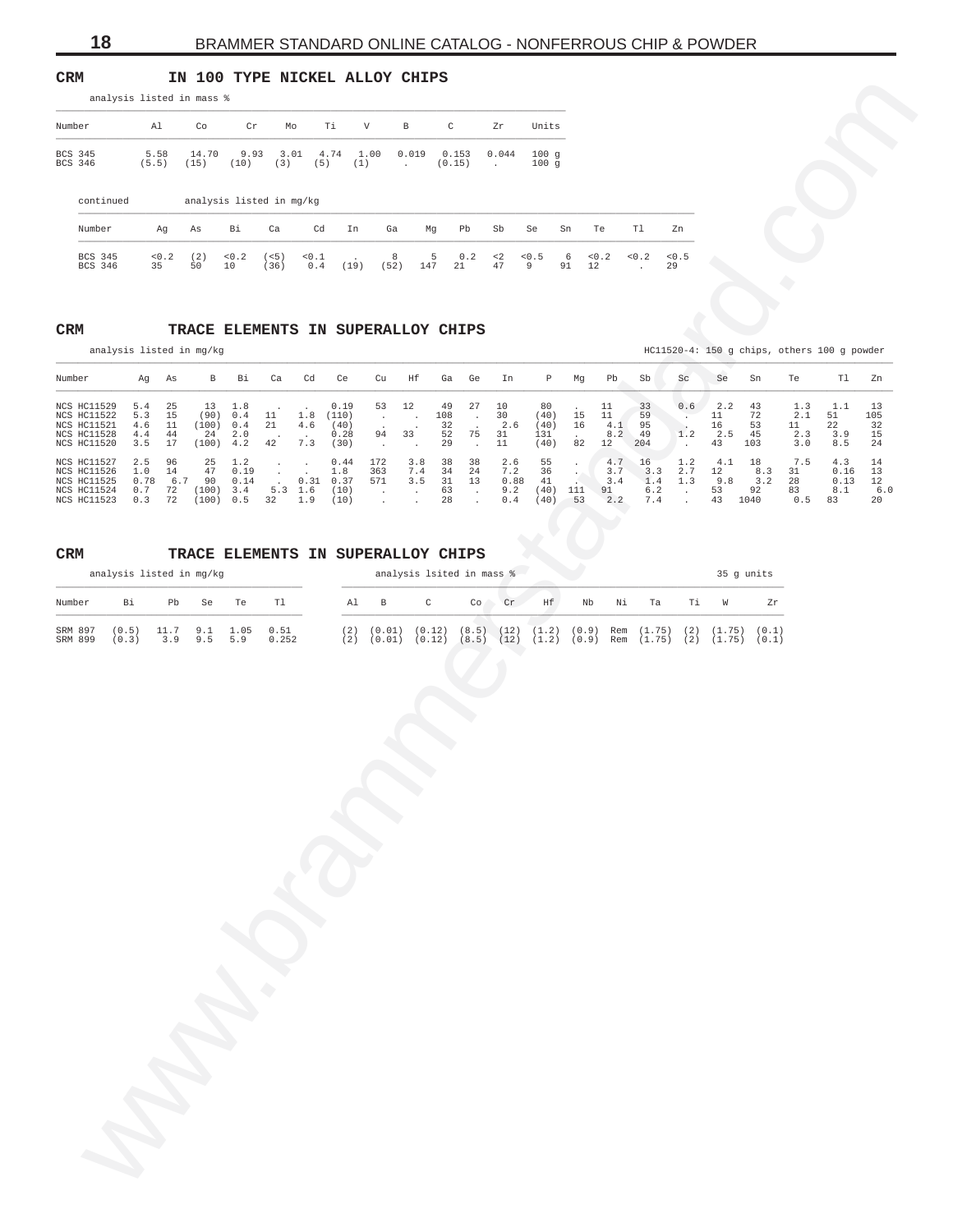<span id="page-18-0"></span>

| RM                                   |                           | TIN CHIPS                   |                  |                |                        |                          |                          |                   |                                 |                         |                    |                  |                |                   |               |
|--------------------------------------|---------------------------|-----------------------------|------------------|----------------|------------------------|--------------------------|--------------------------|-------------------|---------------------------------|-------------------------|--------------------|------------------|----------------|-------------------|---------------|
|                                      | analysis listed in mass % |                             |                  |                |                        |                          | analysis listed in mg/kg |                   |                                 |                         |                    |                  | $100$ q chips  |                   |               |
| Number                               | C                         | Sn                          | Melting Point 'C | As             | Bi                     | Cd                       | Cu                       | Fe                | In                              | Ni                      | Pb                 | S                | Sb             | Zn                |               |
| BM Sn<br>BCS 192h<br><b>BCS 1921</b> | 0.001<br>0.001            | 99.9999<br>99.998<br>99.996 | 231.9<br>231.9   | $\leq$ 1<br>-1 | < 0.5<br><1<br>$\lt$ 1 | $\sim$<br><1<br>$\leq$ 1 | < 0.1<br><1<br><1        | < 0.1<br><1<br><1 | $\sim$ $\sim$<br><1<br>$\leq$ 1 | < 0.1<br>$\leq 1$<br><1 | < 0.3<br>6<br>< 10 | 2<br>$2^{\circ}$ | $5 - 5$<br><10 | < 0.4<br><1<br><1 | last of stock |

# **CRM TIN POWDER**

| Number Ag As Cu Fe Pb S Sb Zn SiO <sub>2</sub> Sn WO <sub>2</sub> Units |  |  |  |  |  |  |
|-------------------------------------------------------------------------|--|--|--|--|--|--|
| GBW 07231 0.0025 0.574 . 21.33 2.89 0.183 0.024 0.264 . 45.80 . 100 g   |  |  |  |  |  |  |
| GBW 07232 . 0.306 0.043 9.53 1.62 0.090 0.016 0.120 0.93 . 0.182 100 g  |  |  |  |  |  |  |

# **TIN CHIPS AND POWDER**

|                                                               | analysis listed in mass %          | TTIA CITTLE                   |                                        |                           |                         |                            | analysis listed in mg/kg                       |                             |                                         |                                                          |                                             | 100 g chips               |                               |                                                   |                                 |                    |
|---------------------------------------------------------------|------------------------------------|-------------------------------|----------------------------------------|---------------------------|-------------------------|----------------------------|------------------------------------------------|-----------------------------|-----------------------------------------|----------------------------------------------------------|---------------------------------------------|---------------------------|-------------------------------|---------------------------------------------------|---------------------------------|--------------------|
| Number                                                        | C                                  | Sn                            | Melting Point 'C                       |                           | As                      | Βi                         | Cd<br>Cu                                       | Fe                          | Νi<br>In                                | Pb                                                       | S<br>Sb                                     | Zn                        |                               |                                                   |                                 |                    |
| BM Sn<br>BCS 192h<br><b>BCS 192j</b>                          | 0.001<br>0.001                     | 99.9999<br>99.998<br>99.996   | 231.9<br>231.9                         |                           | $\leq 1$<br><1          | < 0.5<br>< 1<br>$\leq 1$   | 0.1<br>$\leq 1$<br>$\leq 1$<br>< 1<br>$\leq 1$ | 0.1<br>$\leq 1$<br>$\leq 1$ | 0.1<br>${<}\,1$<br><1<br>$\!<\!1$<br><1 | 0.3<br>6<br>< 10                                         | $\overline{c}$<br>< 5<br>$2^{\circ}$<br><10 | $<0.4$<br><1<br><1        |                               | last of stock                                     |                                 |                    |
| CRM                                                           | analysis listed in mass %          | TIN POWDER                    |                                        |                           |                         |                            |                                                |                             |                                         |                                                          |                                             |                           |                               |                                                   |                                 |                    |
| Number                                                        | Ag                                 | As                            | Cu                                     | Pb<br>Fe                  | S                       |                            | Sb                                             | Zn                          | $\overline{S10}$                        | Sn                                                       | WO <sub>3</sub>                             | Units                     |                               |                                                   |                                 |                    |
| GBW 07231<br>GBW 07232                                        | 0.0025<br>$\mathbf{r}$             | 0.574<br>0.306                | 21.33<br>$\ddot{\phantom{a}}$<br>0.043 | 2.89<br>9.53<br>1.62      |                         | 0.183<br>0.090             | 0.024<br>0.016                                 | 0.264<br>0.120              | $\cdot$<br>0.93                         | 45.80                                                    | $\cdot$<br>0.182                            | 100g<br>100g              |                               |                                                   |                                 |                    |
| $#$ = class, where $1$ = CRM and $2$ = RM                     |                                    |                               | TIN CHIPS AND POWDER                   | BCS: 100 g powder         |                         |                            |                                                | GBW: 100 g chips            |                                         | SRM: 75 g powder                                         |                                             |                           |                               | all others: typical analysis 50 g chips           |                                 |                    |
| # Number                                                      | Sb                                 | Αg                            | Cd                                     | Cu                        | Νi                      | Pb                         | Sn                                             | Zn                          | Al                                      | As                                                       | Au                                          | Вi                        | Co                            | Fe                                                | In                              | Te                 |
| C73XSC70<br>2<br>GBW 02302<br>1<br>2<br>C73XSC110             | 14.01<br>11.81<br>11.7             | 0.006<br>0.06                 | 0.0018<br>1.63                         | 6.51<br>6.72<br>10.7      | 0.008<br>0.48           | 0.356<br>1.20<br>0.04      | 80.27<br>$\cdot$                               | (0.003)<br>0.066            | 0.001<br>0.005                          | 0.047<br>0.020<br>0.30                                   |                                             | 0.009<br>0.012<br>0.53    | 0.0160                        | 0.046<br>0.07                                     | 0.014                           |                    |
| BCS 178/2<br>л.<br>C73XSC90<br>2<br>$\mathbf{1}$<br>GBW 02301 | 9.45<br>8.18<br>7.87               | (0.002)<br>0.004<br>$\cdot$   | 0.14<br>0.078<br>$\cdot$               | 4.58<br>8.47<br>4.06      | 0.17<br>0.008<br>$\sim$ | 3.18<br>0.20<br>1.32       | 82.2<br>$\ddot{\phantom{1}}$<br>86.61          | 0.040<br>(0.003)<br>$\cdot$ | < 0.001<br>$\ddot{\phantom{a}}$         | 0.15<br>0.53<br>0.018                                    |                                             | 0.11<br>0.066<br>0.014    | 0.0030                        | 0.024<br>0.037<br>$\cdot$                         | 0.010<br>$\cdot$                |                    |
| SRM 54d<br>$\mathbf{1}$<br>2<br>C73XSC40<br>1 C74XHB          | 7.04<br>6.02<br>5.00               | 0.0032<br>0.042<br>0.070      | 0.052<br>0.011                         | 3.62<br>3.05<br>4.75      | 0.0027<br>0.017<br>1.12 | 0.62<br>0.514<br>0.058     | 88.57<br>$\ddot{\phantom{a}}$<br>$\cdot$       | 0.008<br>0.018              | 0.005<br>$\cdot$                        | 0.088<br>0.005<br>0.026                                  | $\ddot{\phantom{a}}$                        | 0.044<br>0.218<br>0.008   | 0.0035<br>$\cdot$             | 0.027<br>0.011<br>0.12                            | 0.011<br>$\cdot$                |                    |
| C72XSA50R<br>2<br>1 C71XSR20<br>1 C71XSR10 *                  | 4.93<br>0.063<br>0.0156            | 0.029                         | 0.05<br>0.042<br>$0.0121$ $0.0104$     | 0.018<br>0.055<br>0.0111  | 0.005<br>0.0041         | 0.08<br>0.13<br>0.0324     | $\cdot$<br>$\cdot$<br>$\cdot$                  | 0.035<br>0.010              | 0.003                                   | 0.015<br>0.057<br>$0.0146$ (0.0016) 0.0102 0.0014 0.0107 | 0.008                                       | 0.006<br>0.057            | $\cdot$<br>$\cdot$<br>$\cdot$ | (0.004)<br>0.001                                  | 0.051<br>(0.0021) 0.0120 0.0112 | 0.023              |
| CRM<br>Number                                                 | Sn                                 | Pb                            | TIN-LEAD SOLDER CHIPS AND POWDER<br>Αg | As                        |                         | Au                         | Bi.                                            | Cd                          | Cu                                      | Fe                                                       | BAM, BCS: powder<br>In                      | Νi                        |                               | all others: typical analysis chips<br>Sb<br>Te    | Zn                              | Units              |
| C91XS63 PR40<br>BAM BNM 010<br>C91XS63 PR10                   | 66.8<br>63.40<br>63.0              | Rem<br>36.47<br>Rem           | 0.030<br>(0.014)<br>0.01               | 0.002<br>(0.012)<br>0.007 |                         | 0.05<br>(< 0.001)<br>0.046 | 0.030<br>0.0245<br>0.06                        | 0.021<br>0.0016<br>0.006    | 0.021<br>0.0417<br>0.009                | < 0.005<br>(0.0020)<br>0.003                             | 0.014<br>(< 0.001)<br>$\cdot$               | 0.005<br>0.0021<br>0.001  | 0.093<br>0.28                 | 0.006<br>0.0488<br>$\sim$<br>$\ddot{\phantom{0}}$ | < 0.001<br>(<0.0001)<br>0.001   | 50g<br>100g<br>50g |
| BCS 347<br>C91XS63 PR20<br>C91X S63 PR00                      | 62.6<br>62.6<br>$^{\star}$<br>60.0 | Rem<br>Rem<br>Rem             | 0.099<br>0.057<br>0.01                 | (0.02)<br>0.080<br>0.01   |                         | 0.037<br>0.090<br>0.015    | 0.080<br>0.162<br>0.007                        | 0.004<br>0.0168<br>0.010    | 0.169<br>0.052<br>0.02                  | (0.002)<br>0.030<br>0.002                                | 0.019<br>0.005                              | 0.0072<br>0.0073<br>0.002 | 0.191<br>0.614<br>0.02        | 0.009<br>0.003                                    | 0.0015<br>0.007<br>< 0.001      | 100g<br>50g<br>50g |
| C91XS30 PR30                                                  | 30.88                              | Rem<br>* Provisional Analysis | 0.024                                  | 0.0126                    |                         | 0.0063                     | 0.294                                          | 0.0115                      | 0.102                                   | 0.0016                                                   | 0.0085                                      | 0.0269                    | 0.269                         |                                                   | (0.003)                         | 50g                |
|                                                               |                                    |                               |                                        |                           |                         |                            |                                                |                             |                                         |                                                          |                                             |                           |                               |                                                   |                                 |                    |

| <b>CRM</b>                                        |                       |                     |                          |                             | TIN-LEAD SOLDER CHIPS AND | POWDER                  |                          |                          |                              | BAM, BCS: powder    |                            |                         |                | all others: typical analysis chips |                          |
|---------------------------------------------------|-----------------------|---------------------|--------------------------|-----------------------------|---------------------------|-------------------------|--------------------------|--------------------------|------------------------------|---------------------|----------------------------|-------------------------|----------------|------------------------------------|--------------------------|
| Number                                            | Sn                    | Pb                  | Αq                       | As                          | Au                        | Bi                      | Cd                       | Cu                       | Fe                           | In                  | Νi                         | Sb                      | Te             | Zn                                 | Units                    |
| C91XS63 PR40<br>BAM BNM 010<br>C91XS63 PR10       | 66.8<br>63.40<br>63.0 | Rem<br>36.47<br>Rem | 0.030<br>(0.014)<br>0.01 | < 0.002<br>(0.012)<br>0.007 | 0.05<br>< 0.001<br>0.046  | 0.030<br>0.0245<br>0.06 | 0.021<br>0.0016<br>0.006 | 0.021<br>0.0417<br>0.009 | < 0.005<br>(0.0020)<br>0.003 | 0.014<br>( < 0.001) | < 0.005<br>0.0021<br>0.001 | 0.093<br>0.0488<br>0.28 | 0.006          | < 0.001<br>(<0.0001)<br>< 0.001    | 50 $q$<br>100q<br>50 $q$ |
| <b>BCS 347</b><br>C91XS63 PR20<br>C91X S63 PR00 * | 62.6<br>62.6<br>60.0  | Rem<br>Rem<br>Rem   | 0.099<br>0.057<br>0.01   | (0.02)<br>0.080<br>0.01     | 0.037<br>0.090<br>0.015   | 0.080<br>0.162<br>0.007 | 0.004<br>0.0168<br>0.010 | 0.169<br>0.052<br>0.02   | (0.002)<br>0.030<br>0.002    | 0.019<br>0.005      | 0.0072<br>0.0073<br>0.002  | 0.191<br>0.614<br>0.02  | 0.009<br>0.003 | 0.0015<br>0.007<br>< 0.001         | 100q<br>50 $q$<br>50 $q$ |
| C91XS30 PR30                                      | 30.88                 | Rem                 | 0.024                    | 0.0126                      | 0.0063                    | 0.294                   | 0.0115                   | 0.102                    | 0.0016                       | 0.0085              | 0.0269                     | 0.269                   |                | (0.003)                            | 50 $q$                   |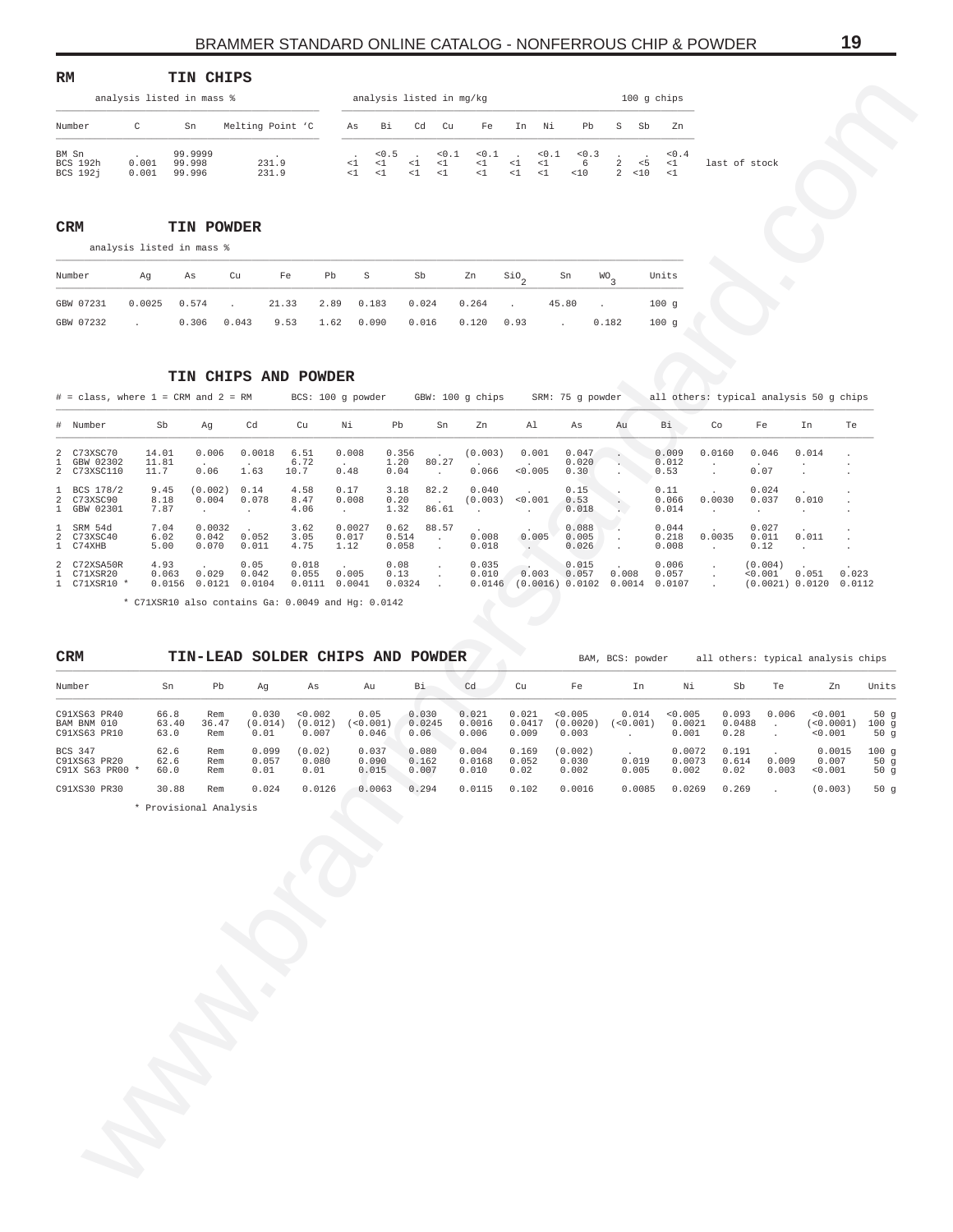20

# BRAMMER STANDARD ONLINE CATALOG - NONFERROUS CHIP & POWDER

<span id="page-19-0"></span>

| RM                                                           |                                             | <b>TITANIUM POWDER</b>        |                                    |                                               |                                       | typical analysis                         |                                  |                                                                         |                                             |                                                                       |                                      |                                          |                                     | powder 50 g        |      |
|--------------------------------------------------------------|---------------------------------------------|-------------------------------|------------------------------------|-----------------------------------------------|---------------------------------------|------------------------------------------|----------------------------------|-------------------------------------------------------------------------|---------------------------------------------|-----------------------------------------------------------------------|--------------------------------------|------------------------------------------|-------------------------------------|--------------------|------|
| Number                                                       | Τi                                          | Al                            | Co                                 | Cr<br>Cu                                      | Fe                                    | Mn                                       | Mo                               | Νi                                                                      | Р                                           | Pb                                                                    | Si                                   | W                                        | Zn                                  | Zr                 |      |
| DH SL2701<br>DH SL2703                                       | 98.52<br>98.42                              | 0.018<br>0.024                | 0.00123<br>0.00190                 | 0.046<br>0.001<br>0.002<br>0.059              | 0.174<br>0.238                        | 0.009<br>0.017                           | $\cdot$<br>0.016                 | 0.029<br>0.031                                                          | $\ddot{\phantom{a}}$<br>< 0.006             | $\ddot{\phantom{0}}$<br>0.00030                                       | 0.021<br>$\sim$                      | 0.011<br>0.015                           | 0.00027<br>0.00067                  | 0.00010<br>0.00020 | last |
| CRM                                                          |                                             | TITANIUM                      |                                    |                                               |                                       |                                          |                                  |                                                                         |                                             | BCR produced by HIP; 090A: 40 mm Ø x 20 mm; 090B: 25 q of 0.2 q cubes |                                      |                                          | IARM: 65 g                          |                    |      |
| Number                                                       | Al                                          | В                             | C                                  | Co                                            | Cr                                    | Cu                                       | Fe                               | Η                                                                       | Mn                                          | Mо                                                                    | N                                    | Nb                                       | Νi                                  |                    |      |
| IARM 311A<br>IARM 303B<br>IARM 361A<br>IARM TiG4-18 (0.0020) | 0.32<br>(0.015)<br>(0.013)                  | $\cdot$<br>(0.0005)<br>$\sim$ | 0.009<br>0.035<br>(0.012)<br>0.053 | $\ddot{\phantom{a}}$<br>$(0.002)$<br>(0.0006) | 0.013<br>0.0018<br>0.008<br>0.0017    | 0.0013<br>(0.002)<br>(0.003)<br>(0.0012) | 0.060<br>0.120<br>0.095<br>0.164 | 0.0021<br>$(0.0008)$ $(0.001)$<br>(0.0027)( <sub>0.05</sub> )<br>0.0019 | 0.0013<br>0.0011                            | 0.0012<br>(0.002)<br>0.288<br>(0.0007)                                | 0.012<br>0.017<br>(0.006)<br>(0.003) | (0.002)<br>(0.006)<br>(0.004)<br>(0.002) | 0.014<br>(0.0013)<br>0.88<br>0.0023 |                    |      |
| Number                                                       | $\circ$                                     | Pd                            | S                                  | Si                                            | Sn                                    | V                                        |                                  | W                                                                       | Y                                           | Zr                                                                    |                                      |                                          |                                     |                    |      |
| IARM 311A<br>IARM 303B<br>IARM 361A                          | 0.083<br>0.176<br>0.15<br>IARM TiG4-18 0.34 | 0.13<br>(0.002)<br>P:0.0010   | < 0.002<br>$< 0.004$ )<br>(0.0014) | 0.005<br>(0.006)<br>(0.012)<br>$\cdot$        | 0.0020<br>(0.006)<br>(0.004)<br>0.019 | 0.004<br>(0.0023)<br>(0.006)<br>(0.0005) |                                  | (0.002)<br>< 0.002<br>$< 0.03$ )<br>(0.0010)                            | (0.0002)<br>Ti:(99.6)<br>(0.0004)<br>$\sim$ | 0.012<br>(0.0028)<br>(0.0016)<br>0.0005                               | last of stock                        |                                          |                                     |                    |      |

 $\bar{\mathbb{I}}$ 

 $\texttt{CRM}$ 

 $\ensuremath{\mathsf{CRM}}$ 

TITANIUM ALLOY CHIPS AND POWDER, chart 1 of 2

| Number                                                                                   | Al                                    | $\mathbf{V}$                           | C                                                       | Cr                                                        | Cu                                              | Fe                                                           | Mn                                                               | Mo                                             | N                                                          | Nb                                       | Si                                               | Sn                                             | Zr                                                 |
|------------------------------------------------------------------------------------------|---------------------------------------|----------------------------------------|---------------------------------------------------------|-----------------------------------------------------------|-------------------------------------------------|--------------------------------------------------------------|------------------------------------------------------------------|------------------------------------------------|------------------------------------------------------------|------------------------------------------|--------------------------------------------------|------------------------------------------------|----------------------------------------------------|
| IARM 269B<br>SRM 2433<br>C58A BT13008<br>IARM Ti64-18<br>TL 3001C                        | 7.86<br>7.63<br>6.79<br>6.52<br>6.471 | 1.03<br>0.98<br>2.25<br>4.08<br>4.330  | (0.014)<br><b>Service</b><br>0.006<br>(0.034)<br>0.0098 | $\ddot{\phantom{a}}$<br>$\mathbf{r}$<br>(0.013)<br>0.0024 | $(0.0014)$ $(0.0023)$                           | 0.071<br>0.063<br>0.04<br>0.19<br>0.1993                     | 0.0071<br>$\mathbf{r}$<br>$\mathbf{r}$<br>0.0025                 | 0.98<br>0.99<br>1.71<br>(0.004)<br>$\Delta$    | (0.006)<br>(0.025)                                         | (0.004)                                  | (0.025)<br>(0.011)                               | 0.008<br>(0.003)                               | (0.002)                                            |
| IARM Ti64P-18<br>C58A CP13005<br>C58A BT13002<br>NCS HC57909a<br>C58A CP13001            | 6.47<br>6.46<br>6.29<br>6.29<br>6.25  | 4.24<br>5.1<br>4.1<br>4.10<br>4.1      | 0.051<br>0.01<br>0.078<br>0.078<br>$\sim$               | $\sim$<br>0.02<br>$\mathbf{r}$                            | 0.0099                                          | 0.216<br>0.231<br>0.044<br>0.044<br><b>Contract Contract</b> | 0.011<br>0.0064<br>$\sim$<br>$\sim$<br>$\ddot{\phantom{0}}$      |                                                | (0.04)                                                     |                                          | $\sim$<br>0.031                                  | 0.008<br>0.001                                 |                                                    |
| <b>BCS 356</b><br>SRM 173C<br>IARM T164ELI-18<br>C58A CP13004<br>C58A FG13003            | 6.25<br>6.245<br>6.11<br>5.88<br>5.85 | 4.05<br>4.154<br>4.01<br>1.61<br>3.92  | (0.0085)<br>0.027<br>0.033<br>0.017<br>$\sim$           | 0.0112<br>0.0165<br>(0.004)<br>0.028<br><b>Service</b>    | 0.0055<br>0.0040<br>(0.002)<br>0.0085<br>$\sim$ | 0.124<br>0.2130<br>0.167<br>0.074<br>0.09                    | $\sim$ 100 $\pm$<br>(0.002)<br>(0.0014)<br>0.027<br>$\mathbf{L}$ | 0.0020<br>0.0068<br>Value of<br>3.58<br>$\sim$ | 0.0103<br>(0.028)<br>(0.006)<br>$\sim$<br>0.022            |                                          | (0.0200)<br>(0.019)<br>(0.014)<br>0.059<br>0.026 | (0.010)<br>(0.022)<br>0.0085<br>$\sim$         | 0.0053<br>$\ddot{\phantom{0}}$                     |
| IARM T1662-18<br>IARM T1662-19<br><b>BCS 357</b><br>C58A CP13003<br>IARM T142515-18 3.99 | 5.61<br>5.58<br>5.46<br>5.21          | 5.35<br>5.53<br>3.53<br>4.89<br>2.53   | 0.007<br>0.0084<br>(0.0072)<br>0.014<br>0.0067          | 0.046<br>0.0050<br>0.0521<br>0.997<br>0.015               | 0.46<br>0.47<br>0.0537<br>$\sim$<br>(0.0022)    | 0.510<br>0.52<br>0.202<br>1.01<br>1.58                       | (0.005)<br>0.0013<br>$\sim$<br>(0.006)                           | 0.0031<br>0.0015<br>0.053<br>4.87<br>(0.0014)  | 0.021<br>0.022<br>0.0148<br>$\ddot{\phantom{a}}$<br>0.0026 | (0.0016)                                 | 0.011<br>(0.006)<br>(0.0500)<br>0.038<br>0.011   | 2.01<br>2.03<br>$\mathcal{L}^{\pm}$<br>(0.004) | (0.0011)<br>(0.0008)<br><b>Service</b><br>(0.0019) |
| IARM Ti1023-18<br>SRM 2432<br>C58A BT13007<br>SRM 649<br>IARM 261E                       | 3.31<br>3.15<br>3.13<br>3.08<br>3.05  | 9.75<br>10.00<br>14.99<br>15.1<br>2.51 | (0.032)<br>0.008<br>0.015<br>0.011<br>0.012             | (0.016)<br>(<0.01)<br>2.95<br>2.96<br>0.016               | (0.006)<br>(<0.005)<br>(<0.001)<br>0.0025       | 1.98<br>1.77<br>0.077<br>0.133<br>0.18                       | $(0.0024)$ $(0.003)$<br>(<0.01)<br>(< 0.01)<br>(0.001)           | $\mathbf{r}$<br>0.003                          | (0.005)<br>$\cdot$<br>(0.01)<br>0.006                      | $\mathbf{r}$<br>(< 0.01)<br>(0.005)      | (0.018)<br>0.029<br>$\sim$<br>0.007              | $\ddot{\phantom{a}}$<br>3.15<br>3.04<br>0.005  | (<0.01)<br>(0.003)                                 |
| IARM 261C<br>IARM 344B<br>IARM 261D<br>IARM 261B                                         | 3.05<br>3.03<br>3.02<br>2.98          | 2.46<br>14.7<br>2.50<br>2.23           | 0.011<br>0.0095<br>0.011<br>0.011                       | 0.014<br>2.91<br>0.016<br>0.016                           | 0.003<br>(0.0024)<br>0.0028<br>0.003            | 0.180<br>0.118<br>0.185<br>0.19                              | (0.003)<br>(0.003)<br>(0.002)<br>(0.003)                         | 0.004<br>(0.006)<br>0.003<br>0.004             | 0.005<br>(0.016)<br>0.0051<br>0.004                        | (0.003)<br>(0.003)<br>(0.003)<br>(0.002) | 0.007<br>(0.03)<br>0.008<br>0.008                | 0.006<br>3.01<br>0.005<br>0.004                | 0.003<br>(0.002)<br>0.003<br>(0.002)               |

| Number                                                                              | В                                     | Co                                     | Н                                       | Νi                                     | 0                                 | P                             | Pd                                       | Ru                                       | S                                         | Ta                   | Τi                                   | W                                       | Y                                           | Units                                                               |
|-------------------------------------------------------------------------------------|---------------------------------------|----------------------------------------|-----------------------------------------|----------------------------------------|-----------------------------------|-------------------------------|------------------------------------------|------------------------------------------|-------------------------------------------|----------------------|--------------------------------------|-----------------------------------------|---------------------------------------------|---------------------------------------------------------------------|
| IARM 269B<br>SRM 2433<br>C58A BT13008<br>IARM Ti64-18<br>TL 3001C                   | (< 0.001)                             | (< 0.0005)                             | 0.007<br>(0.0031)                       | (0.001)<br>0.011                       | 0.090<br>0.181                    |                               | (0.003)( <sub>0.005</sub> )              | (0.004)                                  |                                           | $(0.003)$ $(<0.005)$ | (89.9)<br>(89.0)                     | (0.001)                                 | (< 0.001)                                   | 65 q chips<br>50 q chips<br>50 q chips<br>65 q chips<br>50 q chips  |
| IARM T164P-18<br>C58A CP13005<br>C58A BT13002<br>NCS HC57909a<br>C58A CP13001       |                                       |                                        | (0.0018)                                |                                        | (0.15)                            |                               |                                          |                                          | (0.0014)                                  |                      |                                      |                                         |                                             | 75 g powder<br>50 g chips<br>50 g chips<br>50 g chips<br>50 g chips |
| <b>BCS 356</b><br>SRM 173C<br>IARM Ti64ELI-18<br>C58A CP13004<br>C58A FG13003       | (0.000045)                            | (0.002)                                | (0.006)<br>(0.0021)                     | 0.0070<br>0.0203<br>(0.003)            | 0.164<br>0.118                    |                               |                                          | (0.0006)                                 |                                           |                      | (89.15)<br>(89.7)                    | (0.002)                                 |                                             | 50 g chips<br>50 q chips<br>65 q chips<br>50 g chips<br>50 g chips  |
| IARM T1662-18<br>IARM T1662-19<br><b>BCS 357</b><br>C58A CP13003<br>IARM T142515-18 |                                       | (0.00026)<br>(0.0020)                  | 0.0089<br>0.0048<br>0.0018              | 0.039<br>0.0032<br>0.0511<br>0.009     | 0.19<br>0.19<br>$\lambda$<br>0.25 | (0.003)                       |                                          |                                          | (0.002)                                   |                      | 85.8<br>(85.7)<br>(91.6)             |                                         |                                             | 65 g chips<br>100 g chips<br>50 g chips<br>50 q chips<br>65 q chips |
| IARM Ti1023-18<br>SRM 2432<br>C58A BT13007<br>SRM 649<br>IARM 261E                  | (< 0.001)<br>(<0.001)<br>0.0003       | $(0.0004)$ $(0.0005)$                  | (0.002)                                 | 0.009<br>( < 0.01)<br>(<0.01)<br>0.018 | 0.109<br>0.084                    | < 0.003                       | (0.002)                                  | (0.001)                                  | (0.001)                                   |                      | 84.8<br>(94.1)                       | ( < 0.001)<br>(0.001)                   | (< 0.001)<br>(0.001)                        | 65 g chips<br>50 g chips<br>50 g chips<br>50 q chips<br>65 g chips  |
| IARM 261C<br>IARM 344B<br>IARM 261D<br>IARM 261B                                    | 0.0004<br>< 0.001<br>0.0003<br>0.0004 | (0.005)<br>< 0.004<br>< 0.001<br>0.004 | 0.001<br>(0.007)<br>(0.0005)<br>(0.001) | 0.016<br>0.021<br>0.018<br>0.023       | 0.085<br>0.118<br>0.083<br>0.083  | < 0.003<br>< 0.004<br>(0.004) | $(0.003)$ $(0.002)$<br>< 0.03<br>(0.002) | (0.001)<br>< 0.02<br>(0.0005)<br>(0.001) | (0.001)<br>< 0.003<br>(0.001)<br>(0.0004) | < 0.04<br>(0.0005)   | (94.1)<br>(76.0)<br>(94.2)<br>(94.4) | (0.001)<br>< 0.03<br>(0.001)<br>(0.003) | (0.0004)<br>< 0.006<br>(0.0005)<br>(0.0004) | 65 g chips<br>65 q chips<br>65 g chips<br>65 q chips                |

TUNGSTEN POWDER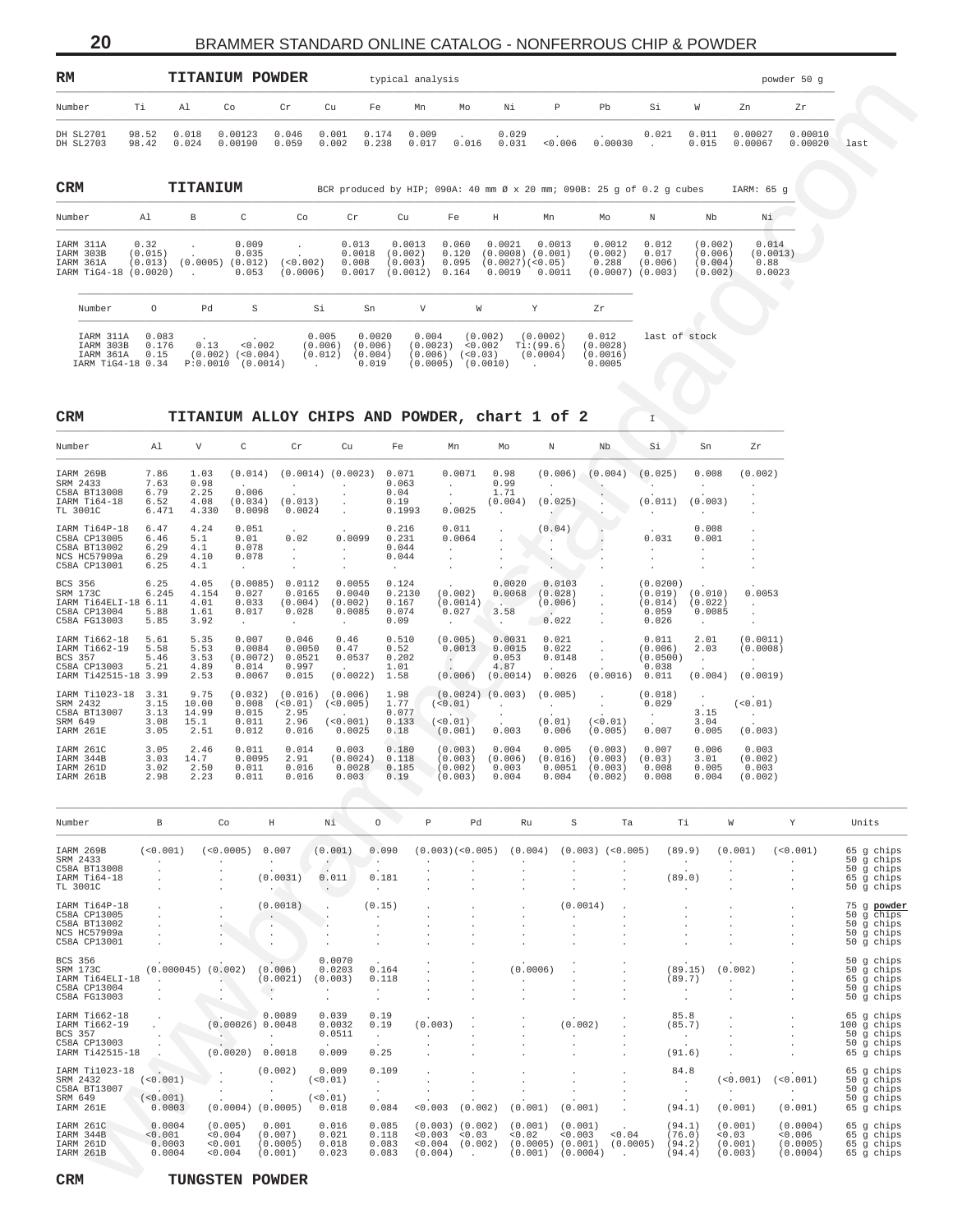# **TITANIUM ALLOY CHIPS, chart 2 of 2**

<span id="page-20-0"></span>

|                                                                              |                                      | TITANIUM ALLOY CHIPS, chart 2 of 2                                                                                            |                                                         |                                                             |                                                                                                                            |                                          |                                                                   |                                                 |                                                                           |                                                                                                                                                                                   |                                                                                                |                                          |                                             |  |  |
|------------------------------------------------------------------------------|--------------------------------------|-------------------------------------------------------------------------------------------------------------------------------|---------------------------------------------------------|-------------------------------------------------------------|----------------------------------------------------------------------------------------------------------------------------|------------------------------------------|-------------------------------------------------------------------|-------------------------------------------------|---------------------------------------------------------------------------|-----------------------------------------------------------------------------------------------------------------------------------------------------------------------------------|------------------------------------------------------------------------------------------------|------------------------------------------|---------------------------------------------|--|--|
| C101 are RM, all others CRM                                                  |                                      |                                                                                                                               |                                                         |                                                             |                                                                                                                            |                                          |                                                                   |                                                 |                                                                           | C58A FG13002: 25g IARM: 65g all others: 50g                                                                                                                                       |                                                                                                |                                          |                                             |  |  |
| Number                                                                       | Al                                   | V                                                                                                                             | C                                                       | Cr                                                          | Cu                                                                                                                         | Fe                                       | Mn                                                                | Mo                                              | N                                                                         | Nb                                                                                                                                                                                | Si                                                                                             | Sn                                       | Ζr                                          |  |  |
| C58A SY13001-6<br>C58A BT13003<br>C58A BT13001<br>C58A SY13001-5             | 7.15<br>6.66<br>6.56<br>6.45         | $\sim$ $\sim$<br>$\sim 100$<br>$\sim$<br>$\sim$ 100 $\mu$                                                                     | 0.0098<br>0.0084<br>0.076<br>0.02                       | $\sim$<br>$\cdot$                                           |                                                                                                                            | 0.051<br>0.048<br>0.05<br>0.122          | $\sim$                                                            | 2.0<br>3.41<br>3.41<br>1.49                     | $\cdot$<br>$\cdot$<br>$\cdot$                                             | 2.02<br>$\sim$ $-$<br>2.46                                                                                                                                                        | 0.253<br>0.293<br>0.281<br>0.202                                                               |                                          |                                             |  |  |
| C58A FG13002<br>C58A FG13005<br>C58A ZB13001<br>C58A FG13004<br>C58A BT13004 | 6.43<br>6.42<br>6.38<br>6.33<br>6.33 | $\sim 100$<br>$\sim 100$ km s $^{-1}$<br>$\sim 100$ km $^{-1}$<br>$\sim$ $\sim$<br>$\sim$ 100 $\pm$                           | 0.019<br>0.013<br>0.0074<br>0.012<br>0.018              | 1.55<br><b>Contract</b><br>1.49                             | $\sim$<br>0.005<br><b>Contractor</b><br>$\sim$                                                                             | 0.067<br>0.473<br>0.08<br>0.057<br>0.464 | $\sim$<br>$\sim 100$ km s $^{-1}$<br>$\sim 10^{-1}$<br>$\sim 100$ | 3.79<br>2.53<br>3.22<br>3.4<br>2.66             | 0.014<br>0.01<br>0.01<br>0.021<br><b>Service</b>                          | $\sim$ 100 $\pm$<br>$\sim$<br>$\sim$<br>$\cdot$                                                                                                                                   | 0.29<br>0.28<br>0.26<br>0.275<br>0.303                                                         |                                          |                                             |  |  |
| IARM 300E<br>IARM Ti6242-18<br>C101 P6850<br>IARM 300B<br>IARM 300D          | 6.16<br>6.11<br>6.11<br>6.09<br>6.06 | $(0.03)$ $(0.008)$<br><b>Contractor</b>                                                                                       | (0.007)<br>(0.004) 0.0081<br>$(0.03)$ $(0.010)$         | <b>Contractor</b>                                           | $(0.007)$ $(<0.02)$<br><b>Contractor</b><br>$0.0174$ $(0.014)$ $0.175$ $(0.006)$<br>$(0.006)$ $(0.003)$ $0.183$ $(<0.005)$ | 0.025<br>0.02                            | <b>Contractor</b>                                                 | 2.02<br>0.48<br>0.0013                          | $0.17$ (<0.02) (0.0028) 0.0059<br>(0.004)<br>0.0030<br>$0.0019$ $(0.005)$ | 6.85<br>$\sim 10^{-10}$ m $^{-1}$<br>6.84<br>6.82                                                                                                                                 | $(0.017)$ $(0.005)$<br>0.077<br>0.21<br>$0.016$ $(0.004)(0.013)$<br>$(0.021)$ $(0.005)(0.005)$ | 2.06 4.05                                | 5.05                                        |  |  |
| C58A SY13001-4<br>IARM 300C<br>IARM 300A<br>C58A HC13002<br>SRM 647          | 6.03<br>5.97<br>5.96<br>5.95<br>5.88 | (<0.02)                                                                                                                       | 0.049<br>$0.030$ $(0.010)$<br>$(0.005)$ 0.007<br>0.006  |                                                             | $0.008$ (0.003) 0.181 (0.003)<br>$0.0097$ 0.0039 0.191<br>$(<0.01)$ $(<0.002)$ 0.075                                       | 0.187<br>0.049                           | <b>Contractor</b><br>(< 0.01)                                     | 1.02<br>0.0023<br>0.0012 0.0009<br>1.93<br>1.96 | $0.0061$ $6.80$<br>0.0033                                                 | 2.76<br>6.86<br>$(<0.01)$ $(<0.01)$ $(0.04-0.07)$ 2.02                                                                                                                            | 0.149<br>0.018<br>0.018<br>0.023                                                               | (0.006)(0.005)<br>(0.007)(0.003)<br>2.03 | 3.90                                        |  |  |
| SRM 2431<br>C58A BT13009<br>C58A SY13001-3<br>C58A CP13002<br>SRM 648        | 5.6<br>5.55<br>5.15<br>5.13          | $5.73$ (<0.01)<br><b>Contractor</b><br>$\sim 100$<br>(< 0.02)                                                                 | 0.0093<br>0.06<br>0.011                                 | $0.006$ (<0.01) (<0.01)<br>$\sim 100$<br>$\sim$ $-$<br>3.84 | <b>Contractor</b><br>$\cdot$<br>(< 0.01)                                                                                   | 0.056<br>0.235<br>0.246<br>0.15          | (< 0.01)<br>(<0.01)                                               | 6.01<br>0.595<br>3.75                           | (0.01)                                                                    | $\cdot$<br>3.3<br>$\sim$                                                                                                                                                          | 0.088<br>. . V<br>0.1<br>0.027                                                                 | 1.98<br>2.74<br>2.47<br>1.98             | 4.06<br>$\sim$ 10 $\sim$<br>$\cdot$<br>1.84 |  |  |
| IARM 345A<br>C58A SY13001-2<br>C58A SY13001-1<br>C58A BT13006                | 5.12<br>5.1<br>4.62<br>1.82          | 0.005<br><b>Contractor</b><br>$\sim$<br>$\sim$                                                                                | 0.010<br>0.084<br>0.124<br>0.0063                       | 3.89<br><b>Contract</b><br>$\sim$ $-$<br>$\sim$             | <b>Contractor</b><br>$\cdot$<br>$\cdot$                                                                                    | (0.002) 0.121<br>0.313<br>0.347<br>0.041 | <b>Contractor</b><br>$\sim$<br>1.2                                | $0.0009$ 4.09<br>0.297<br>0.103<br>$\sim$       | 0.0025<br><b>Contract Contract</b>                                        | $(0.002)$ 0.013<br>3.63<br>3.94                                                                                                                                                   | 0.043<br>0.007<br>$\cdot$                                                                      | 1.99<br>$\sim$ $\sim$                    | 1.90<br>$\cdot$                             |  |  |
| Number                                                                       |                                      | $\mathbf{B}$                                                                                                                  | Co                                                      | Н                                                           | Νi                                                                                                                         | $\circ$                                  | $\mathbb P$                                                       | Pd                                              | S                                                                         | Τi<br>Ta                                                                                                                                                                          | W                                                                                              | Y                                        |                                             |  |  |
| C58A SY13001-6<br>C58A BT13003<br>CC8A BT13001<br>C58A SY13001-5             |                                      |                                                                                                                               |                                                         |                                                             |                                                                                                                            |                                          |                                                                   |                                                 |                                                                           |                                                                                                                                                                                   |                                                                                                |                                          |                                             |  |  |
| C58A FG13002<br>C58A FG13005<br>C58A ZB13001<br>C58A FG13004<br>C58A BT13004 |                                      | $\cdot$                                                                                                                       | < 0.001<br>$\sim$ $\sim$                                |                                                             |                                                                                                                            |                                          |                                                                   |                                                 |                                                                           |                                                                                                                                                                                   |                                                                                                |                                          |                                             |  |  |
| IARM 300E<br>IARM Ti6242-18<br>C101 P6850<br>IARM 300B<br>IARM 300D          |                                      | $(<0.002)$ $(0.004)$ $(0.001)$ $(0.011)$<br><b>Contractor</b><br>$(0.0012)$ $(0.002)$ 0.0025<br>$(0.001)$ $(0.004)$ $(0.001)$ | <b>Contractor</b>                                       | $(0.0022)$ 0.0038                                           | 0.012<br>0.013                                                                                                             |                                          | $\begin{array}{ccc} 0.121 & & \\ \end{array}$                     |                                                 | <b>Contract Contract Contract</b>                                         | $0.180$ (<0.001) (<0.001) (<0.001) (0.006) (86.5) (<0.002) (0.003)<br>$0.171$ (0.005) (0.001) (0.005) (86.3)<br>$0.166$ (<0.002) (<0.005) (0.001) (0.005) (86.7) (<0.002) (0.003) | $(85.5)$ .<br><b>Contract</b>                                                                  | <b>Contractor</b>                        |                                             |  |  |
| C58A SY13001-4<br>IARM 300C<br>IARM 300A<br>C58A HC13002<br>SRM 647          |                                      | $(0.0006)$ $(0.001)$ $(0.0006)$ $(0.014)$<br>$(0.0008)$ $(0.001)$ 0.0018 0.0081<br>$(<0.002)$ $(<0.001)$ .                    |                                                         |                                                             | (< 0.004)                                                                                                                  | (0.1)                                    |                                                                   | $\sim$                                          |                                                                           | $0.174 ~(<0.001) ~(<0.005) ~(0.0005) (0.005) ~(86.7) ~(<0.002) ~(0.002)$<br>$0.162$ $(0.001)$ $(0.002)$ 0.0008 $(0.004)$ 86.71 $(<0.002)$ $(0.0004)$                              | $\sim 10^{-10}$                                                                                | 0.004                                    |                                             |  |  |
| SRM 2431<br>C58A BT13009<br>C58A SY13001-3<br>C58A CP13002<br>SRM 648        |                                      | (< 0.001)<br><b>Contract</b><br>$\cdot$<br>(0.001)                                                                            | the committee of the com-<br>$\sim$ 100 $\pm$<br>$\sim$ |                                                             | (< 0.01)<br>(< 0.005)                                                                                                      | ALC: N                                   | $\sim$ $\,$                                                       |                                                 |                                                                           |                                                                                                                                                                                   |                                                                                                | $(<0.001)$ $(<0.001)$                    |                                             |  |  |
| IARM 345A<br>C58A SY13001-2<br>C58A SY13001-1<br>C58A BT13006                |                                      | $(0.001)$ $(0.002)$ 0.0040 0.015                                                                                              |                                                         |                                                             |                                                                                                                            | $\sim$ $\sim$                            |                                                                   |                                                 |                                                                           | $0.120$ $(0.002)$ $(0.002)$ $(0.001)$ $(0.003)$ $(82.8)$ $(0.002)$ $(0.0003)$                                                                                                     |                                                                                                |                                          |                                             |  |  |
|                                                                              |                                      |                                                                                                                               |                                                         |                                                             |                                                                                                                            |                                          |                                                                   |                                                 |                                                                           |                                                                                                                                                                                   |                                                                                                |                                          |                                             |  |  |
|                                                                              |                                      |                                                                                                                               |                                                         |                                                             |                                                                                                                            |                                          |                                                                   |                                                 |                                                                           |                                                                                                                                                                                   |                                                                                                |                                          |                                             |  |  |
|                                                                              |                                      |                                                                                                                               |                                                         |                                                             |                                                                                                                            |                                          |                                                                   |                                                 |                                                                           |                                                                                                                                                                                   |                                                                                                |                                          |                                             |  |  |
|                                                                              |                                      |                                                                                                                               |                                                         |                                                             |                                                                                                                            |                                          |                                                                   |                                                 |                                                                           |                                                                                                                                                                                   |                                                                                                |                                          |                                             |  |  |
|                                                                              |                                      |                                                                                                                               |                                                         |                                                             |                                                                                                                            |                                          |                                                                   |                                                 |                                                                           |                                                                                                                                                                                   |                                                                                                |                                          |                                             |  |  |
|                                                                              |                                      |                                                                                                                               |                                                         |                                                             |                                                                                                                            |                                          |                                                                   |                                                 |                                                                           |                                                                                                                                                                                   |                                                                                                |                                          |                                             |  |  |
|                                                                              |                                      |                                                                                                                               |                                                         |                                                             |                                                                                                                            |                                          |                                                                   |                                                 |                                                                           |                                                                                                                                                                                   |                                                                                                |                                          |                                             |  |  |

| Number                       | B                     | Co                 | Н                 | Νi             | $\circ$            | P                   | Pd                  | S                     | Ta                 | Ti     | W                   | Y         |
|------------------------------|-----------------------|--------------------|-------------------|----------------|--------------------|---------------------|---------------------|-----------------------|--------------------|--------|---------------------|-----------|
| C58A SY13001-6               |                       |                    |                   |                |                    |                     |                     |                       |                    |        |                     |           |
| C58A BT13003                 |                       |                    |                   |                |                    |                     |                     |                       |                    |        |                     |           |
| CC8A BT13001                 |                       |                    |                   |                |                    |                     |                     |                       |                    |        |                     |           |
| C58A SY13001-5               |                       |                    |                   |                |                    |                     |                     |                       |                    |        |                     |           |
| C58A FG13002                 |                       |                    |                   |                |                    |                     |                     |                       |                    |        |                     |           |
| C58A FG13005                 |                       |                    |                   |                |                    |                     |                     |                       |                    |        |                     |           |
| C58A ZB13001                 |                       | < 0.001            |                   |                |                    |                     |                     |                       |                    |        |                     |           |
| C58A FG13004<br>C58A BT13004 |                       |                    |                   |                |                    |                     |                     |                       |                    |        |                     |           |
|                              |                       |                    |                   |                |                    |                     |                     |                       |                    |        |                     |           |
| IARM 300E                    | (0.002)               | (0.004)            | (0.001)           | (0.011)        | 0.180              | (< 0.001)           |                     | $(<0.001)$ $(<0.001)$ | (0.006)            | (86.5) | (< 0.0021           | (0.003)   |
| IARM T16242-18               |                       |                    | (0.0022)          | 0.0038         | 0.121              |                     |                     |                       |                    | (85.5) |                     |           |
| C101 P6850                   |                       |                    |                   | $\cdot$        |                    |                     |                     |                       |                    |        |                     |           |
| IARM 300B<br>IARM 300D       | (0.0012)<br>(0.001)   | (0.002)<br>(0.004) | 0.0025<br>(0.001) | 0.012<br>0.013 | 0.171              | $0.166$ $(0.002)$   | (0.005)<br>(<0.005) | (0.001)<br>(0.001)    | (0.005)<br>(0.005) | 86.3)  | $(86.7)$ $(0.002)$  | (0.003)   |
|                              |                       |                    |                   |                |                    |                     |                     |                       |                    |        |                     |           |
| C58A SY13001-4               |                       |                    |                   |                |                    |                     |                     |                       |                    |        |                     |           |
| IARM 300C                    | $(0.0006)$ $(0.001)$  |                    | (0.0006)          | (0.014)        |                    | $0.174$ $(< 0.001)$ | (<0.005)            |                       | (0.0005)(0.005)    |        | $(86.7)$ $(<0.002)$ | (0.002)   |
| IARM 300A                    | (0.0008)              | (0.001)            | 0.0018            | 0.0081         | 0.162              | (0.001)             | (0.002)             |                       | 0.0008(0.004)      | 86.71  | (< 0.0021           | (0.0004)  |
| C58A HC13002<br>SRM 647      | $(<0.002)$ $(<0.001)$ |                    |                   | (<0.004)       | $\bullet$<br>(0.1) |                     |                     |                       |                    |        |                     | 0.004     |
|                              |                       |                    |                   |                |                    |                     |                     |                       |                    |        |                     |           |
| SRM 2431                     | ( < 0.001)            |                    |                   | (0.01)         |                    |                     |                     |                       |                    |        | ( < 0.001)          | (< 0.001) |
| C58A BT13009                 |                       |                    |                   |                |                    |                     |                     |                       |                    |        |                     |           |
| C58A SY13001-3               |                       |                    |                   |                |                    |                     |                     |                       |                    |        |                     |           |
| C58A CP13002<br>SRM 648      | (0.001)               |                    |                   | (<0.005)       |                    |                     |                     |                       |                    |        |                     |           |
|                              |                       |                    |                   |                |                    |                     |                     |                       |                    |        |                     |           |
| IARM 345A                    | (0.001                | (0.002)            | 0.0040            | 0.015          | 0.120              | (0.002)             | (0.002)             | (0.001)               | (0.003)            | 82.8   | (0.002)             | (0.0003)  |
| C58A SY13001-2               |                       |                    |                   |                |                    |                     |                     |                       |                    |        |                     |           |
| C58A SY13001-1               |                       |                    |                   |                |                    |                     |                     |                       |                    |        |                     |           |
| C58A BT13006                 |                       |                    |                   |                |                    |                     |                     |                       |                    |        |                     |           |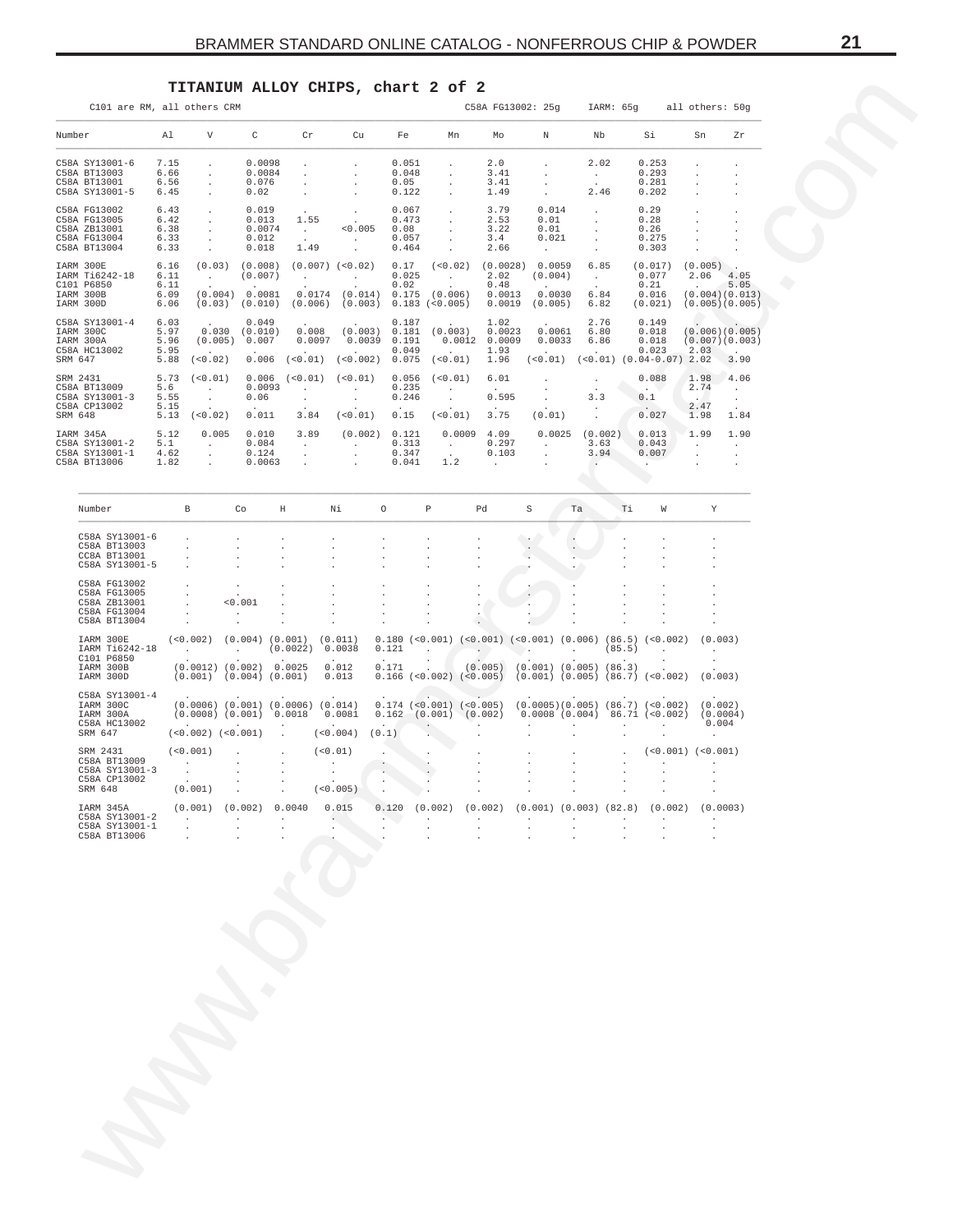# **22** BRAMMER STANDARD ONLINE CATALOG - NONFERROUS CHIP & POWDER

<span id="page-21-0"></span>

|                                                                                                       |  |  | analysis listed in mg/kg except % which is mass % |  |  |  |  |  |                                                           |              |
|-------------------------------------------------------------------------------------------------------|--|--|---------------------------------------------------|--|--|--|--|--|-----------------------------------------------------------|--------------|
| Number                                                                                                |  |  |                                                   |  |  |  |  |  | Al Bi% Ca Co Cr Cu Fe K Mg Mn Mo Na Ni P Si Sn WO_% Units |              |
| BAM S002 29.4 . 46 45 47.0 28.4 53 40.0 38.8 16.7 59 41 29 (7.2) 106 42 . 100 g<br>VS 1710-79 . 0.146 |  |  |                                                   |  |  |  |  |  | . 71.96                                                   | $100 \sigma$ |

|          |       | $#$ = class, where $1$ = CRM and $2$ = RM           |          |                     | analysis listed in mass % |         |               |                     |         | $100$ q chips |
|----------|-------|-----------------------------------------------------|----------|---------------------|---------------------------|---------|---------------|---------------------|---------|---------------|
| # Number | Zn    | Al                                                  | As       | Cd                  | Cu                        | Fe      | Mq            | Pb                  | Sn      | Τi            |
| 1 BM Zn  | 99.99 | < 0.0003                                            | < 0.0005 | $< 0.004$ $< 0.003$ |                           | < 0.004 | < 0.001       | $< 0.003$ $< 0.001$ |         | < 0.001       |
| 2 IMN 1  |       | the contract of the contract of the contract of the |          | 0.00066             | 0.00080                   | 0.0012  | $\sim$ $\sim$ | 0.011               | 0.00021 |               |

### **CRM ZINC PELLETS** \_\_\_\_\_\_\_\_\_\_\_\_\_\_\_\_\_\_\_\_\_\_\_\_\_\_\_\_\_\_\_\_\_\_\_\_\_\_\_\_\_\_\_\_\_\_\_\_\_\_\_\_\_\_\_\_\_\_\_\_\_\_\_\_\_\_\_\_\_\_\_\_\_\_\_\_\_

| Number | Cd. | Cu | Fe | Ph | Units                                                                           |  |
|--------|-----|----|----|----|---------------------------------------------------------------------------------|--|
|        |     |    |    |    | GBW 02701 0.0010 0.00010 0.0010 0.0030 50 grams of 3 mm Ø pellets last of stock |  |

### **CRM ZINC PELLETS**

| Number                                                               |                          | Al             | Bi%                                       | Ca       | Co                                     | Cr                                          | Cu                                | Fe                                                                          | К                                                                                                                                          | Mg                  | Mn                      | Na<br>Mo                     | Νi            | Ρ                                  | Si              | Sn<br>$WO_3$ %         |     | Units        |             |                       |    |
|----------------------------------------------------------------------|--------------------------|----------------|-------------------------------------------|----------|----------------------------------------|---------------------------------------------|-----------------------------------|-----------------------------------------------------------------------------|--------------------------------------------------------------------------------------------------------------------------------------------|---------------------|-------------------------|------------------------------|---------------|------------------------------------|-----------------|------------------------|-----|--------------|-------------|-----------------------|----|
| BAM S002<br>VS 1710-79                                               |                          | 29.4<br>$\sim$ | 0.146                                     | 46       | 45                                     | 47.0                                        | 28.4                              | 53                                                                          | 40.0                                                                                                                                       | 38.8                | 16.7                    | 59<br>41                     | 29            | (7.2)                              | 106<br>$\Delta$ | 42<br>71.96<br>$\cdot$ |     | 100g<br>100g |             |                       |    |
|                                                                      |                          |                |                                           |          | ZINC CHIPS                             |                                             |                                   |                                                                             |                                                                                                                                            |                     |                         |                              |               |                                    |                 |                        |     |              |             |                       |    |
| $#$ = class, where $1$ = CRM and $2$ = RM                            |                          |                |                                           |          |                                        |                                             | Cd                                |                                                                             | analysis listed in mass %                                                                                                                  |                     |                         |                              |               | 100 g chips                        |                 |                        |     |              |             |                       |    |
| # Number<br>1 BM Zn<br>2 IMN 1                                       |                          | Zn<br>99.99    | Al                                        | < 0.0003 | As<br>< 0.0005<br>$\ddot{\phantom{a}}$ |                                             | < 0.004<br>0.00066                | Cu<br>< 0.003<br>0.00080                                                    | Fe<br>0.0012                                                                                                                               | $< 0.004$ $< 0.001$ | Mg<br><b>Contractor</b> | Pb<br>0.003<br>0.011         | Sn<br>< 0.001 | Τi<br>< 0.001<br>0.00021<br>$\sim$ |                 |                        |     |              |             |                       |    |
| CRM                                                                  |                          |                |                                           |          |                                        | ZINC PELLETS                                |                                   |                                                                             |                                                                                                                                            |                     |                         |                              |               |                                    |                 |                        |     |              |             |                       |    |
| Number                                                               |                          | Cd             |                                           | Cu       |                                        | Fe                                          | Pb                                |                                                                             | Units                                                                                                                                      |                     |                         |                              |               |                                    |                 |                        |     |              |             |                       |    |
| GBW 02701<br>$\mathtt{CRM}$                                          | analysis listed in mg/kg |                |                                           |          |                                        | $0.0010$ $0.00010$ $0.0010$<br>ZINC PELLETS |                                   |                                                                             | 0.0030 50 grams of 3 mm Ø pellets last of stock                                                                                            |                     |                         |                              |               |                                    |                 |                        |     |              |             | 450g of 3mm Ø pellets |    |
| Number                                                               | Ag                       |                | Al                                        | As       |                                        | Au                                          | Bi                                | Ca                                                                          | Cd                                                                                                                                         | Co                  | Cr                      | Cu                           | Fe            | Ga                                 | Hg              | In                     |     | Ir           | К           | Mg                    | Mn |
| continued                                                            |                          |                |                                           |          |                                        |                                             |                                   |                                                                             | SRM 728 1.08 (0.07) (<0.005) (<0.005) (<0.02) (0.02) 1.14 (1.0) (<0.03) 5.68 1.84 (<0.05) (0.05) (<0.005) (<0.005) (<0.01) (<0.001) (0.07) |                     |                         |                              |               |                                    |                 |                        |     |              |             |                       |    |
| Number                                                               | Mo                       |                | Na                                        |          | Nb                                     | Νi                                          | Pb                                | Pd                                                                          | Pt                                                                                                                                         | Rh                  |                         | Ru                           | Sb            | Sc                                 | Si              | Sn                     | Тi  | T1           | $\mathbf V$ | ${\tt W}$             | Zr |
| $\mathtt{CRM}$<br>Number                                             | listed in mg/kg          | Ag             | Cd                                        |          | Cu                                     | ZINC POWDER<br>certified analysis<br>Fe     | Νi                                | Pb                                                                          | Тi                                                                                                                                         | A1                  | As                      | informational analysis<br>Bi | Co            | In                                 | Sb              | powder 200 g<br>Sn     | V   |              |             |                       |    |
| <b>BAM M603</b>                                                      |                          | 1.00           | 1.69                                      |          | 3.69                                   | 2.18                                        | 0.43                              | 15.8                                                                        | 3.81                                                                                                                                       |                     |                         | $0.22$ <1 0.102 0.041        |               | < 0.5                              | 0.04            | 0.1                    | 0.2 |              |             |                       |    |
|                                                                      |                          |                |                                           |          |                                        |                                             | ZINC SPELTER CHIPS                |                                                                             |                                                                                                                                            |                     |                         |                              |               |                                    |                 |                        |     |              |             |                       |    |
|                                                                      |                          |                |                                           |          |                                        | BS: 50 g units                              |                                   |                                                                             | SRM: 100 g units                                                                                                                           |                     |                         |                              |               |                                    |                 |                        |     |              |             |                       |    |
|                                                                      | Number                   |                | Al                                        |          | Cu                                     | Fe                                          | Pb                                | Sb                                                                          | Sn                                                                                                                                         |                     |                         |                              |               |                                    |                 |                        |     |              |             |                       |    |
| RM BS SP-D<br>CRM SRM 2139<br>RM BS SP-B<br>RM BS SP-C<br>RM BS SP-A |                          |                | 0.25<br>0.2049<br>0.141<br>0.185<br>0.051 | < 0.002  | < 0.0005<br>< 0.0005<br>< 0.0005       | 0.060<br>$\sim$<br>0.025<br>0.041<br>0.011  | 0.038<br>0.0302<br>0.005<br>0.003 | 0.006<br><b>Contract Contract Contract</b><br>0.021 0.061<br>0.031<br>0.099 | < 0.001<br>< 0.001<br>< 0.001<br>< 0.001                                                                                                   |                     |                         |                              |               |                                    |                 |                        |     |              |             |                       |    |
|                                                                      |                          |                |                                           |          |                                        |                                             |                                   |                                                                             |                                                                                                                                            |                     |                         |                              |               |                                    |                 |                        |     |              |             |                       |    |

# **CRM ZINC POWDER**

|                 | listed in mg/kg |    | certified analysis            |    |    |    |      |    |    |    | informational analysis                             |     |    | powder 200 q |  |
|-----------------|-----------------|----|-------------------------------|----|----|----|------|----|----|----|----------------------------------------------------|-----|----|--------------|--|
| Number          | Αq              | Cd | Cu                            | Fe | Ni | Pb | . Ti | Al | As | Bi | Co                                                 | In. | Sb | Sn           |  |
| <b>BAM M603</b> | 1.00            |    | 1.69 3.69 2.18 0.43 15.8 3.81 |    |    |    |      |    |    |    | $0.22 \times 1$ 0.102 0.041 < 0.5 0.04 < 0.1 < 0.2 |     |    |              |  |

# **ZINC SPELTER CHIPS**

|        |    |    | BS: 50 q units |    |    | SRM: 100 q units |
|--------|----|----|----------------|----|----|------------------|
| Number | AΙ | Cu | Fe             | Ph | Sb | Sn               |

| BS SP-D    | 0.25   | < 0.0005 | 0.060 | 0.038  | 0.006 | < 0.001 |
|------------|--------|----------|-------|--------|-------|---------|
| SRM 2139   | 0.2049 |          |       | 0.0302 |       |         |
| BS SP-B    | 0.141  | < 0.002  | 0.025 | 0.021  | 0.061 | < 0.001 |
| RM BS SP-C | 0.185  | < 0.0005 | 0.041 | 0.005  | 0.031 | < 0.001 |
| RM BS SP-A | 0.051  | < 0.0005 | 0.011 | 0.003  | 0.099 | < 0.001 |
|            |        |          |       |        |       |         |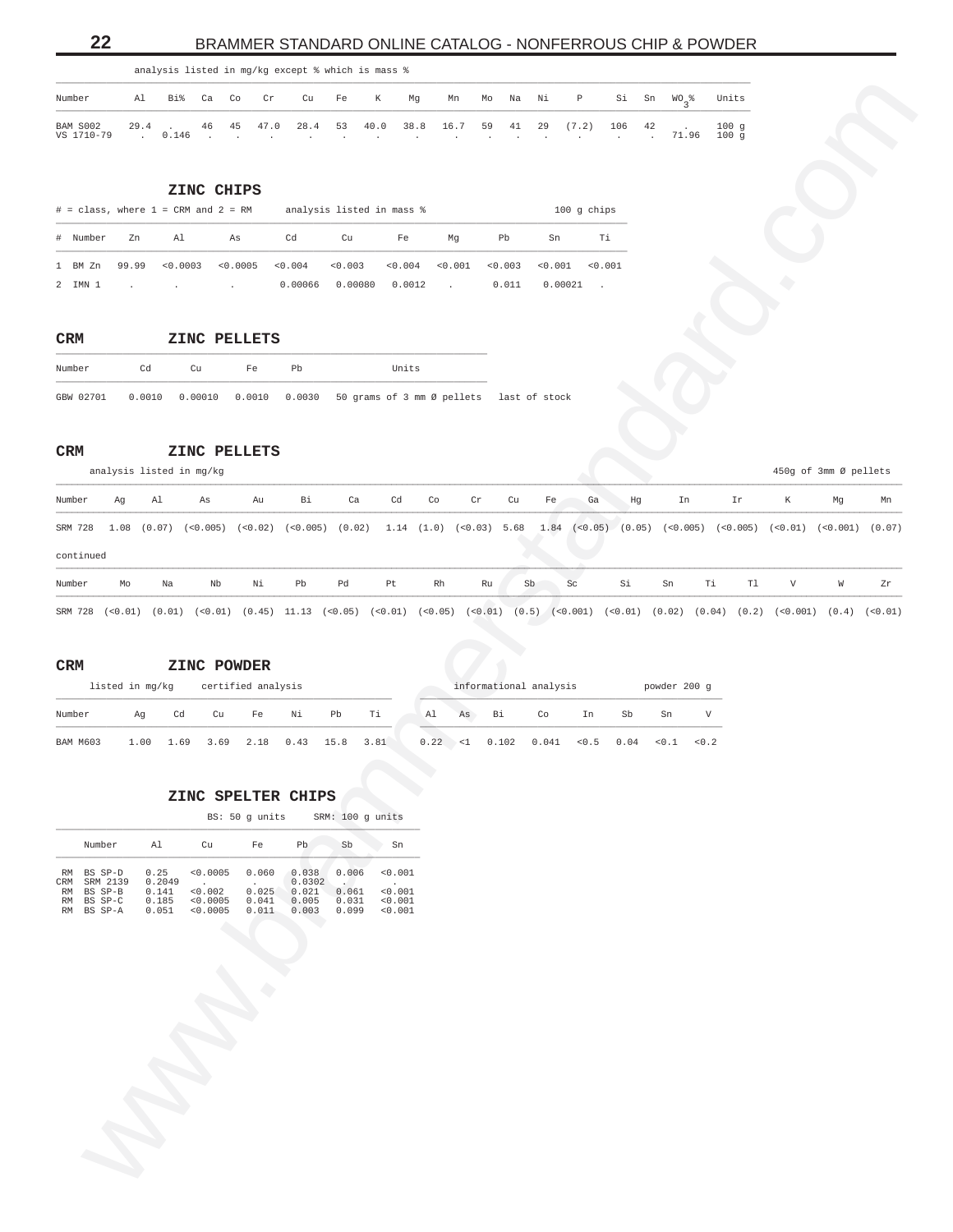# ZINC ALLOY CHIPS, chart 1 of 2

<span id="page-22-0"></span>

|                                    | $#$ = class, where $1$ = CRM and $2$ = RM                       |                                          |                                         |                                                |                                               | C41X-43X: 50 g typical analysis                |                                                                |                                              |                                               | FNE: 100 q                        |                                                | NCS, SRM: 150 q              |                              | others: 50 q units                              |                                          |
|------------------------------------|-----------------------------------------------------------------|------------------------------------------|-----------------------------------------|------------------------------------------------|-----------------------------------------------|------------------------------------------------|----------------------------------------------------------------|----------------------------------------------|-----------------------------------------------|-----------------------------------|------------------------------------------------|------------------------------|------------------------------|-------------------------------------------------|------------------------------------------|
|                                    | # Number                                                        | Al                                       | Cu                                      | Cd                                             | Fe                                            | Mq                                             | Mn                                                             | Νi                                           | Pb                                            | Sb                                | Sn                                             | Βi                           | Cr                           | Si                                              | Ti                                       |
| 1<br>$\mathbf{1}$                  | 2 C43XZ230<br>CAN NZA-1<br>CAN NZA-4<br>CAN NZA-3<br>2 C43XZ210 | 29.8<br>28.70<br>26.65<br>25.99<br>24.9  | 2.73<br>1.51<br>2.45<br>2.00<br>2.05    | 0.002<br>0.00098<br>0.0029<br>0.0064<br>0.01   | 0.008<br>0.046<br>0.027<br>0.066<br>0.05      | 0.01<br>0.020<br>0.0106<br>0.049<br>0.06       | 0.002<br>$\cdot$<br>$\ddot{\phantom{0}}$<br>0.009              | 0.003<br>0.002                               | 0.002<br>0.0030<br>0.0101<br>0.0045<br>0.007  |                                   | 0.003<br>0.0069<br>0.0087<br>0.0034<br>0.01    |                              |                              |                                                 |                                          |
| 2<br>$\mathbf{1}$<br>$\mathbf{1}$  | CAN NZA-2<br>CAN NZA-7<br>C43XZ110<br>CAN NZA-5<br>C43XZ120     | 23.81<br>13.17<br>11.2<br>10.85<br>10.05 | 3.00<br>0.212<br>0.47<br>1.04<br>0.796  | 0.0047<br>0.00020<br>0.014<br>0.0095<br>0.0114 | 0.021<br>(0.016)<br>0.008<br>(0.016)<br>0.047 | 0.029<br>0.052<br>0.05<br>0.021<br>0.027       | $\ddot{\phantom{0}}$<br>0.01<br>$\ddot{\phantom{0}}$<br>0.0059 | 0.006<br>0.004                               | 0.0076<br>0.0136<br>0.015<br>0.0012<br>0.0133 | 0.0039                            | 0.0045<br>0.0116<br>0.02<br>0.0017<br>0.0089   | (0.002)                      | 0.0023                       | (0.008)                                         | 0.0054                                   |
| $\mathbf{1}$<br>$\mathbf{1}$<br>1. | 1 C43XZ130<br>C43XZ140<br>CAN NZA-6<br>C43X Z150<br>1 C42XZ80   | 9.58<br>8.24<br>7.54<br>7.36<br>7.03     | 0.977<br>1.23<br>3.17<br>1.53<br>0.0215 | 0.0102<br>0.0067<br>0.0147<br>0.0030<br>0.0003 | 0.06<br>0.015<br>(0.105)<br>0.009<br>0.013    | 0.020<br>0.0026<br>0.00037<br>0.0024<br>0.0033 | 0.007<br>0.0033<br>0.0020<br>0.0014                            | 0.011<br>0.0052<br>0.0019<br>0.0019          | 0.012<br>0.0082<br>0.0109<br>0.0054<br>0.0025 | 0.009<br>0.011<br>0.005<br>$\sim$ | 0.011<br>0.0053<br>0.0051<br>0.004<br>(0.0023) | 0.010<br>0.005<br>$\sim$ $-$ | 0.0046<br>0.0025<br>(0.0002) | 0.010<br>(0.011)<br>0.013                       | 0.0012<br>0.0020<br>$\cdot$              |
| 1<br>$\mathfrak{D}$                | NCSHC28974-Zn<br>C43XZ40<br>C42XZ70<br>C42XZ10<br>1 C43XZ60     | 4.85<br>4.76<br>4.39<br>4.3<br>4.02      | 3.21<br>0.0249<br>0.003<br>2.72         | 0.0025<br>0.030<br>< 0.001<br>0.0016           | (0.064)<br>0.027<br>0.002<br>0.019            | 0.083<br>0.0434<br>0.0095<br>< 0.001<br>0.0256 | 0.088<br>0.0045<br>< 0.001<br>0.0006                           | 0.0286<br>0.0067<br>0.001<br>0.029           | (0.002)<br>0.0097<br>0.002<br>0.0016          | 0.0043<br>0.0045                  | (0.0024)<br>0.012<br>0.002<br>0.0053           | 0.012<br>0.049               | 0.0063<br>(0.001)<br>0.0006  | (0.0065)<br>0.006<br>0.012                      | 0.0017<br>$\ddot{\phantom{0}}$<br>0.0013 |
| $\mathbf{1}$                       | C42XZ30<br>C43XZ30<br>C42XZ40<br>C43XZ50<br>2 C43XZ20           | 3.72<br>3.64<br>3.55<br>3.05<br>3.2      | 0.159<br>1.59<br>0.063<br>6.05<br>0.89  | 0.0048<br>0.0132<br>0.008<br>0.0111<br>0.01    | (0.047)<br>0.061<br>0.01<br>0.023<br>0.02     | 0.0288<br>0.0143<br>0.057<br>0.041<br>0.042    | 0.0252<br>0.0125<br>0.008<br>0.0030<br>0.008                   | 0.0102<br>0.0061<br>0.017<br>0.0021<br>0.003 | 0.0060<br>0.0132<br>0.011<br>0.0045<br>0.008  | 0.003<br>0.003<br>0.002<br>0.008  | 0.0030<br>0.0125<br>0.006<br>0.0032<br>0.01    | 0.018                        | 0.0020<br>0.004<br>0.0010    | 0.015<br>0.005<br>0.003<br>$\ddot{\phantom{0}}$ | 0.0009<br>$\cdot$                        |
|                                    | 2 C41X0336Z40                                                   | 1.39                                     | 0.874                                   | 0.638                                          | (0.018)                                       | 0.179                                          | 0.038                                                          | 0.0074                                       | 2.87                                          | 0.048                             | 2.38                                           | 0.027                        |                              |                                                 |                                          |

| #              | Number                     | Ag     | As     | Ce       | In       | La       | Tl       |
|----------------|----------------------------|--------|--------|----------|----------|----------|----------|
| 2              | C43XZ230                   |        |        |          |          |          |          |
| 1              | CAN NZA-1                  |        |        |          |          |          |          |
| 1<br>1         | $CAN$ $NZA-4$<br>CAN NZA-3 |        |        |          |          |          |          |
| $\mathfrak{D}$ | C43XZ210                   |        |        |          |          |          |          |
|                |                            |        |        |          |          |          |          |
| 1              | CAN NZA-2                  |        |        |          |          |          |          |
| 1              | CAN NZA-7                  |        |        |          |          |          |          |
| 2              | C43XZ110                   |        |        |          |          |          |          |
| 1              | CAN NZA-5                  |        |        |          |          |          |          |
| 1              | C43XZ120                   |        |        |          |          |          |          |
|                |                            |        |        |          |          |          |          |
| 1              | C43XZ130                   |        |        |          |          |          |          |
| 1              | C43XZ140                   |        |        |          |          |          |          |
| 1              | CAN NZA-6                  |        |        |          |          |          |          |
| 1              | C43X Z150                  |        |        |          |          |          |          |
| 1              | C42XZ80                    |        |        | 0.0081   |          | 0.0079   |          |
|                |                            |        |        |          |          |          |          |
| 1              | NCSHC28974-Zn              |        |        |          |          |          |          |
| 1              | C43XZ40                    |        |        |          |          |          |          |
| 1              | C42XZ70                    |        |        | 0.053    |          | 0.047    |          |
| $\overline{a}$ | C42XZ10                    |        |        |          |          |          |          |
| 1              | C42XZ50                    |        |        | 0.011    | 0.0048   | 0.009    | 0.006    |
|                | C43XZ60                    |        |        |          |          |          |          |
| 1<br>1         | C42XZ30                    |        |        | (0.0003) |          | (0.0003) |          |
| 1              | C43XZ30                    |        |        |          | (0.0019) |          | (0.0035) |
| 1              | C42XZ40                    |        |        | 0.020    | 0.001    | 0.019    | 0.003    |
| $\mathfrak{D}$ | C43XZ20                    |        |        |          |          |          |          |
|                |                            |        |        |          |          |          |          |
| $\mathfrak{D}$ | C41X0336Z40                | 0.0023 | 0.0005 |          |          |          |          |